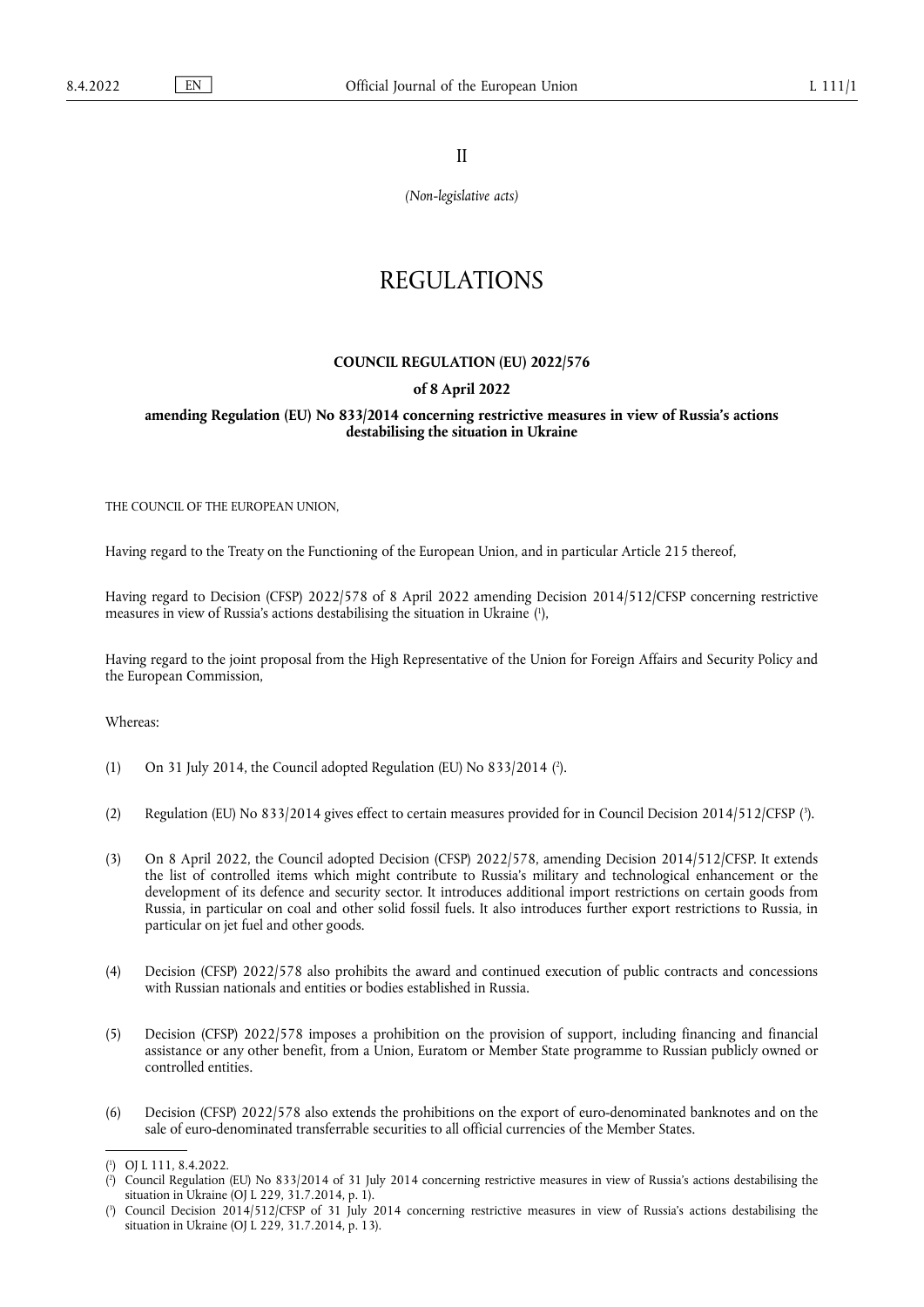- (7) Decision (CFSP) 2022/578 extends the exemption from the prohibition to engage in transactions with certain Stateowned entities as regards transactions for the purchase, import or transport of fossil fuels and certain minerals into Switzerland, the European Economic Area and the Western Balkans.
- (8) It is appropriate to extend the exemptions from the prohibition on transaction with certain Russian State-owned enterprises and their subsidiaries to countries in the European Economic Area and Switzerland as well as to the Western Balkans; the Union expects the swift and full alignment of all countries in the region with EU restrictive measures, including those concerning Russia's actions destabilising the situation in Ukraine.
- (9) Decision (CFSP) 2022/578 also introduces a prohibition for road transport undertakings established in Russia to transport goods by road in the Union, and prohibits access to ports to vessels registered under the flag of Russia. It introduces a prohibition on being a beneficiary, acting as a trustee or in similar capacities for Russian persons and entities, as well as a prohibition on providing certain services to trusts.
- (10) These measures fall within the scope of the Treaty and, therefore, in particular with a view to ensuring their uniform application in all Member States, regulatory action at the level of the Union is necessary.
- (11) Regulation (EU) No 833/2014 should therefore be amended accordingly,

HAS ADOPTED THIS REGULATION:

<span id="page-1-2"></span><span id="page-1-1"></span><span id="page-1-0"></span>\_\_\_\_\_\_\_\_\_\_\_\_\_

#### *Article 1*

Regulation (EU) No 833/2014 is amended as follows:

- (1) in Article 1, the following points are added:
	- '(v) "public procurement Directives" means Directives 2014/23/EU [\(\\*\),](#page-1-0) 2014/24/E[U \(\\*\\*\),](#page-1-1) 2014/25/E[U \(\\*\\*\\*\)](#page-1-2) and 2009/81/EC [\(\\*\\*\\*\\*\)](#page-1-3) of the European Parliament and of the Council;
	- (w) "road transport undertaking" means any natural or legal person, entity or body engaged with a commercial purpose in the transport of freight by means of motor vehicles or combinations of vehicles;
	- (\*) Directive 2014/23/EU of the European Parliament and of the Council of 26 February 2014 on the award of concession contracts (OJ L 94, 28.3.2014, p. 1).
	- (\*\*) Directive 2014/24/EU of the European Parliament and of the Council of 26 February 2014 on public procurement and repealing Directive 2004/18/EC (OJ L 94, 28.3.2014, p. 65).
	- (\*\*\*) Directive 2014/25/EU of the European Parliament and of the Council of 26 February 2014 on procurement by entities operating in the water, energy, transport and postal services sectors and repealing Directive 2004/17/ EC (OJ L 94, 28.3.2014, p. 243).
	- (\*\*\*\*) Directive 2009/81/EC of the European Parliament and of the Council of 13 July 2009 on the coordination of procedures for the award of certain works contracts, supply contracts and service contracts by contracting authorities or entities in the fields of defence and security, and amending Directives 2004/17/EC and 2004/18/EC (OJ L 216, 20.8.2009, p. 76).';
- <span id="page-1-3"></span>(2) in Article 2(4), point (e) is replaced by the following:
	- '(e) intended for civilian non-publicly available electronic communications networks which are not the property of an entity that is publicly controlled or with over 50 % public ownership;';
- (3) in Article 2(7), points (i) and (ii) are replaced by the following:
	- '(i) the end-user might be a military end-user, a natural or legal person, entity or body in Annex IV or that the goods might have a military end-use, unless the sale, supply, transfer or export of goods and technology referred to in paragraph 1 or the provision of related technical or financial assistance is allowed under paragraph 1(a) of Article 2b;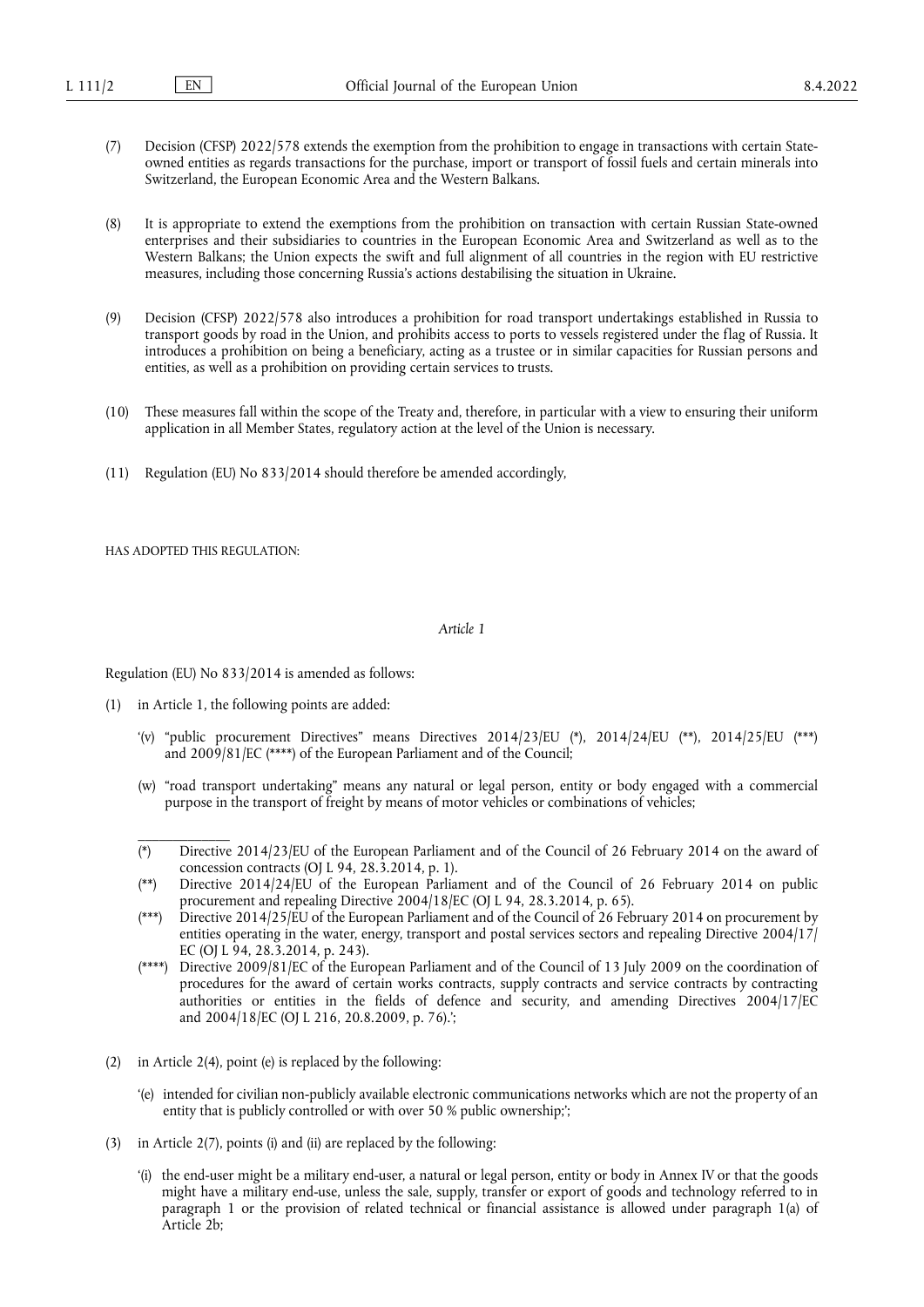- (ii) the sale, supply, transfer or export of goods and technology referred to in paragraph 1 or the provision of related technical or financial assistance is intended for aviation or the space industry, unless such sale, supply, transfer or export or the provision of related technical or financial assistance is allowed under paragraph 4(b); or';
- (4) in Article 2a(4), point (e) is replaced by the following:
	- '(e) intended for civilian non-publicly available electronic communications networks which are not the property of an entity that is publicly controlled or with over 50 % public ownership';
- (5) in Article 2a(7), points (i) and (ii) are replaced by the following:
	- '(i) the end-user might be a military end-user, a natural or legal person, entity or body in Annex IV or that the goods might have a military end-use, unless the sale, supply, transfer or export of goods and technology referred to in paragraph 1 or the provision of related technical or financial assistance is allowed under paragraph 1 of Article 2b;
	- (ii) the sale, supply, transfer or export of goods and technology referred to in paragraph 1 or the provision of related technical or financial assistance is intended for aviation or the space industry, unless such sale, supply, transfer or export or the provision of related technical or financial assistance is allowed under paragraph 4(b); or';
- (6) in Article 3(3), point (a) is replaced by the following:
	- '(a) the transport of natural gas and oil, including refined petroleum products, from or through Russia into the Union; or';
- (7) in Article 3a(2), point (a) is replaced by the following:
	- '(a) it is necessary for ensuring critical energy supply within the Union, as well as the transport of natural gas and oil, including refined petroleum products, from or through Russia into the Union; or';
- (8) in Article 3b, paragraph 1 is replaced by the following:

It shall be prohibited to sell, supply, transfer, or export, directly or indirectly, goods and technology suited for use in oil refining and liquefaction of natural gas, as listed in Annex X, whether or not originating in the Union, to any natural or legal person, entity or body in Russia or for use in Russia.';

(9) in Article 3c, paragraph 1 is replaced by the following:

'1. It shall be prohibited to sell, supply, transfer or export, directly or indirectly, goods and technology suited for use in aviation or the space industry, as listed in Annex XI, and jet fuel and fuel additives as listed in Annex XX, whether or not originating in the Union, to any natural or legal person, entity or body in Russia or for use in Russia.';

(10) in Article 3c, the following paragraphs are added:

By way of derogation from paragraphs 1 and 4, the national competent authorities may authorise, under such conditions as they deem appropriate, the execution of an aircraft financial lease concluded before 26 February 2022 after having determined that:

- (a) it is strictly necessary to ensure lease re-payments to a legal person, entity or body incorporated or constituted under the law of a Member State which does not fall under any of the restrictive measures provided for in this Regulation; and
- (b) no economic resources will be made available to the Russian counterpart, with the exception of the transfer of ownership of the aircraft after full reimbursement of the financial lease.

7. The Member State concerned shall inform the other Member States and the Commission of any authorisations granted under this Article within two weeks of the authorisation.

- 8. The prohibition in paragraph 1 shall be without prejudice to Articles 2(4)(b) and 2a(4)(b).';
- (11) the following Article is inserted:

'*Article 3ea*

1. It shall be prohibited to provide access after 16 April 2022 to ports in the territory of the Union to any vessel registered under the flag of Russia.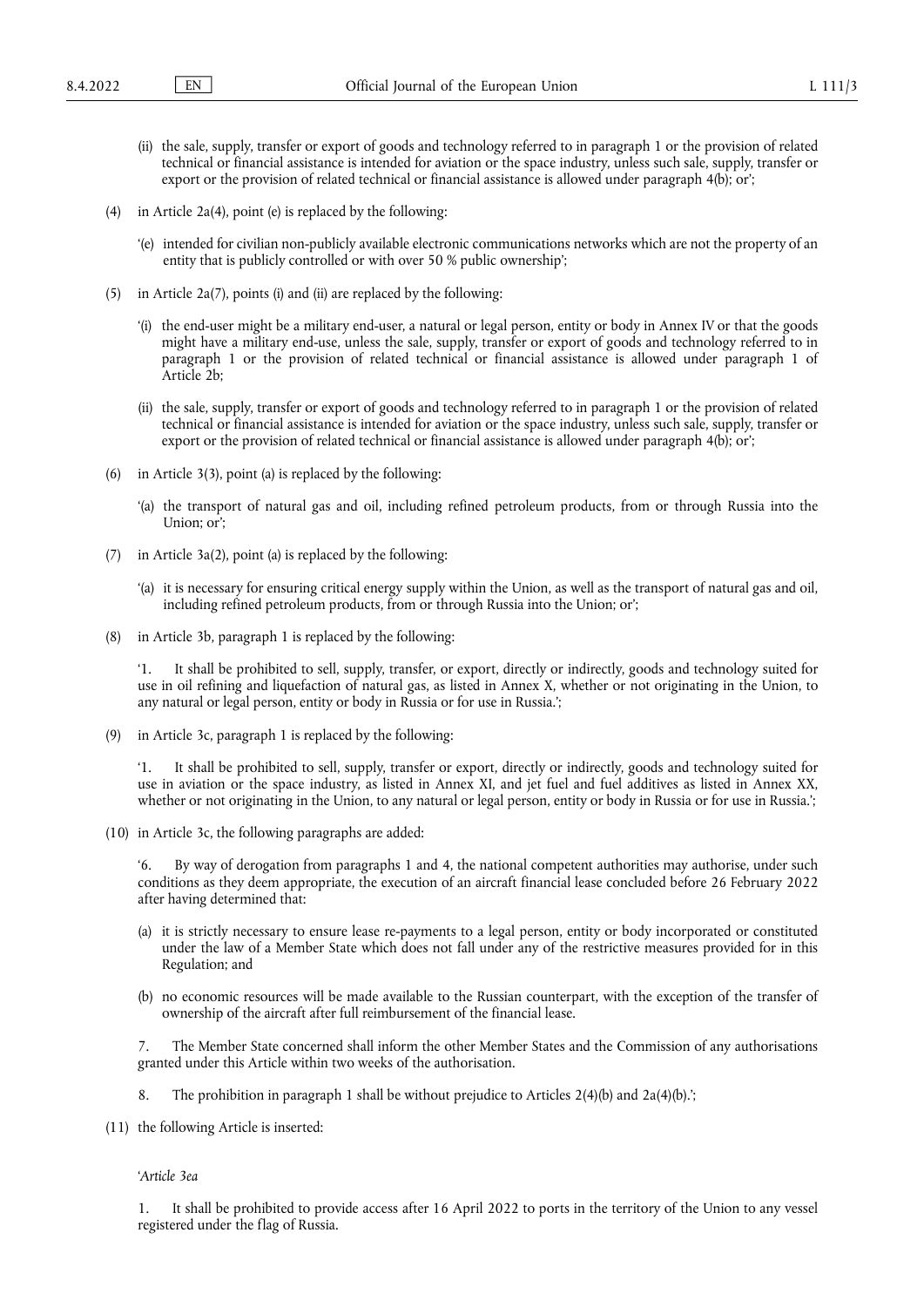2. Paragraph 1 shall apply to vessels that have changed their Russian flag or their registration, to the flag or register of any other State after 24 February 2022.

- 3. For the purposes of this Article, a vessel means:
- (a) a ship falling within the scope of the relevant international conventions;
- (b) a yacht, of 15 metres in length or more, which does not carry cargo and carrying no more than 12 passengers; or
- (c) recreational craft or personal watercraft as defined in Directive 2013/53/EU of the European Parliament and of the Council [\(\\*\).](#page-3-0)

4. Paragraph 1 shall not apply in the case of a vessel in need of assistance seeking a place of refuge, of an emergency port call for reasons of maritime safety, or for saving life at sea.

5. By way of derogation from paragraph 1, the competent authorities may authorise a vessel to access a port, under such conditions as they deem appropriate, after having determined that the access is necessary for:

- (a) the purchase, import or transport into the Union of natural gas and oil, including refined petroleum products, titanium, aluminium, copper, nickel, palladium and iron ore, as well as certain chemical and iron products as listed in Annex XXIV;
- (b) the purchase, import or transport of pharmaceutical, medical, agricultural and food products, including wheat and fertilisers whose import, purchase and transport is allowed under this Regulation;
- (c) humanitarian purposes;

\_\_\_\_\_\_\_\_\_\_\_\_\_

- (d) transport of nuclear fuel and other goods strictly necessary for the functioning of civil nuclear capabilities; or
- (e) the purchase, import or transport into the Union of coal and other solid fossil fuels, as listed in Annex XXII until 10 August 2022.

6. The Member State concerned shall inform the other Member States and the Commission of any authorisation granted under paragraph 5 within two weeks of the authorisation;

- <span id="page-3-0"></span>(\*) Directive 2013/53/EU of the European Parliament and of the Council of 20 November 2013 on recreational craft and personal watercraft and repealing Directive 94/25/EC (OJ L 354, 28.12.2013, p. 90)'
- (12) in Article 3h, the following paragraphs are added:

'4. By way of derogation from paragraph 1, the competent authorities may authorise the transfer or export to Russia of cultural goods which are on loan in the context of formal cultural cooperation with Russia.

5. The Member State concerned shall inform the other Member States and the Commission of any authorisations granted under paragraph 4 within two weeks of the authorisation.';

(13) the following Articles are inserted:

'*Article 3i*

1. It shall be prohibited to purchase, import, or transfer, directly or indirectly, goods which generate significant revenues for Russia thereby enabling its actions destabilising the situation in Ukraine, as listed in Annex XXI into the Union if they originate in Russia or are exported from Russia.

- 2. It shall be prohibited to:
- (a) provide technical assistance, brokering services or other services related to the goods and technology referred to in paragraph 1 and to the provision, manufacture, maintenance and use of those goods and technology, directly or indirectly in relation to the prohibition in paragraph 1.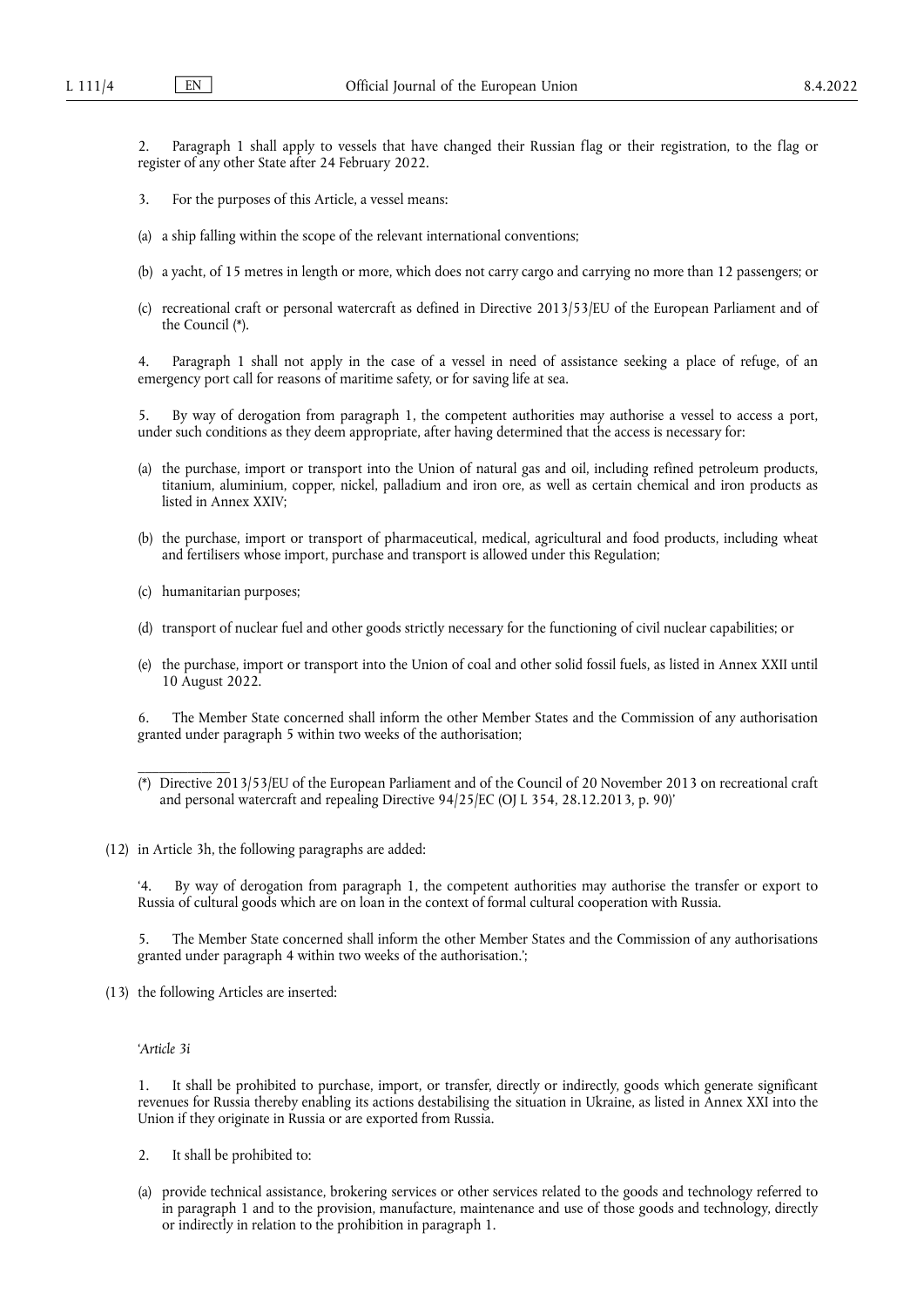(b) provide financing or financial assistance related to the goods and technology referred to in paragraph 1 for any purchase, import or transfer of those goods and technology, or for the provision of related technical assistance, brokering services or other services, directly or indirectly in relation to the prohibition in paragraph 1.

3. The prohibitions in paragraphs 1 and 2 shall not apply to the execution until 10 July 2022 of contracts concluded before 9 April 2022, or ancillary contracts necessary for the execution of such contracts.

4. As of 10 July 2022, the prohibitions in paragraphs 1 and 2 shall not apply to the import, purchase or transport, or the related technical or financial assistance, necessary for the import into the Union, of:

- (a) 837 570 metric tonnes of potassium chloride of CN 3104 20 between 10 July of a given year and 9 July of the following year;
- (b) 1 577 807 metric tonnes combined of the other products listed in Annex XXI under CN 3105 20, 3105 60 and 3105 90 between 10 July of a given year and 9 July of the following year;

5. The import volume quotas set out in paragraph 4 shall be managed by the Commission and the Member States in accordance with the management system for tariff-rate quotas provided for in Articles 49 to 54 of Commission Implementing Regulation (EU) 2015/2447 [\(\\*\).](#page-5-0)

#### *Article 3j*

1. It shall be prohibited to purchase, import, or transfer, directly or indirectly, coal and other solid fossil fuels, as listed in Annex XXII into the Union if they originate in Russia or are exported from Russia.

- 2. It shall be prohibited to:
- (a) provide technical assistance, brokering services or other services related to the goods and technology referred to in paragraph 1 and to the provision, manufacture, maintenance and use of those goods and technology, directly or indirectly in relation to the prohibition in paragraph 1.
- (b) provide financing or financial assistance related to the goods and technology referred to in paragraph 1 for any purchase, import or transfer of those goods and technology, or for the provision of related technical assistance, brokering services or other services, directly or indirectly in relation to the prohibition in paragraph 1.

3. The prohibitions in paragraphs 1 and 2 shall not apply to the execution until 10 August 2022 of contracts concluded before 9 April 2022, or ancillary contracts necessary for the execution of such contracts.

### *Article 3k*

1. It shall be prohibited to sell, supply, transfer or export, directly or indirectly, goods which could contribute in particular to the enhancement of Russian industrial capacities as listed in Annex XXIII, to any natural or legal person, entity or body in Russia or for use in Russia.

- 2. It shall be prohibited to:
- (a) provide technical assistance, brokering services or other services related to the goods and technology referred to in paragraph 1 and to the provision, manufacture, maintenance and use of those goods and technology, directly or indirectly to any natural or legal person, entity or body in Russia or for use in Russia;
- (b) provide financing or financial assistance related to the goods and technology referred to in paragraph 1 for any sale, supply, transfer or export of those goods and technology, or for the provision of related technical assistance, brokering services or other services, directly or indirectly to any natural or legal person, entity or body in Russia, or for use in Russia.

3. The prohibitions in paragraph 1 and 2 shall not apply to the execution until 10 July 2022 of contracts concluded before 9 April 2022 or ancillary contracts necessary for the execution of such contracts.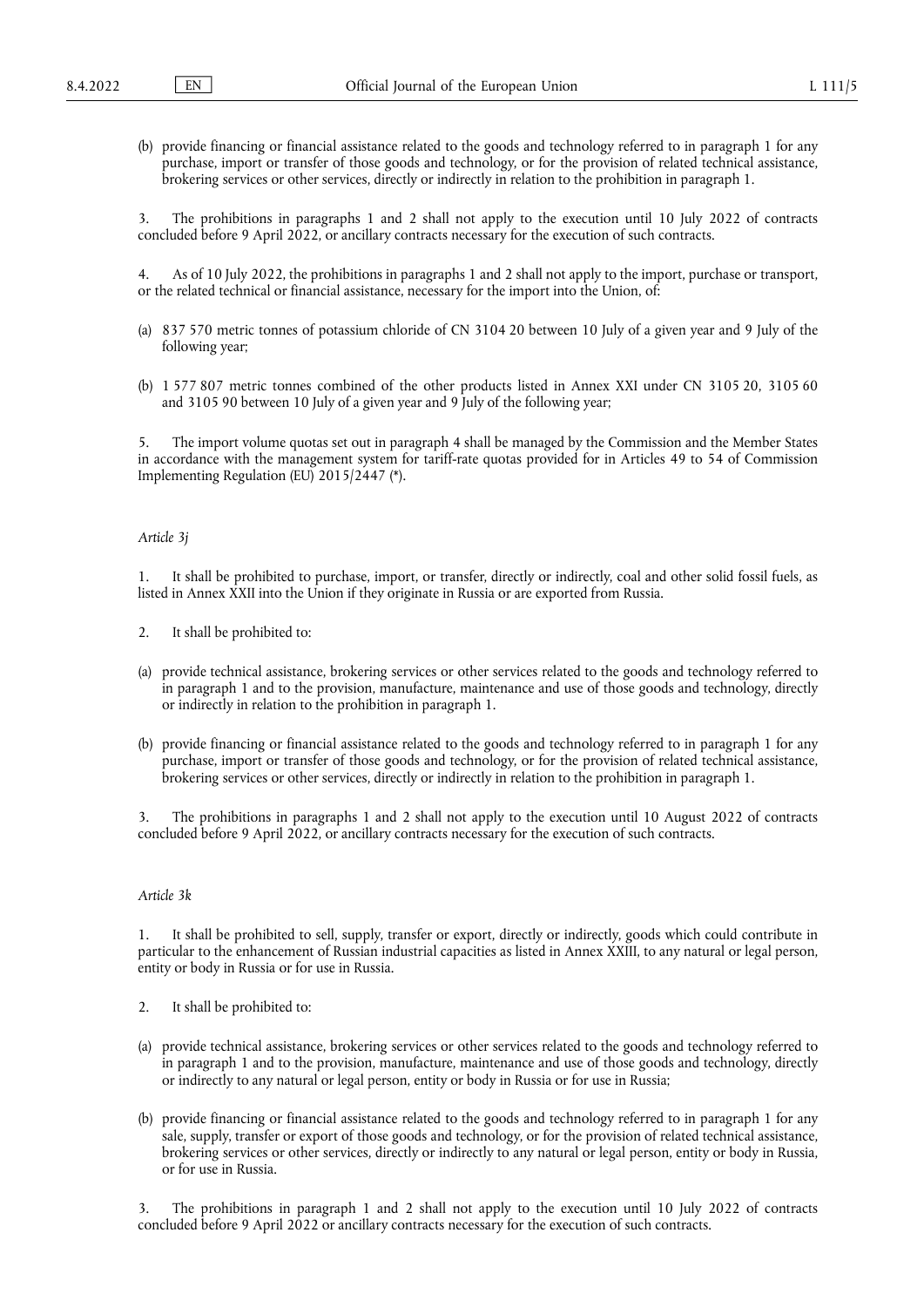4. The prohibitions referred to in paragraph 1 and 2 shall not apply to goods which are necessary for the official purposes of diplomatic or consular missions of Member States or partner countries in Russia or of international organisations enjoying immunities in accordance with international law, or to the personal effects of their staff.

5. The competent authorities of the Member States may authorise, under the conditions they deem appropriate, the sale, supply, transfer or export of the goods and technology listed in Annex XXIII, or the provision of related technical or financial assistance, after having determined that such goods or technology or the provision of related technical or financial assistance are necessary for humanitarian purposes, such as delivering or facilitating the delivery of assistance, including medical supplies, food, or the transfer of humanitarian workers and related assistance or for evacuations.

## *Article 3l*

1. It shall be prohibited for any road transport undertaking established in Russia to transport goods by road within the territory of the Union, including in transit.

- 2. The prohibition in paragraph 1 shall not apply to road transport undertakings transporting:
- (a) mail as a universal service;
- (b) goods in transit though the Union between the Kaliningrad Oblast and Russia, provided that the transport of such goods is not otherwise prohibited under this Regulation.

3. The prohibition in paragraph 1 shall not apply until 16 April 2022 to the transport of goods that started before 9 April 2022, provided that the vehicle of the road transport undertaking:

- (a) was already in the territory of the Union on 9 April 2022, or
- (b) needs to transit through the Union in order to return to Russia.

4. By way of derogation from paragraph 1, the competent authorities of a Member State may authorise the transport of goods by a road transport undertaking established in Russia if the competent authorities have determined that such transport is necessary for:

- (a) the purchase, import or transport into the Union of natural gas and oil, including refined petroleum products, as well as titanium, aluminium, copper, nickel, palladium and iron ore;
- (b) the purchase, import or transport of pharmaceutical, medical, agricultural and food products, including wheat and fertilisers whose import, purchase and transport is allowed under this Regulation;
- (c) humanitarian purposes;

\_\_\_\_\_\_\_\_\_\_\_\_\_

- (d) the functioning of diplomatic and consular representations of the Union and of the Member States in Russia, including delegations, embassies and missions, or international organisations in Russia enjoying immunities in accordance with international law; or
- (e) the transfer or export to Russia of cultural goods which are on loan in the context of formal cultural cooperation with Russia.

5. The Member State concerned shall inform the other Member States and the Commission of any authorisation granted under paragraph 4 within two weeks of the authorisation.

<span id="page-5-0"></span><sup>(\*)</sup> Commission Implementing Regulation (EU) 2015/2447 of 24 November 2015 laying down detailed rules for implementing certain provisions of Regulation (EU) No 952/2013 of the European Parliament and of the Council laying down the Union Customs Code (OJ L 343, 29.12.2015, p. 558).';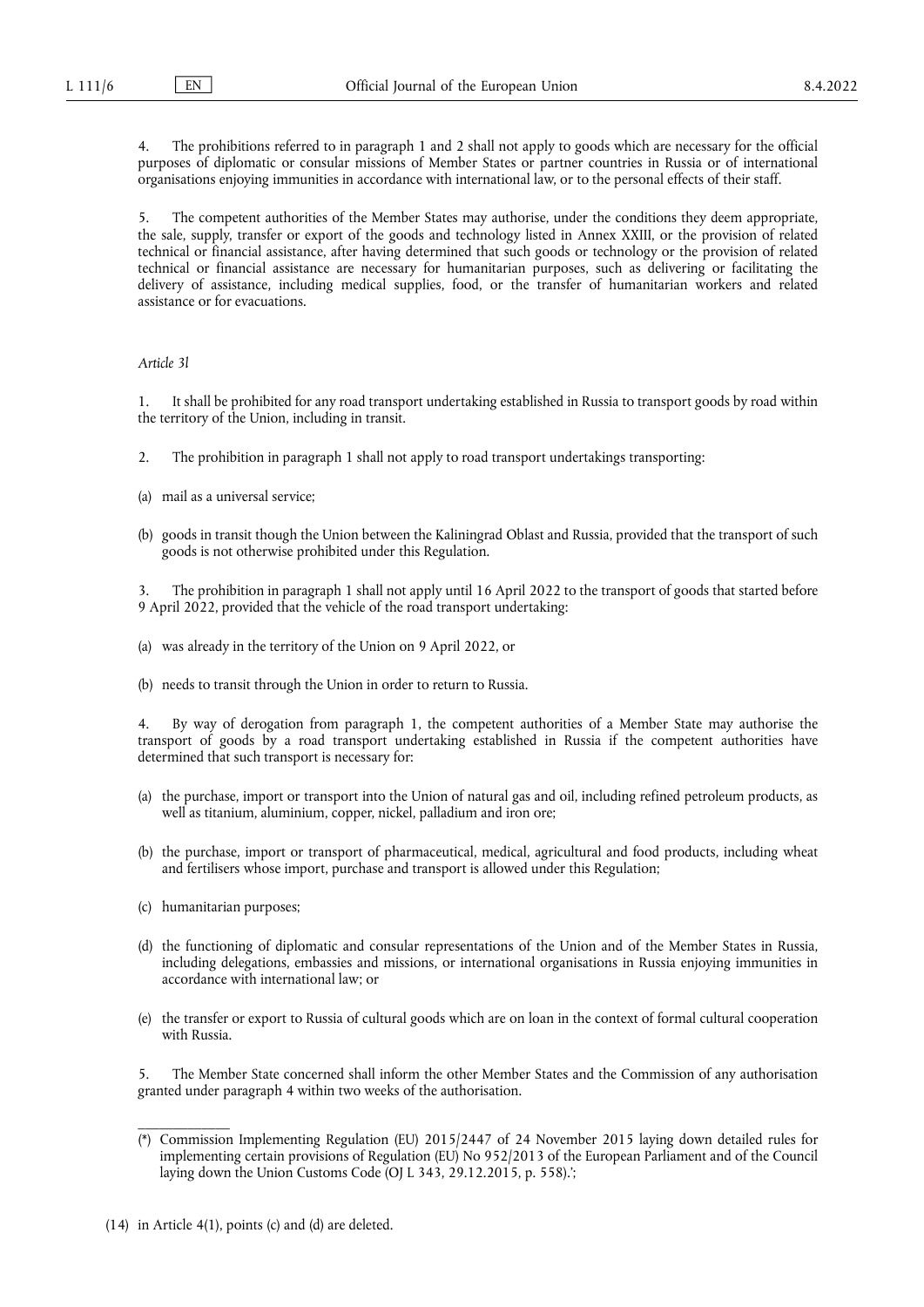- (15) in Article 4, paragraph 2 is replaced by the following:
	- '2. The prohibitions in paragraph 1 shall be without prejudice to the assistance for:
	- (a) the import, purchase or transport related to: (i) the provision of spare parts and services necessary for the maintenance and safety of existing capabilities within the Union; or (ii) the execution of contracts concluded before 1 August 2014, or ancillary contracts necessary for the execution of such contracts; or
	- (b) the sale, supply, transfer or export of spare parts and services necessary for the maintenance, repair and safety of existing capabilities within the Union.';
- (16) in Article 5aa (3), point (a) is replaced by the following:
	- '(a) transactions which are strictly necessary for the direct or indirect purchase, import or transport of natural gas and oil, including refined petroleum products, as well as titanium, aluminium, copper, nickel, palladium and iron ore from or through Russia into the Union, a country member of the European Economic Area, Switzerland, or the Western Balkans.';
- (17) in Article 5aa(3), the following point is added:
	- '(c) transactions for the purchase, import or transport into the Union of coal and other solid fossil fuels, as listed in Annex XXII until 10 August 2022.';
- (18) Article 5b is replaced by the following:

#### '*Article 5b*

1. It shall be prohibited to accept any deposits from Russian nationals or natural persons residing in Russia, or legal persons, entities or bodies established in Russia, if the total value of deposits of the natural or legal person, entity or body per credit institution exceeds EUR 100 000.

2. It shall be prohibited to provide crypto-asset wallet, account or custody services to Russian nationals or natural persons residing in Russia, or legal persons, entities or bodies established in Russia, if the total value of crypto-assets of the natural or legal person, entity or body per wallet, account or custody provider exceeds EUR 10 000.

3. Paragraphs 1 and 2 shall not apply to nationals of a Member State, of a country member of the European Economic Area or of Switzerland, or to natural persons having a temporary or permanent residence permit in a Member State, in a country member of the European Economic Area or in Switzerland.

4. Paragraphs 1 and 2 shall not apply to deposits which are necessary for non-prohibited cross-border trade in goods and services between the Union and Russia.';

(19) in Article 5c(1), the introductory wording is replaced by the following:

By way of derogation from Articles 5b(1) and (2), the competent authorities may authorise the acceptance of such a deposit or provision of wallet, account or custody service, under such conditions as they deem appropriate, after having determined that the acceptance of such a deposit or provision of wallet, account or custody service is:';

(20) in Article 5d(1), the introductory wording is replaced by the following:

'1. By way of derogation from Articles 5b(1) and (2), the competent authorities may authorise the acceptance of such a deposit or provision of wallet, account or custody service, under such conditions as they deem appropriate, after having determined that the acceptance of such a deposit or provision of wallet, account or custody service is:';

(21) in Article 5f, paragraph 1 is replaced by the following:

It shall be prohibited to sell transferable securities denominated in any official currency of a Member State issued after 12 April 2022 or units in collective investment undertakings providing exposure to such securities, to any Russian national or natural person residing in Russia or any legal person, entity or body established in Russia.';

(22) Article 5i is replaced by the following:

'*Article 5i*

1. It shall be prohibited to sell, supply, transfer or export banknotes denominated in any official currency of a Member State to Russia or to any natural or legal person, entity or body in Russia, including the government and the Central Bank of Russia, or for use in Russia.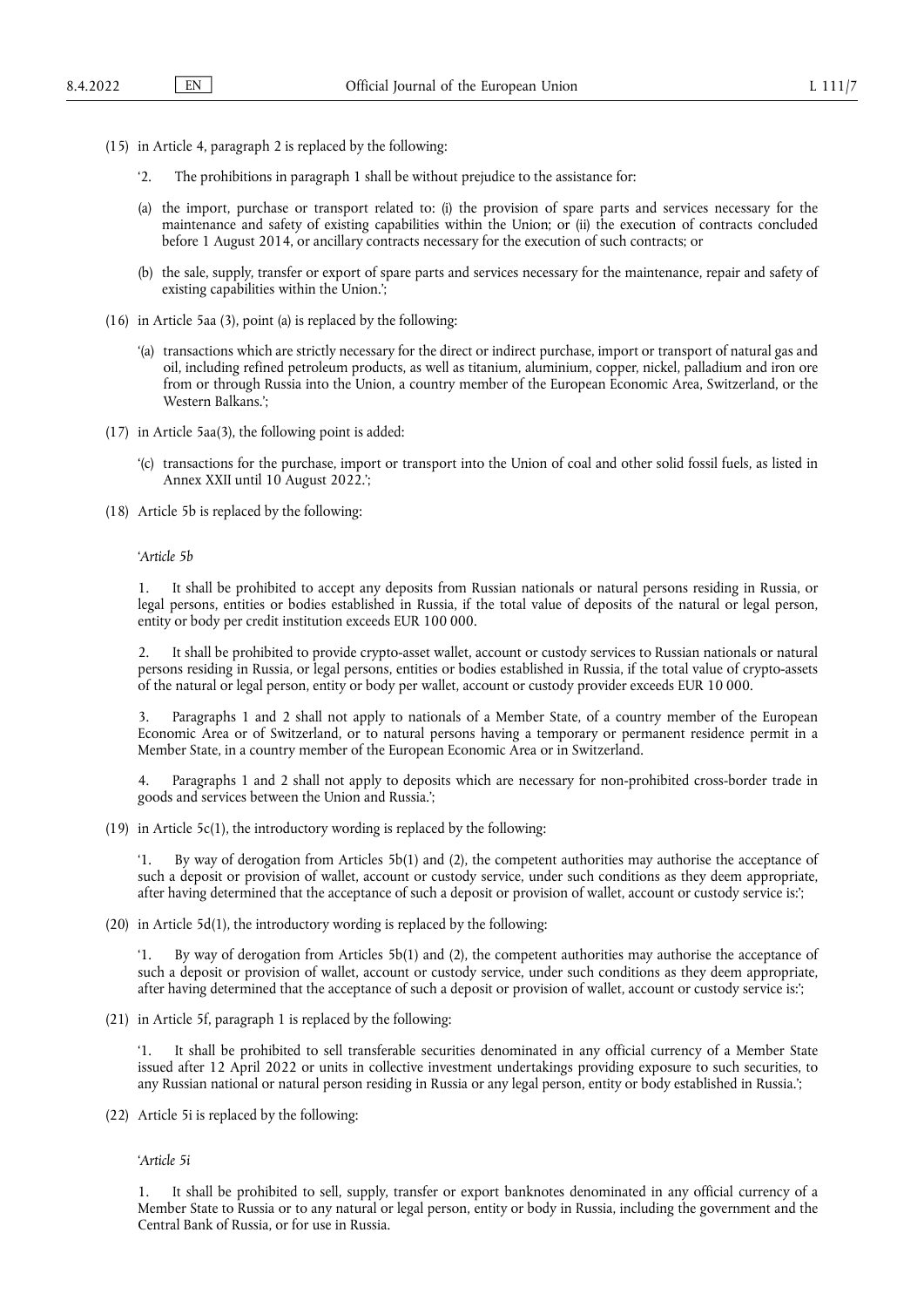2. The prohibition in paragraph 1 shall not apply to the sale, supply, transfer or export of banknotes denominated in any official currency of a Member State provided that such sale, supply, transfer or export is necessary for:

- (a) the personal use of natural persons travelling to Russia or members of their immediate families travelling with them; or
- (b) the official purposes of diplomatic missions, consular posts or international organisations in Russia enjoying immunities in accordance with international law.';
- (23) the following Articles are inserted:

## '*Article 5k*

1. It shall be prohibited to award or continue the execution of any public or concession contract falling within the scope of the public procurement Directives, as well as Article 10, paragraphs 1, 3,  $6(a)$  to  $6(e)$ , 8, 9 and 10, Articles 11, 12, 13 and 14 of Directive 2014/23/EU, Article 7 and 8, Article 10 (b) to (f) and (h) to (j) of Directive 2014/24/EU, Article 18, Article 21 (b) to (e) and (g) to (i), Articles 29 and 30 of Directive 2014/25/EU and Article 13 (a) to (d), (f) to (h) and (j) of Directive 2009/81/EC, to or with:

- (a) a Russian national, or a natural or legal person, entity or body established in Russia;
- (b) a legal person, entity or body whose proprietary rights are directly or indirectly owned for more than 50 % by an entity referred to in point (a) of this paragraph; or
- (c) a natural or legal person, entity or body acting on behalf or at the direction of an entity referred to in point (a) or (b) of this paragraph,

including, where they account for more than 10 % of the contract value, subcontractors, suppliers or entities whose capacities are being relied on within the meaning of the public procurement Directives.

2. By way of derogation from paragraph 1, the competent authorities may authorise the award and continued execution of contracts intended for:

- (a) the operation, maintenance, decommissioning and radioactive waste management, fuel supply and retreatment and safety of civil nuclear capabilities, and the continuation of design, construction and commissioning required for the completion of civil nuclear facilities, as well as the supply of precursor material for the production of medical radioisotopes and similar medical applications, critical technology for environmental radiation monitoring, as well as civil nuclear cooperation, in particular in the field of research and development;
- (b) intergovernmental cooperation in space programmes;
- (c) the provision of strictly necessary goods or services which can only be provided, or which can only be provided in sufficient quantities, by the persons referred to in paragraph 1;
- (d) the functioning of diplomatic and consular representations of the Union and of the Member States in Russia, including delegations, embassies and missions, or international organisations in Russia enjoying immunities in accordance with international law;
- (e) the purchase, import or transport of natural gas and oil, including refined petroleum products, as well as titanium, aluminium, copper, nickel, palladium and iron ore from or through Russia into the Union; or
- (f) the purchase, import or transport into the Union of coal and other solid fossil fuels, as listed in Annex XXII until 10 August 2022.

3. The Member State concerned shall inform the other Member States and the Commission of any authorisations granted under this Article within two weeks of the authorisation.

The prohibitions in paragraph 1 shall not apply to the execution until 10 October 2022 of contracts concluded before 9 April 2022.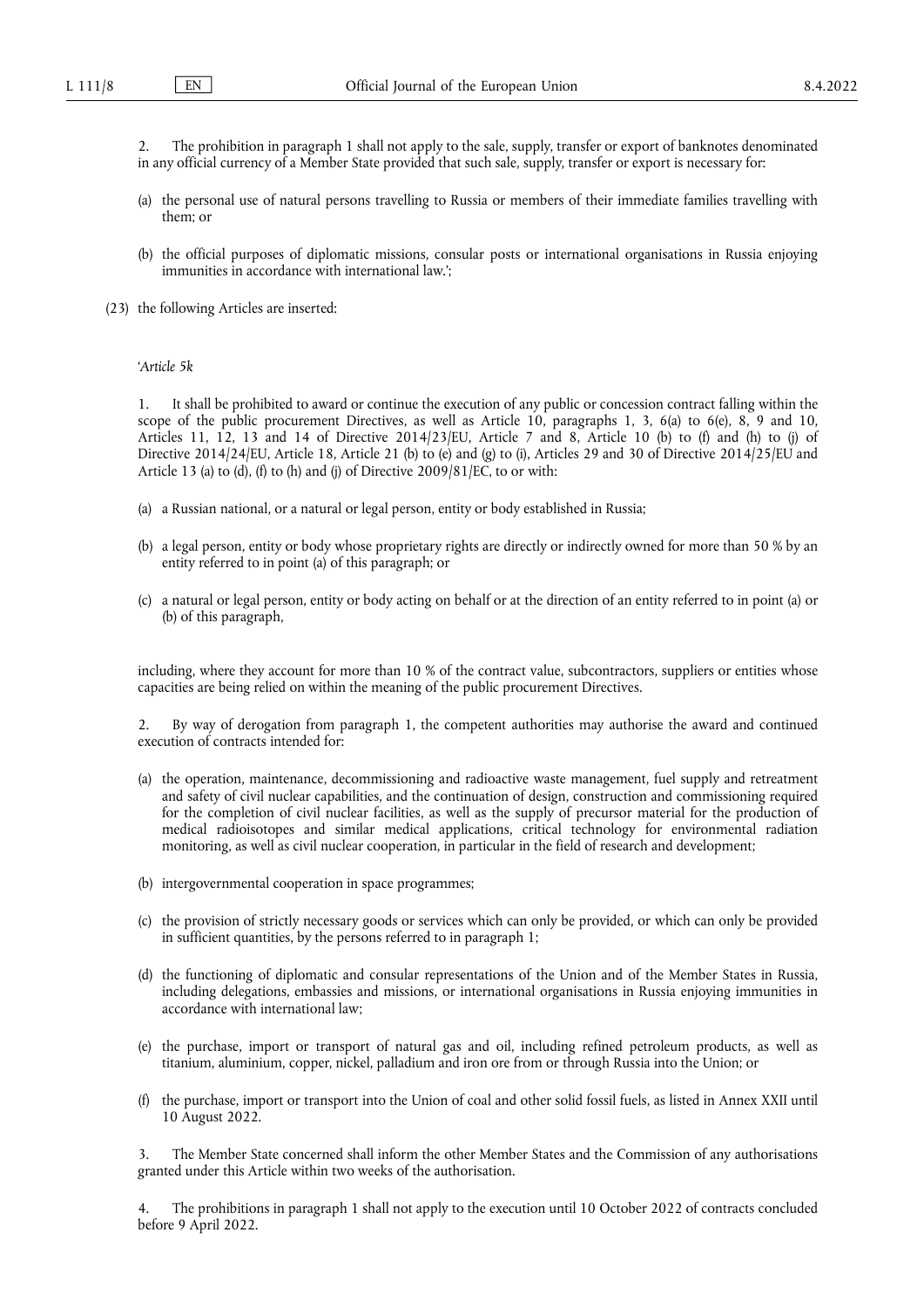### *Article 5l*

1. It shall be prohibited to provide direct or indirect support, including financing and financial assistance or any other benefit under a Union, Euratom or Member State national programme and contracts within the meaning of Regulation (EU, Euratom) 2018/1046 [\(\\*\),](#page-9-0) to any legal person, entity or body established in Russia with over 50 % public ownership or public control.

- 2. The prohibition in paragraph 1 shall not apply to:
- (a) humanitarian purposes, public health emergencies, the urgent prevention or mitigation of an event likely to have a serious and significant impact on human health and safety or the environment, or as a response to natural disasters;
- (b) phytosanitary and veterinary programmes;
- (c) intergovernmental cooperation in space programmes and under the International Thermonuclear Experimental Reactor Agreement;
- (d) the operation, maintenance, decommissioning and radioactive waste management, fuel supply and retreatment and safety of civil nuclear capabilities, as well as supply of precursor material for the production of medical radioisotopes and similar medical applications, critical technology for environmental radiation monitoring, as well as civil nuclear cooperation, in particular in the field of research and development;
- (e) mobility exchanges for individuals and people-to-people contacts;
- (f) climate and environmental programmes, with the exception of support in the context of research and innovation;
- (g) the functioning of diplomatic and consular representations of the Union and of the Member States in Russia, including delegations, embassies and missions, or international organisations in Russia enjoying immunities in accordance with international law.

## *Article 5m*

1. It shall be prohibited to register, provide a registered office, business or administrative address as well as management services to, a trust or any similar legal arrangement having as a trustor or a beneficiary:

- (a) Russian nationals or natural persons residing in Russia;
- (b) legal persons, entities or bodies established in Russia;
- (c) legal persons, entities or bodies whose proprietary rights are directly or indirectly owned for more than 50 % by a natural or legal person, entity or body referred to in points (a) or (b);
- (d) legal persons, entities or bodies controlled by a natural or legal person, entity or body referrred to in points (a), (b) or (c);
- (e) a natural or legal person, entity or body acting on behalf or at the direction of a natural or legal person, entity or body referred to in points (a), (b), (c) or (d).

2. It shall be prohibited as of 10 May 2022 to act as, or arrange for another person to act as, a trustee, nominee shareholder, director, secretary or a similar position, for a trust or similar legal arrangement as referred to in paragraph 1.

3. Paragraphs 1 and 2 shall not apply to the operations that are strictly necessary for the termination by 10 May 2022 of contracts which are not compliant with this Article concluded before 9 April 2022 or ancillary contracts necessary for the execution of such contracts.

4. Paragraphs 1 and 2 shall not apply when the trustor or beneficiary is a national of a Member State or a natural person having a temporary or permanent residence permit in a Member State.

5. By way of derogation from paragraphs 1 and 2, the competent authorities may authorise the services referred to therein, under such conditions as they deem appropriate, after having determined that this is necessary for:

(a) humanitarian purposes, such as delivering or facilitating the delivery of assistance, including medical supplies, food, or the transfer of humanitarian workers and related assistance or for evacuations; or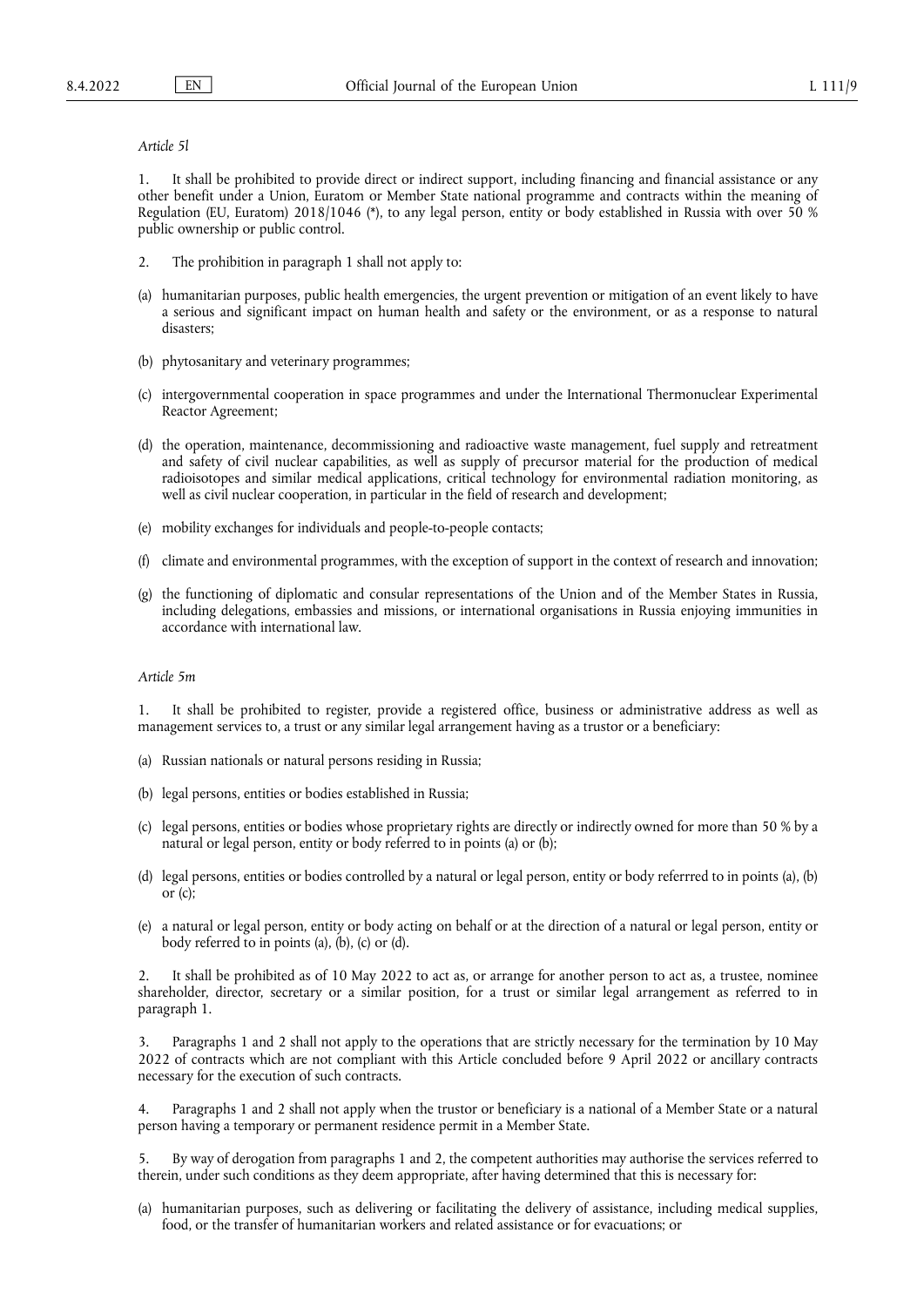\_\_\_\_\_\_\_\_\_\_\_\_\_

- (b) civil society activities that directly promote democracy, human rights or the rule of law in Russia.
- <span id="page-9-0"></span>(\*) Regulation (EU, Euratom) 2018/1046 of the European Parliament and of the Council of 18 July 2018 on the financial rules applicable to the general budget of the Union, amending Regulations (EU) No 1296/2013, (EU) No 1301/2013, (EU) No 1303/2013, (EU) No 1304/2013, (EU) No 1309/2013, (EU) No 1316/2013, (EU) No 223/2014, (EU) No 283/2014, and Decision No 541/2014/EU and repealing Regulation (EU, Euratom) No 966/2012 (OJ L 193, 30.7.2018, p. 1).';
- (24) in Article 6(1), the following point is added:
	- '(d) detected instances of breach, circumvention and attempts at breach or circumvention of the prohibitions set out in this Regulation through the use of crypto-assets.';
- (25) in Article 11(1), point (a) is replaced by the following:
	- '(a) legal persons, entities or bodies listed in the Annexes to this Regulation or legal persons, entities or bodies established outside the Union whose proprietary rights are directly or indirectly owned for more than 50 % by them;';
- (26) Annex VII is amended in accordance with Annex I to this Regulation;
- (27) Annex VIII is amended in accordance with Annex II to this Regulation;
- (28) Annex X is amended in accordance with Annex III to this Regulation;
- (29) Annex XVII is amended in accordance with Annex IV to this Regulation;
- (30) Annex XVIII is amended in accordance with Annex V to this Regulation;
- (31) Annexes XX, XXI, XXII, XXIII and XXIV are added in accordance with Annex VI to this Regulation.

*Article 2*

This Regulation shall enter into force on the day following that of its publication in the *Official Journal of the European Union*.

This Regulation shall be binding in its entirety and directly applicable in all Member States.

Done at 8 April 2022.

*For the Council The President* J.-Y. LE DRIAN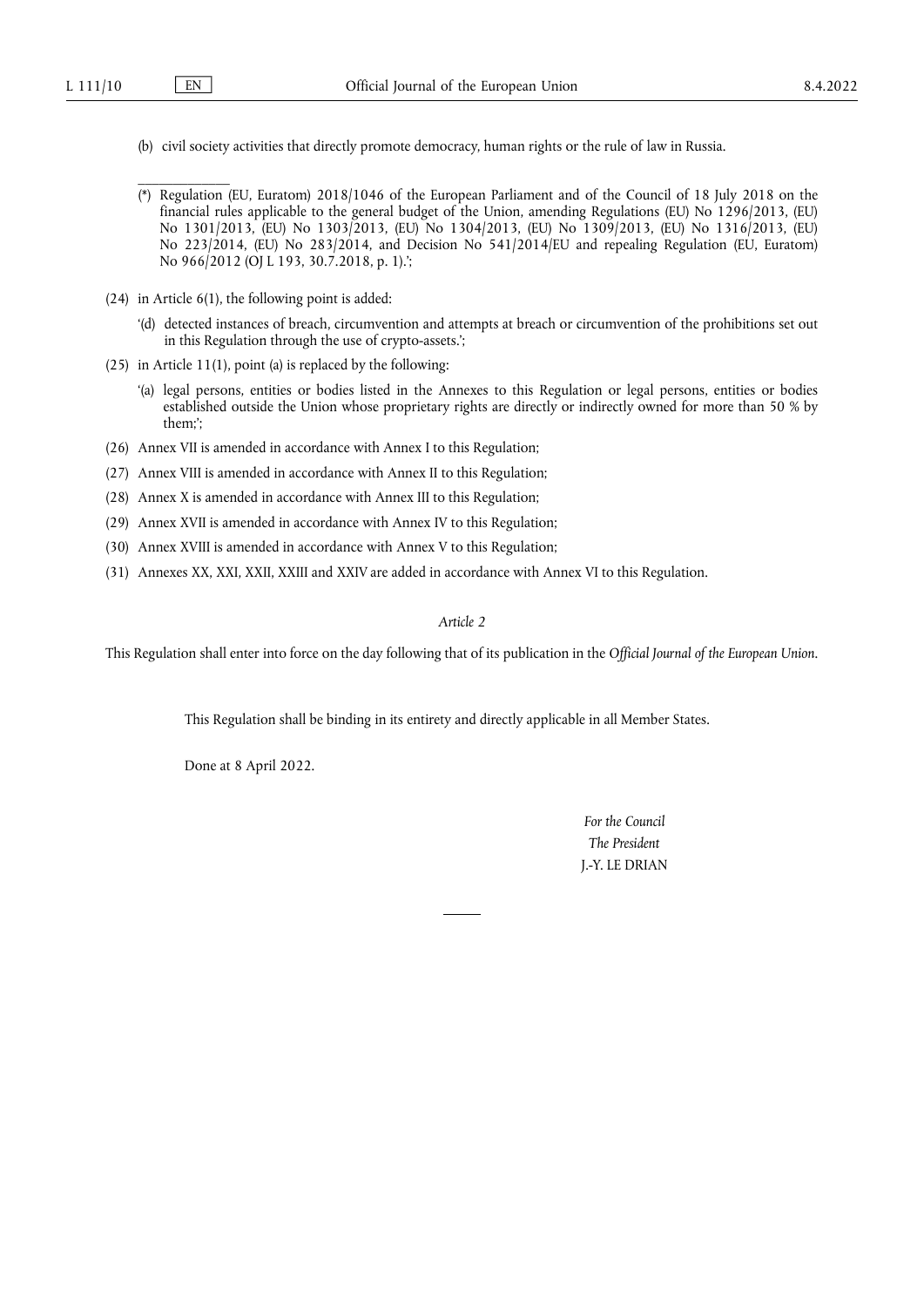## *ANNEX I*

In Annex VII to Regulation (EU) No 833/2014, the following category is added:

#### 'Category VIII – Miscellaneous items

- X.A.VIII.001 Equipment for oil production or oil exploration as follows:
	- a. Drill head integrated measurement equipment, including inertial navigation systems for measurement while drilling (MWD);
	- b. Gas monitoring systems and detectors therefor, designed for continuous operation and detection of hydrogen sulphide;
	- c. Equipment for seismological measurements, including reflection seismetics and seismic vibrators;
	- d. Sediment echo sounders.
- X.A.VIII.002 Equipment, "electronic assemblies" and components, specially designed for quantum computers, quantum electronics, quantum sensors, quantum processing units, qubit circuits, qubit devices or quantum radar systems, including pockels cells.
	- Note 1: quantum computers perform computations that harness the collective properties of quantum states, such as superposition, interference and entanglement.
	- Note 2: Units, circuits and devices include but are not limited to superconducting circuits, Quantum annealing, Ion Trap, photonic interaction, silicon/spin, cold atoms.
- X.A.VIII.003 Microscopes, related equipment and detectors as follows:
	- a. Scanning electron microscopes (SEM);
	- b. Scanning auger microscopes;
	- c. Transmission electron microscopes (TEM);
	- d. Atomic force microscopes (AFM);
	- e. Scanning force microscopes (SFM);
	- f. Equipment and detectors, specially designed for use with the microscopes specified in X.A.VIII.003.a to X. A.VIII.0003.e, employing any of the following material analysis techniques:
		- 1. X-ray photo spectroscopy (XPS);
		- 2. Energy-dispersive X-ray spectroscopy (EDX, EDS) or
		- 3. Electron spectroscopy for chemical analysis (ESCA).
- X.A.VIII.004 Collector equipment for metal ores in deep seabed.
- X.A.VIII.005 Manufacturing equipment and machine tools as follows:
	- a. Additive manufacturing equipment for the "production" of metal parts;
	- Note: X.A.VIII.005.a only applies to the following systems:
		- 1. Powder-bed systems using selective laser melting (SLM), laser cusing, direct metal laser sintering (DMLS) or electron beam melting (EBM), or
		- 2. Powder-fed systems using laser cladding, direct energy deposition or laser metal deposition.
	- b. Additive manufacturing equipment for "energetic materials", including equipment using ultrasonic extrusion;
	- c. Vat photopolymerization (VVP) additive manufacturing equipment using stereo lithography (SLA) or digital light processing (DLP).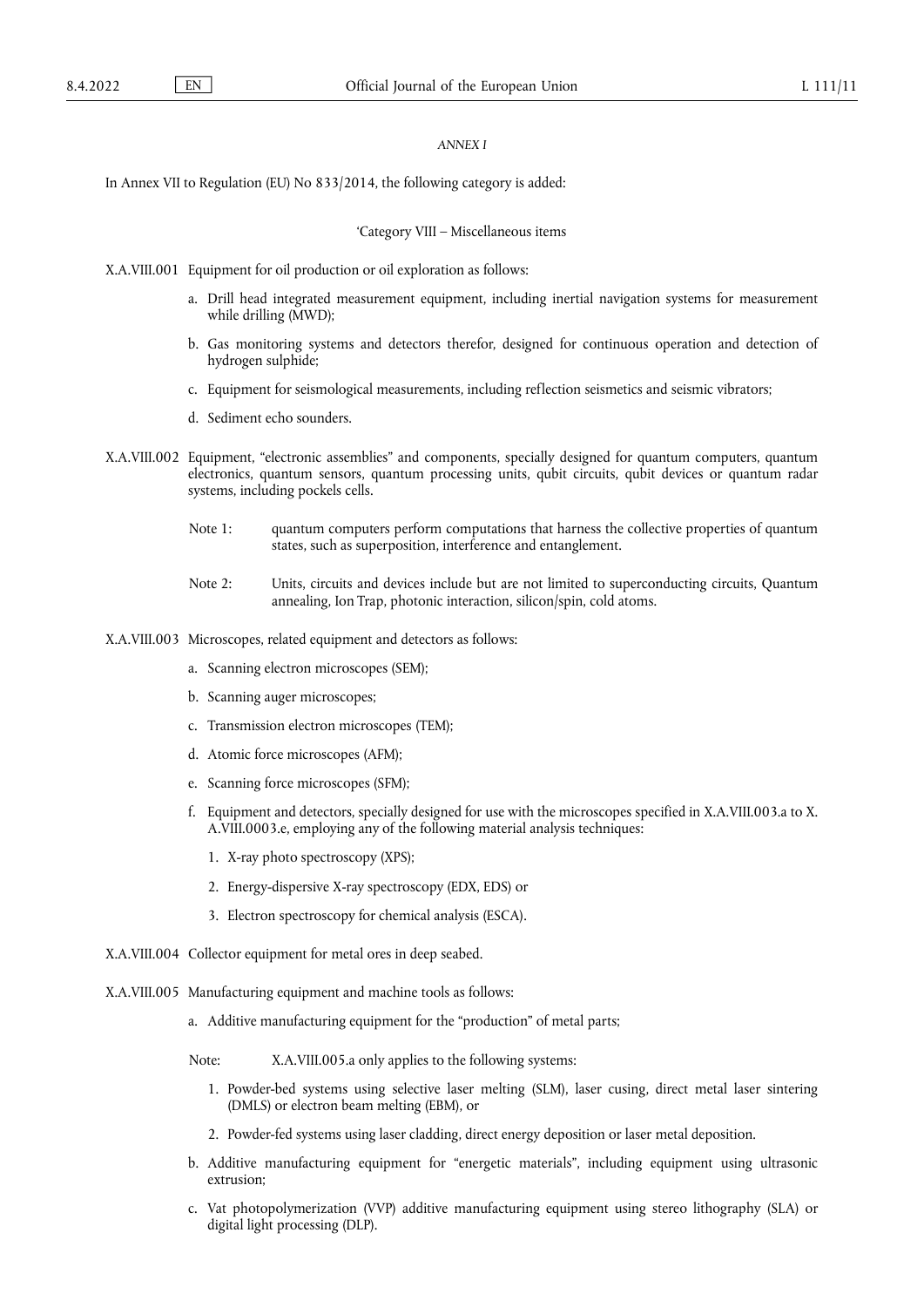- X.A.VIII.006 Equipment for the "production" of printed electronics for organic light emitting diodes (OLED), organic fieldeffect transistors (OFET) or organic photovoltaic cells (OPVC).
- X.A.VIII.007 Equipment for the "production" of microelectromechanical systems (MEMS) using the mechanical properties of silicon, including sensors in chip format like pressure membranes, bending beams or micro adjustment devices.
- X.A.VIII.008 Equipment, specially designed for the production of E-Fuels (electrofuels and synthetic fuels) or ultra efficient solar cells (efficiency  $> 30$  %).
- X.A.VIII.009 Equipment for Ultra-High-Vacuum (UHV) as follows:
	- a. UHV pumps (sublimation, turbomolecular, diffusion, cryogenic, ion getter);
	- b. UHV pressure gauges.
	- Note: UHV means 100 nanoPascals (nPa) or lower.
- X.A.VIII.010 "Cryogenic refrigeration systems" designed to maintain temperatures below 1,1 K for 48 hrs or more and related cryogenic refrigeration equipment as follows:
	- a. Pulse Tubes;
	- b. Cryostats;
	- c. Dewars;
	- d. Gas Handling System (GHS);
	- e. Compressors;
	- f. Control Units.

Note: "Cryogenic refrigeration systems" include but are not limited to Dilution Refrigeration, Adiabatic Demagnisation Refrigerators and Laser Cooling Systems.

- X.A.VIII.011 "Decapsulation" equipment for semiconductor devices.
	- Note: "Decapsulation" is the removal of a cap, lid, or encapsulating material from a packaged integrated circuit by mechanical, thermal, or chemical means.
- X.A.VIII.012 High Quantum Efficiency (QE) photodetectors with a QE greater than 80 % in the wavelength range exceeding 400 nm but not exceeding 1 600 nm.
- X.AVIII.013 Numerical controlled machine tools, having one or more linear axis with a travel length greater than 8 000 mm.
- X.C.VIII.001 Metal powders and metal alloy powders, usable for any of the systems listed in X.A.VIII.005.a.
- X.C.VIII.002 Advanced materials as follows:
	- a. Materials for cloaking or adaptive camouflage;
	- b. Metamaterials, e.g. with a negative refractive index;
	- c. Not used;
	- d. High entropy alloys (HEA);
	- e. Heusler compounds;
	- f. Kitaev materials, including kitaev spin liquids.
- X.C.VIII.003 Conjugated polymers (conductive, semiconductive, electroluminescent) for printed or organic electronics.
- X.C.VIII.004 Energetic materials as follows and mixtures thereof:
	- a. Ammonium picrate (CAS 131-74-8);
	- b. Black powder;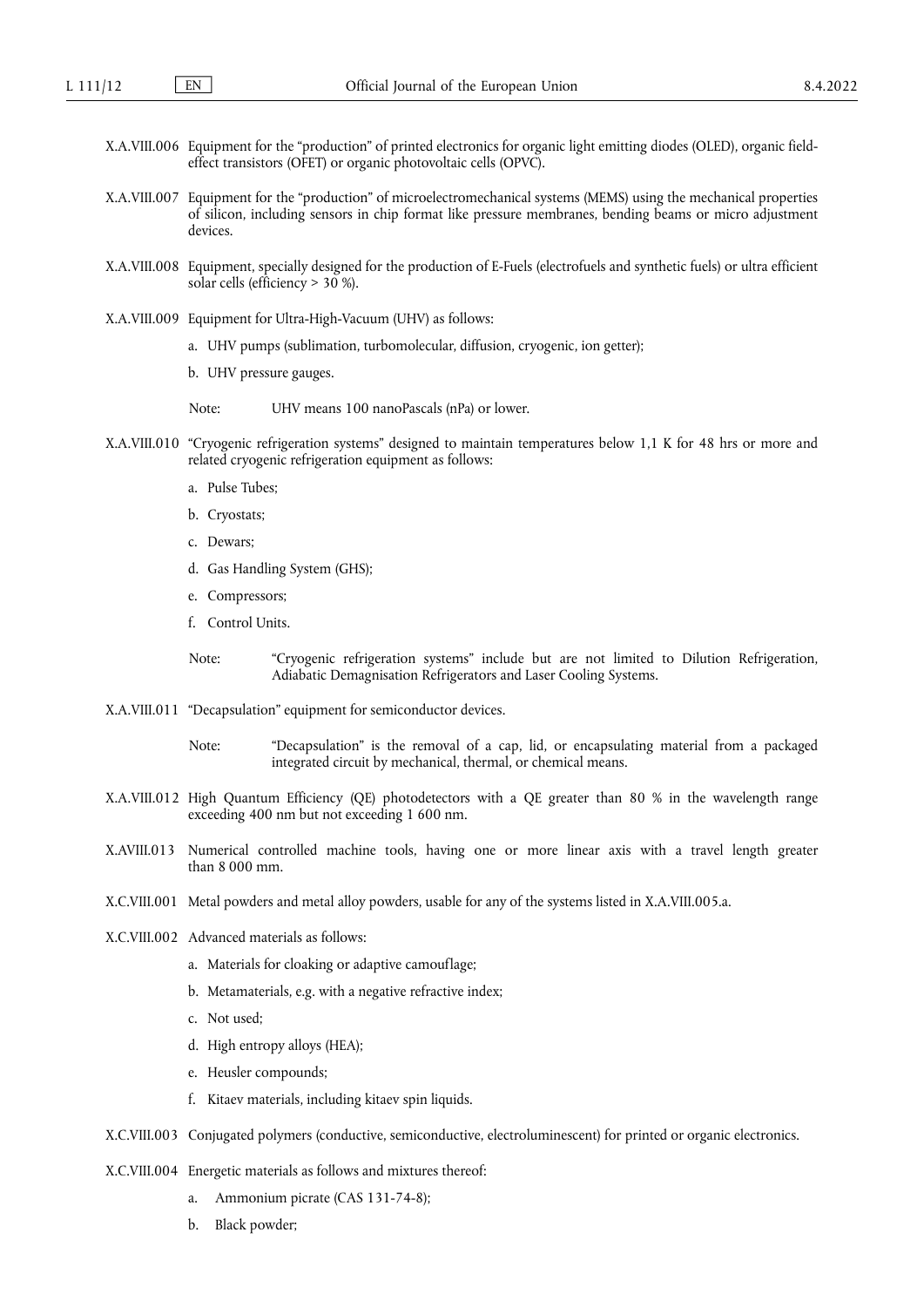- c. Hexanitrodiphenylamine (CAS 131-73-7);
- d. Difluoroamine(CAS 10405-27-3);
- e. Nitrostarch (CAS9056-38-6);
- f. Not used;
- g. Tetranitronaphthalene;
- h. Trinitroanisole;
- i. Trinitronaphthalene;
- j. Trinitroxylene;
- k. N-pyrrolidinone; 1-methyl-2-pyrrolidinone (CAS 872-50-4);
- l. Dioctylmaleate (CAS 142-16-5);
- m. Ethylhexylacrylate (CAS 103-11-7);
- n. Triethylaluminium (TEA) (CAS 97-93-8), trimethylaluminium (TMA) (CAS 75-24-1), and other pyrophoric metal alkyls and aryls of lithium, sodium, magnesium, zinc or boron;
- o. Nitrocellulose (CAS 9004-70-0);
- p. Nitroglycerin (or glyceroltrinitrate, trinitroglycerine) (NG) (CAS 55-63-0);
- q. 2,4,6-trinitrotoluene (TNT) (CAS 118-96-7);
- r. Ethylenediaminedinitrate (EDDN) (CAS 20829-66-7);
- s. Pentaerythritoltetranitrate (PETN) (CAS 78-11-5);
- t. Lead azide (CAS 13424-46-9), normal lead styphnate(CAS 15245-44-0) and basic lead styphnate (CAS 12403-82-6), and primary explosives or priming compositions containing azides or azide complexes;
- u. Not used;
- v. Not used;
- w. Diethyldiphenylurea (CAS 85-98-3); dimethyldiphenylurea(CAS 611-92-7); methylethyldiphenyl urea.
- x. N,N-diphenylurea (unsymmetrical diphenylurea) (CAS 603-54-3);
- y. Methyl-N,N-diphenylurea (methyl unsymmetrical diphenylurea)(CAS 13114-72-2);
- z. Ethyl-N,N-diphenylurea (ethyl unsymmetrical diphenylurea) (CAS 64544-71-4);
- aa. Not used;
- bb. 4-Nitrodiphenylamine (4-NDPA)(CAS 836-30-6);
- cc. 2,2-dinitropropanol (CAS 918-52-5);
- dd. Not used.
- X.D.VIII.001 Software, specially designed for the "development", "production" or "use" of equipment specified in X.A. VIII.005 to X.A.VIII.0013.
- X.D.VIII.002 Software, specially designed for the "development", "production" or "use" of equipment, "electronic assemblies" or components specified in X.A.VIII.002.
- X.D.VIII.003 Software for digital twins of additive manufacturing products or for the determination of the reliability of additive manufacturing products.
- X.E.VIII.001 Technology for the "development", "production" or "use" of equipment specified in X.A.VIII.001 to X.A. VIII.0013.
- X.E.VIII.002 Technology for the "development", "production" or "use" of materials specified in X.C.VIII.002 or X.C. VIII.003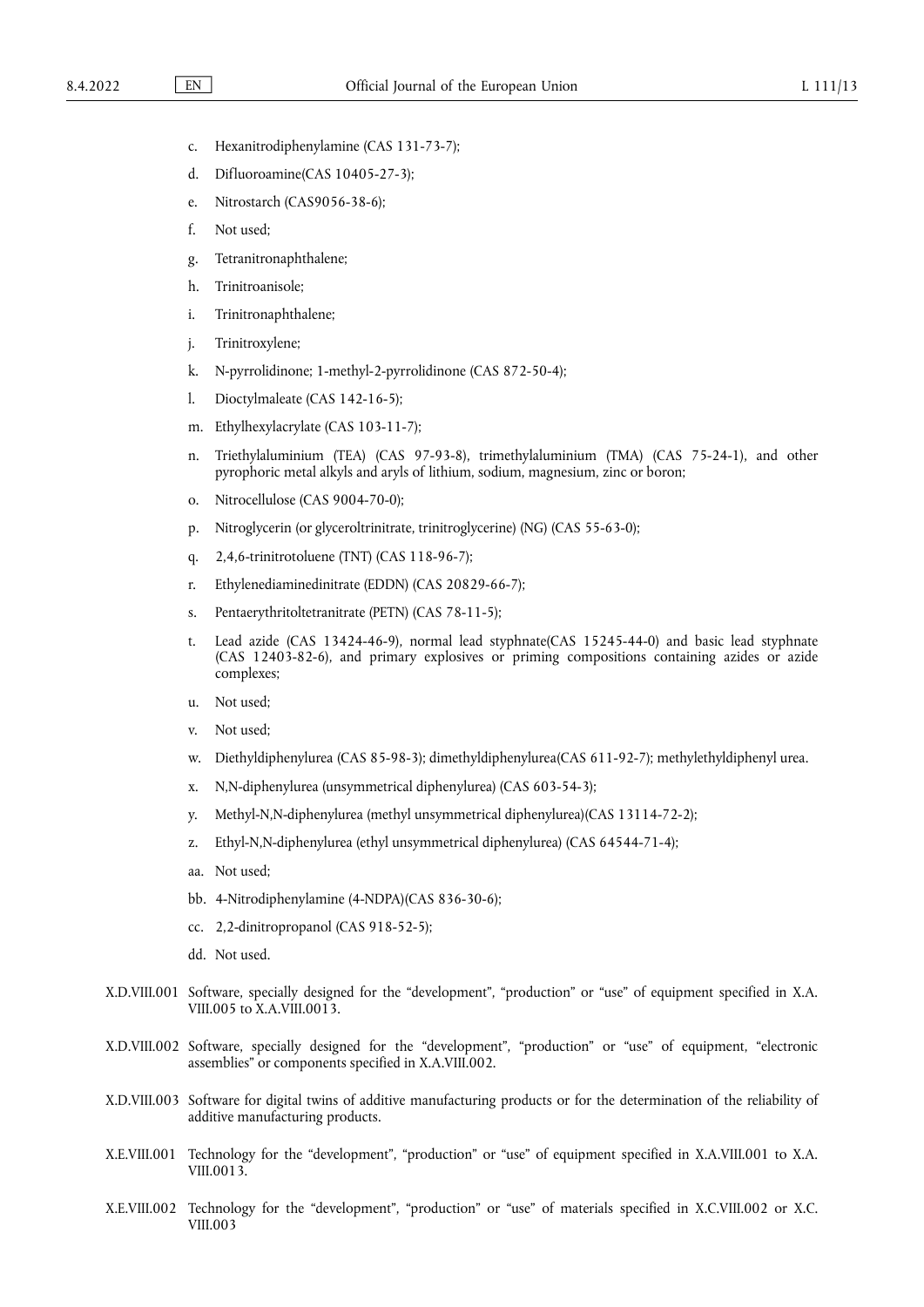- X.E.VIII.003 Technology for digital twins of additive manufacturing products, for the determination of the reliability of additive manufacturing products or for software specified in X.D.VIII.003.
- X.E.VIII.004 Technology for the "development", "production" or "use" of software specified in X.D.VIII.001 to X.D. VIII.002.'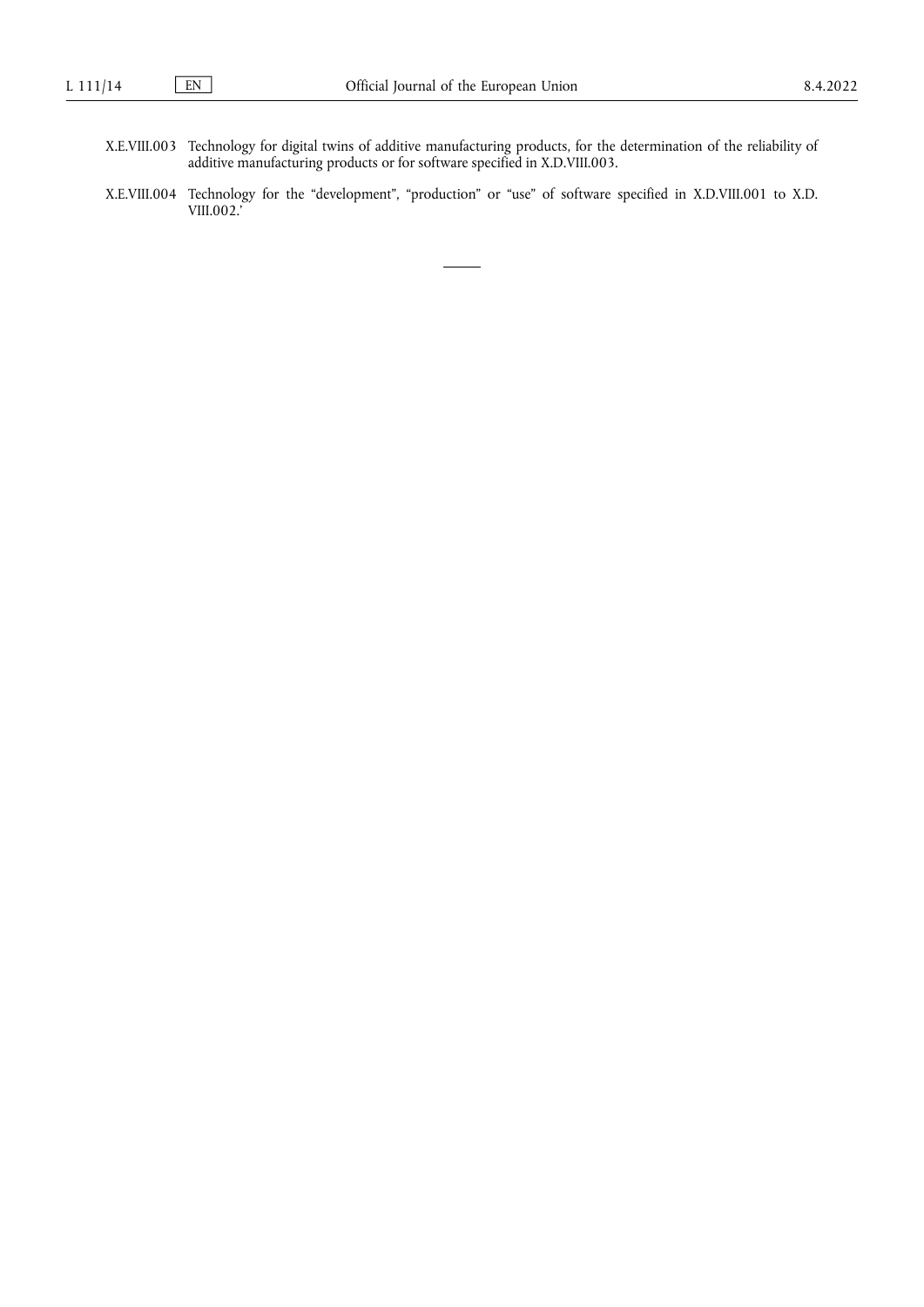## *ANNEX II*

In Annex VIII to Regulation (EU) No 833/2014, the following partner country is added: 'JAPAN'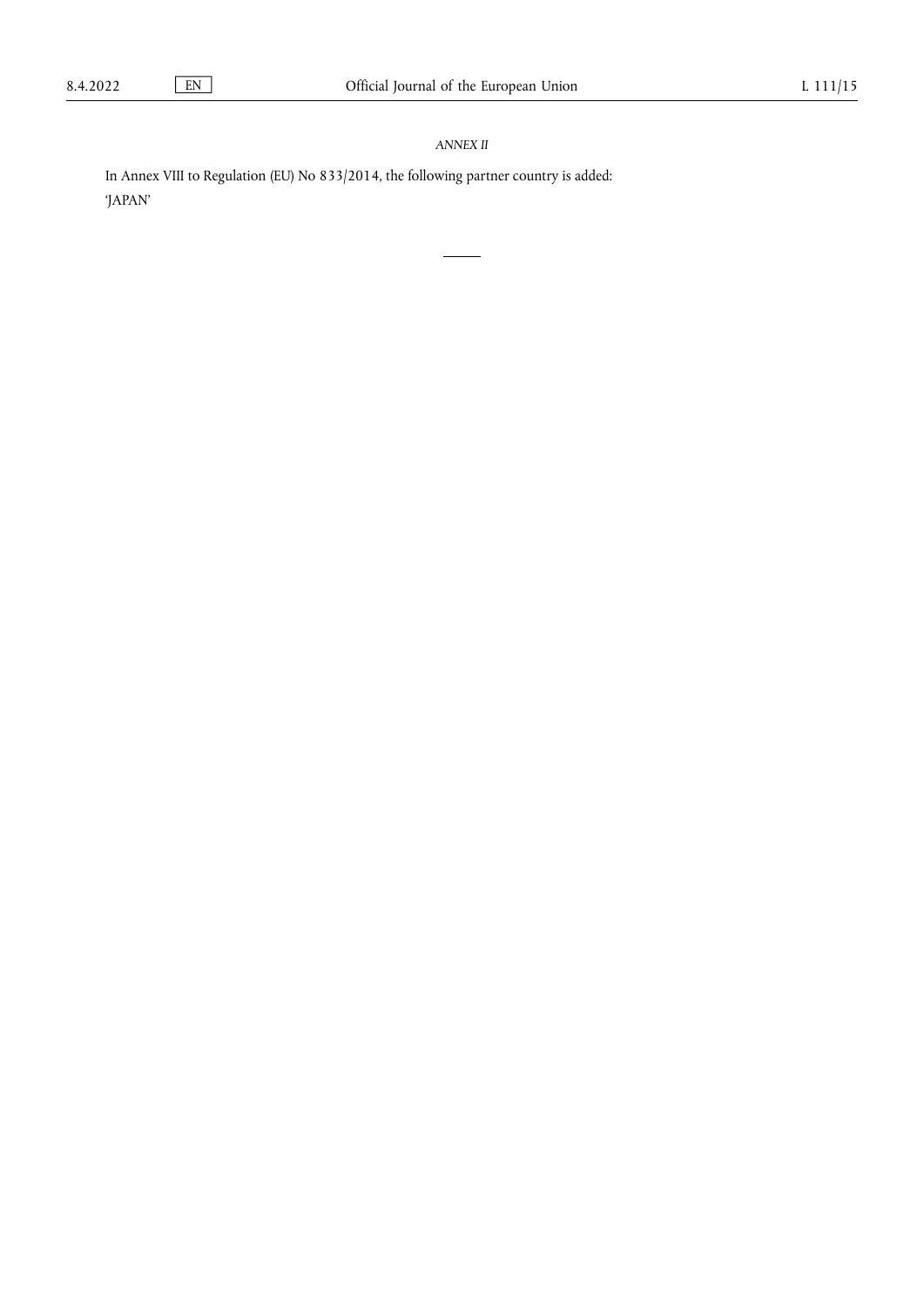## *ANNEX III*

# Annex X to Regulation (EU) No 833/2014 is replaced by the following:

'*ANNEX X*

# List of goods and technologies referred to in Article 3b(1)

|    | CN                                                                                         | Product                                                                                                                                               |
|----|--------------------------------------------------------------------------------------------|-------------------------------------------------------------------------------------------------------------------------------------------------------|
| ex | 8419 89 98 or 8419 89 10                                                                   | Alkylation and isomerization units                                                                                                                    |
| ex | 8419 89 98 or 8419 89 10                                                                   | Aromatic hydrocarbon production units                                                                                                                 |
| ex | 84194000                                                                                   | Atmospheric-vacuum crude distillation units (CDU)                                                                                                     |
| ex | 8419 89 98 or 8419 89 10                                                                   | Catalytic reforming / cracker units                                                                                                                   |
| ex | 8419 89 98 or 8419 89 10                                                                   | Delayed cokers                                                                                                                                        |
| ex | 8419 89 98 or 8419 89 10                                                                   | Flexicoking units                                                                                                                                     |
| ex | 8419 89 98 or 8419 89 10                                                                   | Hydrocracking reactors                                                                                                                                |
| ex | 8419 89 98 or 8419 89 10                                                                   | Hydrocracking reactor vessels                                                                                                                         |
| ex | 8419 89 98 or 8419 89 10                                                                   | Hydrogen generation technology                                                                                                                        |
| ex | 8421 39 15, 8421 39 25, 8421 39 35,<br>8421 39 85, 8419 60 00, 8419 89 98<br>or 8419 89 10 | Hydrogen recovery and purification technology                                                                                                         |
| ex | 8419 89 98 or 8419 89 10                                                                   | Hydrotreatment technology/units                                                                                                                       |
| ex | 8419 89 98 or 8419 89 10                                                                   | Naphtha isomerisation units                                                                                                                           |
| ex | 8419 89 98 or 8419 89 10                                                                   | Polymerisation units                                                                                                                                  |
| ex | 8419 89 10, 8419 89 98, 8421 39 35,<br>8421 39 85 or 8419 60 00                            | Refinery fuel gas treatment and sulphur recovery technology<br>(including amine scrubbing units, sulphur recovery units, tail gas<br>treatment units) |
| ex | 84798997                                                                                   | Solvent de-asphalting units                                                                                                                           |
| ex | 8419 89 98 or 8419 89 10                                                                   | Sulphur production units                                                                                                                              |
| ex | 8419 89 98 or 8419 89 10                                                                   | Sulphuric acid alkylation and sulphuric acid regeneration units                                                                                       |
| ex | 8419 89 98 or 8419 89 10                                                                   | Thermal cracking units                                                                                                                                |
| ex | 8419 89 98 or 8419 89 10                                                                   | [Toluene and heavy aromatics] Transalkylation units                                                                                                   |
| ex | 8419 89 98 or 8419 89 10                                                                   | Visbreakers                                                                                                                                           |
| ex | 8419 89 98 or 8419 89 10                                                                   | Vacuum gas oil hydrocracking units                                                                                                                    |
| ex | 84186900                                                                                   | Process units for gas cooling in the LNG-process                                                                                                      |
| ex | 8419 40 00                                                                                 | Process units for the separation and fractionation of the<br>hydrocarbons in the LNG-process                                                          |
| ex | 8419 60 00                                                                                 | Process units for the liquefaction of the natural gas                                                                                                 |
| ex | 8419 50 20, 8419 50 80                                                                     | Cold boxes in the LNG-process                                                                                                                         |
| ex | 8419 50 20 or 8419 50 80                                                                   | Cryogenic exchangers in the LNG-process                                                                                                               |
| ex | 84141081                                                                                   | Cryogenic pumps in the LNG-process'                                                                                                                   |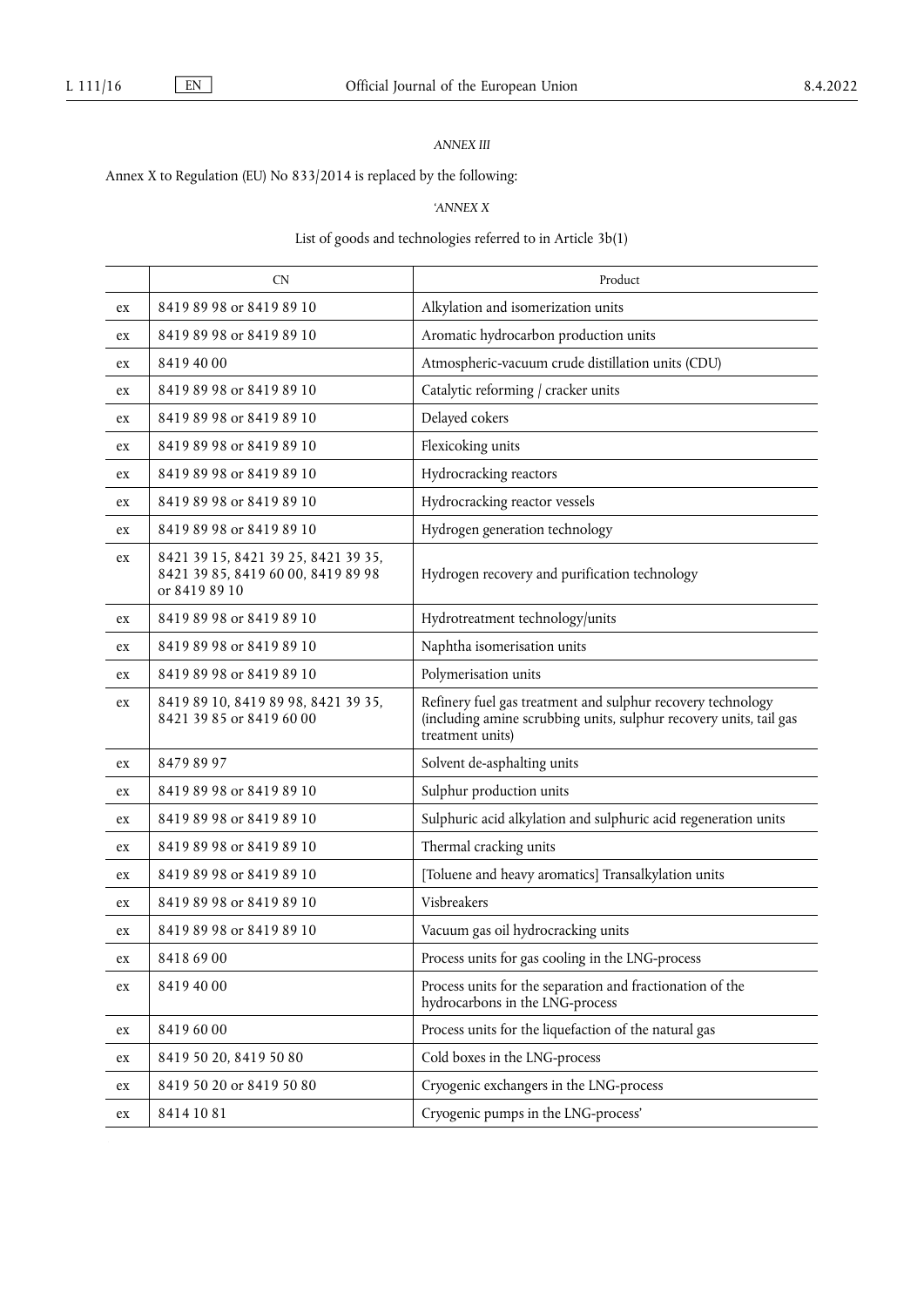## *ANNEX IV*

# Annex XVII to Regulation (EU) No 833/2014 is replaced by the following:

## '*ANNEX XVII*

# LIST OF IRON AND STEEL PRODUCTS REFERRED TO IN ARTICLE 3g

| CN/TARIC Codes | Name of the good                                       |
|----------------|--------------------------------------------------------|
| 7208 10 00     | Non Alloy and Other Alloy Hot Rolled Sheets and Strips |
| 7208 25 00     | Non Alloy and Other Alloy Hot Rolled Sheets and Strips |
| 7208 26 00     | Non Alloy and Other Alloy Hot Rolled Sheets and Strips |
| 7208 27 00     | Non Alloy and Other Alloy Hot Rolled Sheets and Strips |
| 7208 36 00     | Non Alloy and Other Alloy Hot Rolled Sheets and Strips |
| 7208 37 00     | Non Alloy and Other Alloy Hot Rolled Sheets and Strips |
| 7208 38 00     | Non Alloy and Other Alloy Hot Rolled Sheets and Strips |
| 7208 39 00     | Non Alloy and Other Alloy Hot Rolled Sheets and Strips |
| 7208 40 00     | Non Alloy and Other Alloy Hot Rolled Sheets and Strips |
| 7208 52 99     | Non Alloy and Other Alloy Hot Rolled Sheets and Strips |
| 7208 53 90     | Non Alloy and Other Alloy Hot Rolled Sheets and Strips |
| 7208 54 00     | Non Alloy and Other Alloy Hot Rolled Sheets and Strips |
| 72111400       | Non Alloy and Other Alloy Hot Rolled Sheets and Strips |
| 72111900       | Non Alloy and Other Alloy Hot Rolled Sheets and Strips |
| 7212 60 00     | Non Alloy and Other Alloy Hot Rolled Sheets and Strips |
| 72251910       | Non Alloy and Other Alloy Hot Rolled Sheets and Strips |
| 7225 30 10     | Non Alloy and Other Alloy Hot Rolled Sheets and Strips |
| 7225 30 30     | Non Alloy and Other Alloy Hot Rolled Sheets and Strips |
| 7225 30 90     | Non Alloy and Other Alloy Hot Rolled Sheets and Strips |
| 7225 40 15     | Non Alloy and Other Alloy Hot Rolled Sheets and Strips |
| 7225 40 90     | Non Alloy and Other Alloy Hot Rolled Sheets and Strips |
| 7226 19 10     | Non Alloy and Other Alloy Hot Rolled Sheets and Strips |
| 7226 91 20     | Non Alloy and Other Alloy Hot Rolled Sheets and Strips |
| 7226 91 91     | Non Alloy and Other Alloy Hot Rolled Sheets and Strips |
| 7226 91 99     | Non Alloy and Other Alloy Hot Rolled Sheets and Strips |
| 7209 15 00     | Non Alloy and Other Alloy Cold Rolled Sheets           |
| 7209 16 90     | Non Alloy and Other Alloy Cold Rolled Sheets           |
| 7209 17 90     | Non Alloy and Other Alloy Cold Rolled Sheets           |
| 7209 18 91     | Non Alloy and Other Alloy Cold Rolled Sheets           |
| 7209 25 00     | Non Alloy and Other Alloy Cold Rolled Sheets           |
| 7209 26 90     | Non Alloy and Other Alloy Cold Rolled Sheets           |
| 7209 27 90     | Non Alloy and Other Alloy Cold Rolled Sheets           |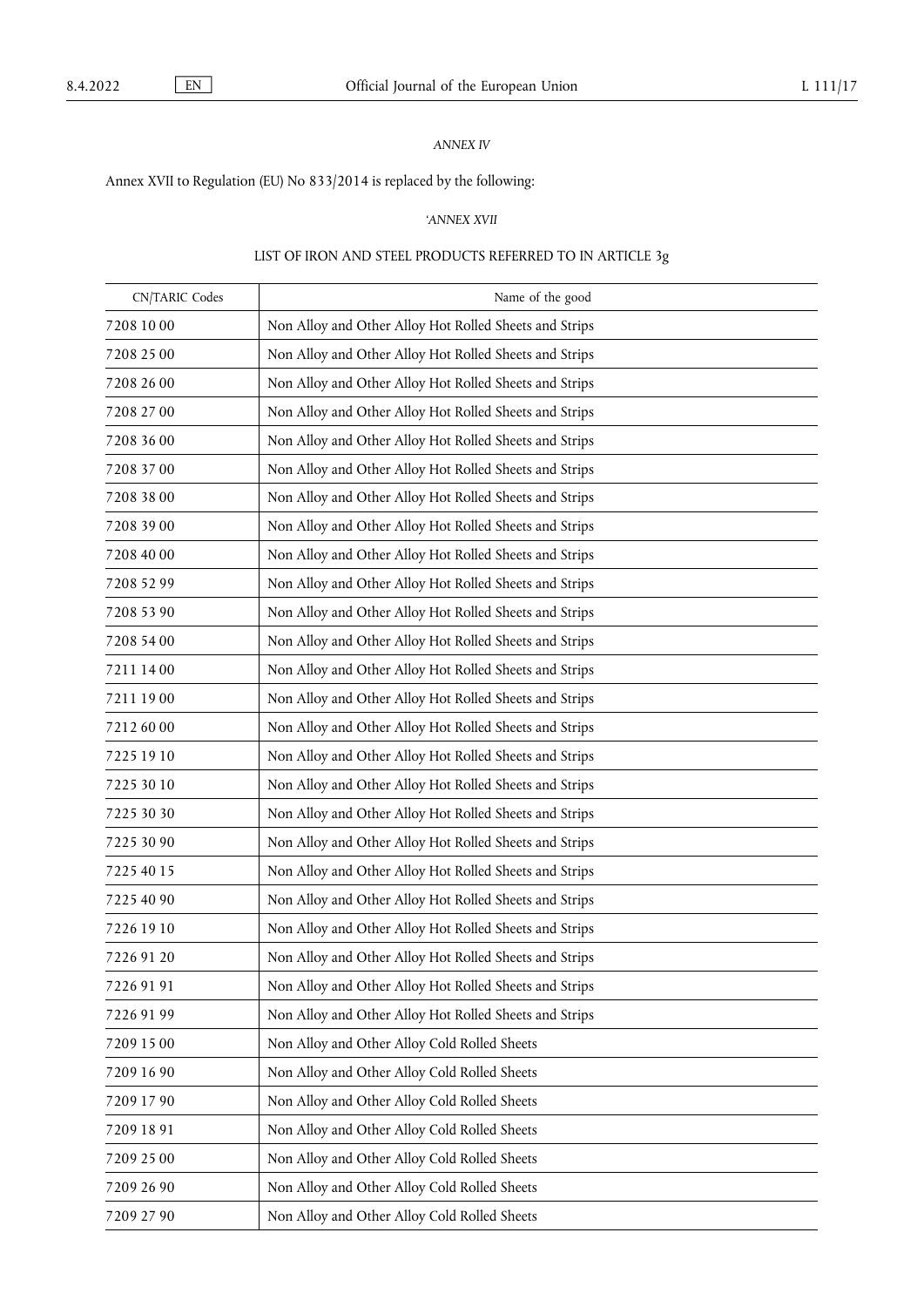| <b>CN/TARIC Codes</b> | Name of the good                             |  |
|-----------------------|----------------------------------------------|--|
| 7209 28 90            | Non Alloy and Other Alloy Cold Rolled Sheets |  |
| 7209 90 20            | Non Alloy and Other Alloy Cold Rolled Sheets |  |
| 7209 90 80            | Non Alloy and Other Alloy Cold Rolled Sheets |  |
| 7211 23 20            | Non Alloy and Other Alloy Cold Rolled Sheets |  |
| 7211 23 30            | Non Alloy and Other Alloy Cold Rolled Sheets |  |
| 7211 23 80            | Non Alloy and Other Alloy Cold Rolled Sheets |  |
| 7211 29 00            | Non Alloy and Other Alloy Cold Rolled Sheets |  |
| 72119020              | Non Alloy and Other Alloy Cold Rolled Sheets |  |
| 72119080              | Non Alloy and Other Alloy Cold Rolled Sheets |  |
| 7225 50 20            | Non Alloy and Other Alloy Cold Rolled Sheets |  |
| 7225 50 80            | Non Alloy and Other Alloy Cold Rolled Sheets |  |
| 7226 20 00            | Non Alloy and Other Alloy Cold Rolled Sheets |  |
| 72269200              | Non Alloy and Other Alloy Cold Rolled Sheets |  |
| 7209 16 10            | Electrical Sheets (other than GOES)          |  |
| 7209 17 10            | Electrical Sheets (other than GOES)          |  |
| 72091810              | Electrical Sheets (other than GOES)          |  |
| 7209 26 10            | Electrical Sheets (other than GOES)          |  |
| 7209 27 10            | Electrical Sheets (other than GOES)          |  |
| 7209 28 10            | Electrical Sheets (other than GOES)          |  |
| 72251990              | Electrical Sheets (other than GOES)          |  |
| 72261980              | Electrical Sheets (other than GOES)          |  |
| 7210 41 00 20         | Metallic Coated Sheets                       |  |
| 7210 41 00 30         | Metallic Coated Sheets                       |  |
| 7210 49 00 20         | Metallic Coated Sheets                       |  |
| 7210 49 00 30         | Metallic Coated Sheets                       |  |
| 7210 61 00 20         | Metallic Coated Sheets                       |  |
| 7210 61 00 30         | Metallic Coated Sheets                       |  |
| 7210 69 00 20         | Metallic Coated Sheets                       |  |
| 7210 69 00 30         | Metallic Coated Sheets                       |  |
| 7212 30 00 20         | Metallic Coated Sheets                       |  |
| 7212 30 00 30         | Metallic Coated Sheets                       |  |
| 7212 50 61 20         | Metallic Coated Sheets                       |  |
| 7212 50 61 30         | Metallic Coated Sheets                       |  |
| 7212 50 69 20         | Metallic Coated Sheets                       |  |
| 7212 50 69 30         | Metallic Coated Sheets                       |  |
| 7225 92 00 20         | Metallic Coated Sheets                       |  |
| 7225 92 00 30         | Metallic Coated Sheets                       |  |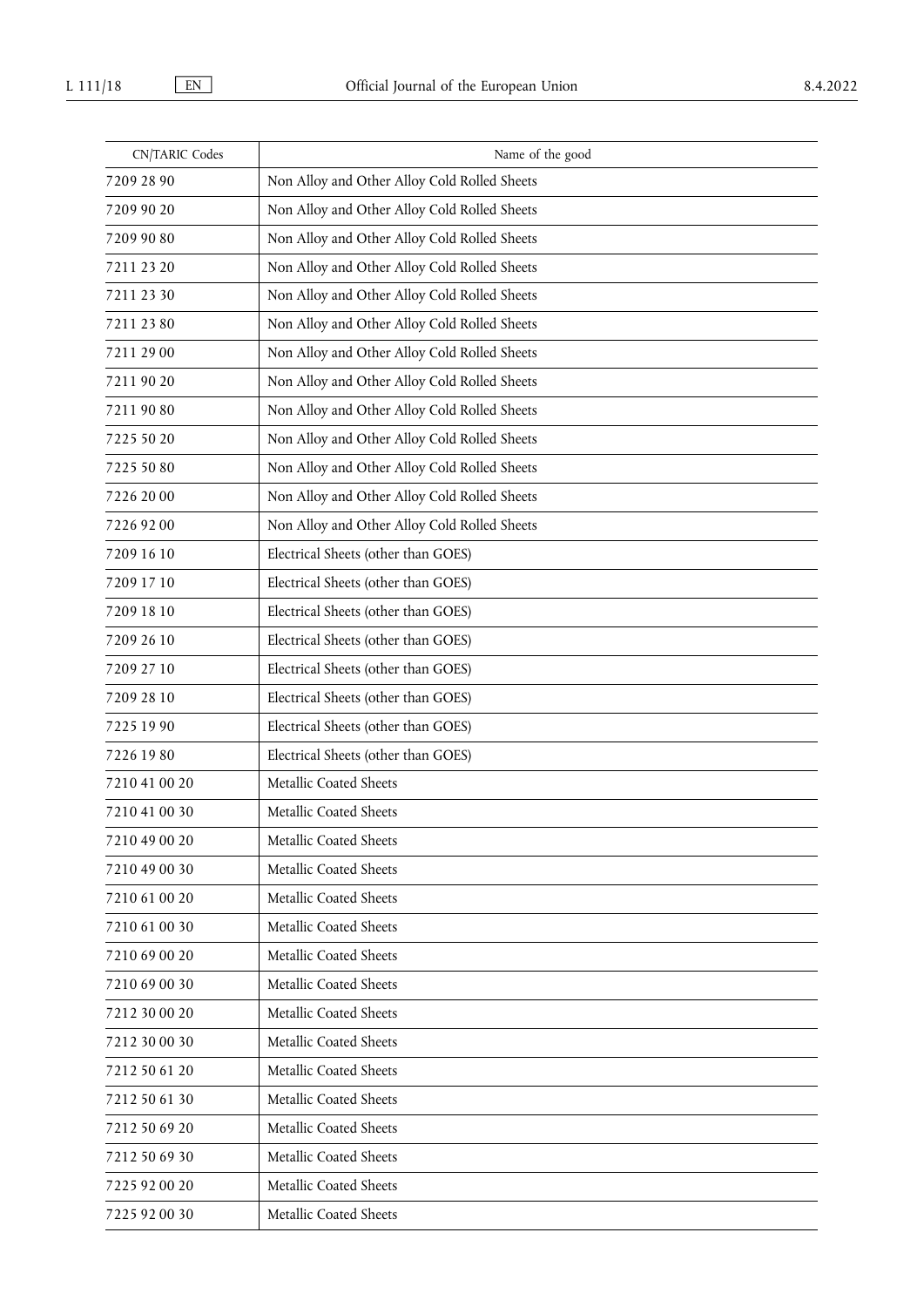| <b>CN/TARIC Codes</b> | Name of the good       |  |  |
|-----------------------|------------------------|--|--|
| 7225 99 00 11         | Metallic Coated Sheets |  |  |
| 7225 99 00 22         | Metallic Coated Sheets |  |  |
| 7225 99 00 23         | Metallic Coated Sheets |  |  |
| 7225 99 00 41         | Metallic Coated Sheets |  |  |
| 7225 99 00 45         | Metallic Coated Sheets |  |  |
| 7225 99 00 91         | Metallic Coated Sheets |  |  |
| 7225 99 00 92         | Metallic Coated Sheets |  |  |
| 7225 99 00 93         | Metallic Coated Sheets |  |  |
| 7226 99 30 10         | Metallic Coated Sheets |  |  |
| 7226993030            | Metallic Coated Sheets |  |  |
| 7226 99 70 11         | Metallic Coated Sheets |  |  |
| 7226 99 70 13         | Metallic Coated Sheets |  |  |
| 7226 99 70 91         | Metallic Coated Sheets |  |  |
| 7226 99 70 93         | Metallic Coated Sheets |  |  |
| 7226 99 70 94         | Metallic Coated Sheets |  |  |
| 7210 20 00            | Metallic Coated Sheets |  |  |
| 7210 30 00            | Metallic Coated Sheets |  |  |
| 7210 90 80            | Metallic Coated Sheets |  |  |
| 7212 20 00            | Metallic Coated Sheets |  |  |
| 7212 50 20            | Metallic Coated Sheets |  |  |
| 7212 50 30            | Metallic Coated Sheets |  |  |
| 7212 50 40            | Metallic Coated Sheets |  |  |
| 7212 50 90            | Metallic Coated Sheets |  |  |
| 7225 91 00            | Metallic Coated Sheets |  |  |
| 7226 99 10            | Metallic Coated Sheets |  |  |
| 7210 41 00 80         | Metallic Coated Sheets |  |  |
| 7210 49 00 80         | Metallic Coated Sheets |  |  |
| 7210 61 00 80         | Metallic Coated Sheets |  |  |
| 7210 69 00 80         | Metallic Coated Sheets |  |  |
| 7212 30 00 80         | Metallic Coated Sheets |  |  |
| 7212 50 61 80         | Metallic Coated Sheets |  |  |
| 7212 50 69 80         | Metallic Coated Sheets |  |  |
| 7225 92 00 80         | Metallic Coated Sheets |  |  |
| 7225 99 00 25         | Metallic Coated Sheets |  |  |
| 7225 99 00 95         | Metallic Coated Sheets |  |  |
| 7226 99 30 90         | Metallic Coated Sheets |  |  |
| 7226 99 70 19         | Metallic Coated Sheets |  |  |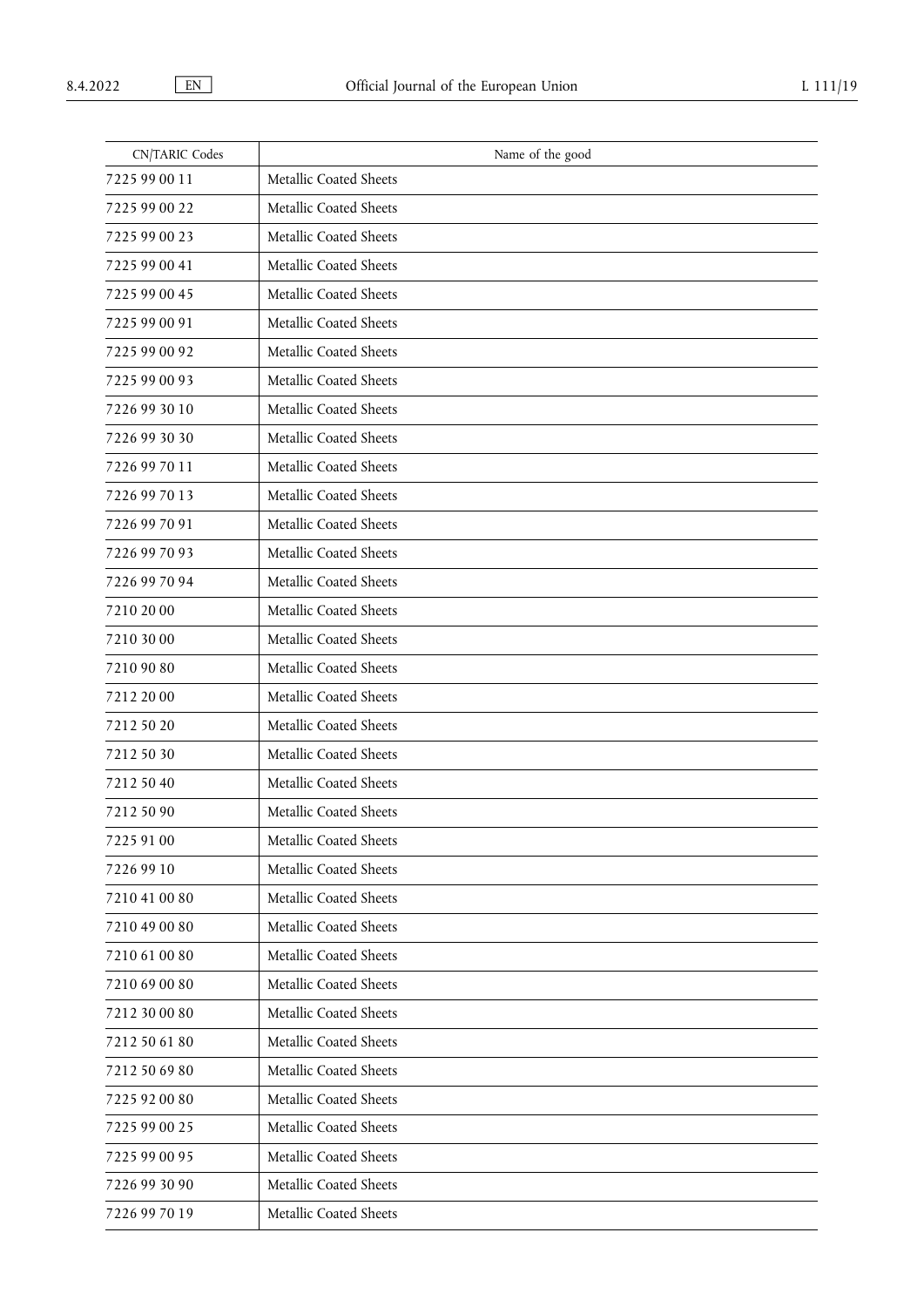| <b>CN/TARIC Codes</b> | Name of the good                        |  |
|-----------------------|-----------------------------------------|--|
| 7226 99 70 96         | Metallic Coated Sheets                  |  |
| 72107080              | Organic Coated Sheets                   |  |
| 7212 40 80            | Organic Coated Sheets                   |  |
| 7209 18 99            | Tin Mill products                       |  |
| 7210 11 00            | Tin Mill products                       |  |
| 7210 12 20            | Tin Mill products                       |  |
| 72101280              | Tin Mill products                       |  |
| 7210 50 00            | Tin Mill products                       |  |
| 72107010              | Tin Mill products                       |  |
| 7210 90 40            | Tin Mill products                       |  |
| 72121010              | Tin Mill products                       |  |
| 72121090              | Tin Mill products                       |  |
| 7212 40 20            | Tin Mill products                       |  |
| 7208 51 20            | Non Alloy and Other Alloy Quarto Plates |  |
| 7208 51 91            | Non Alloy and Other Alloy Quarto Plates |  |
| 7208 51 98            | Non Alloy and Other Alloy Quarto Plates |  |
| 7208 52 91            | Non Alloy and Other Alloy Quarto Plates |  |
| 7208 90 20            | Non Alloy and Other Alloy Quarto Plates |  |
| 7208 90 80            | Non Alloy and Other Alloy Quarto Plates |  |
| 7210 90 30            | Non Alloy and Other Alloy Quarto Plates |  |
| 7225 40 12            | Non Alloy and Other Alloy Quarto Plates |  |
| 7225 40 40            | Non Alloy and Other Alloy Quarto Plates |  |
| 7225 40 60            | Non Alloy and Other Alloy Quarto Plates |  |
| 72191100              | Stainless Hot Rolled Sheets and Strips  |  |
| 72191210              | Stainless Hot Rolled Sheets and Strips  |  |
| 72191290              | Stainless Hot Rolled Sheets and Strips  |  |
| 72191310              | Stainless Hot Rolled Sheets and Strips  |  |
| 72191390              | Stainless Hot Rolled Sheets and Strips  |  |
| 72191410              | Stainless Hot Rolled Sheets and Strips  |  |
| 72191490              | Stainless Hot Rolled Sheets and Strips  |  |
| 7219 22 10            | Stainless Hot Rolled Sheets and Strips  |  |
| 7219 22 90            | Stainless Hot Rolled Sheets and Strips  |  |
| 7219 23 00            | Stainless Hot Rolled Sheets and Strips  |  |
| 7219 24 00            | Stainless Hot Rolled Sheets and Strips  |  |
| 7220 11 00            | Stainless Hot Rolled Sheets and Strips  |  |
| 72201200              | Stainless Hot Rolled Sheets and Strips  |  |
| 7219 31 00            | Stainless Cold Rolled Sheets and Strips |  |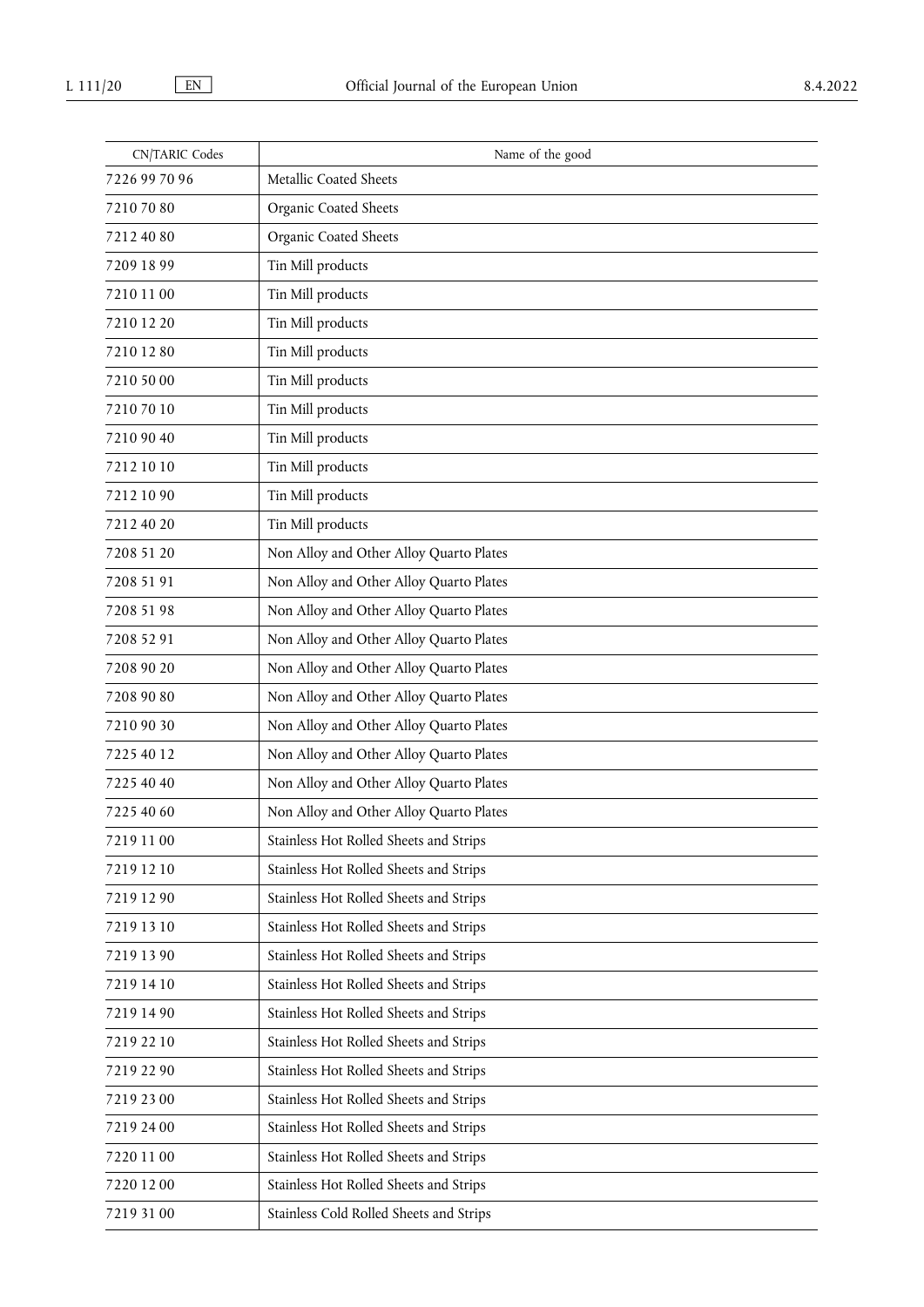| <b>CN/TARIC Codes</b> | Name of the good                                           |
|-----------------------|------------------------------------------------------------|
| 7219 32 10            | Stainless Cold Rolled Sheets and Strips                    |
| 7219 32 90            | Stainless Cold Rolled Sheets and Strips                    |
| 72193310              | Stainless Cold Rolled Sheets and Strips                    |
| 7219 33 90            | Stainless Cold Rolled Sheets and Strips                    |
| 72193410              | Stainless Cold Rolled Sheets and Strips                    |
| 7219 34 90            | Stainless Cold Rolled Sheets and Strips                    |
| 7219 35 10            | Stainless Cold Rolled Sheets and Strips                    |
| 7219 35 90            | Stainless Cold Rolled Sheets and Strips                    |
| 7219 90 20            | Stainless Cold Rolled Sheets and Strips                    |
| 7219 90 80            | Stainless Cold Rolled Sheets and Strips                    |
| 7220 20 21            | Stainless Cold Rolled Sheets and Strips                    |
| 7220 20 29            | Stainless Cold Rolled Sheets and Strips                    |
| 7220 20 41            | Stainless Cold Rolled Sheets and Strips                    |
| 7220 20 49            | Stainless Cold Rolled Sheets and Strips                    |
| 7220 20 81            | Stainless Cold Rolled Sheets and Strips                    |
| 7220 20 89            | Stainless Cold Rolled Sheets and Strips                    |
| 7220 90 20            | Stainless Cold Rolled Sheets and Strips                    |
| 7220 90 80            | Stainless Cold Rolled Sheets and Strips                    |
| 7219 21 10            | Stainless Hot Rolled Quarto Plates                         |
| 7219 21 90            | Stainless Hot Rolled Quarto Plates                         |
| 7214 30 00            | Non Alloy and Other Alloy Merchant Bars and Light Sections |
| 72149110              | Non Alloy and Other Alloy Merchant Bars and Light Sections |
| 72149190              | Non Alloy and Other Alloy Merchant Bars and Light Sections |
| 72149931              | Non Alloy and Other Alloy Merchant Bars and Light Sections |
| 72149939              | Non Alloy and Other Alloy Merchant Bars and Light Sections |
| 72149950              | Non Alloy and Other Alloy Merchant Bars and Light Sections |
| 72149971              | Non Alloy and Other Alloy Merchant Bars and Light Sections |
| 72149979              | Non Alloy and Other Alloy Merchant Bars and Light Sections |
| 72149995              | Non Alloy and Other Alloy Merchant Bars and Light Sections |
| 7215 90 00            | Non Alloy and Other Alloy Merchant Bars and Light Sections |
| 72161000              | Non Alloy and Other Alloy Merchant Bars and Light Sections |
| 7216 21 00            | Non Alloy and Other Alloy Merchant Bars and Light Sections |
| 7216 22 00            | Non Alloy and Other Alloy Merchant Bars and Light Sections |
| 7216 40 10            | Non Alloy and Other Alloy Merchant Bars and Light Sections |
| 7216 40 90            | Non Alloy and Other Alloy Merchant Bars and Light Sections |
| 7216 50 10            | Non Alloy and Other Alloy Merchant Bars and Light Sections |
| 7216 50 91            | Non Alloy and Other Alloy Merchant Bars and Light Sections |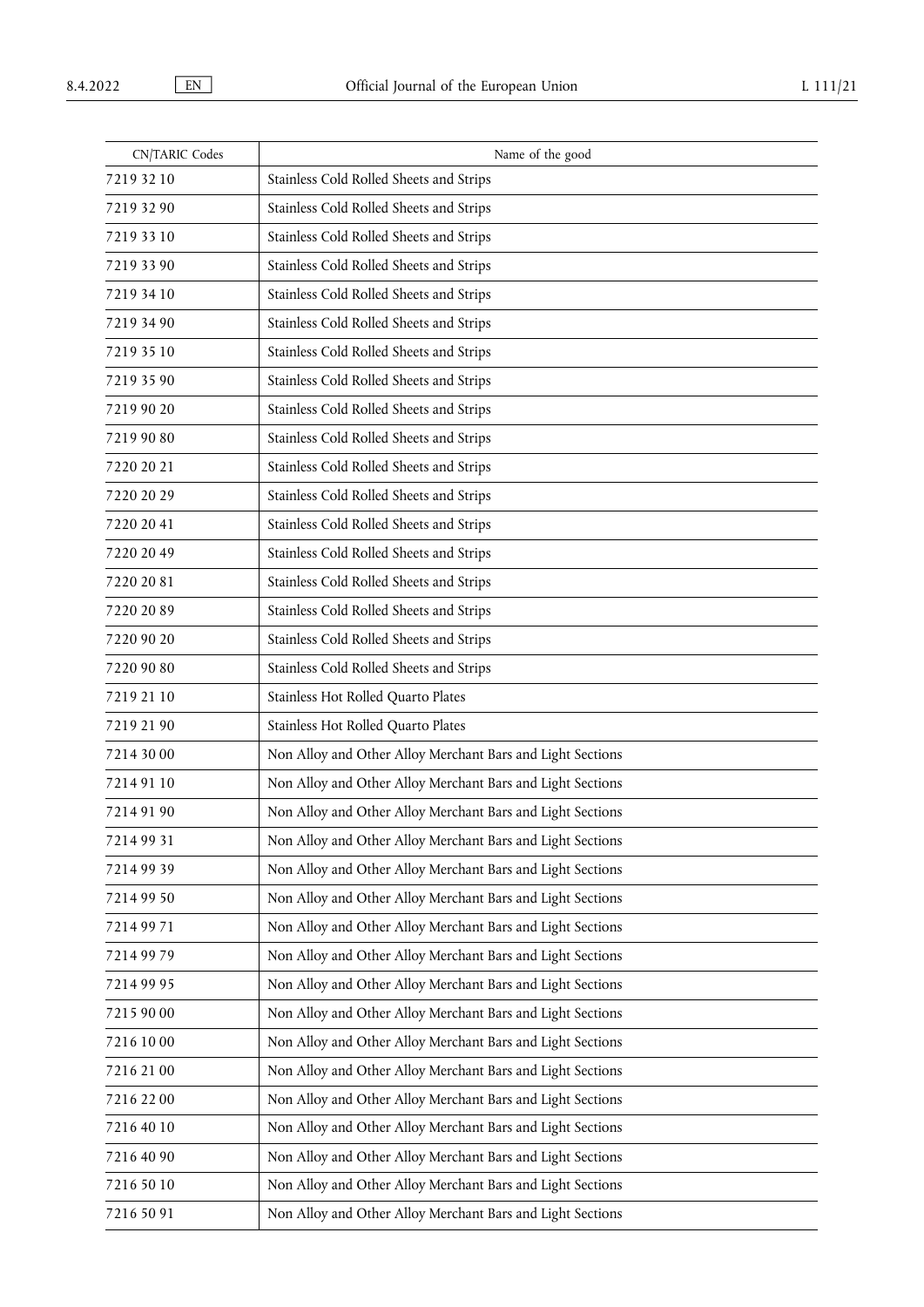| <b>CN/TARIC Codes</b> | Name of the good                                           |  |
|-----------------------|------------------------------------------------------------|--|
| 7216 50 99            | Non Alloy and Other Alloy Merchant Bars and Light Sections |  |
| 72169900              | Non Alloy and Other Alloy Merchant Bars and Light Sections |  |
| 7228 10 20            | Non Alloy and Other Alloy Merchant Bars and Light Sections |  |
| 7228 20 10            | Non Alloy and Other Alloy Merchant Bars and Light Sections |  |
| 7228 20 91            | Non Alloy and Other Alloy Merchant Bars and Light Sections |  |
| 7228 30 20            | Non Alloy and Other Alloy Merchant Bars and Light Sections |  |
| 7228 30 41            | Non Alloy and Other Alloy Merchant Bars and Light Sections |  |
| 7228 30 49            | Non Alloy and Other Alloy Merchant Bars and Light Sections |  |
| 7228 30 61            | Non Alloy and Other Alloy Merchant Bars and Light Sections |  |
| 7228 30 69            | Non Alloy and Other Alloy Merchant Bars and Light Sections |  |
| 7228 30 70            | Non Alloy and Other Alloy Merchant Bars and Light Sections |  |
| 7228 30 89            | Non Alloy and Other Alloy Merchant Bars and Light Sections |  |
| 7228 60 20            | Non Alloy and Other Alloy Merchant Bars and Light Sections |  |
| 7228 60 80            | Non Alloy and Other Alloy Merchant Bars and Light Sections |  |
| 7228 70 10            | Non Alloy and Other Alloy Merchant Bars and Light Sections |  |
| 7228 70 90            | Non Alloy and Other Alloy Merchant Bars and Light Sections |  |
| 7228 80 00            | Non Alloy and Other Alloy Merchant Bars and Light Sections |  |
| 7214 20 00            | Rebars                                                     |  |
| 72149910              | Rebars                                                     |  |
| 72221111              | Stainless Bars and Light Sections                          |  |
| 72221119              | Stainless Bars and Light Sections                          |  |
| 72221181              | Stainless Bars and Light Sections                          |  |
| 72221189              | Stainless Bars and Light Sections                          |  |
| 72221910              | Stainless Bars and Light Sections                          |  |
| 72221990              | Stainless Bars and Light Sections                          |  |
| 7222 20 11            | Stainless Bars and Light Sections                          |  |
| 7222 20 19            | Stainless Bars and Light Sections                          |  |
| 7222 20 21            | Stainless Bars and Light Sections                          |  |
| 7222 20 29            | Stainless Bars and Light Sections                          |  |
| 7222 20 31            | Stainless Bars and Light Sections                          |  |
| 7222 20 39            | Stainless Bars and Light Sections                          |  |
| 7222 20 81            | Stainless Bars and Light Sections                          |  |
| 7222 20 89            | Stainless Bars and Light Sections                          |  |
| 7222 30 51            | Stainless Bars and Light Sections                          |  |
| 7222 30 91            | Stainless Bars and Light Sections                          |  |
| 7222 30 97            | Stainless Bars and Light Sections                          |  |
| 7222 40 10            | Stainless Bars and Light Sections                          |  |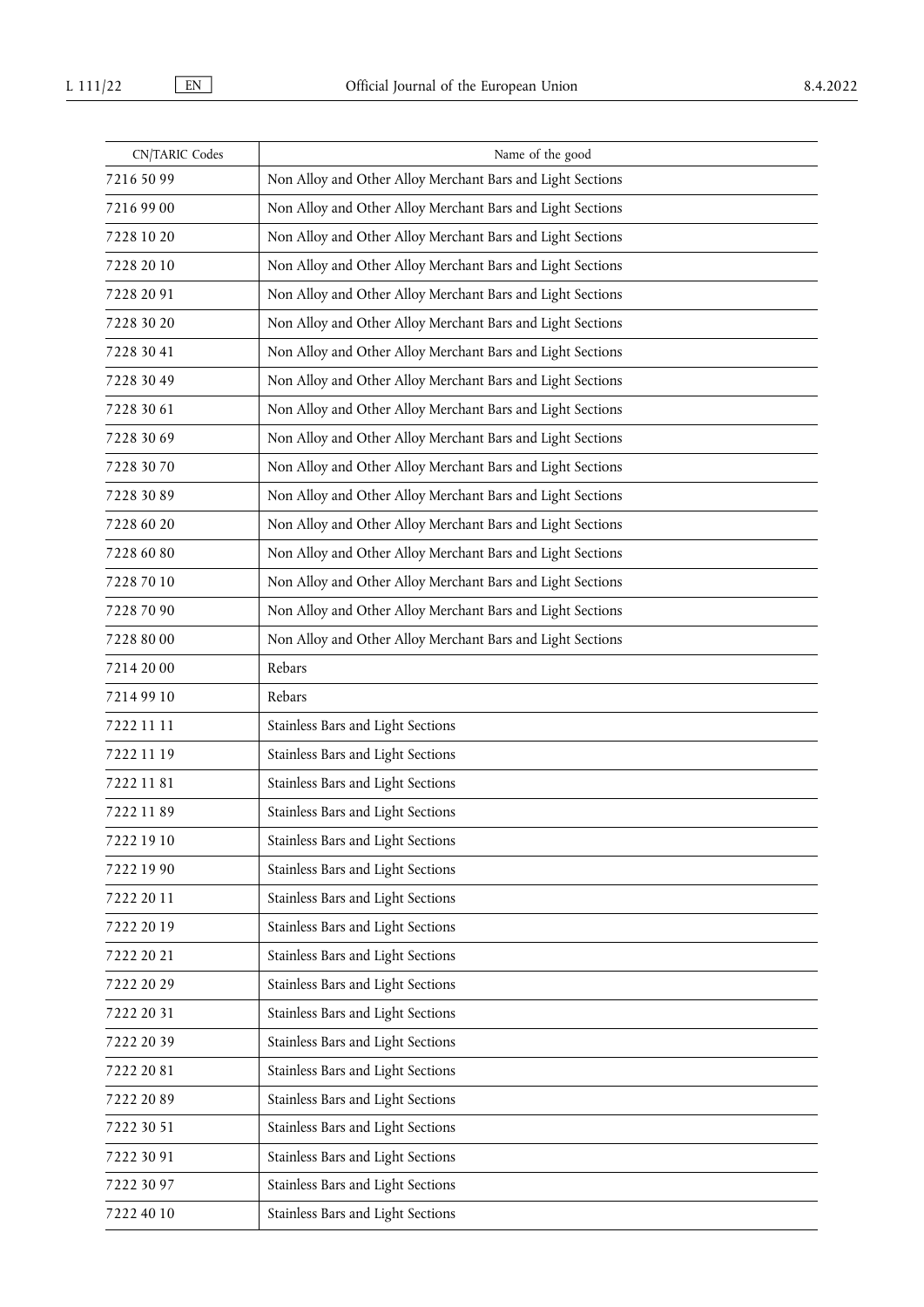| <b>CN/TARIC Codes</b> | Name of the good                                       |  |  |
|-----------------------|--------------------------------------------------------|--|--|
| 7222 40 50            | Stainless Bars and Light Sections                      |  |  |
| 7222 40 90            | Stainless Bars and Light Sections                      |  |  |
| 7221 00 10            | Stainless Wire Rod                                     |  |  |
| 7221 00 90            | Stainless Wire Rod                                     |  |  |
| 72131000              | Non Alloy and Other Alloy Wire Rod                     |  |  |
| 7213 20 00            | Non Alloy and Other Alloy Wire Rod                     |  |  |
| 72139110              | Non Alloy and Other Alloy Wire Rod                     |  |  |
| 72139120              | Non Alloy and Other Alloy Wire Rod                     |  |  |
| 72139141              | Non Alloy and Other Alloy Wire Rod                     |  |  |
| 72139149              | Non Alloy and Other Alloy Wire Rod                     |  |  |
| 7213 91 70            | Non Alloy and Other Alloy Wire Rod                     |  |  |
| 72139190              | Non Alloy and Other Alloy Wire Rod                     |  |  |
| 72139910              | Non Alloy and Other Alloy Wire Rod                     |  |  |
| 7213 99 90            | Non Alloy and Other Alloy Wire Rod                     |  |  |
| 72271000              | Non Alloy and Other Alloy Wire Rod                     |  |  |
| 7227 20 00            | Non Alloy and Other Alloy Wire Rod                     |  |  |
| 7227 90 10            | Non Alloy and Other Alloy Wire Rod                     |  |  |
| 7227 90 50            | Non Alloy and Other Alloy Wire Rod                     |  |  |
| 7227 90 95            | Non Alloy and Other Alloy Wire Rod                     |  |  |
| 7216 31 10            | Angles, Shapes and Sections of Iron or Non Alloy Steel |  |  |
| 7216 31 90            | Angles, Shapes and Sections of Iron or Non Alloy Steel |  |  |
| 72163211              | Angles, Shapes and Sections of Iron or Non Alloy Steel |  |  |
| 72163219              | Angles, Shapes and Sections of Iron or Non Alloy Steel |  |  |
| 72163291              | Angles, Shapes and Sections of Iron or Non Alloy Steel |  |  |
| 72163299              | Angles, Shapes and Sections of Iron or Non Alloy Steel |  |  |
| 72163310              | Angles, Shapes and Sections of Iron or Non Alloy Steel |  |  |
| 72163390              | Angles, Shapes and Sections of Iron or Non Alloy Steel |  |  |
| 73011000              | Sheet Piling                                           |  |  |
| 73021022              | Railway Material                                       |  |  |
| 73021028              | Railway Material                                       |  |  |
| 73021040              | Railway Material                                       |  |  |
| 7302 10 50            | Railway Material                                       |  |  |
| 7302 40 00            | Railway Material                                       |  |  |
| 7306 30 41            | Other tubes, pipes                                     |  |  |
| 7306 30 49            | Other tubes, pipes                                     |  |  |
| 7306 30 72            | Other tubes, pipes                                     |  |  |
| 7306 30 77            | Other tubes, pipes                                     |  |  |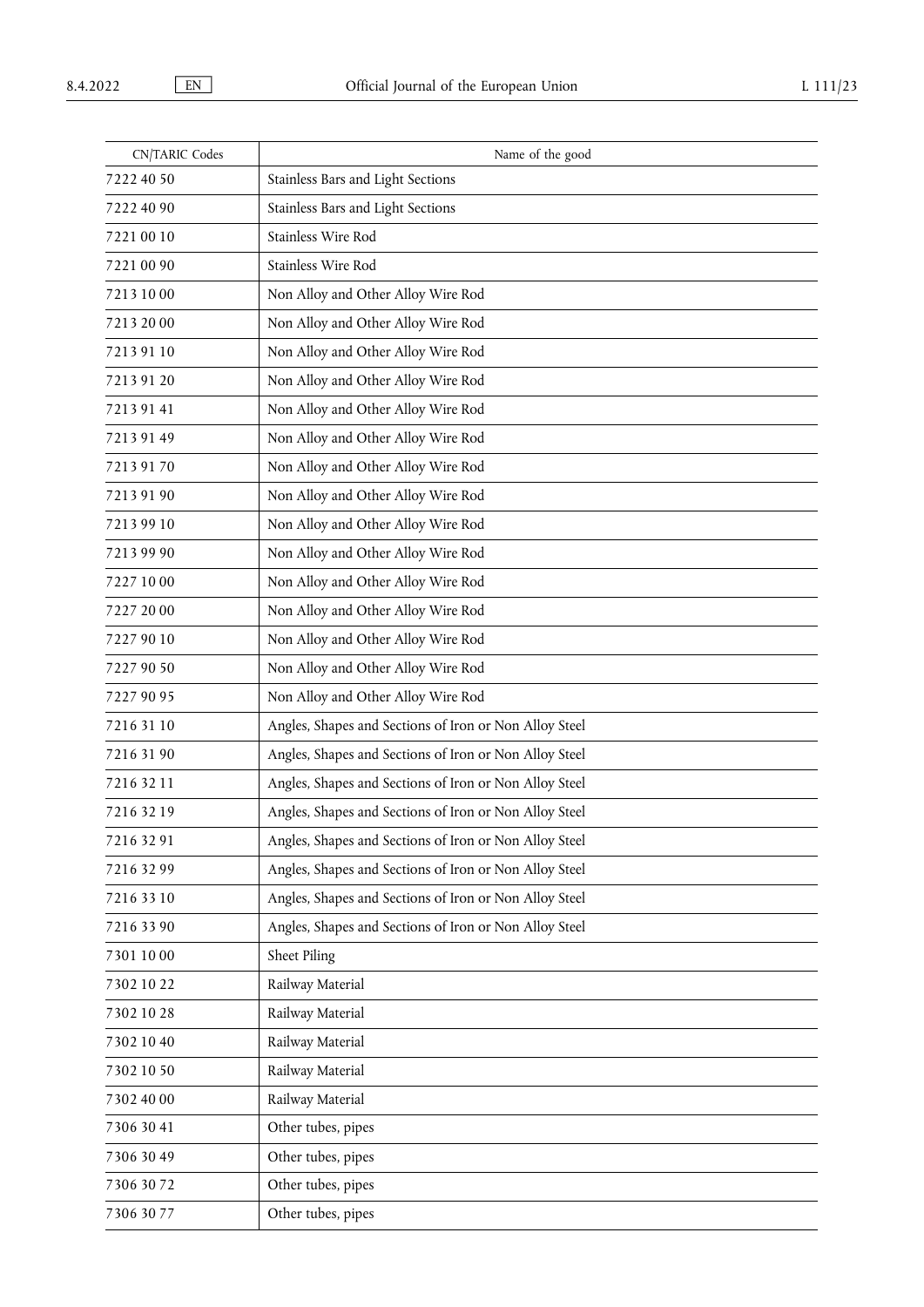| CN/TARIC Codes | Name of the good                   |  |  |
|----------------|------------------------------------|--|--|
| 7306 61 10     | Hollow sections                    |  |  |
| 7306 61 92     | Hollow sections                    |  |  |
| 7306 61 99     | Hollow sections                    |  |  |
| 73041100       | Seamless Stainless Tubes and Pipes |  |  |
| 7304 22 00     | Seamless Stainless Tubes and Pipes |  |  |
| 7304 24 00     | Seamless Stainless Tubes and Pipes |  |  |
| 7304 41 00     | Seamless Stainless Tubes and Pipes |  |  |
| 7304 49 83     | Seamless Stainless Tubes and Pipes |  |  |
| 7304 49 85     | Seamless Stainless Tubes and Pipes |  |  |
| 7304 49 89     | Seamless Stainless Tubes and Pipes |  |  |
| 73041910       | Other Seamless Tubes               |  |  |
| 7304 1930      | Other Seamless Tubes               |  |  |
| 7304 19 90     | Other Seamless Tubes               |  |  |
| 7304 23 00     | Other Seamless Tubes               |  |  |
| 7304 29 10     | Other Seamless Tubes               |  |  |
| 7304 29 30     | Other Seamless Tubes               |  |  |
| 7304 29 90     | Other Seamless Tubes               |  |  |
| 7304 31 20     | Other Seamless Tubes               |  |  |
| 7304 31 80     | Other Seamless Tubes               |  |  |
| 7304 39 30     | Other Seamless Tubes               |  |  |
| 7304 39 50     | Other Seamless Tubes               |  |  |
| 7304 39 82     | Other Seamless Tubes               |  |  |
| 7304 39 83     | Other Seamless Tubes               |  |  |
| 73043988       | Other Seamless Tubes               |  |  |
| 7304 51 81     | Other Seamless Tubes               |  |  |
| 7304 51 89     | Other Seamless Tubes               |  |  |
| 7304 59 82     | Other Seamless Tubes               |  |  |
| 7304 59 83     | Other Seamless Tubes               |  |  |
| 7304 59 89     | Other Seamless Tubes               |  |  |
| 7304 90 00     | Other Seamless Tubes               |  |  |
| 7305 1100      | Large welded tubes                 |  |  |
| 73051200       | Large welded tubes                 |  |  |
| 73051900       | Large welded tubes                 |  |  |
| 7305 2000      | Large welded tubes                 |  |  |
| 7305 31 00     | Large welded tubes                 |  |  |
| 7305 39 00     | Large welded tubes                 |  |  |
| 7305 90 00     | Large welded tubes                 |  |  |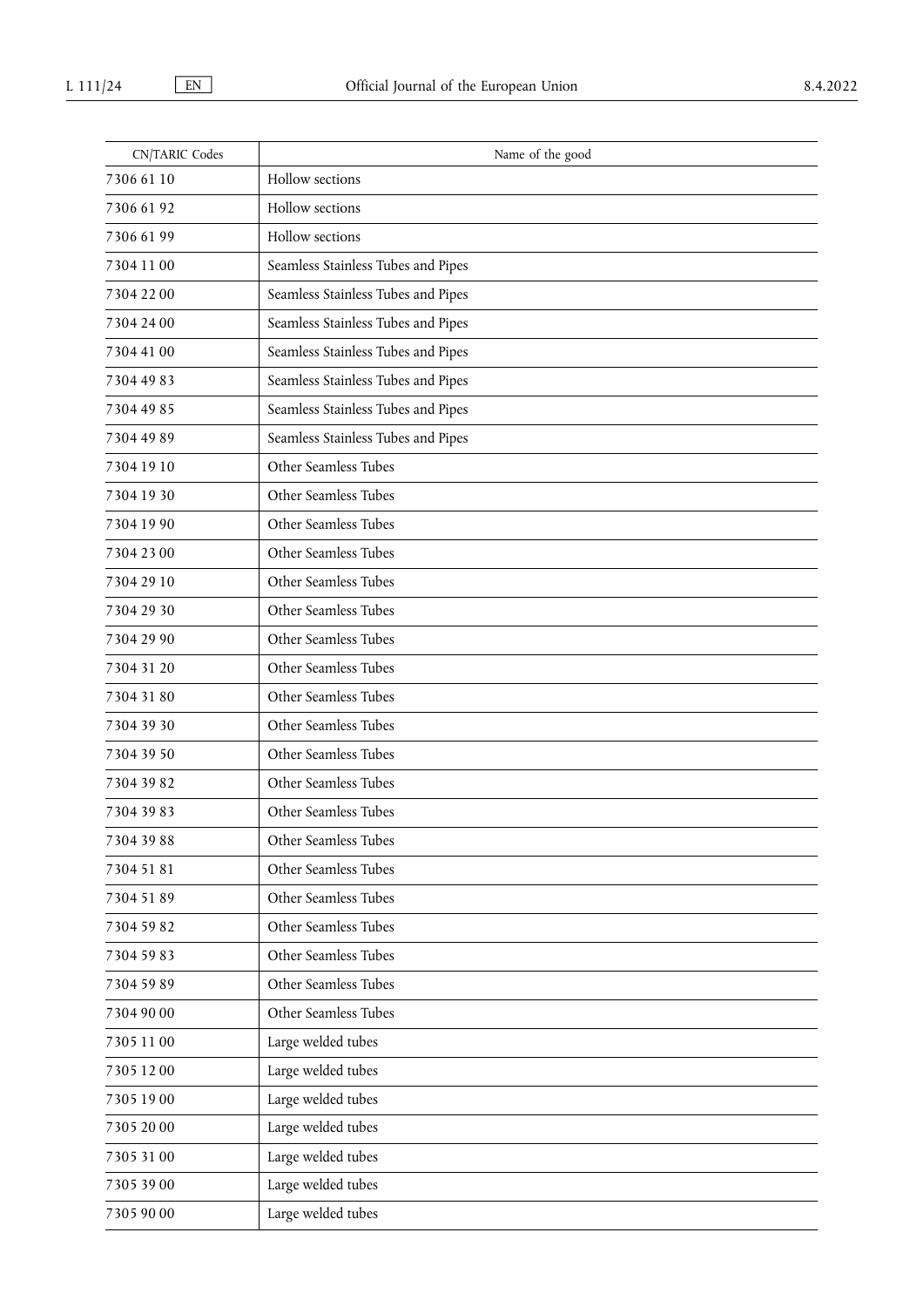| <b>CN/TARIC Codes</b> |                                              |  |
|-----------------------|----------------------------------------------|--|
| 73061100              | Name of the good<br>Other Welded Pipes       |  |
| 73061900              | Other Welded Pipes                           |  |
| 7306 21 00            | Other Welded Pipes                           |  |
| 7306 29 00            | Other Welded Pipes                           |  |
| 7306 30 12            | Other Welded Pipes                           |  |
| 7306 30 18            | Other Welded Pipes                           |  |
| 7306 30 80            | Other Welded Pipes                           |  |
| 7306 40 20            | Other Welded Pipes                           |  |
| 7306 40 80            | Other Welded Pipes                           |  |
| 7306 50 21            | Other Welded Pipes                           |  |
| 7306 50 29            | Other Welded Pipes                           |  |
| 7306 50 80            | Other Welded Pipes                           |  |
| 7306 69 10            | Other Welded Pipes                           |  |
| 7306 69 90            | Other Welded Pipes                           |  |
| 7306 90 00            | Other Welded Pipes                           |  |
| 7215 10 00            | Non-alloy and other alloy cold finished bars |  |
| 7215 50 11            | Non-alloy and other alloy cold finished bars |  |
| 7215 50 19            | Non-alloy and other alloy cold finished bars |  |
| 7215 50 80            | Non-alloy and other alloy cold finished bars |  |
| 7228 10 90            | Non-alloy and other alloy cold finished bars |  |
| 7228 20 99            | Non-alloy and other alloy cold finished bars |  |
| 7228 50 20            | Non-alloy and other alloy cold finished bars |  |
| 7228 50 40            | Non-alloy and other alloy cold finished bars |  |
| 7228 50 61            | Non-alloy and other alloy cold finished bars |  |
| 7228 50 69            | Non-alloy and other alloy cold finished bars |  |
| 7228 50 80            | Non-alloy and other alloy cold finished bars |  |
| 72171010              | Non Alloy Wire                               |  |
| 72171031              | Non Alloy Wire                               |  |
| 72171039              | Non Alloy Wire                               |  |
| 7217 10 50            | Non Alloy Wire                               |  |
| 72171090              | Non Alloy Wire                               |  |
| 7217 20 10            | Non Alloy Wire                               |  |
| 7217 20 30            | Non Alloy Wire                               |  |
| 7217 20 50            | Non Alloy Wire                               |  |
| 7217 20 90            | Non Alloy Wire                               |  |
| 7217 30 41            | Non Alloy Wire                               |  |
| 7217 30 49            | Non Alloy Wire                               |  |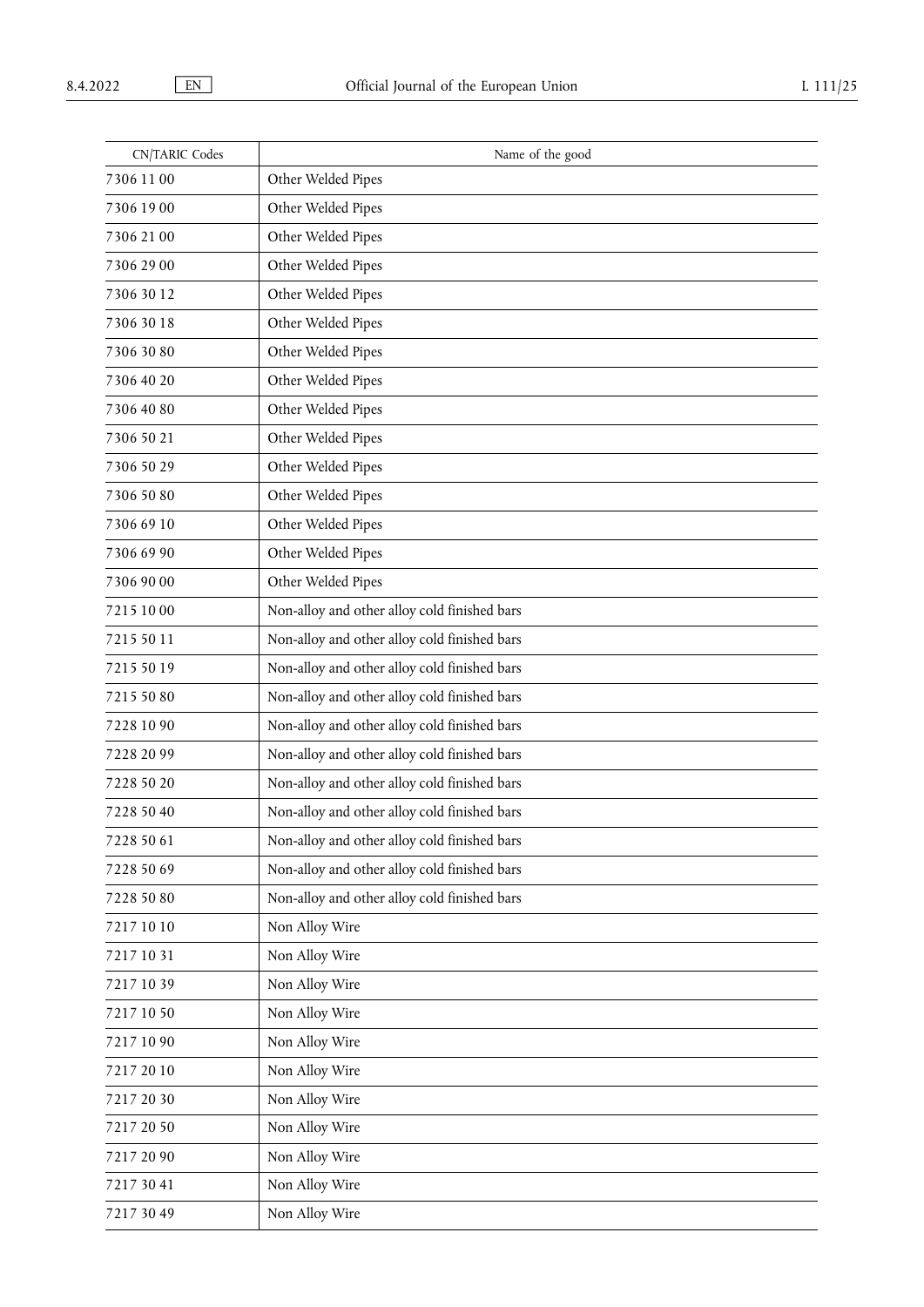| CN/TARIC Codes | Name of the good |  |
|----------------|------------------|--|
| 7217 30 50     | Non Alloy Wire   |  |
| 7217 30 90     | Non Alloy Wire   |  |
| 72179020       | Non Alloy Wire   |  |
| 72179050       | Non Alloy Wire   |  |
| 72179090       | Non Alloy Wire'  |  |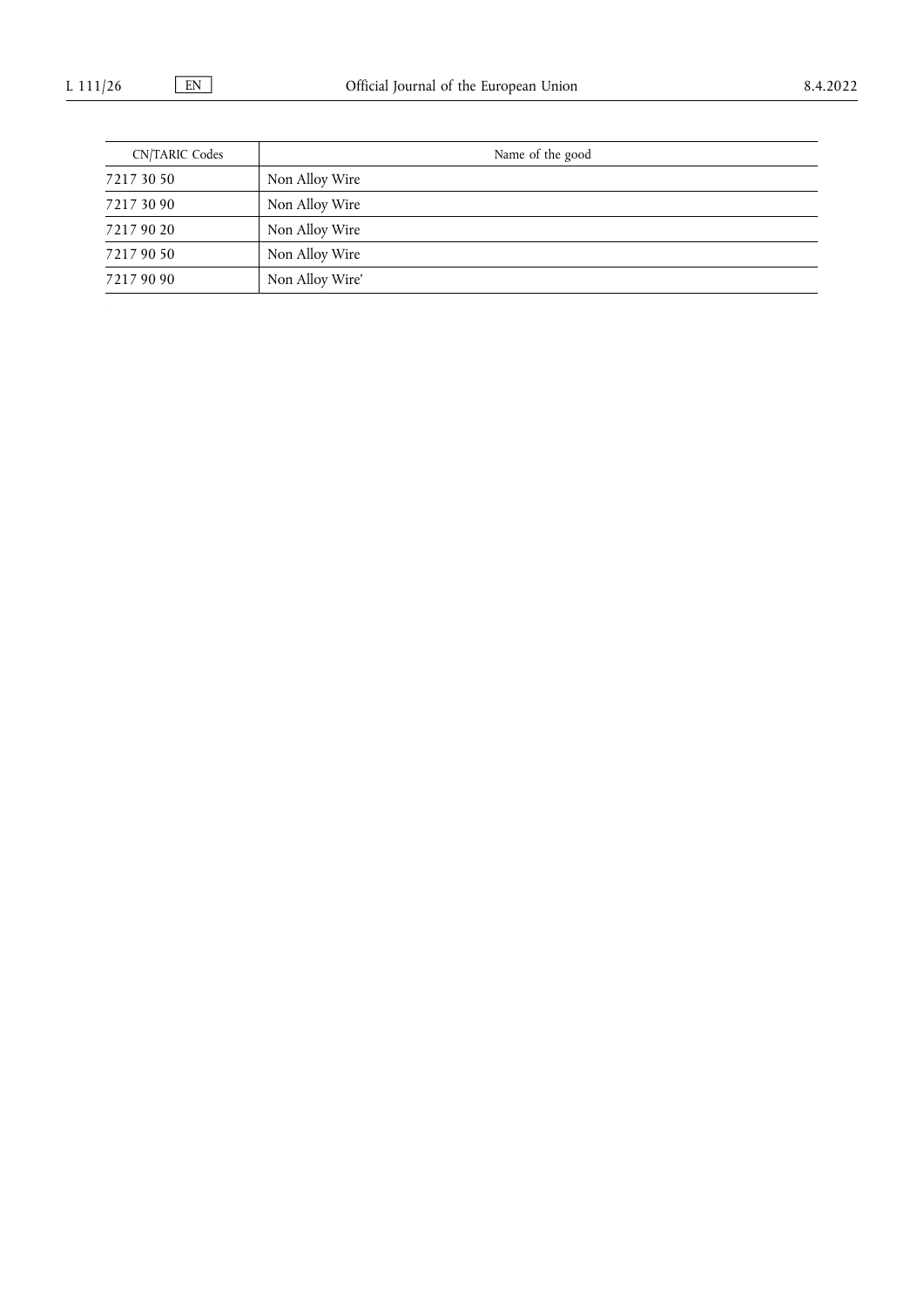## *ANNEX V*

Annex XVIII to Regulation (EU) No 833/2014 is amended as follows:

- (1) section 10 is amended as follows:
	- '(10) Pearls, precious and semi-precious stones, articles of pearls, jewellery, gold- or silversmith articles

| ex | 7101 00 00 | Pearls, natural or cultured, whether or not worked or graded but not<br>strung, mounted or set; pearls, natural or cultured, temporarily<br>strung for convenience of transport                                                                                   |
|----|------------|-------------------------------------------------------------------------------------------------------------------------------------------------------------------------------------------------------------------------------------------------------------------|
| ex | 71020000   | Diamonds, whether or not worked, but not mounted or set, excluding<br>for industrial use                                                                                                                                                                          |
| ex | 71030000   | Precious stones (other than diamonds) and semi-precious stones,<br>whether or not worked or graded but not strung, mounted or set;<br>ungraded precious stones (other than diamonds) and semi-precious<br>stones, temporarily strung for convenience of transport |
| ex | 7104 91 00 | Diamonds, excluding for industrial use                                                                                                                                                                                                                            |
| ex | 7105 00 00 | Dust and powder of natural or synthetic precious or semi-precious<br>stones excluding for industrial use                                                                                                                                                          |
| ex | 7106 00 00 | Silver (including silver plated with gold or platinum), unwrought or<br>in semi-manufactured forms, or in powder form                                                                                                                                             |
| ex | 71070000   | Base metals clad with silver, not further worked than semi-<br>manufactured                                                                                                                                                                                       |
| ex | 7108 00 00 | Gold (including gold plated with platinum), unwrought or in semi-<br>manufactured forms, or in powder form                                                                                                                                                        |
| ex | 7109 00 00 | Base metals or silver, clad with gold, not further worked than semi-<br>manufactured                                                                                                                                                                              |
| ex | 7110 11 00 | Platinum, unwrought or in powder form                                                                                                                                                                                                                             |
| ex | 71101900   | Platinum, other than unwrought or in powder form                                                                                                                                                                                                                  |
| ex | 7110 21 00 | Palladium, unwrought or in powder form                                                                                                                                                                                                                            |
| ex | 7110 29 00 | Palladium, other than unwrought or in powder form                                                                                                                                                                                                                 |
| ex | 7110 31 00 | Rhodium, unwrought or in powder form                                                                                                                                                                                                                              |
| ex | 7110 39 00 | Rhodium, other than unwrought or in powder form                                                                                                                                                                                                                   |
| ex | 71104100   | Iridium, osmium and ruthenium, unwrought or in powder form                                                                                                                                                                                                        |
| ex | 71104900   | Iridium, osmium and ruthenium, other than unwrought or in powder<br>form                                                                                                                                                                                          |
| ex | 71110000   | Base metals, silver or gold, clad with platinum, not further worked<br>than semi-manufactured                                                                                                                                                                     |
| ex | 71130000   | Articles of jewellery and parts thereof, of precious metal or of metal<br>clad with precious metal                                                                                                                                                                |
| ex | 71140000   | Articles of goldsmiths' or silversmiths' wares and parts thereof, of<br>precious metal or of metal clad with precious metal                                                                                                                                       |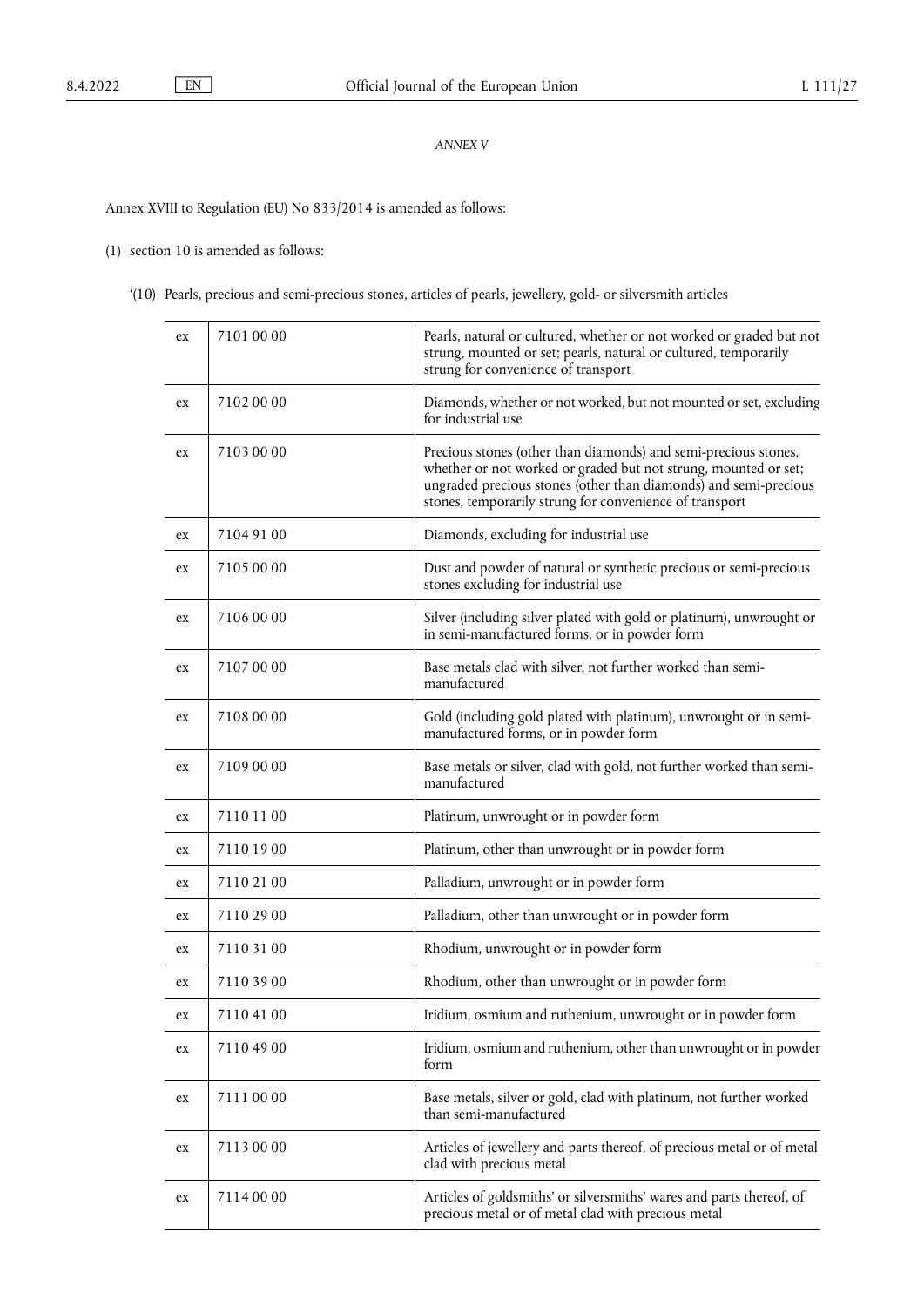| ex | 7115 00 00 | Other articles of precious metal or of metal clad with precious metal                                              |
|----|------------|--------------------------------------------------------------------------------------------------------------------|
| ex | 171160000  | Articles of natural or cultured pearls, precious or semi-precious<br>stones (natural, synthetic or reconstructed)' |

(2) the following section is added:

'(23) Optical articles and equipment of any value

| ex | 9004 90 90 | Night Vision Equipment, or Thermal Sight Equipment |
|----|------------|----------------------------------------------------|
|    | 9005 10 00 | <b>Binoculars</b>                                  |
| ex | 90058000   | <b>Spotting Scopes</b>                             |
| ex | 9013 10 90 | Telescopic sights                                  |
| ex | 9013 10 90 | Optical Weapon Sights                              |
| ex | 9013 10 90 | Weapon Sights with Thermal Vision Enhancement      |
| ex | 90138090   | Red Dot Sights                                     |
|    | 9015 10 00 | Range Finders'                                     |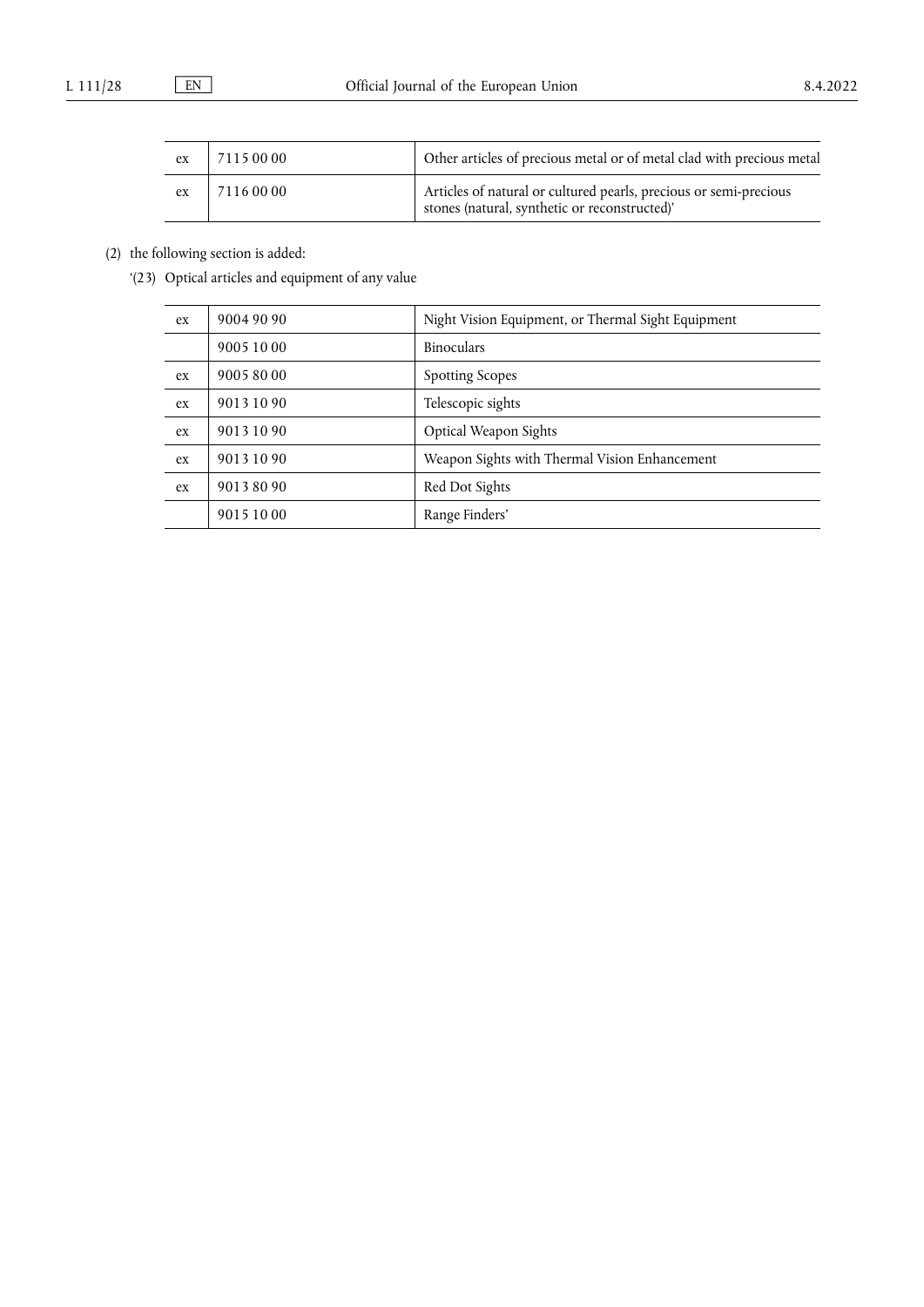## *ANNEX VI*

The following Annexes are added:

## '*ANNEX XX*

# <span id="page-28-0"></span>LIST OF JET FUEL AND FUEL ADDITIVES AS REFERRED TO IN ARTICLE 3c

| CN/TARIC Code | Name of the good                                                                                          |
|---------------|-----------------------------------------------------------------------------------------------------------|
|               | Jet fuel (other than kerosene):                                                                           |
| 2710 12 70    | Spirit type jet fuel (light oils)                                                                         |
| 27101929      | Other than kerosene (medium oils)                                                                         |
| 27101921      | Kerosene type jet fuel (medium oils)                                                                      |
| 2710 20 90    | Kerosene type jet fuel blended with biodiesel (1)                                                         |
|               | Oxidation inhibitors<br>Oxidation inhibitors used in additives for lubricating oils:                      |
| 3811 21 00    | - oxidation inhibitors containing petroleum oils                                                          |
| 38112900      | - other oxidation inhibitors                                                                              |
| 38119000      | Oxidation inhibitors used for other liquids used for the same purpose as mineral oils                     |
|               | Static dissipater additives<br>Static dissipater additives for lubricating oils:                          |
| 3811 21 00    | - containing petroleum oils                                                                               |
| 38112900      | - other                                                                                                   |
| 38119000      | Static dissipater additives for other liquids used for the same purpose as mineral oils                   |
|               | Corrosion inhibitors<br>Corrosion inhibitors for lubricating oils:                                        |
| 3811 21 00    | - containing petroleum oils                                                                               |
| 38112900      | - other                                                                                                   |
| 38119000      | Corrosion inhibitors for other liquids used for the same purpose as mineral oils                          |
|               | Fuel system icing inhibitors (anti-icing additives)<br>Fuel system icing inhibitors for lubricating oils: |
| 3811 21 00    | - containing petroleum oils                                                                               |
| 3811 29 00    | — other                                                                                                   |
| 38119000      | Fuel system icing inhibitors for other liquids used for the same purpose as mineral oils                  |
|               | Metal de-activators<br>Metal de-activators for lubricating oils:                                          |
| 3811 21 00    | - containing petroleum oils                                                                               |
| 3811 29 00    | — other                                                                                                   |
| 38119000      | Metal de-activator for other liquids used for the same purpose as mineral oils                            |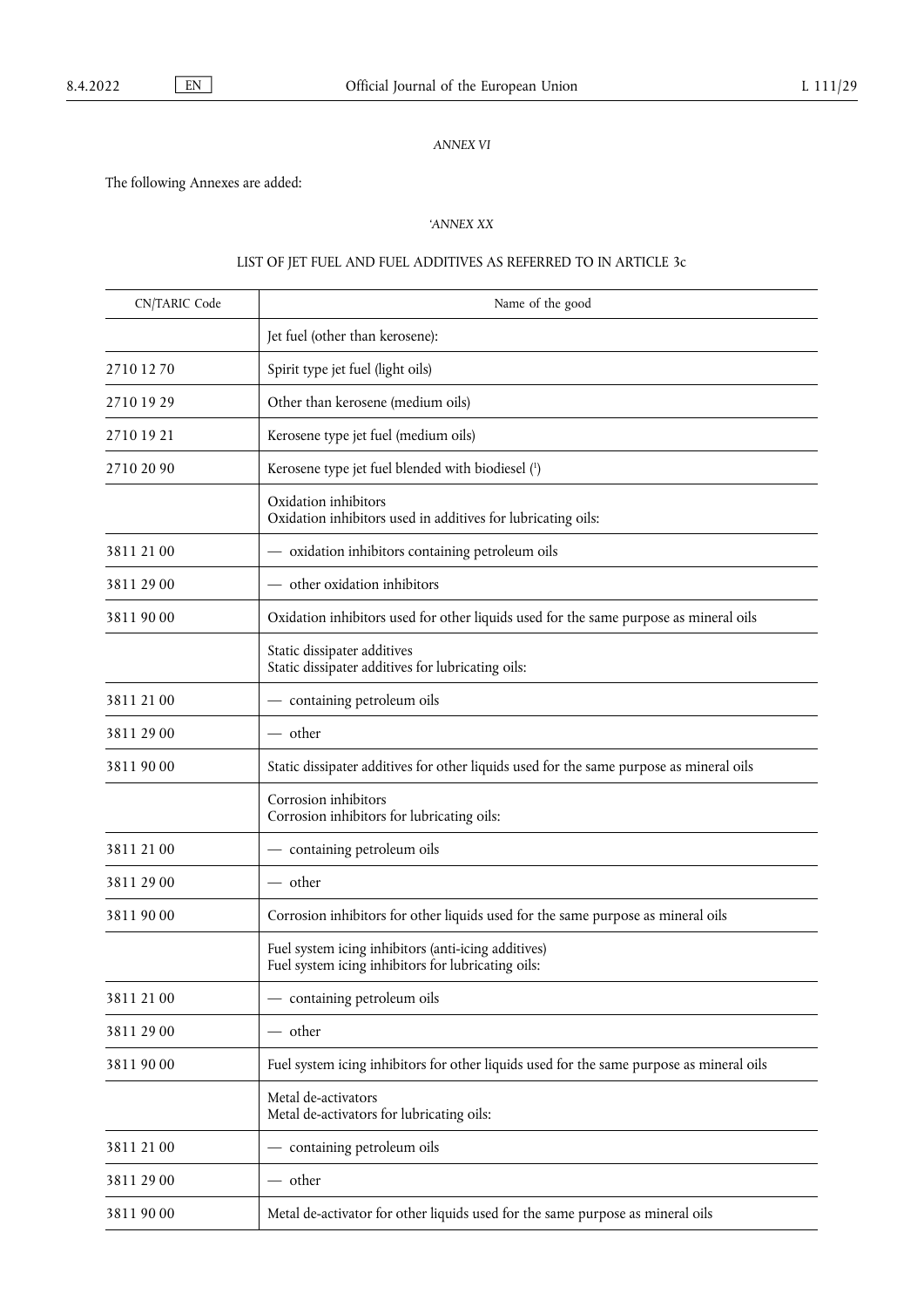<span id="page-29-0"></span>

| CN/TARIC Code | Name of the good                                                                                               |
|---------------|----------------------------------------------------------------------------------------------------------------|
|               | Biocide additives<br>Biocide additives for lubricating oils:                                                   |
| 3811 21 00    | containing petroleum oils                                                                                      |
| 3811 29 00    | — other                                                                                                        |
| 38119000      | Biocide additives for other liquids used for the same purpose as mineral oils                                  |
|               | Thermal stability improver additives<br>Thermal stability improver for lubricating oils:                       |
| 3811 21 00    | - containing petroleum oils                                                                                    |
| 38112900      | $-$ other                                                                                                      |
| 38119000      | Thermal stability improver for other liquids used for the same purpose as mineral oils                         |
|               | $\binom{1}{1}$ Provided it still contains 70 % or more by weight of petroleum oils or bituminous mineral oils. |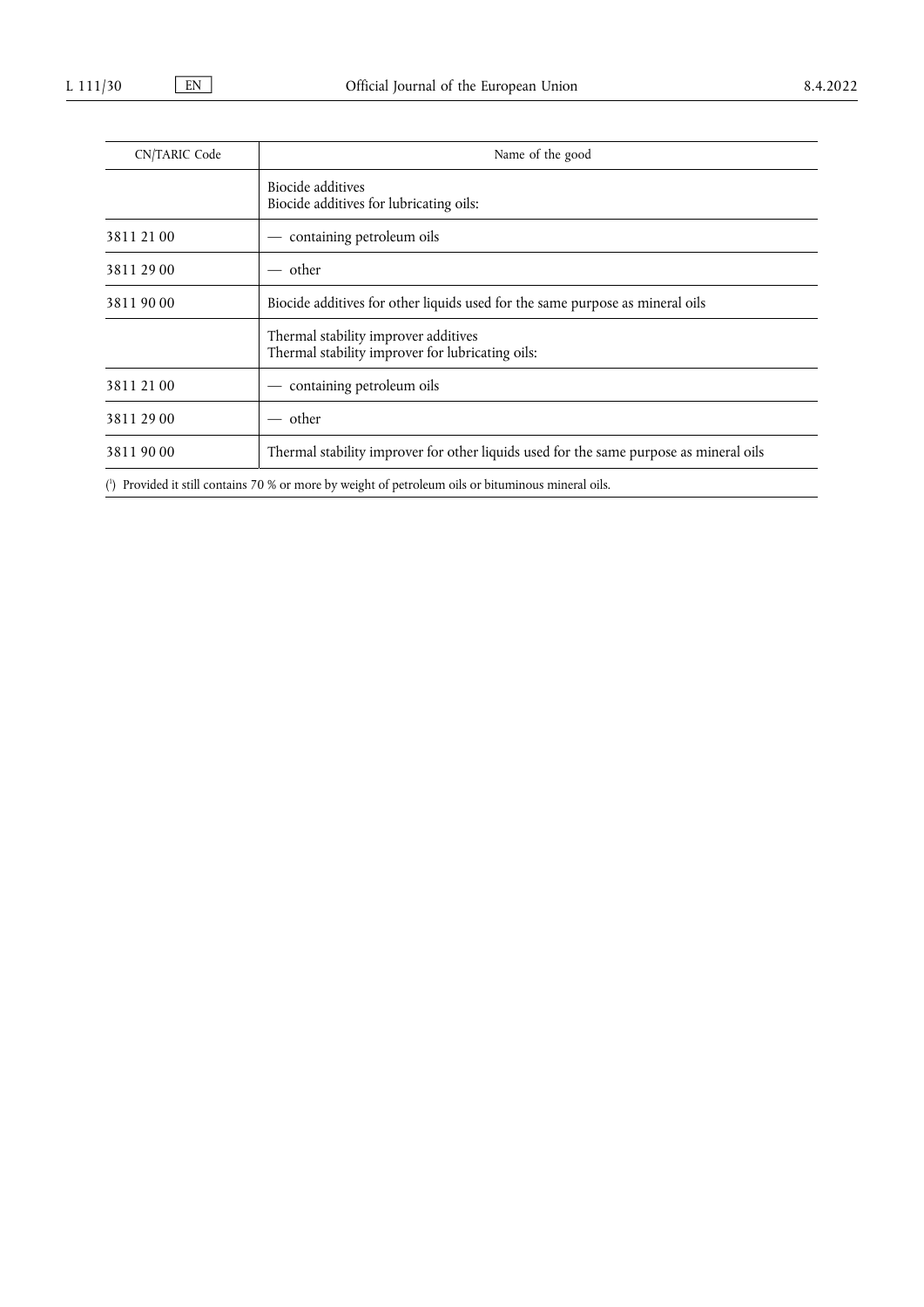## *ANNEX XXI*

# LIST OF GOODS AND TECHNOLOGY AS REFERRED TO IN ARTICLE 3i

| CN code       | Name of the good                                                                                                                                                                                                                                                                                                                             |
|---------------|----------------------------------------------------------------------------------------------------------------------------------------------------------------------------------------------------------------------------------------------------------------------------------------------------------------------------------------------|
| 0306          | Crustaceans, whether in shell or not, live, fresh, chilled, frozen, dried, salted or in brine; smoked<br>crustaceans, whether in shell or not, whether or not cooked before or during the smoking<br>process; crustaceans, in shell, cooked by steaming or by boiling in water, whether or not chilled,<br>frozen, dried, salted or in brine |
| 1604 31 00    | Caviar                                                                                                                                                                                                                                                                                                                                       |
| 1604 32 00    | Caviar substitutes                                                                                                                                                                                                                                                                                                                           |
| 2523          | Portland cement, aluminous cement, slag cement, supersulphate cement and similar hydraulic<br>cements, whether or not coloured or in the form of clinkers                                                                                                                                                                                    |
| ex 2825       | Hydrazine and hydroxylamine and their inorganic salts; other inorganic bases; other metal<br>oxides, hydroxides and peroxides, except for CN codes 2825 20 00 and 2825 30 00                                                                                                                                                                 |
| ex 2835       | Phosphinates (hypophosphites), phosphonates (phosphites) and phosphates; polyphosphates,<br>whether or not chemically defined, except for CN code 2835 26 00                                                                                                                                                                                 |
| ex 2901       | Acyclic hydrocarbons, except for CN code 2901 10 00                                                                                                                                                                                                                                                                                          |
| 2902          | Cyclic hydrocarbons                                                                                                                                                                                                                                                                                                                          |
| ex 2905       | Acyclic alcohols and their halogenated, sulphonated, nitrated or nitrosated derivatives, except<br>for CN code 2905 1100                                                                                                                                                                                                                     |
| 2907          | Phenols; phenol-alcohols                                                                                                                                                                                                                                                                                                                     |
| 2909          | Ethers, ether-alcohols, ether-phenols, ether-alcohol-phenols, alcohol peroxides, ether peroxides,<br>acetal and hemiacetal peroxides, ketone peroxides (whether or not chemically defined), and their<br>halogenated, sulphonated, nitrated or nitrosated derivatives                                                                        |
| 3104 20       | Potassium chloride                                                                                                                                                                                                                                                                                                                           |
| 3105 20       | Mineral or chemical fertilisers containing the three fertilising elements nitrogen, phosphorus<br>and potassium                                                                                                                                                                                                                              |
| 310560        | Mineral or chemical fertilisers containing the two fertilising elements phosphorus and<br>potassium                                                                                                                                                                                                                                          |
| ex 3105 90 20 | Other fertilisers containing potassium chloride                                                                                                                                                                                                                                                                                              |
| ex 3105 90 80 | Other fertilisers containing potassium chloride                                                                                                                                                                                                                                                                                              |
| 3902          | Polymers of propylene or of other olefins, in primary forms                                                                                                                                                                                                                                                                                  |
| 4011          | New pneumatic tyres, of rubber                                                                                                                                                                                                                                                                                                               |
| 44            | Wood and articles of wood; wood charcoal                                                                                                                                                                                                                                                                                                     |
| 4705          | Wood pulp obtained by a combination of mechanical and chemical pulping processes                                                                                                                                                                                                                                                             |
| 4804          | Uncoated kraft paper and paperboard, in rolls or sheets, other than that of heading 4802<br>or 4803                                                                                                                                                                                                                                          |
| 6810          | Articles of cement, of concrete or of artificial stone, whether or not reinforced                                                                                                                                                                                                                                                            |
| 7005          | Float glass and surface ground or polished glass, in sheets, whether or not having an absorbent,<br>reflecting or non-reflecting layer, but not otherwise worked                                                                                                                                                                             |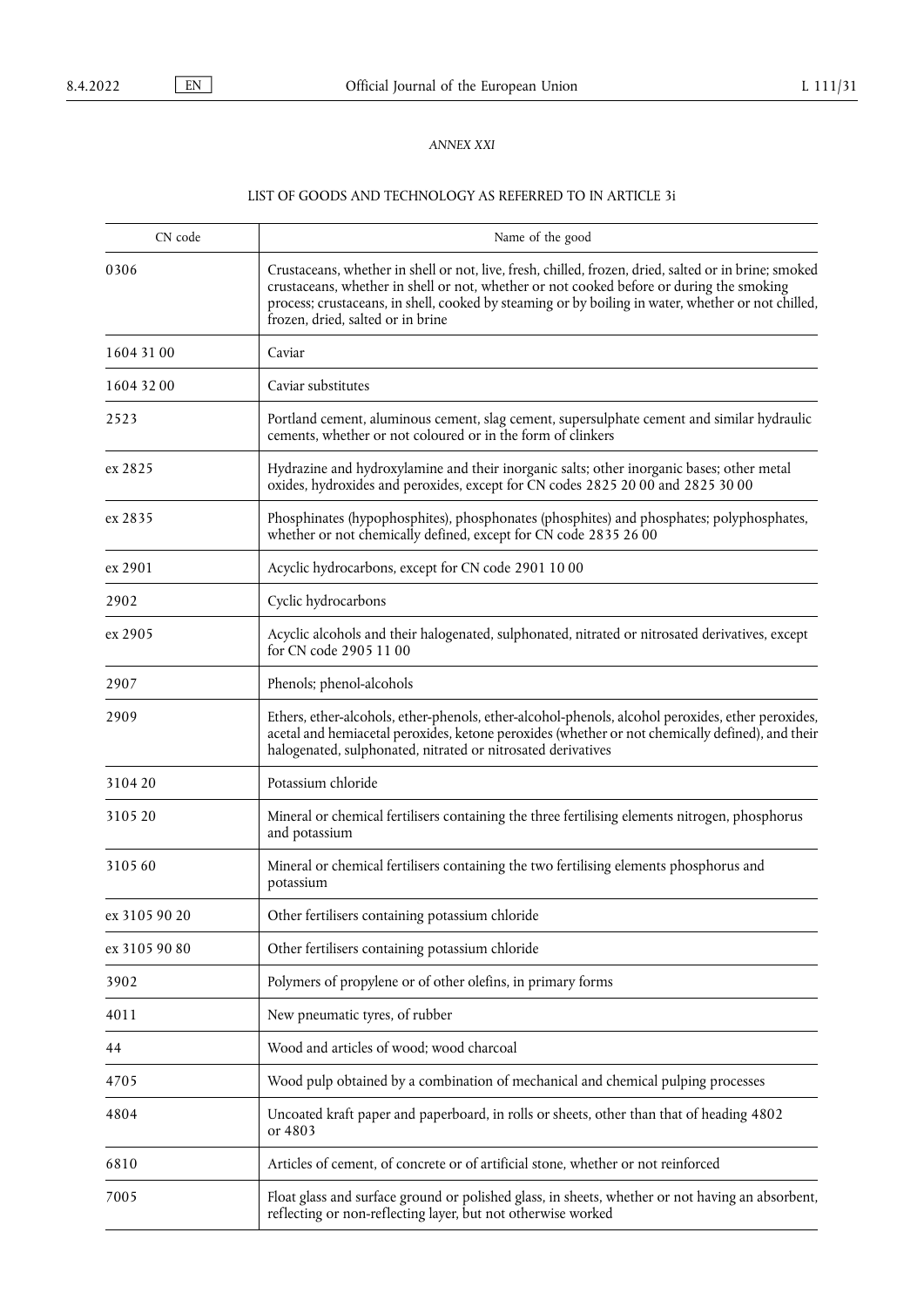| CN code | Name of the good                                                                                                                                                                                                          |
|---------|---------------------------------------------------------------------------------------------------------------------------------------------------------------------------------------------------------------------------|
| 7007    | Safety glass, consisting of toughened (tempered) or laminated glass                                                                                                                                                       |
| 7010    | Carboys, bottles, flasks, jars, pots, phials, ampoules and other containers, of glass, of a kind used<br>for the conveyance or packing of goods; preserving jars of glass; stoppers, lids and other<br>closures, of glass |
| 7019    | Glass fibres (including glass wool) and articles thereof (for example, yarn, rovings, woven<br>fabrics)                                                                                                                   |
| 7106    | Silver (including silver plated with gold or platinum), unwrought or in semi-manufactured<br>forms, or in powder form                                                                                                     |
| 7606    | Aluminium plates, sheets and strip, of a thickness exceeding 0,2 mm                                                                                                                                                       |
| 7801    | Unwrought lead                                                                                                                                                                                                            |
| ex 8411 | Turbojets, turbopropellers and other gas turbines with the exception of parts of turbojets or<br>turbopropellers of CN code 8411 91 00                                                                                    |
| 8431    | Parts suitable for use solely or principally with the machinery of headings 8425 to 8430                                                                                                                                  |
| 8901    | Cruise ships, excursion boats, ferry-boats, cargo ships, barges and similar vessels for the<br>transport of persons or goods                                                                                              |
| 8904    | Tugs and pusher craft                                                                                                                                                                                                     |
| 8905    | Light-vessels, fire-floats, dredgers, floating cranes, and other vessels the navigability of which is<br>subsidiary to their main function; floating docks; floating or submersible drilling or production<br>platforms   |
| 9403    | Other furniture and parts thereof                                                                                                                                                                                         |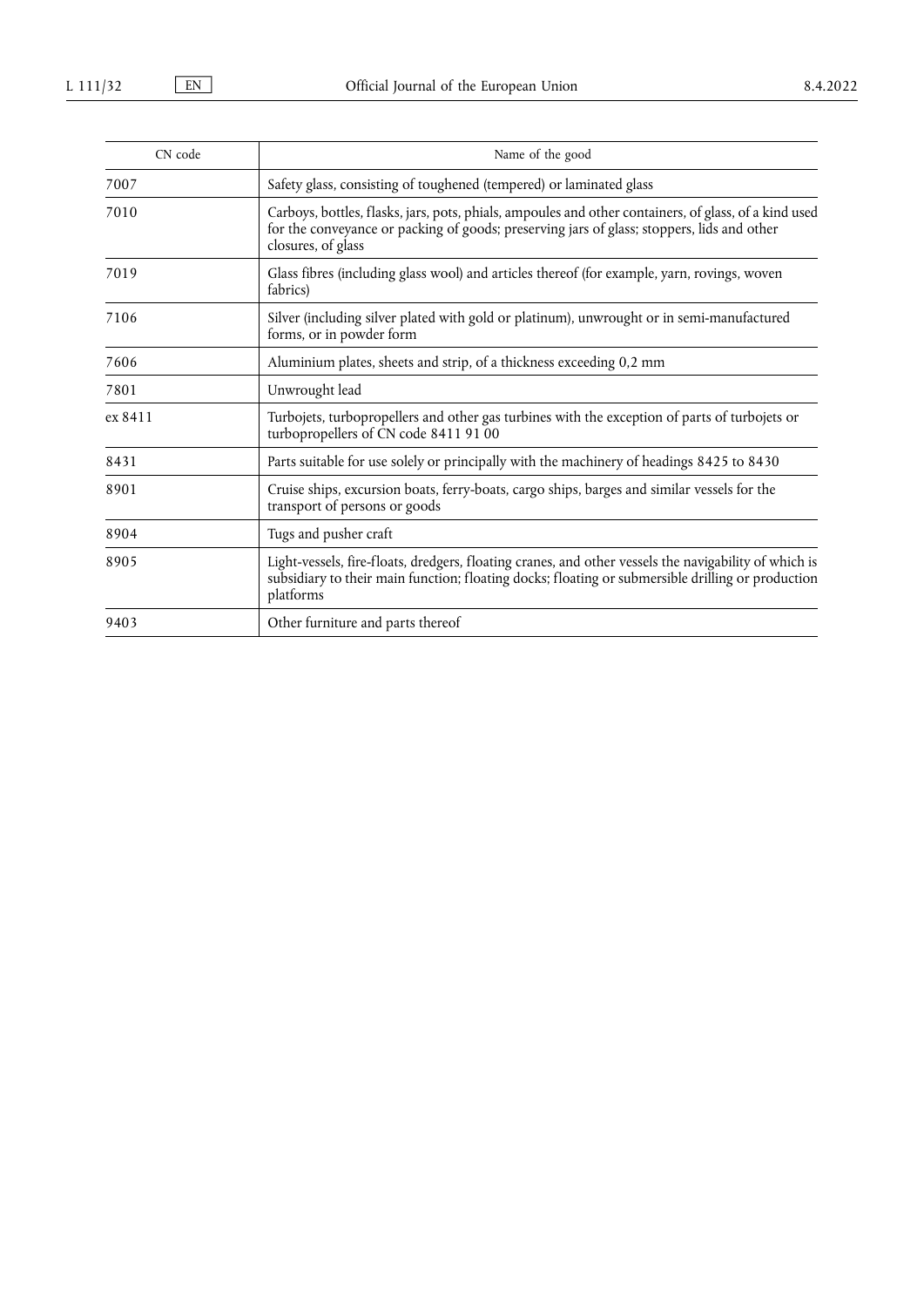# *ANNEX XXII*

# LIST OF COAL PRODUCTS AS REFERRED TO IN ARTICLE 3j

| CN Code    | Name of the good                                                                                                                                                                             |
|------------|----------------------------------------------------------------------------------------------------------------------------------------------------------------------------------------------|
| 2701       | Coal; briquettes, ovoids and similar solid fuels manufactured from coal                                                                                                                      |
| 2702       | Lignite, whether or not agglomerated, excluding jet                                                                                                                                          |
| 2703 00 00 | Peat (including peat litter), whether or not agglomerated                                                                                                                                    |
| 2704 00    | Coke and semi-coke of coal, of lignite or of peat, whether or not agglomerated; retort carbon                                                                                                |
| 2705 00 00 | Coal gas, water gas, producer gas and similar gases, other than petroleum gases and other<br>gaseous hydrocarbons                                                                            |
| 2706 00 00 | Tar distilled from coal, from lignite or from peat, and other mineral tars, whether or not<br>dehydrated or partially distilled, including reconstituted tars                                |
| 2707       | Oils and other products of the distillation of high temperature coal tar; similar products in<br>which the weight of the aromatic constituents exceeds that of the non-aromatic constituents |
| 2708       | Pitch and pitch coke, obtained from coal tar or from other mineral tars                                                                                                                      |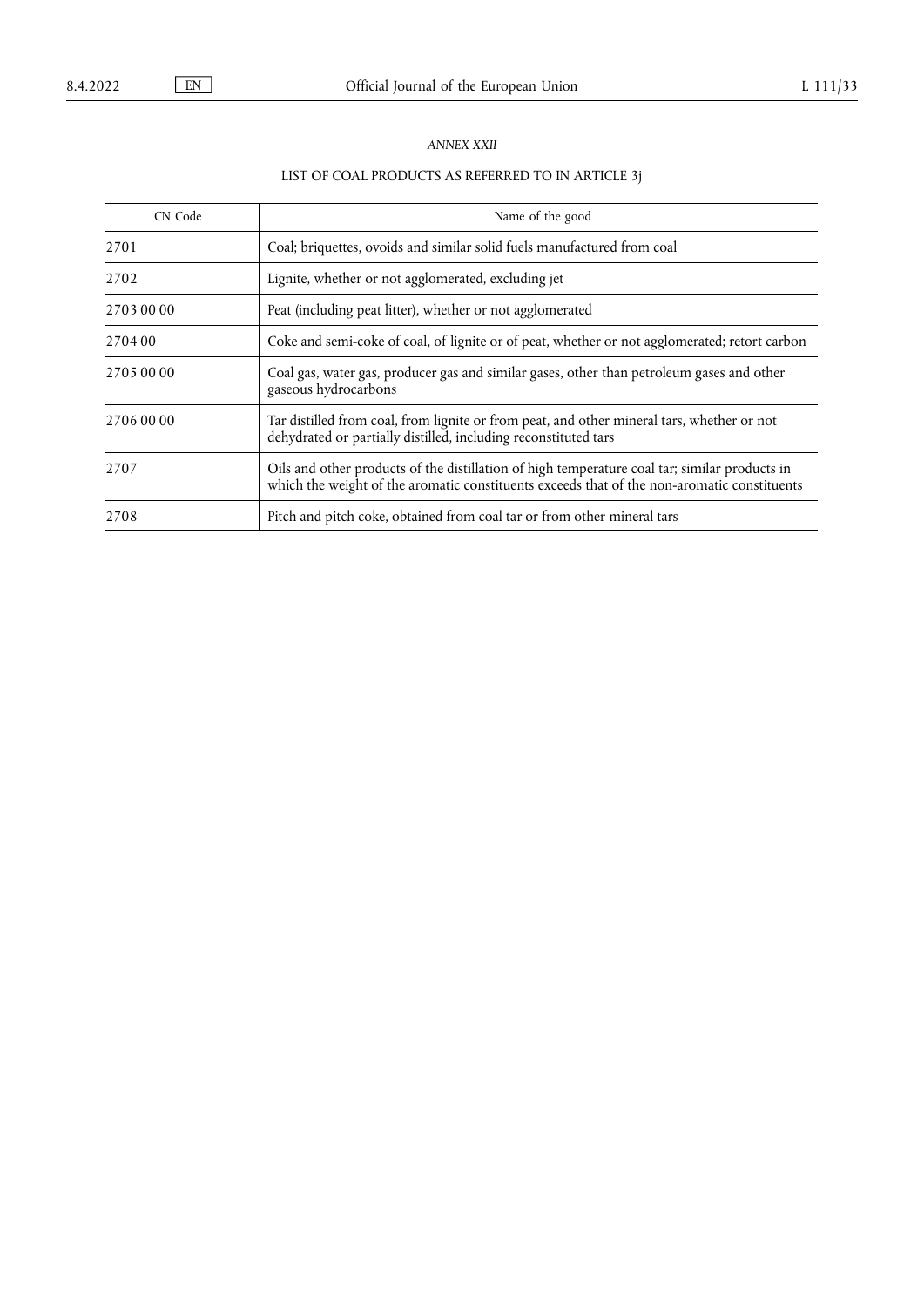## *ANNEX XXIII*

# LIST OF GOODS AND TECHNOLOGY AS REFERRED TO IN ARTICLE 3k

| CN code | Name of the good                                                                                                                                                                                                                                                    |
|---------|---------------------------------------------------------------------------------------------------------------------------------------------------------------------------------------------------------------------------------------------------------------------|
| 060110  | Bulbs, tubers, tuberous roots, corms, crowns and rhizomes, dormant                                                                                                                                                                                                  |
| 0601 20 | Bulbs, tubers, tuberous roots, corms, crowns and rhizomes, in growth or in flower; chicory<br>plants and roots                                                                                                                                                      |
| 060230  | Rhododendrons and azaleas, grafted or not                                                                                                                                                                                                                           |
| 060240  | Roses, grafted or not                                                                                                                                                                                                                                               |
| 060290  | Other live plants (including their roots), cuttings and slips; mushroom spawn - Other                                                                                                                                                                               |
| 0604 20 | Foliage, branches and other parts of plants, without flowers or flower buds, and grasses, mosses<br>and lichens, being goods of a kind suitable for bouquets or for ornamental purposes, fresh,<br>dried, dyed, bleached, impregnated or otherwise prepared - Fresh |
| 250840  | Other clays                                                                                                                                                                                                                                                         |
| 250870  | Chamotte or dinas earths                                                                                                                                                                                                                                            |
| 2509 00 | Chalk                                                                                                                                                                                                                                                               |
| 251200  | Siliceous fossil meals (for example, kieselguhr, tripolite and diatomite) and similar siliceous<br>earths, whether or not calcined, of an apparent specific gravity of 1 or less                                                                                    |
| 251512  | Merely cut, by sawing or otherwise, into blocks or slabs of a rectangular (including square) shape                                                                                                                                                                  |
| 2515 20 | Ecaussine and other calcareous monumental or building stone; alabaster                                                                                                                                                                                              |
| 251820  | Calcined or sintered dolomite                                                                                                                                                                                                                                       |
| 251910  | Natural magnesium carbonate (magnesite)                                                                                                                                                                                                                             |
| 252010  | Gypsum; anhydrite                                                                                                                                                                                                                                                   |
| 2521 00 | Limestone flux; limestone and other calcareous stone, of a kind used for the manufacture of<br>lime or cement                                                                                                                                                       |
| 252210  | Quicklime                                                                                                                                                                                                                                                           |
| 252230  | Hydraulic lime                                                                                                                                                                                                                                                      |
| 2525 20 | Mica powder                                                                                                                                                                                                                                                         |
| 2526 20 | Natural steatite, whether or not roughly trimmed or merely cut, by sawing or otherwise, into<br>blocks or slabs of a rectangular (including square) shape; talc - Crushed or powdered                                                                               |
| 253020  | Kieserite, epsomite (natural magnesium sulphates)                                                                                                                                                                                                                   |
| 270730  | Xylol (xylenes)                                                                                                                                                                                                                                                     |
| 2708 20 | Pitch coke                                                                                                                                                                                                                                                          |
| 271210  | Petroleum jelly                                                                                                                                                                                                                                                     |
| 271290  | Petroleum jelly; paraffin wax, microcrystalline petroleum wax, slack wax, ozokerite, lignite wax,<br>peat wax, other mineral waxes, and similar products obtained by synthesis or by other<br>processes, whether or not coloured:                                   |
| 271500  | Bituminous mastics, cut-backs and other bituminous mixtures based on natural asphalt, on<br>natural bitumen, on petroleum bitumen, on mineral tar or on mineral tar pitch - Other                                                                                   |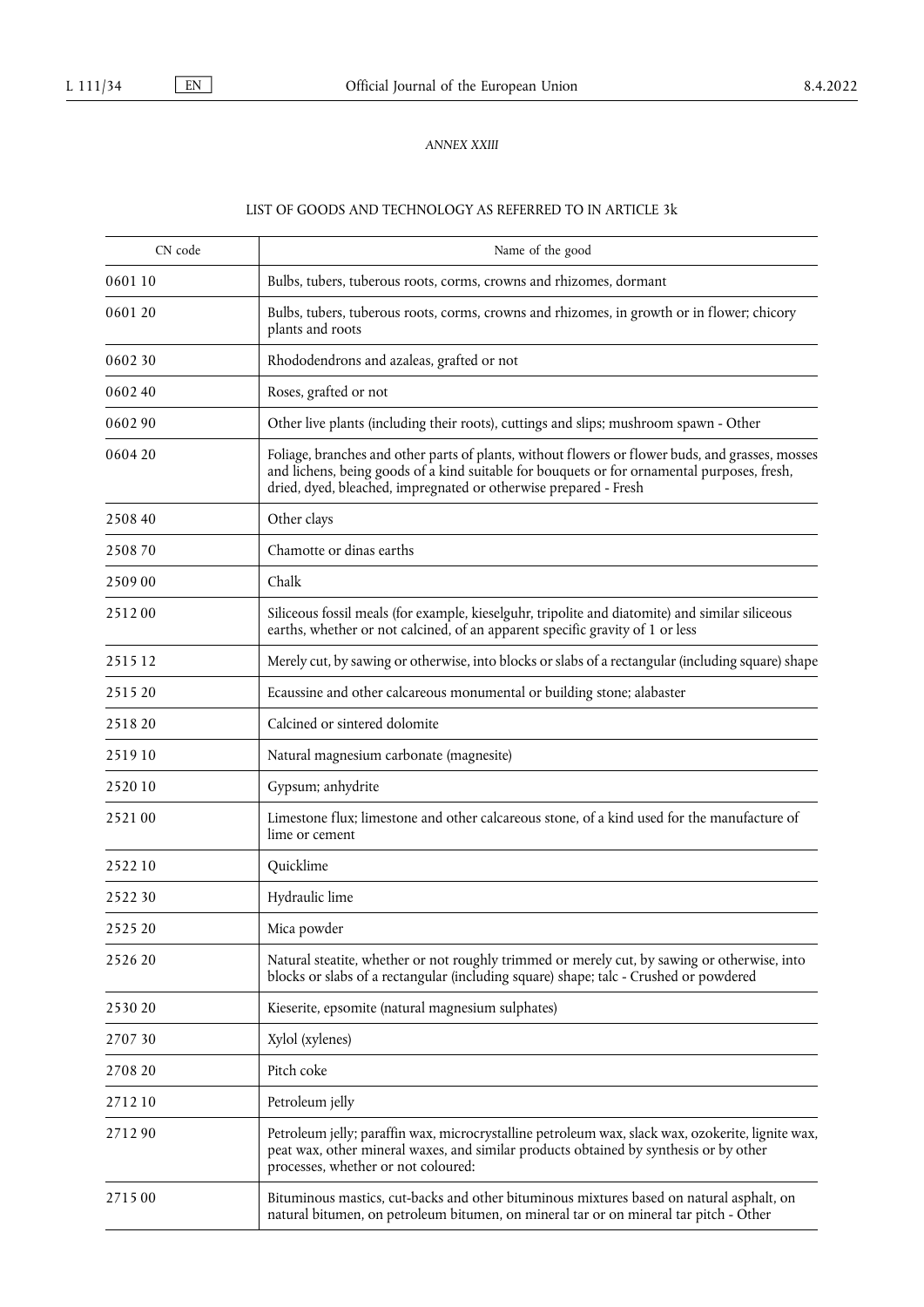| CN code | Name of the good                                                                |
|---------|---------------------------------------------------------------------------------|
| 280410  | Hydrogen                                                                        |
| 280430  | Nitrogen                                                                        |
| 280440  | Oxygen                                                                          |
| 280461  | Silicon - Containing by weight not less than 99,99 % of silicon                 |
| 280480  | Arsenic                                                                         |
| 280610  | Hydrogen chloride (hydrochloric acid)                                           |
| 2806 20 | Chlorosulphuric acid                                                            |
| 281129  | Other inorganic oxygen compounds of non-metals - Other                          |
| 281310  | Carbon disulphide                                                               |
| 281420  | Ammonia in aqueous solution                                                     |
| 281512  | Sodium hydroxide (caustic soda) - In aqueous solution (soda lye or liquid soda) |
| 281830  | aluminium hydroxide                                                             |
| 281990  | Chromium oxides and hydroxides - Other                                          |
| 282010  | Manganese dioxide                                                               |
| 282731  | Other chlorides - Of magnesium                                                  |
| 282735  | Other chlorides - Of nikel                                                      |
| 282890  | Hypochlorites; commercial calcium hypochlorite; chlorites; hypobromites - Other |
| 282911  | Chlorates - Of sodium                                                           |
| 283220  | Sulphites (excluding sodium)                                                    |
| 283324  | Sulphates of nickel                                                             |
| 283330  | Alums                                                                           |
| 283410  | Nitrites                                                                        |
| 283630  | Sodium hydrogencarbonate (sodium bicarbonate)                                   |
| 283650  | Calcium carbonate                                                               |
| 283990  | Silicates; commercial alkali metal silicates - Other                            |
| 2840 30 | Peroxoborates (perborates)                                                      |
| 284150  | Other chromates and dichromates; peroxochromates                                |
| 284180  | Tungstates (wolframates)                                                        |
| 284310  | Colloidal precious metals                                                       |
| 2843 21 | Silver nitrate                                                                  |
| 284329  | Silver compounds - Other                                                        |
| 284330  | Gold compounds                                                                  |
| 284700  | Hydrogen peroxide, whether or not solidified with urea                          |
| 2901 23 | Butene (butylene) and isomers thereof                                           |
| 2901 24 | Buta-1,3-diene and isoprene                                                     |
| 2901 29 | Acyclic hydrocarbons - Unsaturated - Other                                      |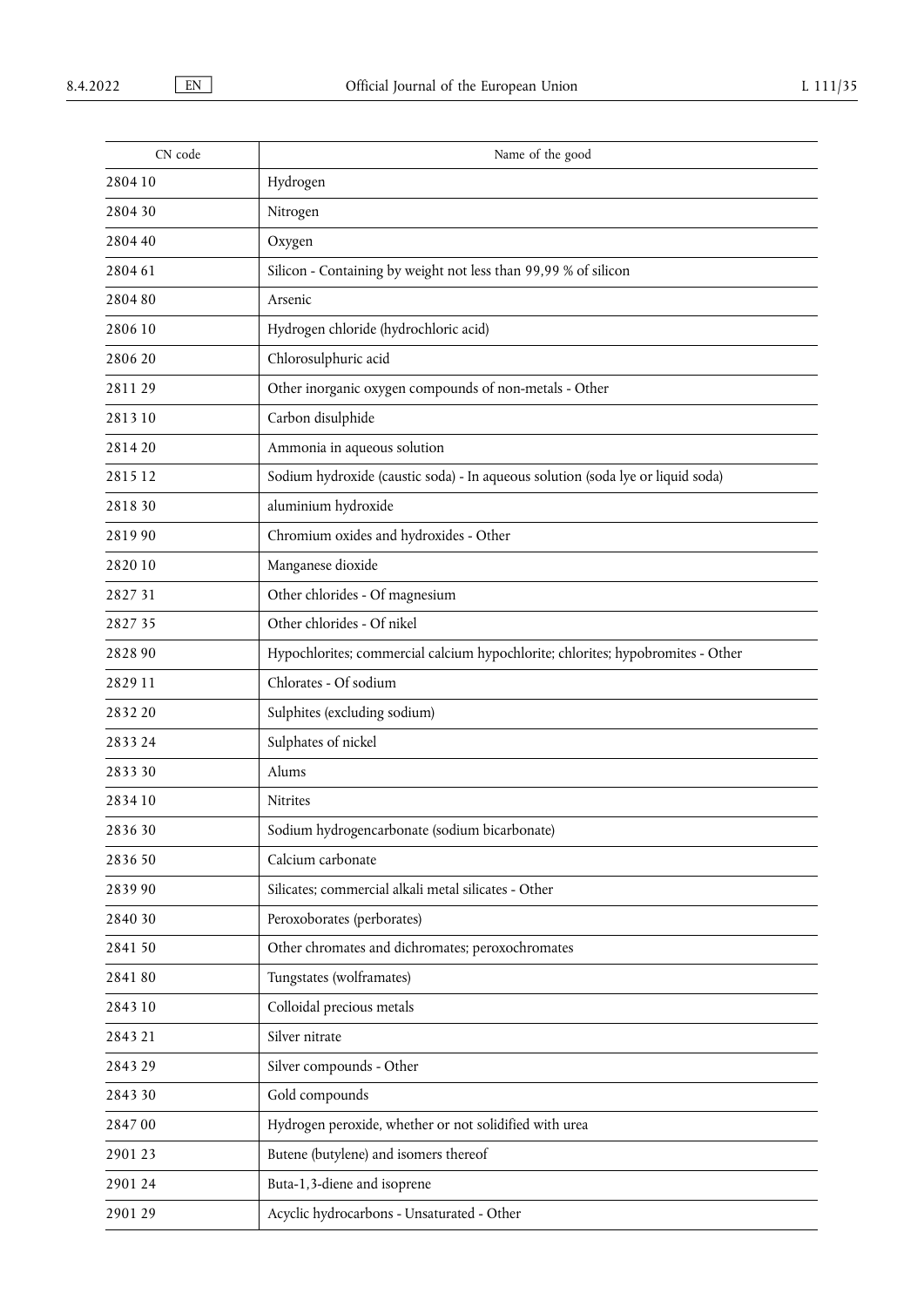| CN code | Name of the good                                                                                                          |
|---------|---------------------------------------------------------------------------------------------------------------------------|
| 290211  | Cyclohexane                                                                                                               |
| 2902 30 | Toluene                                                                                                                   |
| 290241  | o-xylene                                                                                                                  |
| 290243  | p-xylene                                                                                                                  |
| 290244  | Mixed xylene isomers                                                                                                      |
| 2902 50 | Styrene                                                                                                                   |
| 290311  | Chloromethane (methyl chloride) and chloroethane (ethyl chloride)                                                         |
| 290312  | Dichloromethane (methylene chloride)                                                                                      |
| 2903 21 | Vinyl chloride (chloroethylene)                                                                                           |
| 290323  | Tetrachloroethylene (perchloroethylene)                                                                                   |
| 290329  | Unsaturated chlorinated derivatives of acyclic hydrocarbons - Other                                                       |
| 290376  | Bromochlorodifluoromethane (Halon-1211), bromotrifluoromethane (Halon-1301) and<br>dibromotetrafluoroethanes (Halon-2402) |
| 290381  | 1,2,3,4,5,6-Hexachlorocyclohexane (HCH (ISO)), including lindane (ISO, INN)                                               |
| 290391  | Chlorobenzene, o-dichlorobenzene and p-dichlorobenzene                                                                    |
| 290410  | Derivatives containing only sulpho groups, their salts and ethyl esters                                                   |
| 2904 20 | Derivatives containing only nitro or only nitroso groups                                                                  |
| 290431  | Perfluorooctane sulphonic acid                                                                                            |
| 290513  | Butan-1-ol (n-butyl alcohol)                                                                                              |
| 290516  | Octanol (octyl alcohol) and isomers thereof                                                                               |
| 290519  | Saturated monohydric alcohols - Other                                                                                     |
| 290541  | 2-Ethyl-2-(hydroxymethyl)propane-1,3-diol (trimethylolpropane)                                                            |
| 2905 59 | Other polyhydric alcohols - Other                                                                                         |
| 290613  | Sterols and inositols                                                                                                     |
| 290619  | Cyclanic, cyclenic or cycloterpenic -Other                                                                                |
| 290711  | Phenol (hydroxybenzene) and its salts                                                                                     |
| 290713  | Octylphenol, nonylphenol and their isomers; salts thereof                                                                 |
| 290719  | Monophenols - Other                                                                                                       |
| 290722  | Hydroquinone (quinol) and its salts                                                                                       |
| 2909 11 | Pentachlorophenol (ISO)                                                                                                   |
| 2909 20 | Cyclanic, cyclenic or cycloterpenic ethers and their halogenated, sulphonated, nitrated or<br>nitrosated derivatives      |
| 2909 41 | 2,2'-Oxydiethanol (diethylene glycol, digol)                                                                              |
| 290943  | Monobutyl ethers of ethylene glycol or of diethylene glycol                                                               |
| 2909 49 | Ether-alcohols and their halogenated, sulphonated, nitrated or nitrosated derivatives - Other                             |
| 291010  | Oxirane (ethylene oxide)                                                                                                  |
| 2910 20 | Methyloxirane (propylene oxide)                                                                                           |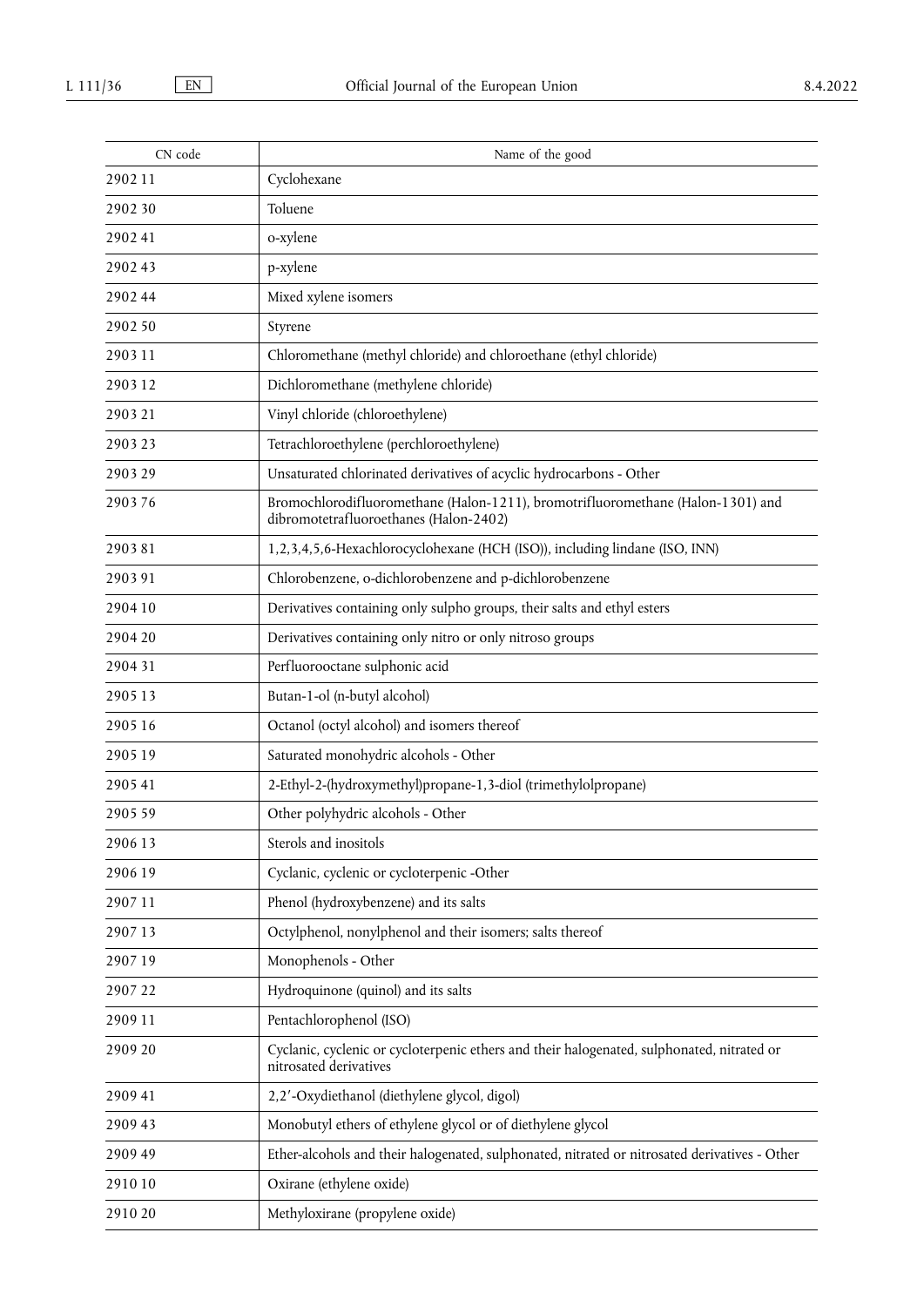| CN code | Name of the good                                                                                                                                                                                                                                                                                                                                       |
|---------|--------------------------------------------------------------------------------------------------------------------------------------------------------------------------------------------------------------------------------------------------------------------------------------------------------------------------------------------------------|
| 291100  | Acetals and hemiacetals, whether or not with other oxygen function, and their halogenated,<br>sulphonated, nitrated or nitrosated derivat                                                                                                                                                                                                              |
| 291212  | Ethanal (acetaldehyde)                                                                                                                                                                                                                                                                                                                                 |
| 291249  | Aldehyde-alcohols, aldehyde-ethers, aldehyde-phenols and aldehydes with other oxygen<br>function - Other                                                                                                                                                                                                                                               |
| 291260  | Paraformaldehyde                                                                                                                                                                                                                                                                                                                                       |
| 291411  | Acetone                                                                                                                                                                                                                                                                                                                                                |
| 291461  | Anthraquinone                                                                                                                                                                                                                                                                                                                                          |
| 291513  | Esters of formic acid                                                                                                                                                                                                                                                                                                                                  |
| 291590  | Saturated acyclic monocarboxylic acids and their anhydrides, halides, peroxides and<br>peroxyacids; their halogenated, sulphonated, nitrated or nitrosated derivatives - Other                                                                                                                                                                         |
| 291612  | Esters of acrylic acid                                                                                                                                                                                                                                                                                                                                 |
| 2916 13 | Methacrylic acid and its salts                                                                                                                                                                                                                                                                                                                         |
| 291614  | Esters of methacrylic acid                                                                                                                                                                                                                                                                                                                             |
| 2916 15 | Oleic, linoleic or linolenic acids, their salts and esters                                                                                                                                                                                                                                                                                             |
| 291733  | Dinonyl or didecyl orthophthalates                                                                                                                                                                                                                                                                                                                     |
| 292011  | Parathion (ISO) and parathion-methyl (ISO) (methyl-parathion)                                                                                                                                                                                                                                                                                          |
| 2921 22 | Hexamethylenediamine and its salts                                                                                                                                                                                                                                                                                                                     |
| 292141  | Aniline and its salts                                                                                                                                                                                                                                                                                                                                  |
| 292211  | Monoethanolamine and its salts                                                                                                                                                                                                                                                                                                                         |
| 292243  | Anthranilic acid and its salts                                                                                                                                                                                                                                                                                                                         |
| 2923 20 | Lecithins and other phosphoaminolipids                                                                                                                                                                                                                                                                                                                 |
| 293040  | Methionine                                                                                                                                                                                                                                                                                                                                             |
| 2933 54 | Other derivatives of malonylurea (barbituric acid); salts thereof                                                                                                                                                                                                                                                                                      |
| 293371  | 6-Hexanelactam (epsilon-caprolactam)                                                                                                                                                                                                                                                                                                                   |
| 320190  | Tanning extracts of vegetable origin; tannins and their salts, ethers, esters and other derivatives                                                                                                                                                                                                                                                    |
| 320210  | Synthetic organic tanning substances                                                                                                                                                                                                                                                                                                                   |
| 320290  | Synthetic organic tanning substances; inorganic tanning substances; tanning preparations,<br>whether or not containing natural tanning substances; enzymatic preparations for pre-tanning                                                                                                                                                              |
| 320300  | colouring matter of vegetable or animal origin, incl. dye extracts (excl. animal black), whether or<br>not chemically defined; preparations based on colouring matter of vegetable or animal origin of<br>a kind used to dye fabrics or produce colorant preparations (excl. preparations of heading 3207,<br>3208, 3209, 3210, 3213 and 3215) - Other |
| 3204 90 | Synthetic organic colouring matter, whether or not chemically defined; preparations as<br>specified in note 3 to this chapter based on synthetic organic colouring matter; synthetic organic<br>products of a kind used as fluorescent brightening agents or as luminophores, whether or not<br>chemically defined                                     |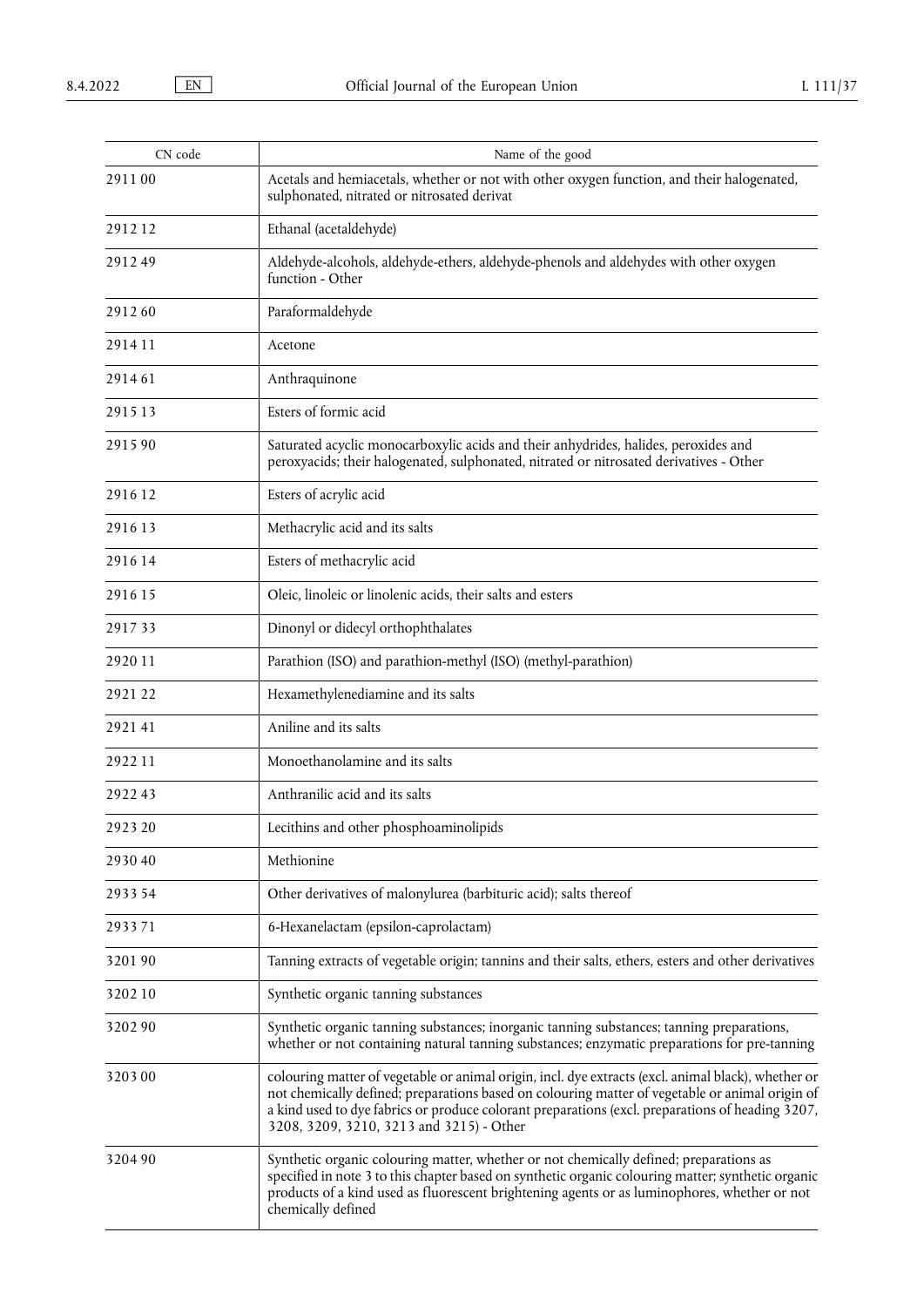| CN code | Name of the good                                                                                                                                                                                                                                                                                                                            |
|---------|---------------------------------------------------------------------------------------------------------------------------------------------------------------------------------------------------------------------------------------------------------------------------------------------------------------------------------------------|
| 320500  | colour lakes (other than chinese or japanese lacquer and paints); preparations based on colour<br>lakes of a kind used to dye fabrics or produce colorant preparations (excl. preparations of<br>heading 3207, 3208, 3209, 3210, 3213 and 3215)                                                                                             |
| 320641  | ultramarine and preparations based thereon of a kind used for colouring any material or<br>produce colorant preparations (excl. preparations of heading 3207, 3208, 3209, 3210, 3213<br>and 3215)                                                                                                                                           |
| 320649  | inorganic or mineral colouring matter, n.e.s.; preparations based on inorganic or mineral<br>colouring matter of a kind used for colouring any material or produce colorant preparations, n.<br>e.s. (excl. preparations of heading 3207, 3208, 3209, 3210, 3213 and 3215 and inorganic<br>products of a kind used as liminophores) - Other |
| 320710  | Prepared pigments, prepared opacifiers, prepared colours and similar preparations                                                                                                                                                                                                                                                           |
| 3207 20 | Engobes (slips)                                                                                                                                                                                                                                                                                                                             |
| 320730  | Liquid lustres and similar preparations                                                                                                                                                                                                                                                                                                     |
| 320740  | Glass frit and other glass, in the form of powder, granules or flakes                                                                                                                                                                                                                                                                       |
| 3208 10 | Paints and varnishes (including enamels and lacquers) based on synthetic polymers or<br>chemically modified natural polymers, dispersed or dissolved in a non-aqueous medium;<br>solutions as defined in note 4 to Chapter 32 - Based on polyesters                                                                                         |
| 3208 20 | Paints and varnishes (including enamels and lacquers) based on synthetic polymers or<br>chemically modified natural polymers, dispersed or dissolved in a non-aqueous medium;<br>solutions as defined in note 4 to Chapter 32 - Based on acrylic or vinyl polymers                                                                          |
| 3208 90 | Paints and varnishes (including enamels and lacquers) based on synthetic polymers or<br>chemically modified natural polymers, dispersed or dissolved in a non-aqueous medium;<br>solutions as defined in note 4 to Chapter 32 -                                                                                                             |
| 3209 10 | paints and varnishes, incl. enamels and lacquers, based on acrylic or vinyl polymers, dispersed<br>or dissolved in an aqueous medium                                                                                                                                                                                                        |
| 3209 90 | paints and varnishes, incl. enamels and lacquers, based on synthetic or chemically modified<br>natural polymers, dispersed or dissolved in an aqueous medium (excl. those based on acrylic or<br>vinyl polymers) - Other                                                                                                                    |
| 321000  | Other paints and varnishes (including enamels, lacquers and distempers); prepared water<br>pigments of a kind used for finishing leather                                                                                                                                                                                                    |
| 321290  | Pigments (including metallic powders and flakes) dispersed in non- aqueous media, in liquid or<br>paste form, of a kind used in the manufacture of paints (including enamels); stamping foils; dyes<br>and other colouring matter put up in forms or packings for retail sale - Other                                                       |
| 321410  | Glaziers' putty, grafting putty, resin cements, caulking compounds and other mastics; painters'<br>fillings                                                                                                                                                                                                                                 |
| 321490  | Glaziers' putty, grafting putty, resin cements, caulking compounds and other mastics; painters'<br>fillings; non-refractory surfacing preparations for façades, indoor walls, floors, ceilings or the<br>like - Other                                                                                                                       |
| 3215 11 | Printing ink - Black                                                                                                                                                                                                                                                                                                                        |
| 321519  | Printing ink - Other                                                                                                                                                                                                                                                                                                                        |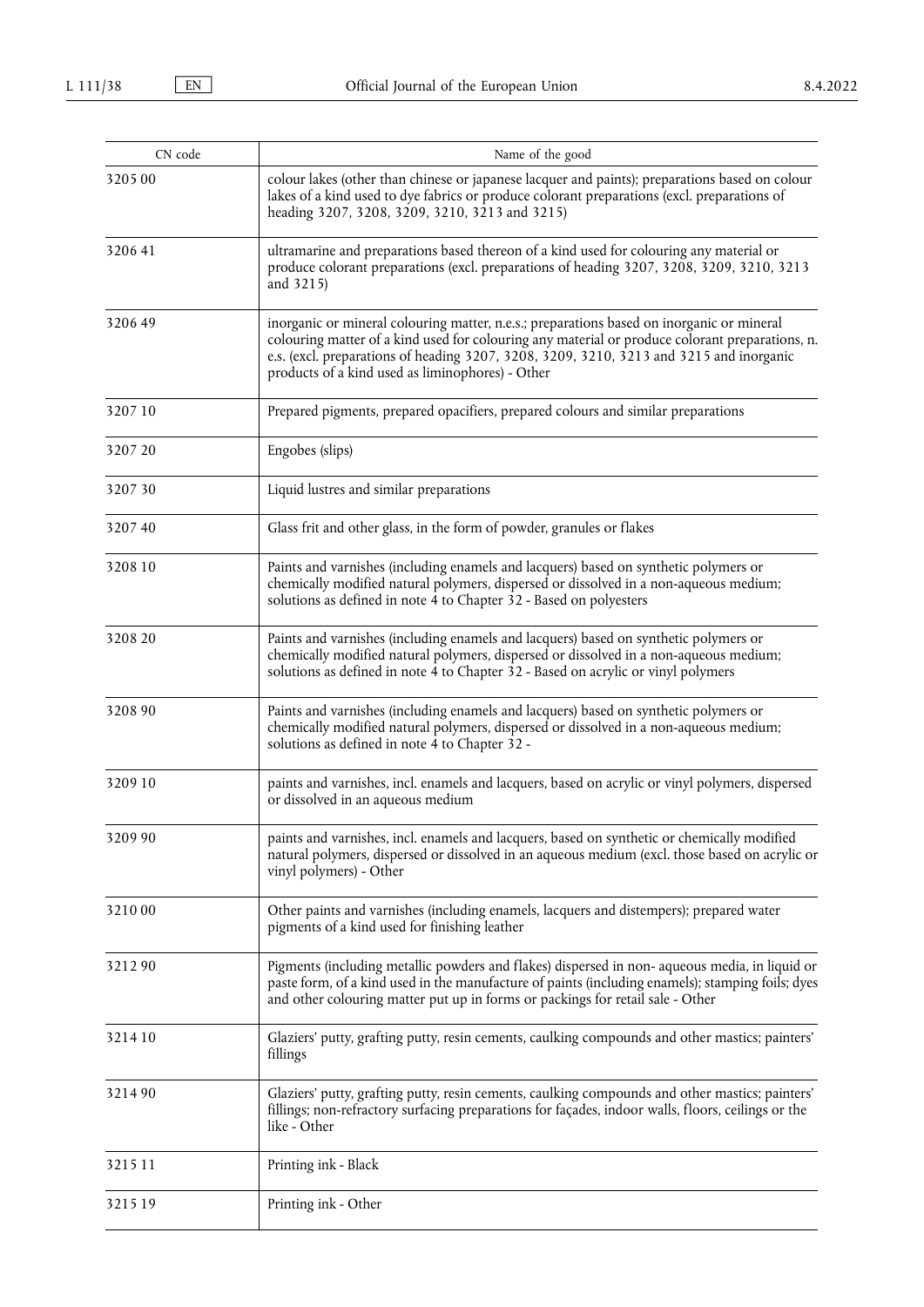| CN code | Name of the good                                                                                                                                                                                                                                                                                                                                                                                                                                                                                                                                                                                                                                                  |
|---------|-------------------------------------------------------------------------------------------------------------------------------------------------------------------------------------------------------------------------------------------------------------------------------------------------------------------------------------------------------------------------------------------------------------------------------------------------------------------------------------------------------------------------------------------------------------------------------------------------------------------------------------------------------------------|
| 340311  | Lubricating preparations (including cutting-oil preparations, bolt or nut release preparations,<br>anti-rust or anti-corrosion preparations and mould-release preparations, based on lubricants)<br>and preparations of a kind used for the oil or grease treatment of textile materials, leather,<br>furskins or other materials, but excluding preparations containing, as basic constituents, 70 %<br>or more by weight of petroleum oils or of oils obtained from bituminous minerals - Containing<br>petroleum oils or oils obtained from bituminous minerals - Preparations for the treatment of<br>textile materials, leather, furskins or other materials |
| 340319  | Lubricating preparations (including cutting-oil preparations, bolt or nut release preparations,<br>anti-rust or anti-corrosion preparations and mould-release preparations, based on lubricants)<br>and preparations of a kind used for the oil or grease treatment of textile materials, leather,<br>furskins or other materials, but excluding preparations containing, as basic constituents, 70 %<br>or more by weight of petroleum oils or of oils obtained from bituminous minerals - Containing<br>petroleum oils or oils obtained from bituminous minerals - Other                                                                                        |
| 340391  | Preparations for the treatment of textile materials, leather, furskins or other materials                                                                                                                                                                                                                                                                                                                                                                                                                                                                                                                                                                         |
| 340399  | Lubricating preparations (including cutting-oil preparations, bolt or nut release preparations,<br>anti-rust or anti-corrosion preparations and mould-release preparations, based on lubricants)<br>and preparations of a kind used for the oil or grease treatment of textile materials, leather,<br>furskins or other materials, but excluding preparations containing, as basic constituents, 70 %<br>or more by weight of petroleum oils or of oils obtained from bituminous minerals - Other                                                                                                                                                                 |
| 350510  | Dextrins and other modified starches                                                                                                                                                                                                                                                                                                                                                                                                                                                                                                                                                                                                                              |
| 350699  | Prepared glues and other prepared adhesives, not elsewhere specified or included; products<br>suitable for use as glues or adhesives, put up for retail sale as glues or adhesives, not exceeding a<br>net weight of 1 kg-Other                                                                                                                                                                                                                                                                                                                                                                                                                                   |
| 3701 20 | Instant print film                                                                                                                                                                                                                                                                                                                                                                                                                                                                                                                                                                                                                                                |
| 370191  | For colour photography (polychrome)                                                                                                                                                                                                                                                                                                                                                                                                                                                                                                                                                                                                                               |
| 370232  | Other film, with silver halide emulsion                                                                                                                                                                                                                                                                                                                                                                                                                                                                                                                                                                                                                           |
| 370239  | Photographic film in rolls, sensitised, unexposed, of any material other than paper, paperboard<br>or textiles; instant print film in rolls, sensitised, unexposed - Other                                                                                                                                                                                                                                                                                                                                                                                                                                                                                        |
| 370243  | Other film, without perforations, of a width exceeding 105 mm - Of a width exceeding 610 mm<br>and of a length not exceeding 200 m                                                                                                                                                                                                                                                                                                                                                                                                                                                                                                                                |
| 370244  | Other film, without perforations, of a width exceeding 105 mm - Of a width exceeding 105 mm<br>but not exceeding 610 mm                                                                                                                                                                                                                                                                                                                                                                                                                                                                                                                                           |
| 3702 55 | Other film, for colour photography (polychrome) - Of a width exceeding 16 mm but not<br>exceeding 35 mm and of a length exceeding 30 m                                                                                                                                                                                                                                                                                                                                                                                                                                                                                                                            |
| 3702 56 | Other film, for colour photography (polychrome) - Of a width exceeding 35 mm                                                                                                                                                                                                                                                                                                                                                                                                                                                                                                                                                                                      |
| 370297  | Other film, for colour photography (polychrome) - Of a width not exceeding 35 mm and of a<br>length exceeding 30 m.                                                                                                                                                                                                                                                                                                                                                                                                                                                                                                                                               |
| 370298  | photographic film, sensitised, in rolls, unexposed, with perforations, for monochrome<br>photography, width > 35 mm (excl. of paper, paperboard and textiles; x-ray film)                                                                                                                                                                                                                                                                                                                                                                                                                                                                                         |
| 3703 20 | photographic paper, paperboard and textiles, sensitised, unexposed, for colour photography<br>"polychrome" (excl. products in rolls > 610 mm wide)                                                                                                                                                                                                                                                                                                                                                                                                                                                                                                                |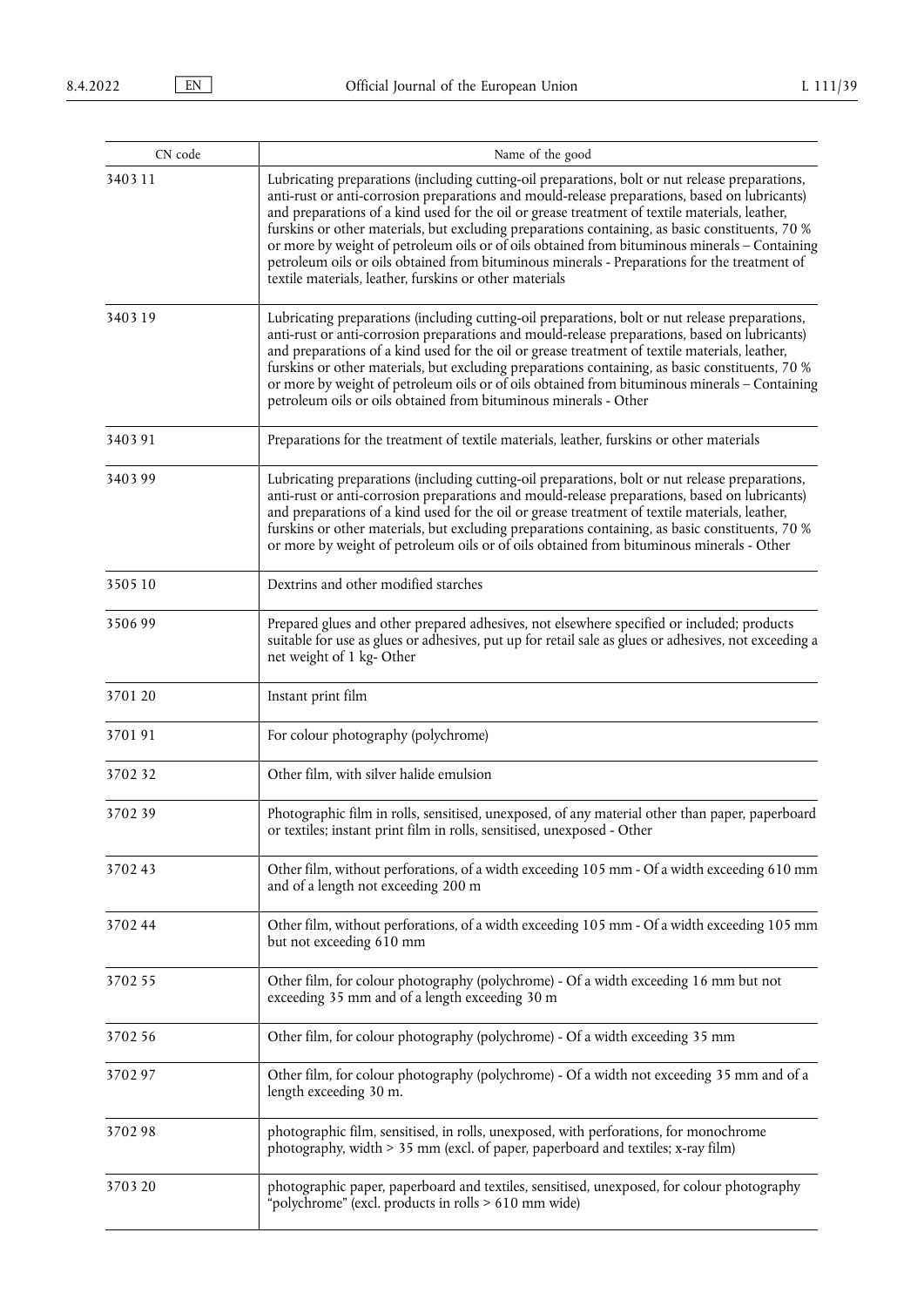| CN code | Name of the good                                                                                                                                                                                                                                                                        |
|---------|-----------------------------------------------------------------------------------------------------------------------------------------------------------------------------------------------------------------------------------------------------------------------------------------|
| 370390  | photographic paper, paperboard and textiles, sensitised, unexposed, for monochrome<br>photography (excl. products in rolls > 610 mm wide)                                                                                                                                               |
| 370500  | photographic plates and film, exposed and developed (excl. products made of paper,<br>paperboard or textiles, cinematographic film and ready-to-use printing plates)                                                                                                                    |
| 370610  | cinematographic film, exposed and developed, whether or not incorporating soundtrack or<br>consisting only of soundtrack, width >= 35 mm                                                                                                                                                |
| 3801 20 | colloidal or semi-colloidal graphite                                                                                                                                                                                                                                                    |
| 3806 20 | salts of rosin, of resin acids or of derivatives of rosin or resin acids (excl. salts of rosin adducts)                                                                                                                                                                                 |
| 380700  | wood tar; wood tar oils; wood creosote; wood naphtha; vegetable pitch; brewer's pitch and<br>similar preparations based on rosin, resin acids or vegetable pitch (excl. burgundy pitch, yellow<br>pitch, stearin pitch, fatty acid pitch, fatty tar and glycerin pitch)                 |
| 380910  | finishing agents, dye carriers to accelerate the dyeing or fixing of dyestuffs and other products<br>and preparations such as dressings and mordants of a kind used in the textile, paper, leather or<br>like industries, n.e.s., based on starch or derivatives thereof                |
| 380991  | finishing agents, dye carriers to accelerate the dyeing or fixing of dyestuffs, and other products<br>and preparations, e.g. dressings and mordants of a kind used in the textile or similar industries,<br>n.e.s. (excl. those with a basis of amylaceous substances)                  |
| 380992  | finishing agents, dye carriers to accelerate the dyeing or fixing of dyestuffs, and other products<br>and preparations, e.g. dressings and mordants of a kind used in the paper or similar industries,<br>n.e.s. (excl. those with a basis of amylaceous substances)                    |
| 380993  | finishing agents, dye carriers to accelerate the dyeing or fixing of dyestuffs, and other products<br>and preparations, e.g. dressings and mordants of a kind used in the leather or similar industries,<br>n.e.s. (excl. those with a basis of amylaceous substances)                  |
| 381010  | pickling preparations for metal surfaces; soldering, brazing or welding pastes and powders<br>consisting of metal and other materials                                                                                                                                                   |
| 3811 21 | prepared additives for oil lubricants containing petroleum oil or bituminous mineral oil                                                                                                                                                                                                |
| 381129  | prepared additives for oil lubricants not containing petroleum oil or bituminous mineral oil                                                                                                                                                                                            |
| 381190  | oxidation inhibitors, gum inhibitors, viscosity improvers, anti-corrosive preparations and other<br>prepared additives for mineral oils, incl. gasoline, or for other liquids used for the same purposes<br>as mineral oils (excl. anti-knock preparations and oil lubricant additives) |
| 381220  | compound plasticisers for rubber or plastics, n.e.s.                                                                                                                                                                                                                                    |
| 381300  | preparations and charges for fire-extinguishers; charged fire-extinguishing grenades (excl. full or<br>empty fire-extinguishing devices, whether or not portable, unmixed chemically undefined<br>products with fire-extinguishing properties in other forms)                           |
| 381400  | organic composite solvents and thinners, n.e.s.; prepared paint or varnish removers (excl. nail<br>varnish remover)                                                                                                                                                                     |
| 381511  | supported catalysts with nickel or a nickel compound as the active substance, n.e.s.                                                                                                                                                                                                    |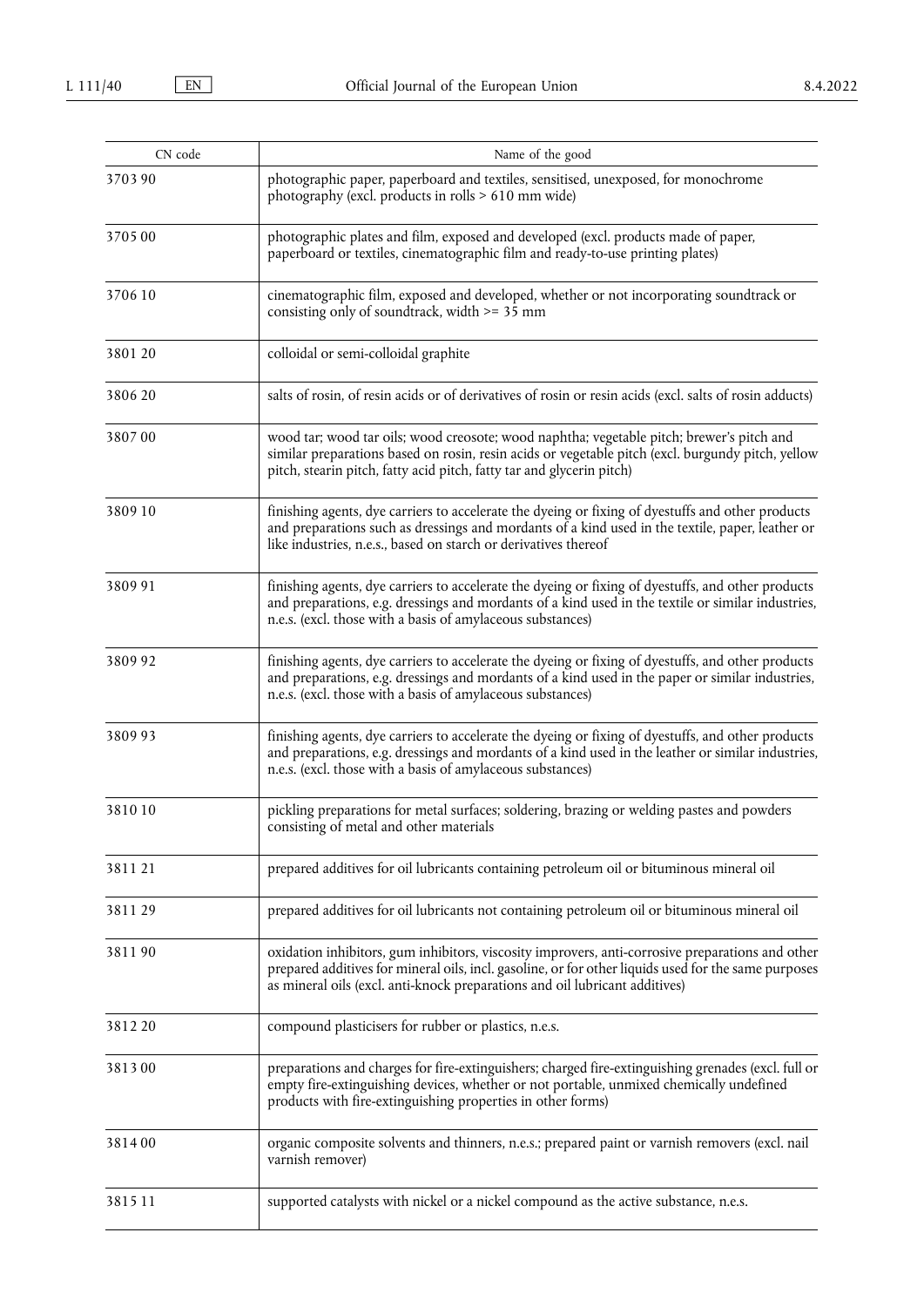| CN code  | Name of the good                                                                                                                                                                                                                                                                                  |
|----------|---------------------------------------------------------------------------------------------------------------------------------------------------------------------------------------------------------------------------------------------------------------------------------------------------|
| 381512   | supported catalysts with precious metal or a precious-metal compound as the active substance,<br>n.e.s.                                                                                                                                                                                           |
| 381519   | supported catalysts, n.e.s. (excl. with precious metal, a precious-metal compound, nickel or a<br>nickel compound as the active substance)                                                                                                                                                        |
| 381590   | reaction initiators, reaction accelerators and catalytic preparations, n.e.s. (excl. rubber<br>accelerators and supported catalysts)                                                                                                                                                              |
| 38160010 | Dolomite ramming mix                                                                                                                                                                                                                                                                              |
| 381700   | mixed alkylbenzenes and mixed alkylnaphthalenes produced by the alkylation of benzene and<br>naphthalene (excl. mixed isomers of cyclic hydrocarbons)                                                                                                                                             |
| 381900   | hydraulic brake fluids and other prepared liquids for hydraulic transmission not containing<br>petroleum oil or bituminous mineral oil, or containing < 70 % petroleum oil or bituminous<br>mineral oil by weight                                                                                 |
| 382000   | anti-freezing preparations and prepared de-icing fluids (excl. prepared additives for mineral oils<br>or other liquids used for the same purposes as mineral oils)                                                                                                                                |
| 382313   | tall oil fatty acids, industrial                                                                                                                                                                                                                                                                  |
| 382790   | Mixtures containing halogenated derivatives of methane, ethane or propane (excl. those of<br>subheadings 3824 71 00 to 3824 78 00)                                                                                                                                                                |
| 382481   | mixtures and preparations containing oxirane "ethylene oxide"                                                                                                                                                                                                                                     |
| 382484   | mixtures and preparations containing aldrin (iso), camphechlor (iso) "toxaphene", chlordane<br>(iso), chlordecone (iso), ddt (iso) "clofenotane (inn),<br>1,1,1-trichloro-2,2-bis"p-chlorophenyl"ethane", dieldrin "iso, inn", endosulfan (iso), endrin<br>(iso), heptachlor (iso) or mirex (iso) |
| 382499   | chemical products and preparations of the chemical or allied industries, incl. those consisting of<br>mixtures of natural products, n.e.s.                                                                                                                                                        |
| 382590   | residual products of the chemical or allied industries, n.e.s. (excl. waste)                                                                                                                                                                                                                      |
| 3826 00  | biodiesel and mixtures thereof, not containing or containing < 70 % by weight of petroleum oils<br>or oils obtained from bituminous minerals                                                                                                                                                      |
| 390140   | ethylene-alpha-olefin copolymers, having a specific gravity of $< 0.94$ , in primary forms                                                                                                                                                                                                        |
| 3902 20  | polyisobutylene, in primary forms                                                                                                                                                                                                                                                                 |
| 390230   | propylene copolymers, in primary forms                                                                                                                                                                                                                                                            |
| 390290   | polymers of propylene or of other olefins, in primary forms (excl. polypropylene,<br>polyisobutylene and propylene copolymers)                                                                                                                                                                    |
| 390319   | polystyrene, in primary forms (excl. expansible)                                                                                                                                                                                                                                                  |
| 390390   | polymers of styrene, in primary forms (excl. polystyrene, styrene-acrylonitrile copolymers "san"<br>and acrylonitrile-butadiene-styrene "abs")                                                                                                                                                    |
| 390410   | poly"vinyl chloride", in primary forms, not mixed with any other substances                                                                                                                                                                                                                       |
| 3904 50  | vinylidene chloride polymers, in primary forms                                                                                                                                                                                                                                                    |
| 390512   | poly"vinyl acetate", in aqueous dispersion                                                                                                                                                                                                                                                        |
| 390519   | poly"vinyl acetate", in primary forms (excl. in aqueous dispersion)                                                                                                                                                                                                                               |
| 3905 21  | vinyl acetate copolymers, in aqueous dispersion                                                                                                                                                                                                                                                   |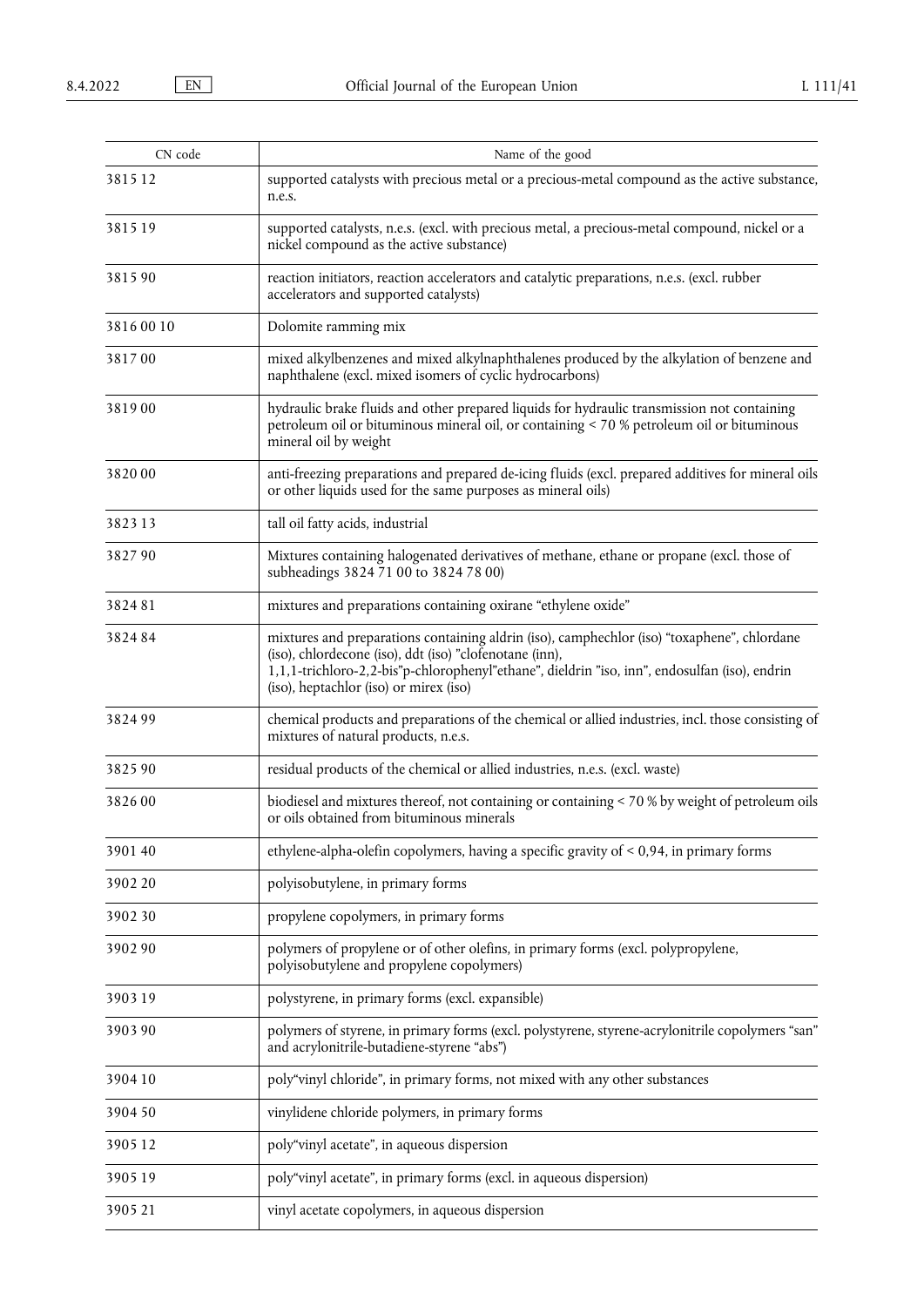| CN code | Name of the good                                                                                                                                                                                                                                                                                                                                                                                                     |
|---------|----------------------------------------------------------------------------------------------------------------------------------------------------------------------------------------------------------------------------------------------------------------------------------------------------------------------------------------------------------------------------------------------------------------------|
| 390529  | vinyl acetate copolymers, in primary forms (excl. in aqueous dispersion)                                                                                                                                                                                                                                                                                                                                             |
| 390591  | copolymers of vinyl, in primary forms (excl. vinyl chloride-vinyl acetate copolymers and other<br>vinyl chloride copolymers, and vinyl acetate copolymers)                                                                                                                                                                                                                                                           |
| 390610  | poly"methyl methacrylate", in primary forms                                                                                                                                                                                                                                                                                                                                                                          |
| 390690  | acrylic polymers, in primary forms (excl. poly"methyl methacrylate")                                                                                                                                                                                                                                                                                                                                                 |
| 390721  | polyethers, in primary forms (excl. polyacetals and goods of 3002 10)                                                                                                                                                                                                                                                                                                                                                |
| 390740  | polycarbonates, in primary forms                                                                                                                                                                                                                                                                                                                                                                                     |
| 390770  | poly"lactic acid", in primary forms                                                                                                                                                                                                                                                                                                                                                                                  |
| 390791  | unsaturated polyallyl esters and other polyesters, in primary forms (excl. polycarbonates, alkyd<br>resins, poly"ethylene terephthalate" and poly"lactic acid")                                                                                                                                                                                                                                                      |
| 390810  | polyamides-6, -11, -12, -6,6, -6,9, -6,10 or -6,12, in primary forms                                                                                                                                                                                                                                                                                                                                                 |
| 3908 90 | polyamides, in primary forms (excl. polyamides-6, -11, -12, -6,6, -6,9, -6,10 and -6,12)                                                                                                                                                                                                                                                                                                                             |
| 3909 20 | melamine resins, in primary forms                                                                                                                                                                                                                                                                                                                                                                                    |
| 390939  | amino-resins, in primary forms (excl. urea, thiourea and melamine resins and mdi)                                                                                                                                                                                                                                                                                                                                    |
| 3909 40 | phenolic resins, in primary forms                                                                                                                                                                                                                                                                                                                                                                                    |
| 3909 50 | polyurethanes, in primary forms                                                                                                                                                                                                                                                                                                                                                                                      |
| 391211  | non-plasticised cellulose acetates, in primary forms                                                                                                                                                                                                                                                                                                                                                                 |
| 391290  | cellulose and chemical derivatives thereof, n.e.s., in primary forms (excl. cellulose acetates,<br>cellulose nitrates and cellulose ethers)                                                                                                                                                                                                                                                                          |
| 391520  | waste, parings and scrap, of polymers of styrene                                                                                                                                                                                                                                                                                                                                                                     |
| 391710  | artificial guts "sausage casings" of hardened protein or cellulose materials                                                                                                                                                                                                                                                                                                                                         |
| 391723  | rigid tubes, pipes and hoses, of polymers of vinyl chloride                                                                                                                                                                                                                                                                                                                                                          |
| 391731  | flexible tubes, pipes and hoses, of plastics, burst pressure >= 27,6 mpa                                                                                                                                                                                                                                                                                                                                             |
| 391732  | flexible tubes, pipes and hoses of plastics, not reinforced or otherwise combined with other<br>materials, without fittings                                                                                                                                                                                                                                                                                          |
| 391733  | flexible tubes, pipes and hoses of plastics, not reinforced or otherwise combined with other<br>materials, with fittings, seals or connectors                                                                                                                                                                                                                                                                        |
| 392020  | plates, sheets, film, foil and strip, of non-cellular polymers of ethylene, not reinforced,<br>laminated, supported or similarly combined with other materials, without backing, unworked<br>or merely surface-worked or merely cut into squares or rectangles (excl. self-adhesive products,<br>and floor, wall and ceiling coverings of heading 3918)                                                              |
| 392061  | plates, sheets, film, foil and strip, of non-cellular polycarbonates, not reinforced, laminated,<br>supported or similarly combined with other materials, without backing, unworked or merely<br>surface-worked or merely cut into squares or rectangles (excl. those of poly"methyl<br>methacrylate", self-adhesive products, and floor, wall and ceiling coverings of heading 3918)                                |
| 392069  | plates, sheets, film, foil and strip, of non-cellular polyesters, not reinforced, laminated,<br>supported or similarly combined with other materials, not worked or only surface-worked, or<br>only cut to rectangular, incl. square, shapes (excl. polycarbonates, polythylene terephthalate and<br>other unsaturated polyesters, self-adhesive products, and floor, wall and ceiling coverings in<br>heading 3918) |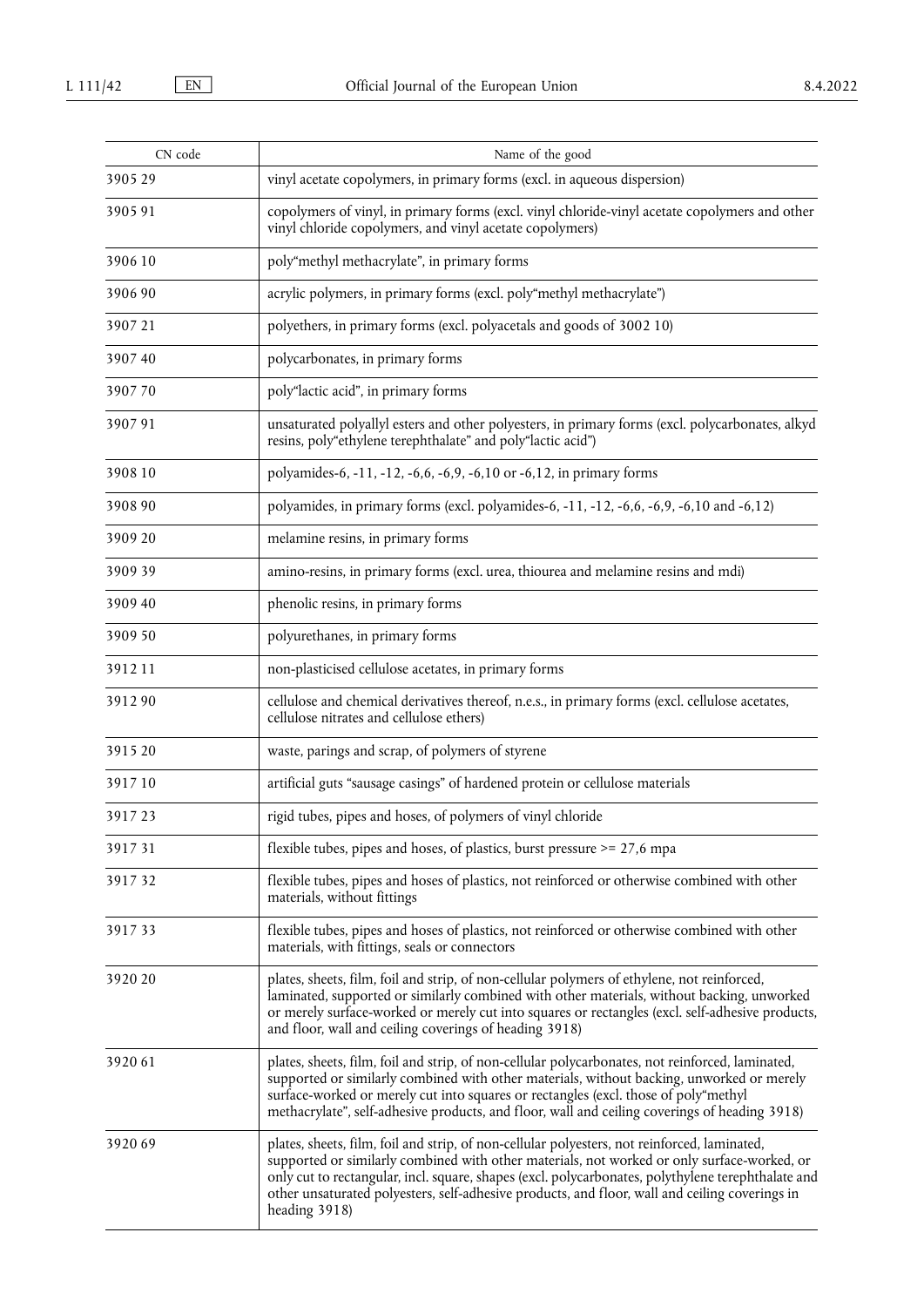| CN code | Name of the good                                                                                                                                                                                                                                                                                                                                                                                                                                                  |
|---------|-------------------------------------------------------------------------------------------------------------------------------------------------------------------------------------------------------------------------------------------------------------------------------------------------------------------------------------------------------------------------------------------------------------------------------------------------------------------|
| 392073  | plates, sheets, film, foil and strip, of non-cellular cellulose acetates, not reinforced, laminated,<br>supported or similarly combined with other materials, without backing, unworked or merely<br>surface-worked or merely cut into squares or rectangles (excl. self-adhesive products, and floor,<br>wall and ceiling coverings of heading 3918)                                                                                                             |
| 392091  | plates, sheets, film, foil and strip, of non-cellular poly"vinyl butyral", not reinforced, laminated,<br>supported or similarly combined with other materials, without backing, unworked or merely<br>surface-worked or merely cut into squares or rectangles (excl. self-adhesive products, floor, wall<br>and ceiling coverings of heading 3918)                                                                                                                |
| 392119  | plates, sheets, film, foil and strip, of cellular plastic, unworked or merely surface-worked or<br>merely cut into squares or rectangles (excl.those of polymers of styrene, vinyl chloride,<br>polyurethanes and regenerated cellulose, self-adhesive products, floor, wall and ceiling<br>coverings of heading 3918 and sterile surgical or dental adhesion barriers of subhead-<br>ing 3006 10 30)                                                             |
| 392290  | bidets, lavatory pans, flushing cisterns and similar sanitary ware, of plastics (excl. baths, shower-<br>baths, sinks, washbasins, lavatory seats and covers)                                                                                                                                                                                                                                                                                                     |
| 3925 20 | doors, windows and their frames and thresholds for doors, of plastics                                                                                                                                                                                                                                                                                                                                                                                             |
| 400211  | styrene-butadiene rubber latex "sbr"; carboxylated styrene-butadiene rubber latex "xsbr"                                                                                                                                                                                                                                                                                                                                                                          |
| 4002 20 | butadiene rubber "br", in primary forms or in plates, sheets or strip                                                                                                                                                                                                                                                                                                                                                                                             |
| 400231  | isobutylene isoprene rubber "iir", in primary forms or in plates, sheets or strip                                                                                                                                                                                                                                                                                                                                                                                 |
| 400239  | halo-isobutene-isoprene rubber "ciir" or "biir", in primary forms or in plates, sheets or strip                                                                                                                                                                                                                                                                                                                                                                   |
| 400241  | chloroprene latex "chlorobutadiene rubber, cr"                                                                                                                                                                                                                                                                                                                                                                                                                    |
| 4002 51 | latex of acrylonitrile-butadiene rubber "nbr"                                                                                                                                                                                                                                                                                                                                                                                                                     |
| 400280  | mixtures of natural rubber, balata, gutta-percha, guayule, chicle or similar types of natural<br>rubber with synthetic rubber or factice, in primary forms or in plates, sheets or strip                                                                                                                                                                                                                                                                          |
| 400291  | synthetic rubber and factice derived from oils, in primary forms or in plates, sheets or strip (excl.<br>styrene-butadiene rubber "sbr", carboxylated styrene-butadiene rubber "xsbr", butadiene rubber<br>"br", isobutylene isoprene rubber "iir", halo-isobutene-isoprene rubber "ciir" or "biir",<br>chloroprene rubber "cr", acrylonitrile-butadiene rubber "nbr", isoprene rubber "ir" and non-<br>conjugated ethylene-propylene diene rubber "epdm")        |
| 400299  | synthetic rubber and factice derived from oils, in primary forms or in plates, sheets or strip (excl.<br>latex, styrene-butadiene rubber "sbr", carboxylated styrene-butadiene rubber "xsbr", butadiene<br>rubber "br", isobutylene isoprene rubber "iir", halo-isobutene-isoprene rubber "ciir" or "biir",<br>chloroprene rubber "cr", acrylonitrile-butadiene rubber "nbr", isoprene rubber "ir" and non-<br>conjugated ethylene-propylene diene rubber "epdm") |
| 400510  | rubber, unvulcanised, compounded with carbon black or silica, in primary forms or in plates,<br>sheets or strip                                                                                                                                                                                                                                                                                                                                                   |
| 4005 20 | compounded rubber, unvulcanised, in the form of solutions or dispersions (excl. rubber<br>compounded with carbon black or silica, and mixtures of natural rubber, balata, gutta-percha,<br>guayule, chicle and similar natural gums containing synthetic rubber or factice derived from<br>oils)                                                                                                                                                                  |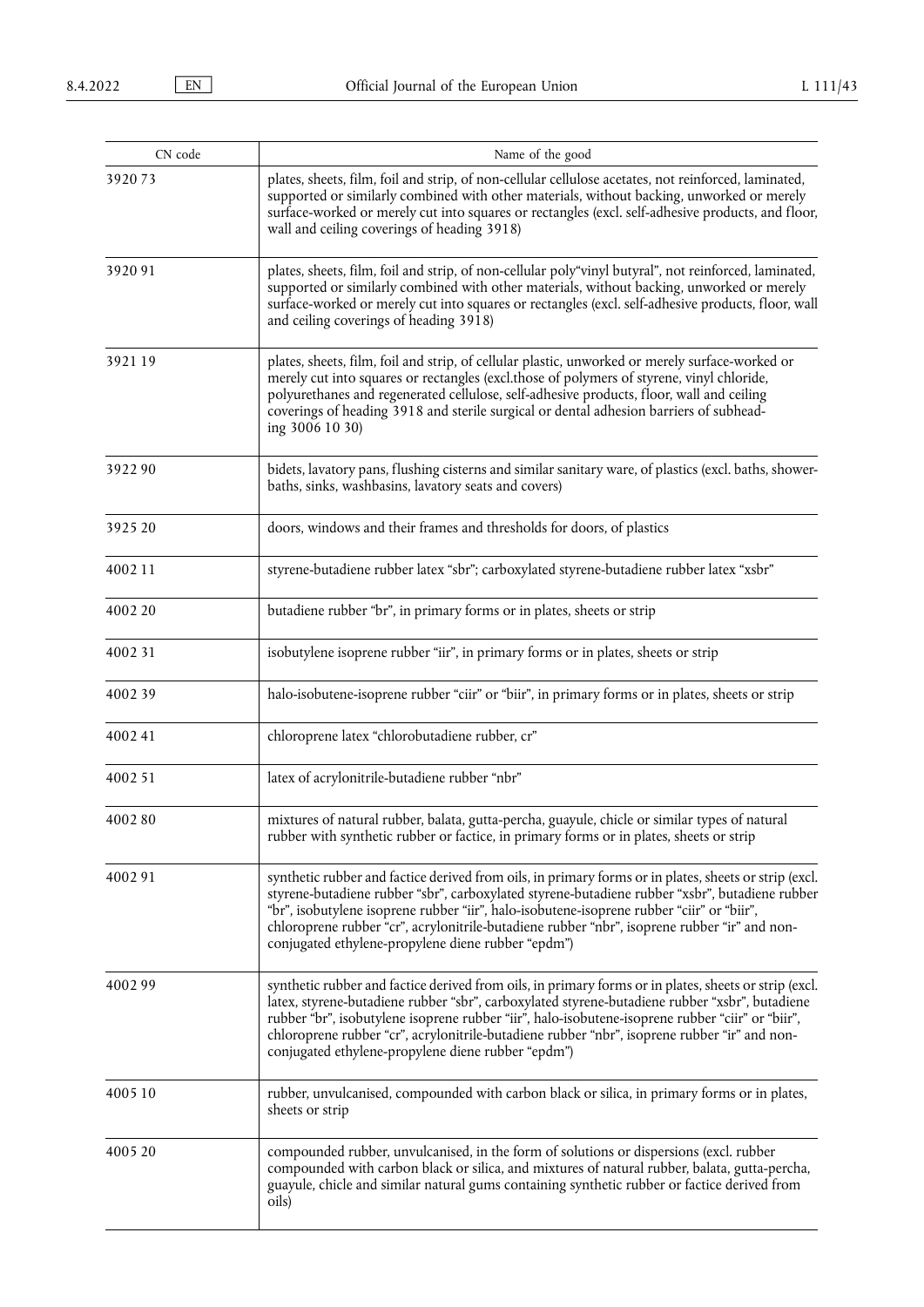| CN code | Name of the good                                                                                                                                                                                                                                                                                                              |
|---------|-------------------------------------------------------------------------------------------------------------------------------------------------------------------------------------------------------------------------------------------------------------------------------------------------------------------------------|
| 400591  | compounded rubber, unvulcanised, in the form of plates, sheets or strip (excl. rubber<br>compounded with carbon black or silica, and mixtures of natural rubber, balata, gutta-percha,<br>guayule, chicle and similar natural gums containing synthetic rubber or factice derived from<br>oils)                               |
| 400599  | compounded, unvulcanised rubber in primary forms (excl. solutions and dispersions, those<br>containing carbon black or silica, mixtures of natural rubber, balata, gutta-percha, guayule,<br>chicle or similar types of natural rubber with synthetic rubber or factice, and those in the form<br>of plates, sheets or strip) |
| 400610  | 'camel-back' strips of unvulcanised rubber, for retreading rubber tyres                                                                                                                                                                                                                                                       |
| 4008 21 | plates, sheets and strip, of non-cellular rubber                                                                                                                                                                                                                                                                              |
| 400912  | tubes, pipes and hoses, of vulcanised rubber (excl. hard rubber), not reinforced or otherwise<br>combined with other materials, with fittings                                                                                                                                                                                 |
| 400941  | tubes, pipes and hoses, of vulcanised rubber (excl. hard rubber), reinforced or otherwise<br>combined with materials other than metal or textile materials, without fittings                                                                                                                                                  |
| 401031  | endless transmission belts of trapezoidal cross-section "v-belts", of vulcanised rubber, v-ribbed,<br>of an outside circumference > 60 cm but <= 180 cm                                                                                                                                                                       |
| 401033  | endless transmission belts of trapezoidal cross-section "v-belts", of vulcanised rubber, v-ribbed,<br>of an outside circumference > 180 cm but <= 240 cm                                                                                                                                                                      |
| 401035  | endless synchronous belts, of vulcanised rubber, of an outside circumference > 60 cm but<br>$= 150$ cm                                                                                                                                                                                                                        |
| 401036  | endless synchronous belts, of vulcanised rubber, of an outside circumference > 150 cm but<br>$= 198$ cm                                                                                                                                                                                                                       |
| 401039  | transmission belts or belting, of vulcanised rubber (excl. endless transmission belts of<br>trapezoidal cross-section "v-belts", v-ribbed, of an outside circumference > 60 cm but <= 240<br>cm and endless synchronous belts of an outside circumference $> 60$ cm but $\le$ = 198 cm)                                       |
| 401211  | retreaded pneumatic tyres, of rubber, of a kind used on motor cars "incl. station wagons and<br>racing cars"                                                                                                                                                                                                                  |
| 401213  | retreaded pneumatic tyres, of rubber, of a kind used on aircraft                                                                                                                                                                                                                                                              |
| 401219  | retreaded pneumatic tyres, of rubber (excl. of a kind used on motor cars, station wagons, racing<br>cars, buses, lorries and aircraft)                                                                                                                                                                                        |
| 401220  | used pneumatic tyres of rubber                                                                                                                                                                                                                                                                                                |
| 401693  | gaskets, washers and other seals, of vulcanised rubber (excl. hard rubber and those of cellular<br>rubber)                                                                                                                                                                                                                    |
| 440719  | coniferous wood sawn or chipped lengthwise, sliced or peeled, whether or not planed, sanded<br>or end-jointed, of a thickness of > 6 mm (excl. pine "pinus spp.", fir "abies spp." and spruce<br>"picea spp.")                                                                                                                |
| 440792  | beech "fagus spp.", sawn or chipped lengthwise, sliced or peeled, whether or not planed, sanded<br>or end-jointed, of a thickness of > 6 mm                                                                                                                                                                                   |
| 440794  | cherry "prunus spp.", sawn or chipped lengthwise, sliced or peeled, whether or not planed,<br>sanded or end-jointed, of a thickness of > 6 mm                                                                                                                                                                                 |
| 440797  | poplar and aspen "populus spp.", sawn or chipped lengthwise, sliced or peeled, whether or not<br>planed, sanded or end-jointed, of a thickness of > 6 mm                                                                                                                                                                      |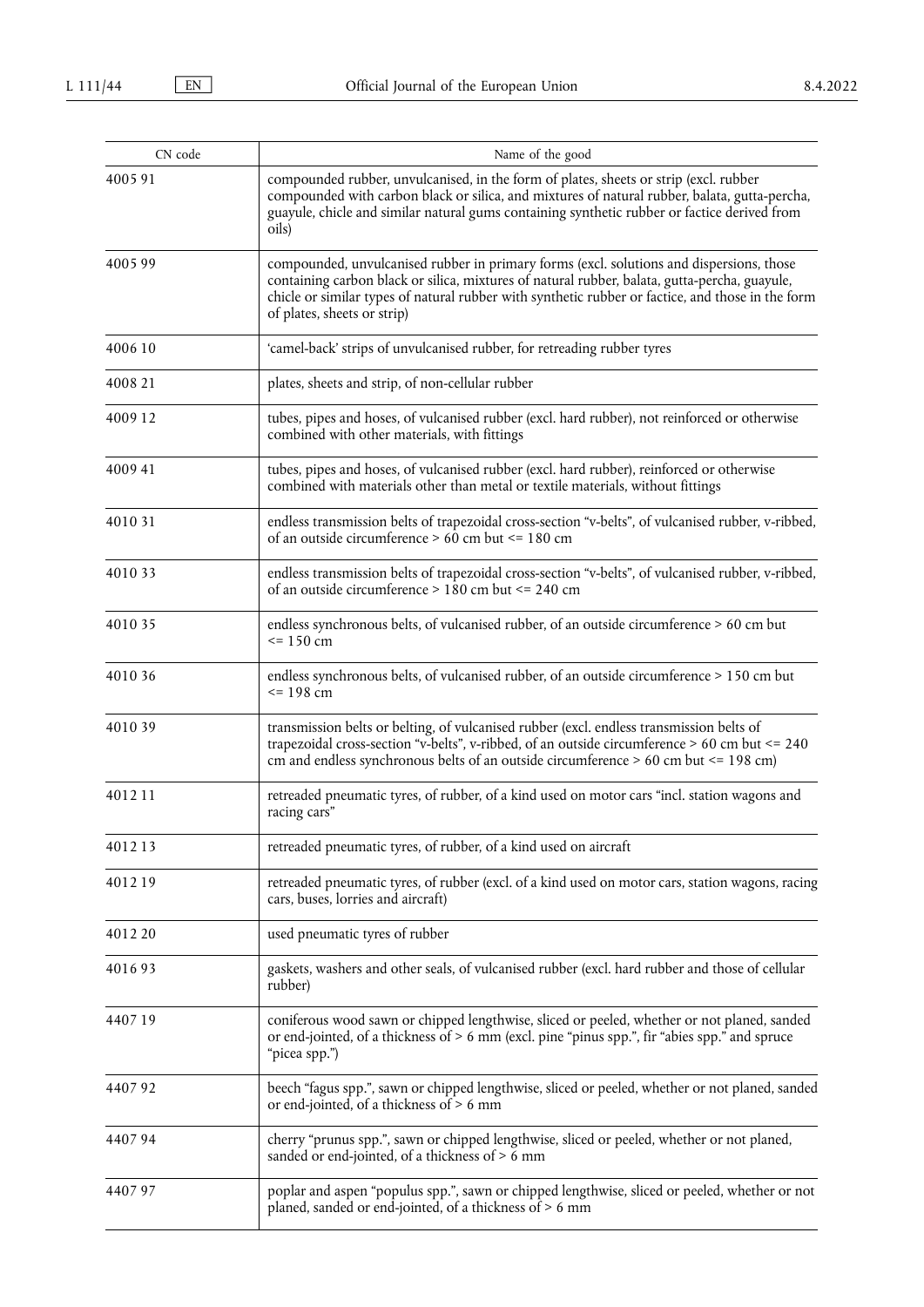| CN code | Name of the good                                                                                                                                                                                                                                                                                                                                                                                                                                                         |
|---------|--------------------------------------------------------------------------------------------------------------------------------------------------------------------------------------------------------------------------------------------------------------------------------------------------------------------------------------------------------------------------------------------------------------------------------------------------------------------------|
| 440799  | wood, sawn or chipped lengthwise, sliced or peeled, whether or not planed, sanded or end-<br>jointed, of a thickness of > 6 mm (excl. tropical wood, coniferous wood, oak "quercus spp.",<br>beech "fagus spp.", maple "acer spp.", cherry "prunus spp.", ash "fraxinus spp.", birch "betula<br>spp.", poplar and aspen "populus spp.")                                                                                                                                  |
| 440810  | sheets for veneering, incl. those obtained by slicing laminated wood, for coniferous plywood or<br>for other similar laminated coniferous wood and other coniferous wood, sawn lengthwise,<br>sliced or peeled, whether or not planed, sanded, spliced or end-jointed, of a thickness of <= 6<br>mm                                                                                                                                                                      |
| 441113  | medium density fibreboard "mdf" of wood, of a thickness > 5 mm but <= 9 mm                                                                                                                                                                                                                                                                                                                                                                                               |
| 441194  | fibreboard of wood or other ligneous materials, whether or not agglomerated with resins or<br>other organic bonding agents, of a density of $\leq$ 0,5 g/cm <sup>3</sup> (excl. medium density fibreboard<br>"mdf"; particle board, whether or not bonded with one or more sheets of fibreboard; laminated<br>wood with a layer of plywood; cellular wood panels of which both sides are fibreboard;<br>paperboard; identifiable furniture components)                   |
| 441231  | plywood consisting solely of sheets of wood <= 6 mm thick, with at least one outer ply of<br>tropical wood (excl. sheets of compressed wood, cellular wood panels, inlaid wood and sheets<br>identifiable as furniture components)                                                                                                                                                                                                                                       |
| 441234  | plywood consisting solely of sheets of wood <= 6 mm thick, with at least one outer ply of non-<br>coniferous wood (excl. of bamboo, with an outer ply of tropical wood or of alder, ash, beech,<br>birch, cherry, chestnut, elm, eucalyptus, hickory, horse chestnut, lime, maple, oak, plane tree,<br>poplar, aspen, robinia, tulipwood or walnut, and sheets of compressed wood, cellular wood<br>panels, inlaid wood and sheets identifiable as furniture components) |
| 441294  | laminated wood as blockboard, laminboard or battenboard (excl. of bamboo, plywood<br>consisting solely of sheets of wood <= 6 mm thick, sheets of compressed wood, inlaid wood and<br>sheets identifiable as furniture components)                                                                                                                                                                                                                                       |
| 4416 00 | casks, barrels, vats, tubs and other coopers' products parts thereof, of wood, incl. staves                                                                                                                                                                                                                                                                                                                                                                              |
| 441840  | wooden shuttering for concrete constructional work (excl. plywood boarding)                                                                                                                                                                                                                                                                                                                                                                                              |
| 441860  | posts and beams, of wood                                                                                                                                                                                                                                                                                                                                                                                                                                                 |
| 441879  | flooring panels, assembled, of wood other than bamboo (excl. multilayer panels and panels for<br>mosaic floors)                                                                                                                                                                                                                                                                                                                                                          |
| 450310  | corks and stoppers of all types, of natural cork, incl. round-edged blanks                                                                                                                                                                                                                                                                                                                                                                                               |
| 450410  | tiles of any shape, blocks, plates, sheets and strip, solid cylinders, incl. discs, of agglomerated<br>cork                                                                                                                                                                                                                                                                                                                                                              |
| 470100  | mechanical wood pulp, not chemically treated                                                                                                                                                                                                                                                                                                                                                                                                                             |
| 470319  | unbleached non-coniferous chemical wood pulp, soda or sulphate (excl. dissolving grades)                                                                                                                                                                                                                                                                                                                                                                                 |
| 470321  | semi-bleached or bleached coniferous chemical wood pulp, soda or sulphate (excl. dissolving<br>grades)                                                                                                                                                                                                                                                                                                                                                                   |
| 470329  | semi-bleached or bleached non-coniferous chemical wood pulp, soda or sulphate (excl.<br>dissolving grades)                                                                                                                                                                                                                                                                                                                                                               |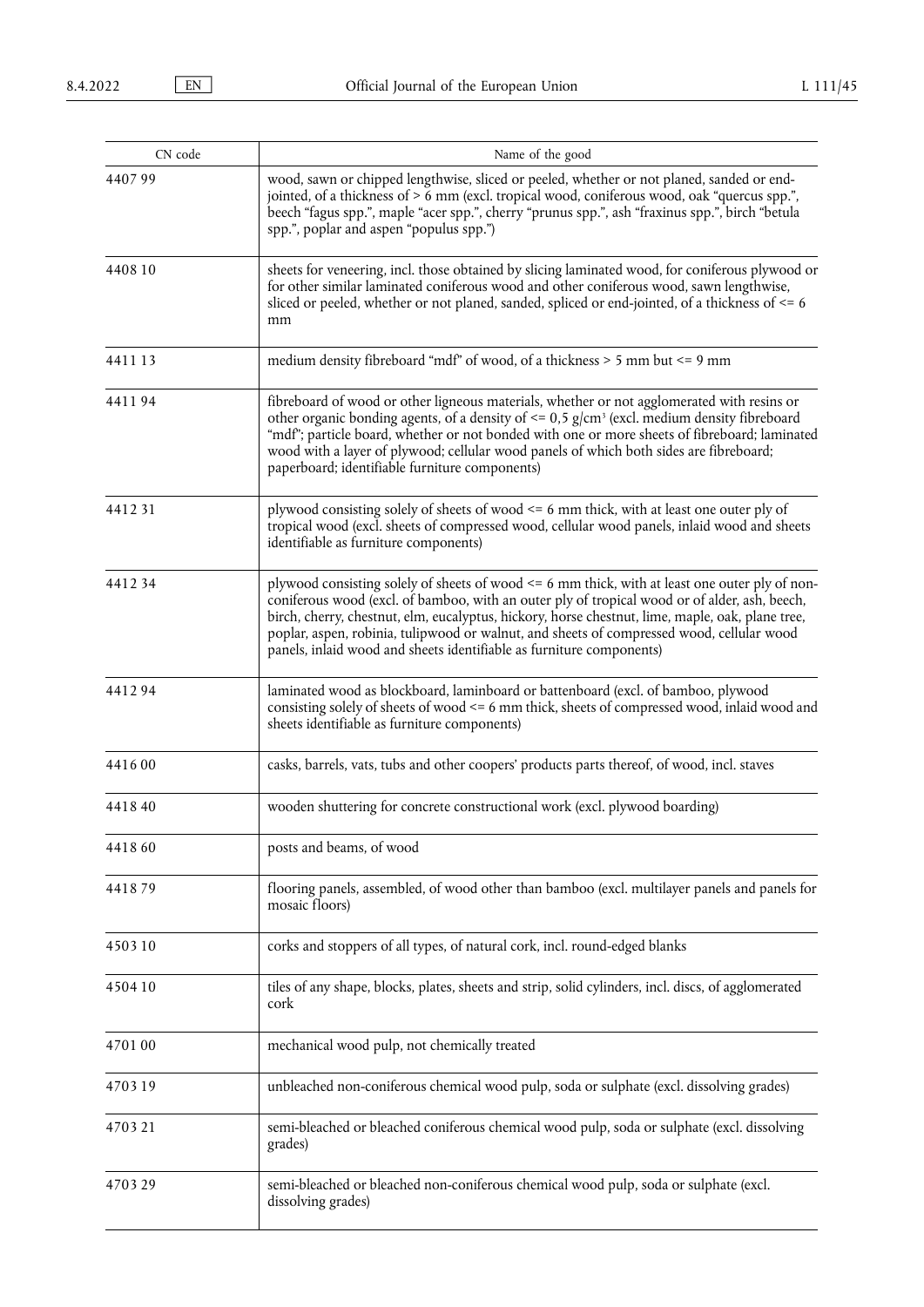| CN code | Name of the good                                                                                                                                                                                                                                                                                                                                                                                                      |
|---------|-----------------------------------------------------------------------------------------------------------------------------------------------------------------------------------------------------------------------------------------------------------------------------------------------------------------------------------------------------------------------------------------------------------------------|
| 470411  | unbleached coniferous chemical wood pulp, sulphite (excl. dissolving grades)                                                                                                                                                                                                                                                                                                                                          |
| 470421  | semi-bleached or bleached coniferous chemical wood pulp, sulphite (excl. dissolving grades)                                                                                                                                                                                                                                                                                                                           |
| 470429  | semi-bleached or bleached non-coniferous chemical wood pulp, sulphite (excl. dissolving<br>grades)                                                                                                                                                                                                                                                                                                                    |
| 470500  | wood pulp obtained by a combination of mechanical and chemical pulping processes                                                                                                                                                                                                                                                                                                                                      |
| 470630  | pulps of fibrous cellulosic bamboo material                                                                                                                                                                                                                                                                                                                                                                           |
| 470692  | chemical pulp of fibrous cellulosic material (excl. that of bamboo, wood, cotton linters and<br>fibres derived from recovered [waste and scrap] paper or paperboard)                                                                                                                                                                                                                                                  |
| 470710  | recovered "waste and scrap" paper or paperboard of unbleached kraft paper, corrugated paper<br>or corrugated paperboard                                                                                                                                                                                                                                                                                               |
| 470730  | recovered "waste and scrap" paper or paperboard made mainly of mechanical pulp, e.g.<br>newspapers, journals and similar printed matter                                                                                                                                                                                                                                                                               |
| 4802 20 | paper and paperboard of a kind used as a base for photosensitive, heat-sensitive or<br>electrosensitive paper and paperboard, uncoated, in rolls or in square or rectangular sheets, of<br>any size                                                                                                                                                                                                                   |
| 480240  | wallpaper base, uncoated                                                                                                                                                                                                                                                                                                                                                                                              |
| 480258  | uncoated paper and paperboard, of a kind used for writing, printing or other graphic purposes,<br>and non-perforated punchcards and punch-tape paper, in rolls or in square or rectangular<br>sheets, of any size, not containing fibres obtained by a mechanical or chemi-mechanical process<br>or of which <= 10 % by weight of the total fibre content consists of such fibres, weighing > 150<br>$g/m^2$ , n.e.s. |
| 480261  | uncoated paper and paperboard, of a kind used for writing, printing or other graphic purposes,<br>and non-perforated punchcards and punch-tape paper, in rolls of any size, of which > 10 % by<br>weight of the total fibre content consists of fibres obtained by a mechanical or chemi-<br>mechanical process, n.e.s.                                                                                               |
| 480411  | unbleached kraftliner, uncoated, in rolls of a width $> 36$ cm                                                                                                                                                                                                                                                                                                                                                        |
| 480419  | kraftliner, uncoated, in rolls of a width > 36 cm (excl. unbleached and goods of heading 4802<br>and 4803)                                                                                                                                                                                                                                                                                                            |
| 480421  | unbleached sack kraft paper, uncoated, in rolls of a width > 36 cm (excl. goods of heading 4802,<br>4803 or 4808)                                                                                                                                                                                                                                                                                                     |
| 480429  | sack kraft paper, uncoated, in rolls of a width > 36 cm (excl. unbleached, and goods of<br>heading 4802, 4803 or 4808)                                                                                                                                                                                                                                                                                                |
| 480431  | unbleached kraft paper and paperboard, uncoated, in rolls of a width > 36 cm or in square or<br>rectangular sheets with one side > 36 cm and the other side > 15 cm in the unfolded state,<br>weighing $\leq$ 150 g/m <sup>2</sup> (excl. kraftliner, sack kraft paper and goods of heading 4802, 4803<br>or $4808$ )                                                                                                 |
| 480439  | kraft paper and paperboard, uncoated, in rolls of a width > 36 cm or in square or rectangular<br>sheets with one side $> 36$ cm and the other side $> 15$ cm in the unfolded state, weighing $\leq 150$<br>$g/m2$ (excl. unbleached, kraftliner, sack kraft paper and goods of heading 4802, 4803 or 4808)                                                                                                            |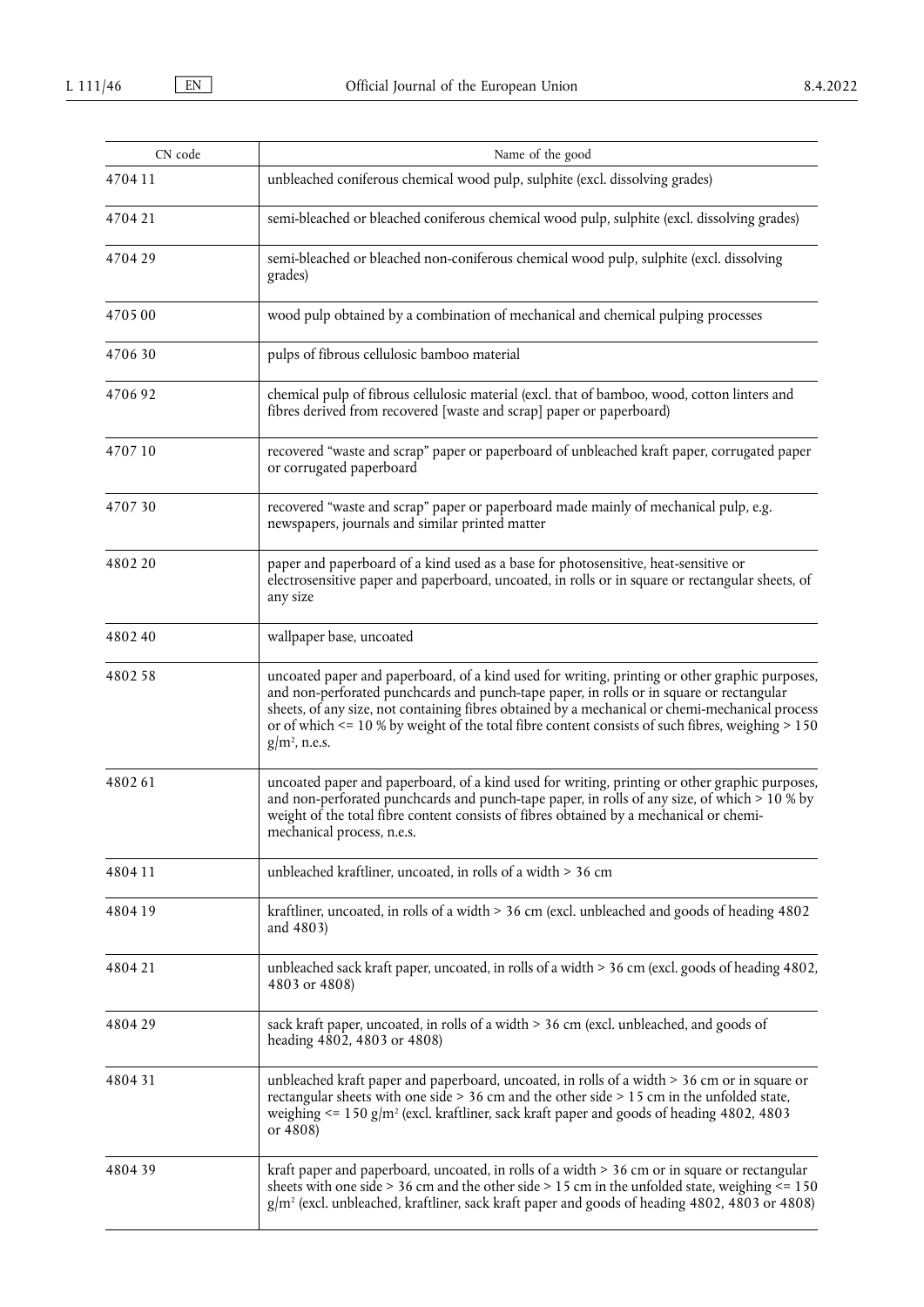| CN code | Name of the good                                                                                                                                                                                                                                                                                                                                                                                                                                                                |
|---------|---------------------------------------------------------------------------------------------------------------------------------------------------------------------------------------------------------------------------------------------------------------------------------------------------------------------------------------------------------------------------------------------------------------------------------------------------------------------------------|
| 4804 41 | unbleached kraft paper and paperboard, uncoated, in rolls of a width > 36 cm or in square or<br>rectangular sheets with one side > 36 cm and the other side > 15 cm in the unfolded state,<br>weighing > 150 g/m <sup>2</sup> to < 225 g/m <sup>2</sup> (excl. kraftliner, sack kraft paper, and goods of<br>heading 4802, 4803 or 4808)                                                                                                                                        |
| 480442  | kraft paper and paperboard, uncoated, in rolls of a width > 36 cm or in square or rectangular<br>sheets with one side $> 36$ cm and the other side $> 15$ cm in the unfolded state, weighing $> 150$<br>$g/m^2$ to < 225 g/m <sup>2</sup> , bleached uniformly in the mass, containing > 95 % chemically processed<br>wood fibre by weight in relation to the total fibre content (excl. kraftliner, sack kraft paper and<br>goods of heading 4802, 4803 or 4808)               |
| 480449  | kraft paper and paperboard, uncoated, in rolls of a width > 36 cm or in square or rectangular<br>sheets with one side $> 36$ cm and the other side $> 15$ cm in the unfolded state, weighing $> 150$<br>$g/m^2$ to < 225 g/m <sup>2</sup> (excl. unbleached, bleached uniformly in the mass and containing > 95 %<br>chemically processed wood fibre by weight in relation to the total fibre content, kraftliner, sack<br>kraft paper and goods of heading 4802, 4803 or 4808) |
| 480452  | kraft paper and paperboard, uncoated, in rolls of a width > 36 cm or in square or rectangular<br>sheets with one side $> 36$ cm and the other side $> 15$ cm in the unfolded state, weighing $>= 225$<br>$g/m^2$ , bleached uniformly in the mass, containing > 95 % chemically processed wood fibre by<br>weight in relation to the total fibre content (excl. kraftliner, sack kraft paper and goods of<br>heading 4802, 4803 or 4808)                                        |
| 4804 59 | kraft paper and paperboard, uncoated, in rolls of a width > 36 cm or in square or rectangular<br>sheets with one side $> 36$ cm and the other side $> 15$ cm in the unfolded state, weighing $>= 225$<br>$g/m^2$ (excl. unbleached or bleached uniformly in the mass and containing > 95 % chemically<br>prepared wood fibre by weight in relation to the total fibre content, and kraftliner, sack kraft<br>paper and goods of heading 4802, 4803 or 4808)                     |
| 480524  | testliner "recycled liner board", uncoated, in rolls of a width > 36 cm or in square or rectangular<br>sheets with one side > 36 cm and the other side > 15 cm in the unfolded state, weighing <= $150$<br>$g/m^2$                                                                                                                                                                                                                                                              |
| 480525  | testliner "recycled liner board", uncoated, in rolls of a width > 36 cm or in square or rectangular<br>sheets with one side $> 36$ cm and the other side $> 15$ cm in the unfolded state, weighing $> 150$<br>$g/m^2$                                                                                                                                                                                                                                                           |
| 4805 40 | filter paper and paperboard, in rolls of a width > 36 cm or in square or rectangular sheets with<br>one side > 36 cm and the other side > 15 cm in the unfolded state                                                                                                                                                                                                                                                                                                           |
| 480591  | paper and paperboard, uncoated, in rolls of a width > 36 cm or in square or rectangular sheets<br>with one side > 36 cm and the other side > 15 cm in the unfolded state, weighing $\le$ 150 g/m <sup>2</sup> ,<br>n.e.s.                                                                                                                                                                                                                                                       |
| 480592  | paper and paperboard, uncoated, in rolls of a width > 36 cm or in square or rectangular sheets<br>with one side > 36 cm and the other side > 15 cm in the unfolded state, weighing > 150 g/m <sup>2</sup> to<br>$<$ 225 g/m <sup>2</sup> , n.e.s.                                                                                                                                                                                                                               |
| 480610  | vegetable parchment, in rolls of a width > 36 cm or in square or rectangular sheets with one side<br>> 36 cm and the other side > 15 cm in the unfolded state                                                                                                                                                                                                                                                                                                                   |
| 480620  | greaseproof papers, in rolls of a width > 36 cm or in square or rectangular sheets with one side<br>> 36 cm and the other side > 15 cm in the unfolded state                                                                                                                                                                                                                                                                                                                    |
| 480630  | tracing papers, in rolls of a width > 36 cm or in square or rectangular sheets with one side > 36<br>cm and the other side > 15 cm in the unfolded state                                                                                                                                                                                                                                                                                                                        |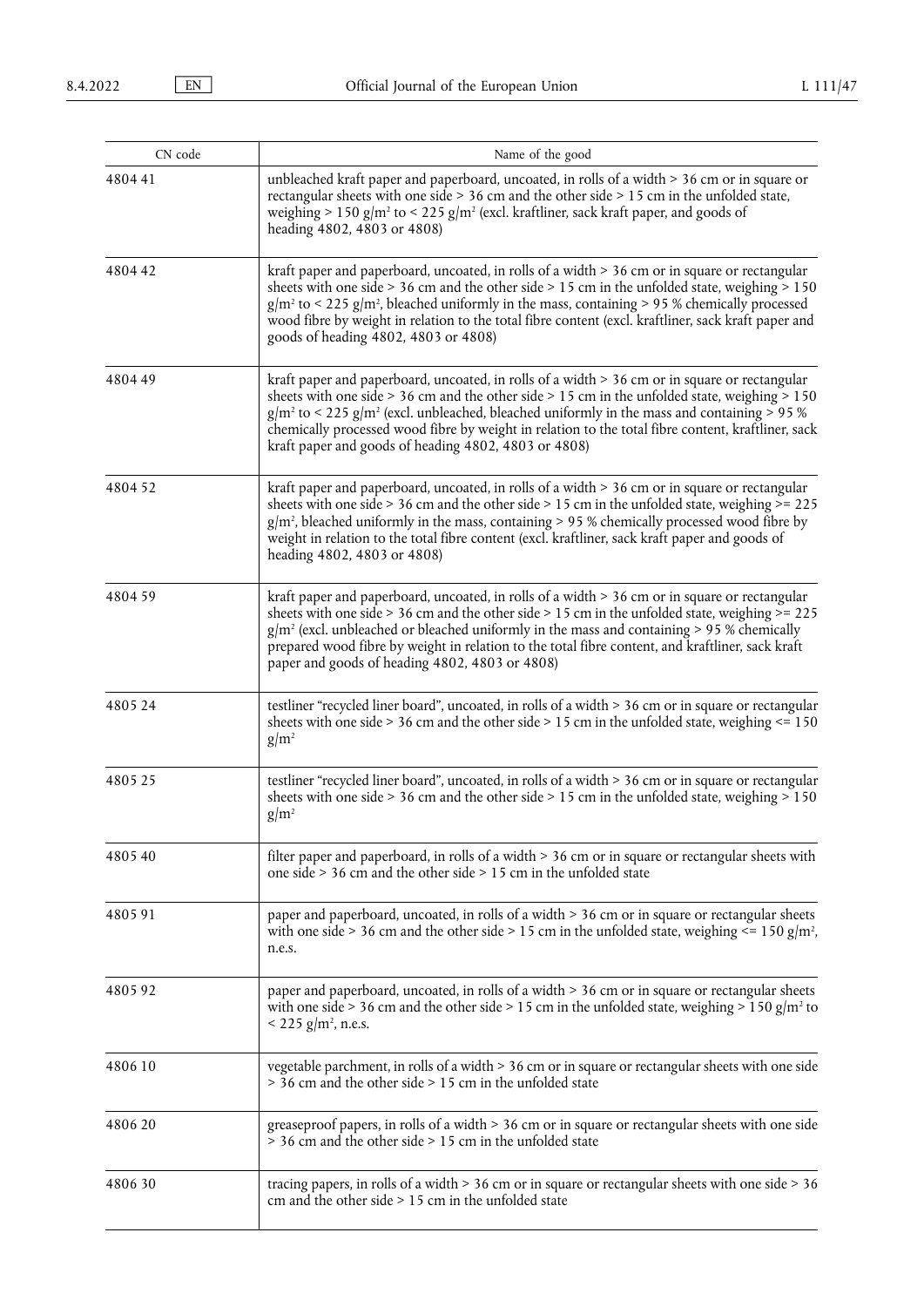| CN code | Name of the good                                                                                                                                                                                                                                                                                                                                                                                                                                                             |
|---------|------------------------------------------------------------------------------------------------------------------------------------------------------------------------------------------------------------------------------------------------------------------------------------------------------------------------------------------------------------------------------------------------------------------------------------------------------------------------------|
| 480640  | glassine and other glazed transparent or translucent papers, in rolls of a width > 36 cm or in<br>square or rectangular sheets with one side $> 36$ cm and the other side $> 15$ cm in the unfolded<br>state (excl. vegetable parchment, greaseproof papers and tracing papers)                                                                                                                                                                                              |
| 480700  | composite paper and paperboard "made by sticking flat layers of paper or paperboard together<br>with an adhesive", not surface-coated or impregnated, whether or not internally reinforced, in<br>rolls of a width > 36 cm or in square or rectangular sheets with one side > 36 cm and the other<br>side > 15 cm in the unfolded state                                                                                                                                      |
| 480890  | paper and paperboard, creped, crinkled, embossed or perforated, in rolls of a width > 36 cm or<br>in square or rectangular sheets with one side $> 36$ cm and the other side $> 15$ cm in the unfolded<br>state (excl. sack kraft and other kraft paper, and goods of heading 4803)                                                                                                                                                                                          |
| 4809 20 | self-copy paper, whether or not printed, in rolls of a width > 36 cm or in square or rectangular<br>sheets with one side > 36 cm and the other side > 15 cm in the unfolded state (excl. carbon and<br>similar copying papers)                                                                                                                                                                                                                                               |
| 481013  | paper and paperboard used for writing, printing or other graphic purposes, not containing<br>fibres obtained by a mechanical or chemi-mechanical process or of which <= 10 % by weight of<br>the total fibre content consists of such fibres, coated on one or both sides with kaolin or other<br>inorganic substances, in rolls of any size                                                                                                                                 |
| 481019  | paper and paperboard used for writing, printing or other graphic purposes, not containing<br>fibres obtained by a mechanical or chemi-mechanical process or of which $\leq 10\%$ by weight of<br>the total fibre content consists of such fibres, coated on one or both sides with kaolin or other<br>inorganic substances, in square or rectangular sheets with one side > 435 mm or with one side<br>$\epsilon$ = 435 mm and the other side > 297 mm in the unfolded state |
| 481022  | lightweight coated paper used for writing, printing or other graphic purposes, total weight<br>$\epsilon$ = 72 g/m <sup>2</sup> , coating weight $\epsilon$ = 15 g/m <sup>2</sup> per side, on a base of which > = 50 % by weight of the<br>total fibre content consists of fibres obtained by a mechanical process, coated on both sides with<br>kaolin or other inorganic substances, in rolls or in square or rectangular sheets, of any size                             |
| 481031  | kraft paper and paperboard, bleached uniformly throughout the mass and containing > 95 %<br>chemically processed wood fibres by weight in relation to the total fibre content, coated on one<br>or both sides with kaolin or other inorganic substances, in rolls or in square or rectangular<br>sheets, of any size, weighing $\leq$ 150 g/m <sup>2</sup> (excl. that for writing, printing or other graphic<br>purposes)                                                   |
| 481039  | kraft paper and paperboard, coated on one or both sides with kaolin or other inorganic<br>substances, in rolls or in square or rectangular sheets, of any size (excl. that for writing, printing<br>or other graphic purposes; paper and paperboard bleached uniformly in the mass and<br>containing > 95 % chemically processed wood fibres by weight in relation to the total fibre<br>content)                                                                            |
| 481092  | multi-ply paper and paperboard, coated on one or both sides with kaolin or other inorganic<br>substances, in rolls or in square or rectangular sheets, of any size (excl. that for writing, printing<br>or other graphic purposes, kraft paper and paperboard)                                                                                                                                                                                                               |
| 481099  | paper and paperboard, coated on one or both sides with kaolin "china clay" or other inorganic<br>substances, with or without a binder, and with no other coating, whether or not surface-<br>coloured, surface-decorated or printed, in rolls or in square or rectangular sheets, of any size<br>(excl. that for writing, printing or other graphic purposes, kraft paper and paperboard, multi-ply<br>paper and paperboard, and with no other coating)                      |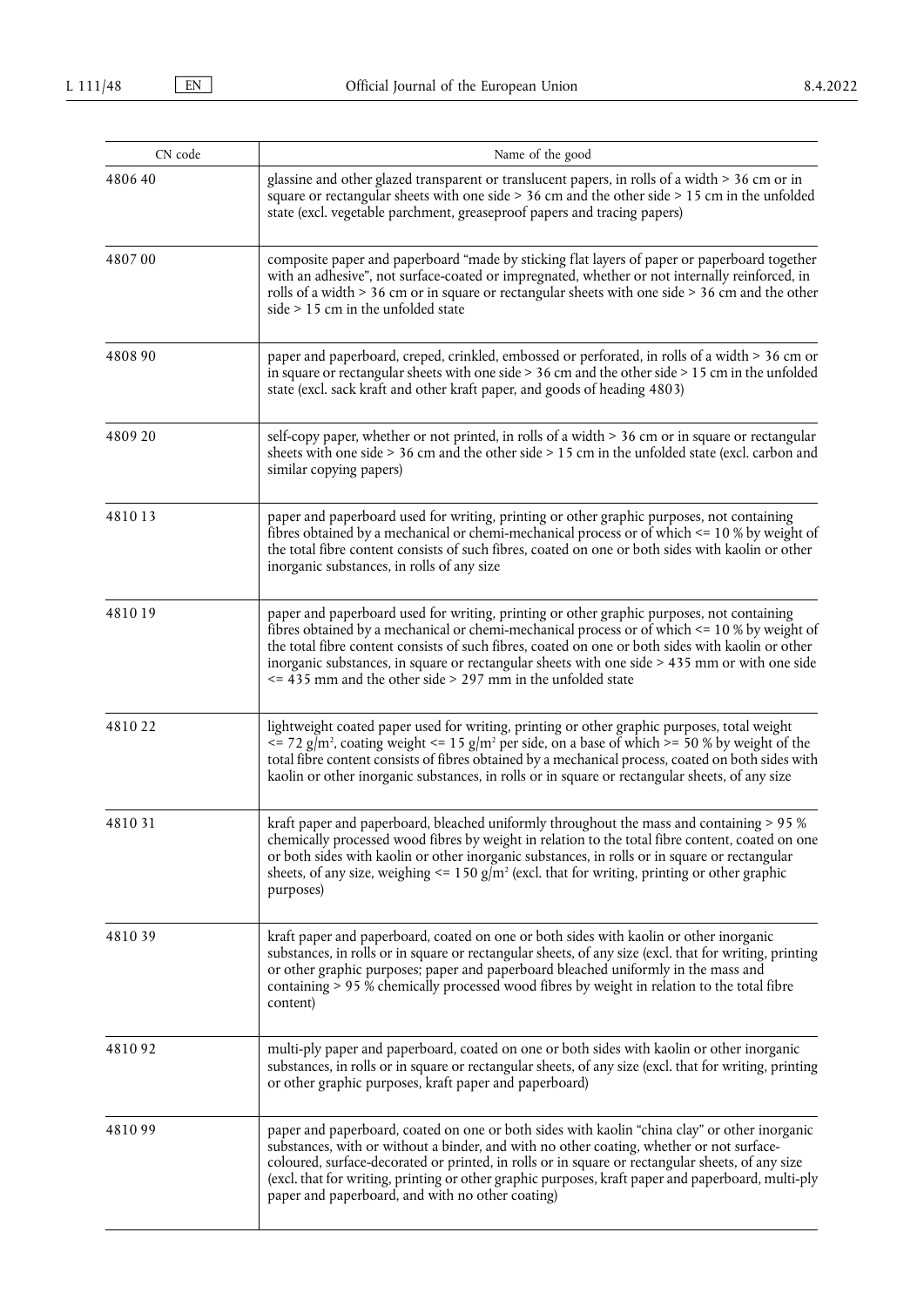| CN code | Name of the good                                                                                                                                                                                                                                                                                          |
|---------|-----------------------------------------------------------------------------------------------------------------------------------------------------------------------------------------------------------------------------------------------------------------------------------------------------------|
| 481110  | tarred, bituminised or asphalted paper and paperboard, in rolls or in square or rectangular<br>sheets, of any size                                                                                                                                                                                        |
| 481151  | paper and paperboard, surface-coloured, surface-decorated or printed, coated, impregnated or<br>covered with artificial resins or plastics, in rolls or in square or rectangular sheets, of any size,<br>bleached and weighing > 150 g/m <sup>2</sup> (excl. adhesives)                                   |
| 481159  | paper and paperboard, surface-coloured, surface-decorated or printed, coated, impregnated or<br>covered with artificial resins or plastics, in rolls or in square or rectangular sheets, of any size<br>(excl. bleached and weighing $> 150$ g/m <sup>2</sup> , and adhesives)                            |
| 481160  | paper and paperboard, coated, impregnated or covered with wax, paraffin wax, stearin, oil or<br>glycerol, in rolls or in square or rectangular sheets, of any size (excl. goods of heading 4803,<br>4809 and 4818)                                                                                        |
| 481190  | paper, paperboard, cellulose wadding and webs of soft cellulose, coated, impregnated, covered,<br>surface-coloured, surface-decorated or printed, in rolls or in square or rectangular sheets, of any<br>size (excl. goods of heading 4803, 4809, 4810 and 4818, and of subheading 4811 10<br>to 4811 60) |
| 481490  | wallpaper and similar wallcoverings of paper, and window transparencies of paper (excl.<br>wallcoverings of paper, consisting of paper coated or covered, on the face side, with a grained,<br>embossed, coloured or design-printed or otherwise decorated layer of plastics)                             |
| 481920  | folding cartons, boxes and cases, of non-corrugated paper or paperboard                                                                                                                                                                                                                                   |
| 482210  | bobbins, spools, cops and similar supports of paper pulp, paper or paperboard, whether or not<br>perforated or hardened, for winding textile yarn                                                                                                                                                         |
| 482320  | filter paper and paperboard, in strips or rolls of a width $\leq$ 36 cm, in rectangular or square<br>sheets, of which no side > 36 cm in the unfolded state, or cut to shape other than rectangular or<br>square                                                                                          |
| 482340  | rolls, sheets and dials, printed for self-recording apparatus, in rolls of a width $\leq$ 36 cm, in<br>rectangular or square sheets of which no side > 36 cm in the unfolded state, or cut into dials                                                                                                     |
| 482370  | moulded or pressed articles of paper pulp, n.e.s.                                                                                                                                                                                                                                                         |
| 4906 00 | plans and drawings for architectural, engineering, industrial, commercial, topographical or<br>similar purposes, being originals drawn by hand; handwritten texts; photographic<br>reproductions on sensitised paper and carbon copies of the foregoing                                                   |
| 510539  | fine animal hair, carded or combed (excl. wool and hair of kashmir "cashmere" goats)                                                                                                                                                                                                                      |
| 5105 40 | coarse animal hair, carded or combed                                                                                                                                                                                                                                                                      |
| 5106 10 | carded wool yarn containing $> = 85$ % wool by weight (excl. that put up for retail sale)                                                                                                                                                                                                                 |
| 510620  | carded wool yarn containing predominantly, but < 85 % wool by weight (excl. that put up for<br>retail sale)                                                                                                                                                                                               |
| 510720  | yarn of combed wool containing predominantly, but < 85 % wool by weight (excl. that put up<br>for retail sale)                                                                                                                                                                                            |
| 511211  | woven fabrics containing >= 85 % combed wool or combed fine animal hair by weight and<br>weighing $\leq$ 200 g/m <sup>2</sup> (excl. fabrics for technical uses of heading 5911)                                                                                                                          |
| 511219  | woven fabrics containing >= 85 % combed wool or combed fine animal hair by weight and<br>weighing > 200 g/m <sup>2</sup>                                                                                                                                                                                  |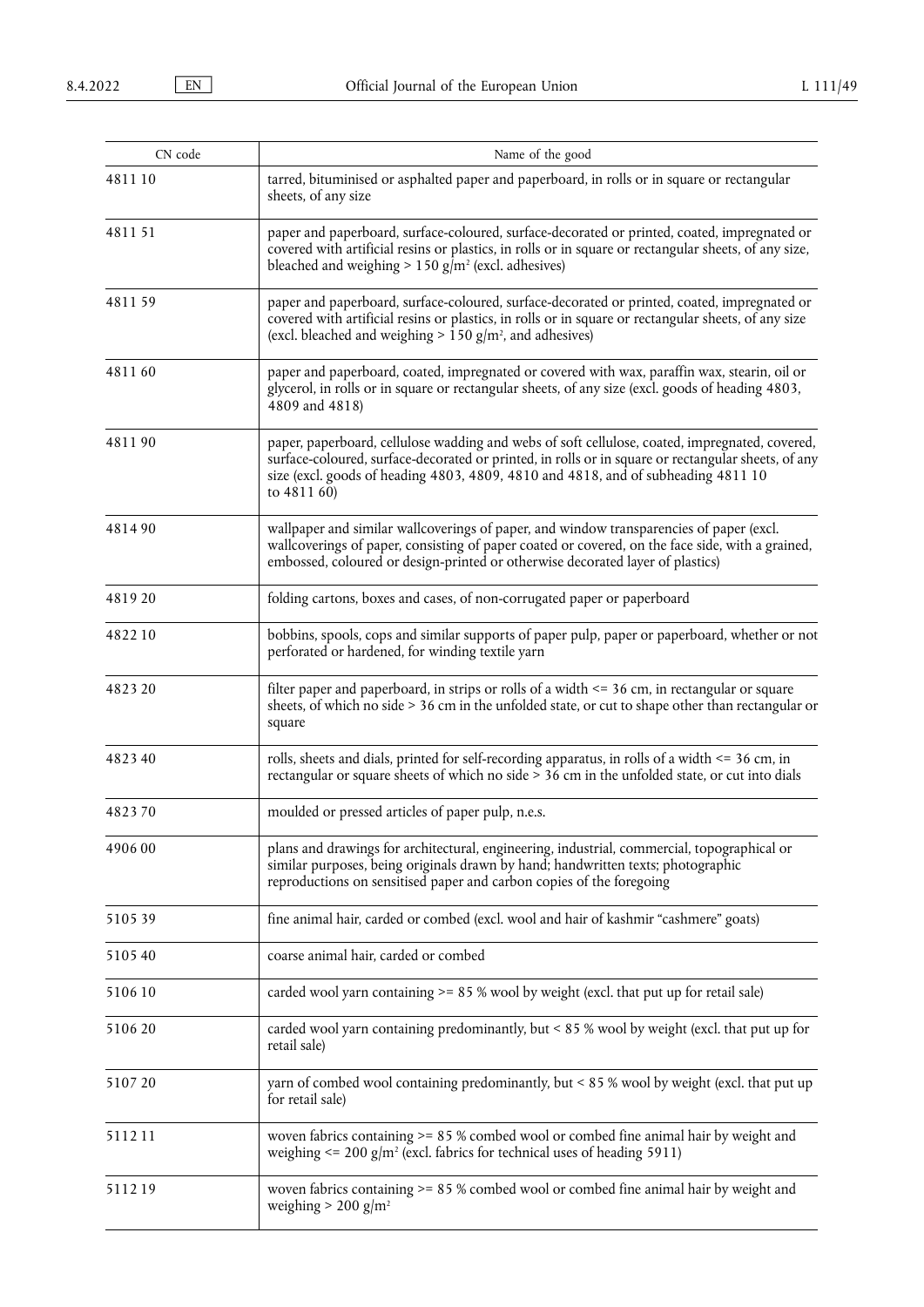| CN code | Name of the good                                                                                                                                                                                                                                                                                                                                  |
|---------|---------------------------------------------------------------------------------------------------------------------------------------------------------------------------------------------------------------------------------------------------------------------------------------------------------------------------------------------------|
| 520521  | single cotton yarn, of combed fibres, containing >= 85 % cotton by weight and with a linear<br>density of >= 714,29 decitex "<= mn 14" (excl. sewing thread and yarn put up for retail sale)                                                                                                                                                      |
| 520528  | single cotton yarn, of combed fibres, containing >= 85 % cotton by weight and with a linear<br>density of $< 83,33$ decitex "> mn 120" (excl. sewing thread and yarn put up for retail sale)                                                                                                                                                      |
| 520541  | multiple "folded" or cabled cotton yarn, of combed fibres, containing >= 85 % cotton by weight<br>and with a linear density of $\ge$ = 714,29 decitex " $\le$ mn 14" per single yarn (excl. sewing thread<br>and yarn put up for retail sale)                                                                                                     |
| 520642  | multiple "folded" or cabled cotton yarn containing predominantly, but < 85 % cotton by weight,<br>of combed fibres and with a linear density of 232,56 decitex to < 714,29 decitex "> mn 14 to<br>mn 43" per single yarn (excl. sewing thread and yarn put up for retail sale)                                                                    |
| 520911  | plain woven fabrics of cotton, containing >= 85 % cotton by weight and weighing > 200 g/m <sup>2</sup> ,<br>unbleached                                                                                                                                                                                                                            |
| 521119  | woven fabrics of cotton, containing predominantly, but < 85 % cotton by weight, mixed<br>principally or solely with man-made fibres and weighing $> 200$ g/m <sup>2</sup> , unbleached (excl. those in<br>three-thread or four-thread twill, incl. cross twill, and plain woven fabrics)                                                          |
| 521151  | plain woven fabrics of cotton, containing predominantly, but < 85 % cotton by weight, mixed<br>principally or solely with man-made fibres and weighing $> 200$ g/m <sup>2</sup> , printed                                                                                                                                                         |
| 521159  | woven fabrics of cotton, containing predominantly, but < 85 % cotton by weight, mixed<br>principally or solely with man-made fibres and weighing > 200 g/m <sup>2</sup> , printed (excl. those in<br>three-thread or four-thread twill, incl. cross twill, and plain woven fabrics)                                                               |
| 5308 20 | hemp yarn                                                                                                                                                                                                                                                                                                                                         |
| 540263  | multiple "folded" or cabled filament yarn of polypropylene, incl. monofilament of < 67 decitex<br>(excl. sewing thread, yarn put up for retail sale and textured yarn)                                                                                                                                                                            |
| 540333  | filament yarn of cellulose acetate, incl. monofilament of $\leq 67$ decitex, single (excl. sewing<br>thread, high-tenacity yarn and yarn put up for retail sale)                                                                                                                                                                                  |
| 540342  | multiple "folded" or cabled filament yarn of cellulose acetate, incl. monofilament of < 67 decitex<br>(excl. sewing thread, high-tenacity yarn and yarn put up for retail sale)                                                                                                                                                                   |
| 540412  | polypropylene monofilament of $>= 67$ decitex and with a cross sectional dimension of $<= 1$<br>mm (excl. elastomers)                                                                                                                                                                                                                             |
| 540419  | synthetic monofilament of $>= 67$ decitex and with a cross sectional dimension of $<= 1$ mm<br>(excl. of elastomers and polypropylene)                                                                                                                                                                                                            |
| 5404 90 | strip and the like, e.g. artificial straw, of synthetic textile material, with an apparent width of<br>$\epsilon$ = 5 mm                                                                                                                                                                                                                          |
| 540730  | woven fabrics of synthetic filament yarn, incl. monofilament of $> = 67$ decitex and with a cross<br>sectional dimension of $\leq$ 1 mm, consisting of layers of parallel textile yarns superimposed on<br>each other at acute or right angles, the layers being bonded at the intersections of the yarns by<br>an adhesive or by thermal bonding |
| 550190  | synthetic filament tow as specified in note 1 to chapter 55 (excl. that of acrylic, modacrylic,<br>polyesters, polypropylene, nylon or other polyamide filament)                                                                                                                                                                                  |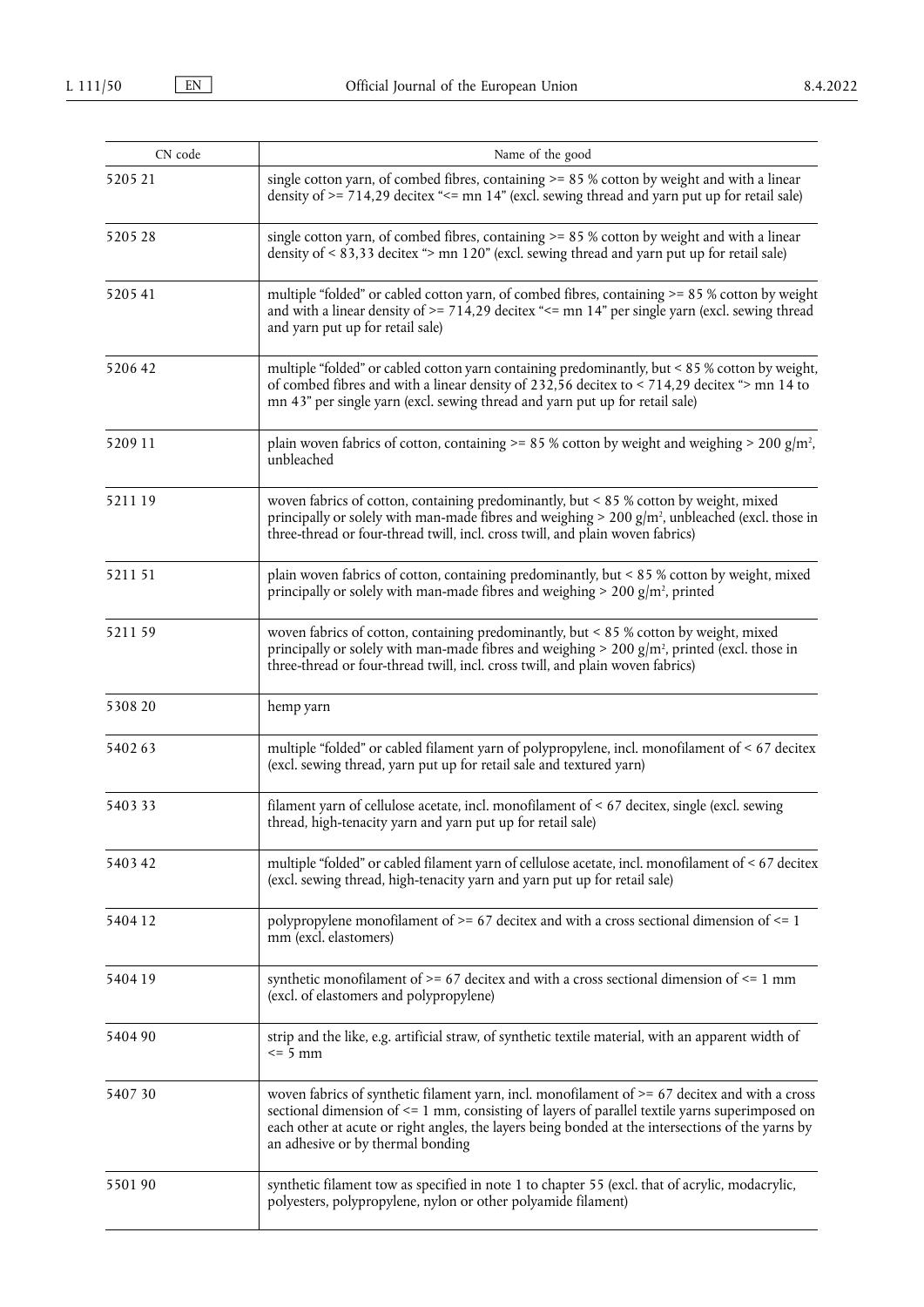| CN code | Name of the good                                                                                                                                                                                                                                                                                                                                                                                                                                       |
|---------|--------------------------------------------------------------------------------------------------------------------------------------------------------------------------------------------------------------------------------------------------------------------------------------------------------------------------------------------------------------------------------------------------------------------------------------------------------|
| 550210  | artificial filament tow as specified in note 1 to chapter 55, of acetate                                                                                                                                                                                                                                                                                                                                                                               |
| 550319  | staple fibres of nylon or other polyamides, not carded, combed or otherwise processed for<br>spinning (excl. those of aramids)                                                                                                                                                                                                                                                                                                                         |
| 550340  | staple fibres of polypropylene, not carded, combed or otherwise processed for spinning                                                                                                                                                                                                                                                                                                                                                                 |
| 550490  | artificial staple fibres, not carded, combed or otherwise processed for spinning (excl. those of<br>viscose rayon)                                                                                                                                                                                                                                                                                                                                     |
| 550640  | staple fibres of polypropylene, carded, combed or otherwise processed for spinning                                                                                                                                                                                                                                                                                                                                                                     |
| 550700  | artificial staple fibres, carded, combed or otherwise processed for spinning                                                                                                                                                                                                                                                                                                                                                                           |
| 551221  | woven fabrics containing >= 85 % acrylic or modacrylic staple fibres by weight, unbleached or<br>bleached                                                                                                                                                                                                                                                                                                                                              |
| 551299  | woven fabrics containing >= 85 % synthetic staple fibres by weight, dyed, made of yarn of<br>different colours or printed (excl. those of acrylic, modacrylic or polyester staple fibres)                                                                                                                                                                                                                                                              |
| 551644  | woven fabrics containing predominantly, but < 85 % artificial staple fibres by weight, mixed<br>principally or solely with cotton, printed                                                                                                                                                                                                                                                                                                             |
| 551694  | woven fabrics containing predominantly, but < 85 % artificial staple fibres by weight, other than<br>those mixed principally or solely with cotton, wool, fine animal hair or man-made filament,<br>printed                                                                                                                                                                                                                                            |
| 560129  | wadding of textile materials and articles thereof (excl. of cotton or man-made fibres; sanitary<br>towels and tampons, napkins and napkin liners for babies and similar sanitary articles, wadding<br>and articles thereof, impregnated or covered with medicated substances or put up for retail for<br>medical, surgical, dental or veterinary purposes, or impregnated, coated or covered with<br>perfumes, make-up, soaps, cleansing agents, etc.) |
| 560130  | textile flock and dust and mill neps                                                                                                                                                                                                                                                                                                                                                                                                                   |
| 560490  | textile yarn, strip and the like of heading 5404 and 5405, impregnated, coated, covered or<br>sheathed with rubber or plastics (excl. imitation catgut, thread and cord with fish-hook attach-<br>ments or otherwise put up as fishing line)                                                                                                                                                                                                           |
| 560500  | metallised yarn, whether or not gimped, being textile yarn, or strip or the like of heading 5404<br>or 5405, of textile fibres, combined with metal in the form of thread, strip or powder or covered<br>with metal (excl. yarns manufactured from a mixture of textile fibres and metal fibres, with anti-<br>static properties; yarns reinforced with metal wire; articles with the character of trimmings)                                          |
| 560741  | binder or baler twine, of polyethylene or polypropylene                                                                                                                                                                                                                                                                                                                                                                                                |
| 5801 27 | warp pile fabrics, of cotton (excl. terry towelling and similar woven terry fabrics, tufted textile<br>fabrics and narrow woven fabrics of heading 5806)                                                                                                                                                                                                                                                                                               |
| 580300  | gauze (excl. narrow woven fabrics of heading 5806)                                                                                                                                                                                                                                                                                                                                                                                                     |
| 580640  | narrow fabrics consisting of warp without weft assembled by means of an adhesive "bolducs",<br>with a width of $\leq$ 30 cm                                                                                                                                                                                                                                                                                                                            |
| 590110  | textile fabrics coated with gum or amylaceous substances, of a kind used for the outer covers of<br>books, the manufacture of boxes and articles of cardboard or the like                                                                                                                                                                                                                                                                              |
| 590500  | textile wallcoverings                                                                                                                                                                                                                                                                                                                                                                                                                                  |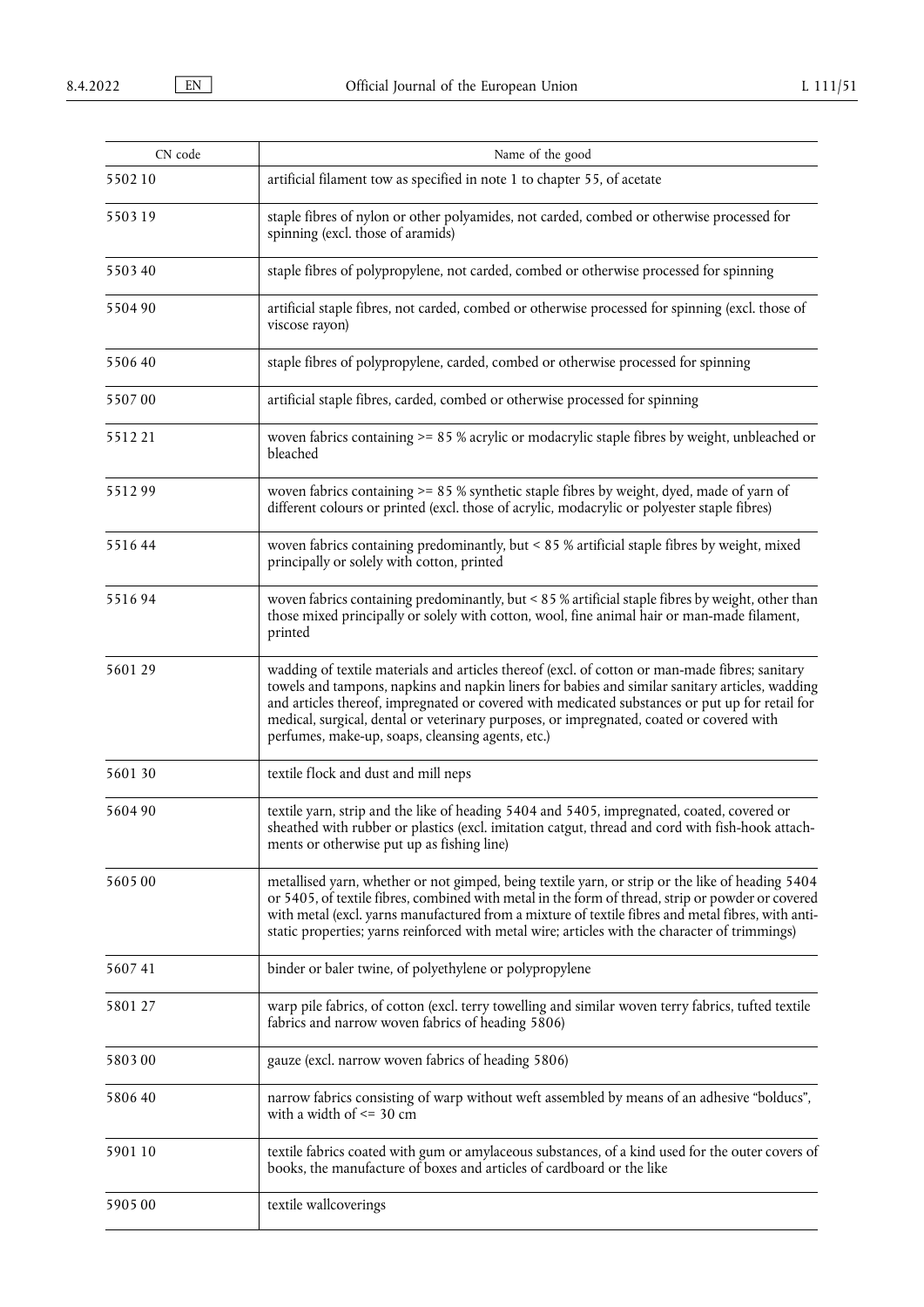| CN code | Name of the good                                                                                                                                                                                                                                                                                                                                                                                                              |
|---------|-------------------------------------------------------------------------------------------------------------------------------------------------------------------------------------------------------------------------------------------------------------------------------------------------------------------------------------------------------------------------------------------------------------------------------|
| 590800  | textile wicks, woven, plaited or knitted, for lamps, stoves, lighters, candles or the like;<br>incandescent gas mantles and tubular knitted gas-mantle fabric for incandescent gas mantles,<br>whether or not impregnated (excl. wax-covered wicks of the taper variety, fuses and detonating<br>fuses, wicks in the form of textile yarn and glass-fibre wicks)                                                              |
| 591000  | transmission or conveyor belts or belting, of textile material, whether or not impregnated,<br>coated, covered or laminated with plastics, or reinforced with metal or other material (excl.<br>those of a thickness of $\leq$ 3 mm and of indeterminate length or cut to length only, and those<br>impregnated, coated, covered or laminated with rubber or made of yarn or cord impregnated or<br>coated with rubber)       |
| 591110  | textile fabrics, felt and felt-lined woven fabrics, coated, covered or laminated with rubber, leather<br>or other material, of a kind used for card clothing, and similar fabrics of a kind used for other<br>technical purposes, incl. narrow fabrics made of velvet impregnated with rubber, for covering<br>weaving spindles "weaving beams"                                                                               |
| 591131  | textile fabrics and felts, endless or fitted with linking devices, of a kind used in papermaking or<br>similar machines, e.g. for paper pulp or asbestos-cement, weighing < $650$ g/m <sup>2</sup>                                                                                                                                                                                                                            |
| 591132  | textile fabrics and felts, endless or fitted with linking devices, of a kind used in papermaking or<br>similar machines, e.g. for paper pulp or asbestos-cement, weighing $>= 650$ g/m <sup>2</sup>                                                                                                                                                                                                                           |
| 591140  | straining cloth of a kind used in oil-presses or for similar technical purposes, incl. that of human<br>hair                                                                                                                                                                                                                                                                                                                  |
| 600199  | pile fabrics, knitted or crocheted (excl. cotton or man-made fibres and "long pile" fabrics)                                                                                                                                                                                                                                                                                                                                  |
| 600340  | knitted or crocheted fabrics of artificial fibres, of a width of $\leq$ 30 cm (excl. those containing by<br>weight >= 5 % of elastomeric yarn or rubber thread, and pile fabrics, incl. "long pile", looped pile<br>fabrics, labels, badges and similar articles, knitted or crocheted fabrics, impregnated, coated,<br>covered or laminated, and sterile surgical or dental adhesion barriers of<br>subheading 3006 10 30)   |
| 600536  | unbleached or bleached warp knit fabrics of synthetic fibres "incl. those made on galloon<br>knitting machines", of a width of $> 30$ cm (excl. those containing by weight $>= 5 % of$<br>elastomeric yarn or rubber thread, and pile fabrics, incl. "long pile", looped pile fabrics, labels,<br>badges and similar articles, and knitted or crocheted fabrics, impregnated, coated, covered or<br>laminated)                |
| 600544  | printed warp knit fabrics of artificial fibres "incl. those made on galloon knitting machines", of a<br>width of $>$ 30 cm (excl. those containing by weight $>=$ 5 % of elastomeric yarn or rubber thread,<br>and pile fabrics, incl. "long pile", looped pile fabrics, labels, badges and similar articles, and<br>knitted or crocheted fabrics, impregnated, coated, covered or laminated)                                 |
| 600610  | fabrics, knitted or crocheted, of a width of > 30 cm, of wool or fine animal hair (excl. warp knit<br>fabrics "incl. those made on galloon knitting machines", those containing by weight $>= 5\%$ of<br>elastomeric yarn or rubber thread, and pile fabrics, incl. "long pile", looped pile fabrics, labels,<br>badges and similar articles, and knitted or crocheted fabrics, impregnated, coated, covered or<br>laminated) |
| 630900  | worn clothing and clothing accessories, blankets and travelling rugs, household linen and<br>articles for interior furnishing, of all types of textile materials, incl. all types of footwear and<br>headgear, showing signs of appreciable wear and presented in bulk or in bales, sacks or similar<br>packings (excl. carpets, other floor coverings and tapestries)                                                        |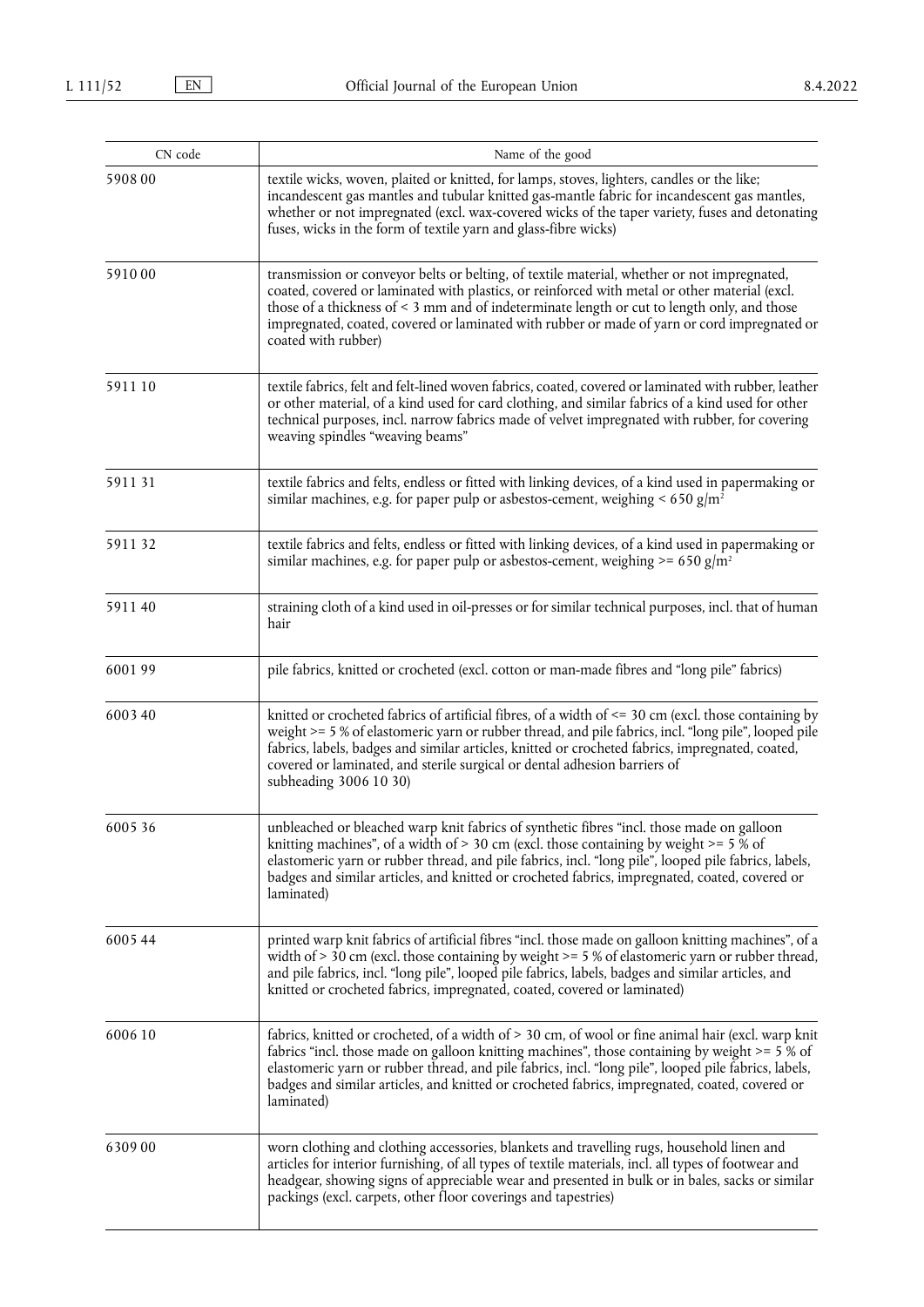| CN code | Name of the good                                                                                                                                                                                                                                                                                                                                                                                                           |
|---------|----------------------------------------------------------------------------------------------------------------------------------------------------------------------------------------------------------------------------------------------------------------------------------------------------------------------------------------------------------------------------------------------------------------------------|
| 680292  | calcareous stone, in any form (excl. marble, travertine and alabaster, tiles, cubes and similar<br>articles of subheading 6802 10, imitation jewellery, clocks, lamps and lighting fittings and parts<br>thereof, original sculptures and statuary, setts, curbstones and flagstones)                                                                                                                                      |
| 680423  | millstones, grindstones, grinding wheels and the like, without frameworks, for sharpening,<br>polishing, trueing or cutting, of natural stone (excl. of agglomerated natural abrasives or<br>ceramics, perfumed pumice stones, hand sharpening or polishing stones, and grinding wheels<br>etc. specifically for dental drill engines)                                                                                     |
| 680610  | slag-wool, rock-wool and similar mineral wools, incl. intermixtures thereof, in bulk, sheets or<br>rolls                                                                                                                                                                                                                                                                                                                   |
| 680690  | mixtures and articles of heat-insulating, sound-insulating or sound absorbing mineral materials<br>(excl. slag-wool, rock-wool and similar mineral wools, exfoliated vermiculite, expanded clays,<br>foamed slag and similar expanded mineral materials, articles of light concrete, asbestos-cement,<br>cellulose fibre-cement or the like, mixtures and other articles of or based on asbestos, and<br>ceramic products) |
| 680710  | articles of asphalt or of similar materials, e.g. petroleum bitumen or coal tar pitch, in rolls                                                                                                                                                                                                                                                                                                                            |
| 680790  | articles of asphalt or of similar materials, e.g. petroleum bitumen or coal tar pitch (excl. in rolls)                                                                                                                                                                                                                                                                                                                     |
| 680919  | boards, sheets, panels, tiles and similar articles, of plaster or compositions based on plaster (excl.<br>ornamented, faced or reinforced with paper or paperboard only, and with plaster agglomerated<br>articles for heat-insulation, sound-insulation or sound absorption)                                                                                                                                              |
| 681091  | prefabricated structural components for building or civil engineering of cement, concrete or<br>artificial stone, whether or not reinforced                                                                                                                                                                                                                                                                                |
| 681181  | corrugated sheets of cellulose fibre-cement or the like, not containing asbestos                                                                                                                                                                                                                                                                                                                                           |
| 681182  | sheets, panels, paving, tiles and similar articles, of cellulose fibre-cement or the like, not<br>containing asbestos (excl. corrugated sheets)                                                                                                                                                                                                                                                                            |
| 681189  | articles of cellulose fibre-cement or the like, not containing asbestos (excl. corrugated and other<br>sheets, panels, tiles and similar articles)                                                                                                                                                                                                                                                                         |
| 681389  | friction material and articles thereof, e.g. sheets, rolls, strips, segments, discs, washers and pads,<br>for clutches and the like, with a basis of mineral substances or cellulose, whether or not<br>combined with textile or other materials (excl. containing asbestos, and brake linings and pads)                                                                                                                   |
| 681490  | worked mica and articles of mica (excl. electrical insulators, insulating fittings, resistors and<br>capacitors, protective goggles of mica and their glasses, mica in the form of christmas tree<br>decorations, and plates, sheets and strips of agglomerated or reconstituted mica, whether or not<br>on supports)                                                                                                      |
| 690100  | bricks, blocks, tiles and other ceramic goods of siliceous fossil meals, e.g. kieselguhr, tripolite or<br>diatomite, or of similar siliceous earths                                                                                                                                                                                                                                                                        |
| 690410  | building bricks (excl. those of siliceous fossil meals or similar siliceous earths, and refractory<br>bricks of heading 6902)                                                                                                                                                                                                                                                                                              |
| 690510  | roofing tiles                                                                                                                                                                                                                                                                                                                                                                                                              |
| 690590  | ceramic chimney pots, cowls, chimney liners, architectural ornaments and other ceramic<br>constructional goods (excl. of siliceous fossil meals or similar siliceous earths, refractory ceramic<br>constructional components, pipes and other components for drainage and similar purposes,<br>and roofing tiles)                                                                                                          |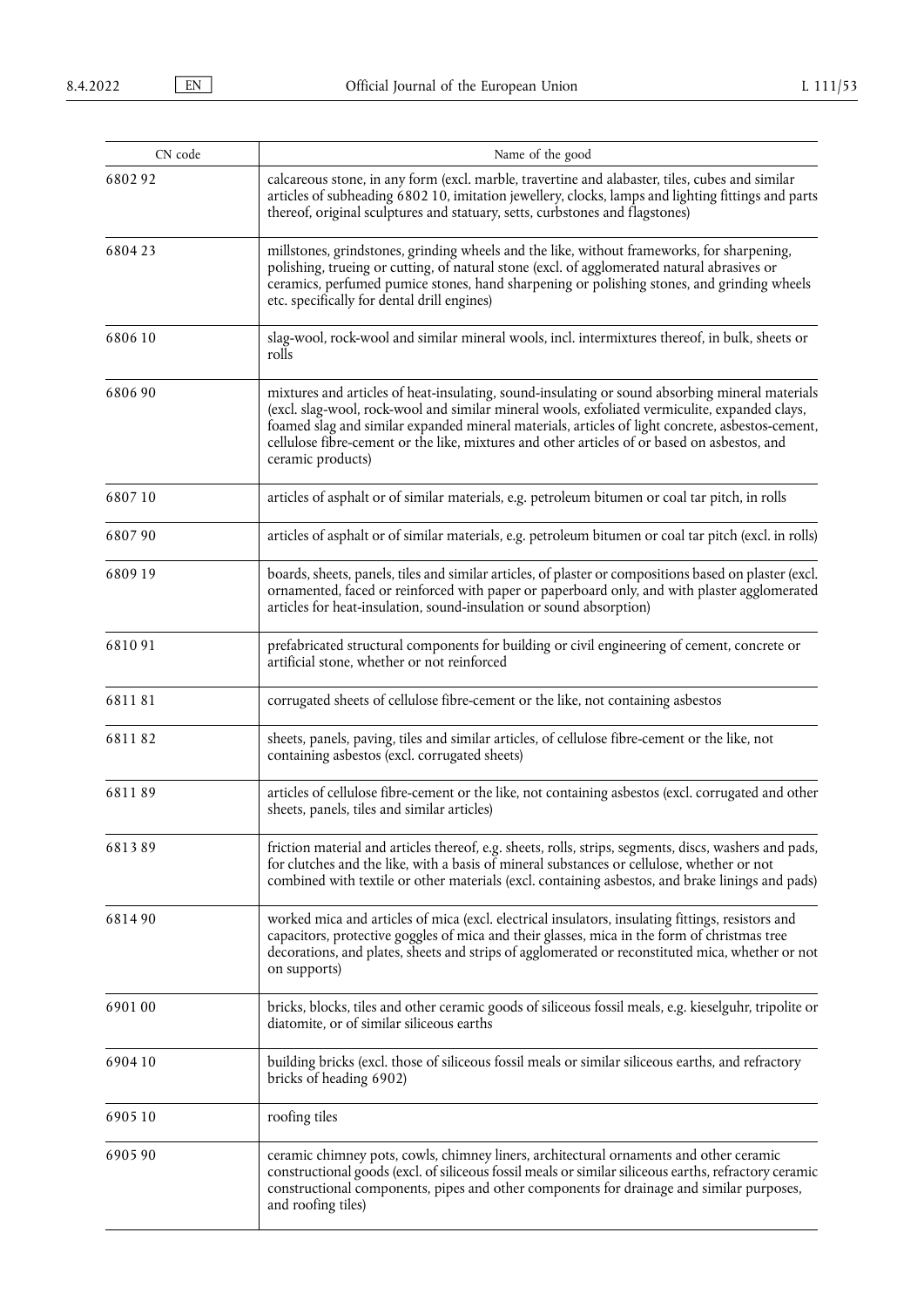| CN code | Name of the good                                                                                                                                                                                                                                                                                     |
|---------|------------------------------------------------------------------------------------------------------------------------------------------------------------------------------------------------------------------------------------------------------------------------------------------------------|
| 690600  | ceramic pipes, conduits, guttering and pipe fittings (excl. of siliceous fossil meals or similar<br>siliceous earths, refractory ceramic goods, chimney liners, pipes specifically manufactured for<br>laboratories, insulating tubing and fittings and other piping for electrotechnical purposes)  |
| 690722  | ceramic flags and paving, hearth or wall tiles, of a water absorption coefficient by weight<br>$> 0.5$ % but <= 10 % (excl. refractory, mosaic cubes and finishing ceramics)                                                                                                                         |
| 690740  | finishing ceramics (excl. refractory)                                                                                                                                                                                                                                                                |
| 6909 90 | ceramic troughs, tubs and similar receptacles of a kind used in agriculture; ceramic pots, jars and<br>similar articles of a kind used for the conveyance or packing of goods (excl. general-purpose<br>storage vessels for laboratories, containers for shops and household articles)               |
| 7002 20 | rods of glass, unworked                                                                                                                                                                                                                                                                              |
| 700231  | tubes of fused quartz or other fused silica, unworked                                                                                                                                                                                                                                                |
| 700232  | tubes of glass having a linear coefficient of expansion $\leq$ 5 x 10-6 per kelvin within a<br>temperature range of 0°c to 300°c, unworked (excl. tubes of glass having a linear coefficient of<br>expansion <= 5 x 10-6 per kelvin within a temperature range of $0^{\circ}$ c to 300 $^{\circ}$ c) |
| 700239  | tubes of glass, unworked (excl. tubes of glass having a linear coefficient of expansion $\leq 5 \times 10^{-6}$<br>per kelvin within a temperature range of 0°c to 300°c or of fused quartz or other fused silica)                                                                                   |
| 700330  | profiles of glass, whether or not having an absorbent, reflecting or non-reflecting layer, but not<br>otherwise worked                                                                                                                                                                               |
| 7004 20 | sheets of glass, drawn or blown, coloured throughout the mass "body tinted" opacified, flashed<br>or having an absorbent, reflecting or non-reflecting layer, but not otherwise worked                                                                                                               |
| 7005 10 | float glass and surface ground or polished glass, in sheets, having an absorbent, reflecting or<br>non-reflecting layer, but not otherwise worked (excl. wired glass)                                                                                                                                |
| 700530  | float glass and surface ground and polished glass, in sheets, whether or not having an absorbent,<br>reflecting or non-reflecting layer, wired, but not otherwise worked                                                                                                                             |
| 7007 11 | toughened "tempered" safety glass, of size and shape suitable for incorporation in motor<br>vehicles, aircraft, spacecraft, vessels and other vehicles                                                                                                                                               |
| 700729  | laminated safety glass (excl. glass of size and shape suitable for incorporation in motor vehicles,<br>aircraft, spacecraft, vessels or other vehicles, multiple-walled insulating units)                                                                                                            |
| 701110  | glass envelopes, incl. bulbs and tubes, open, and glass parts thereof, without fittings, for electric<br>lighting                                                                                                                                                                                    |
| 720292  | ferro-vanadium                                                                                                                                                                                                                                                                                       |
| 720712  | semi-finished products of iron or non-alloy steel containing, by weight, < 0,25 % of carbon, of<br>rectangular "other than square" cross-section, the width measuring >= twice the thickness                                                                                                         |
| 7208 25 | flat-rolled products of iron or non-alloy steel, of a width of >= 600 mm, in coils, simply hot-<br>rolled, not clad, plated or coated, of a thickness of $\ge$ = 4,75 mm, pickled, without patterns in<br>relief                                                                                     |
| 720890  | flat-rolled products of iron or steel, of a width >= 600 mm, hot-rolled and further worked, but<br>not clad, plated or coated                                                                                                                                                                        |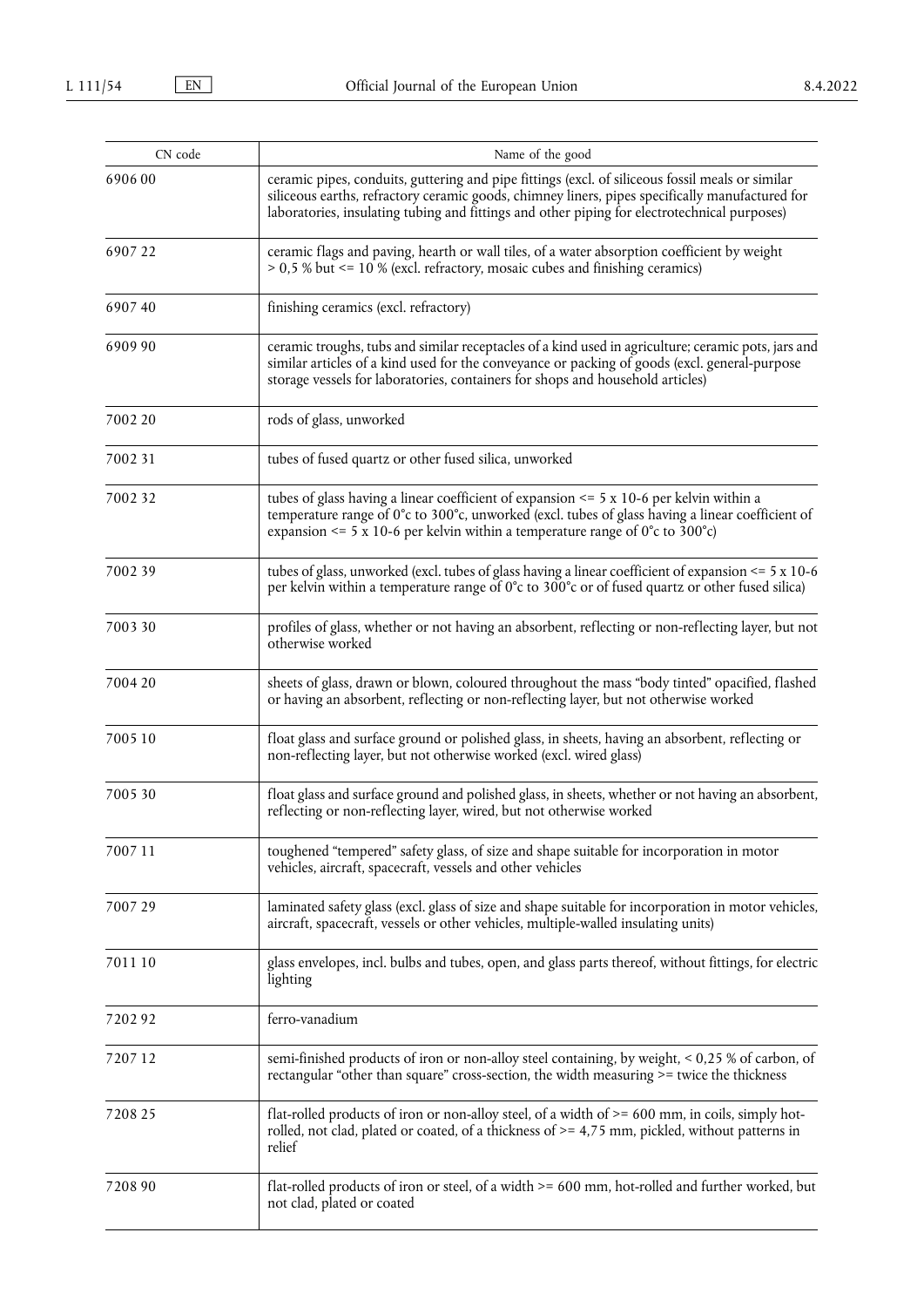| CN code | Name of the good                                                                                                                                                                                                                                                                                                       |
|---------|------------------------------------------------------------------------------------------------------------------------------------------------------------------------------------------------------------------------------------------------------------------------------------------------------------------------|
| 7209 25 | flat-rolled products of iron or non-alloy steel, of a width of $\geq$ 600 mm, not in coils, simply<br>cold-rolled "cold-reduced", not clad, plated or coated, of a thickness of $>=$ 3 mm                                                                                                                              |
| 720928  | flat-rolled products of iron or non-alloy steel, of a width of $\geq$ 600 mm, not in coils, simply<br>cold-rolled "cold-reduced", not clad, plated or coated, of a thickness of < 0,5 mm                                                                                                                               |
| 721090  | flat-rolled products of iron or non-alloy steel, of a width of >= 600 mm, hot-rolled or cold-<br>rolled "cold-reduced", clad, plated or coated (excl. tinned, plated or coated with lead, zinc,<br>chromium oxides, chromium and chromium oxides, or aluminium, painted, varnished or<br>coated with plastics)         |
| 721113  | flat-rolled products of iron or non-alloy steel, simply hot-rolled on four faces or in a closed box<br>pass, not clad, plated or coated, of a width of > 150 mm but < 600 mm and a thickness of >= 4<br>mm, not in coils, without patterns in relief, commonly known as "wide flats"                                   |
| 721114  | flat-rolled products of iron or non-alloy steel, of a width < 600 mm, not further worked than<br>hot-rolled, not clad, plated or coated, of a thickness of > = 4,75 mm (excl. "wide flats")                                                                                                                            |
| 721129  | flat-rolled products of iron or non-alloy steel, of a width of < 600 mm, simply cold-rolled "cold-<br>reduced", not clad, plated or coated, containing by weight $> = 0.25$ % of carbon                                                                                                                                |
| 721210  | flat-rolled products of iron or non-alloy steel, of a width of < 600 mm, hot-rolled or cold-rolled<br>"cold-reduced", tinned                                                                                                                                                                                           |
| 721260  | flat-rolled products of iron or non-alloy steel, of a width of < 600 mm, hot-rolled or cold-rolled<br>"cold-reduced", clad                                                                                                                                                                                             |
| 721320  | bars and rods, hot-rolled, in irregularly wound coils, of non-alloy free-cutting steel (excl. bars<br>and rods containing indentations, ribs, grooves or other deformations produced during the<br>rolling process)                                                                                                    |
| 721399  | bars and rods, hot-rolled, in irregularly wound coils, of iron or non-alloy steel (excl. products of<br>circular cross-section measuring < 14 mm in diameter, bars and rods of free-cutting steel, and<br>bars and rods with indentations, ribs, grooves or other deformations produced during the<br>rolling process) |
| 721550  | bars and rods, of iron or non-alloy steel, not further worked than cold-formed or cold-finished<br>(excl. of free-cutting steel)                                                                                                                                                                                       |
| 721610  | u, i or h sections of iron or non-alloy steel, not further worked than hot-rolled, hot-drawn or<br>extruded, of a height of < 80 mm                                                                                                                                                                                    |
| 721622  | t sections of iron or non-alloy steel, not further worked than hot-rolled, hot-drawn or extruded,<br>of a height of $\leq 80$ mm                                                                                                                                                                                       |
| 721633  | h sections of iron or non-alloy steel, not further worked than hot-rolled, hot-drawn or hot-<br>extruded, of a height >= 80 mm                                                                                                                                                                                         |
| 721669  | angles, shapes and sections, of iron or non-alloy steel, not further worked than cold-formed or<br>cold-finished (excl. profiled sheet)                                                                                                                                                                                |
| 721891  | semi-finished products of stainless steel, of rectangular "other than square" cross-section                                                                                                                                                                                                                            |
| 721924  | flat-rolled products of stainless steel, of a width of > = 600 mm, not further worked than hot-<br>rolled, not in coils, of a thickness of < 3 mm                                                                                                                                                                      |
| 722230  | other bars and rods of stainless steel, cold-formed or cold-finished and further worked, or not<br>further worked than forged, or forged, or hot-formed by other means and further worked                                                                                                                              |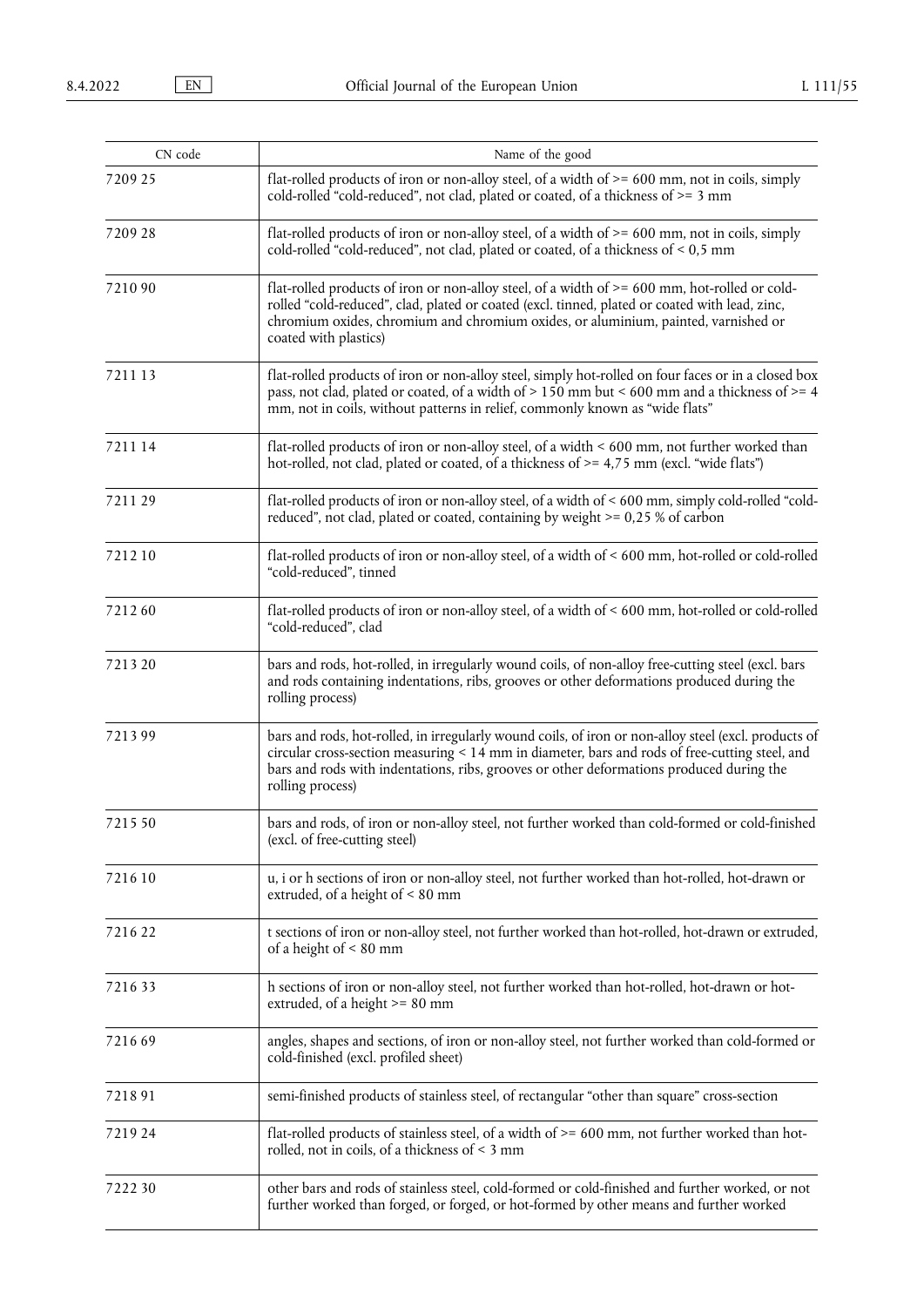| CN code | Name of the good                                                                                                                                                                                                                                                                                                                                              |
|---------|---------------------------------------------------------------------------------------------------------------------------------------------------------------------------------------------------------------------------------------------------------------------------------------------------------------------------------------------------------------|
| 7224 10 | steel, alloy, other than stainless, in ingots or other primary forms (excl. waste and scrap in ingot<br>form, and products obtained by continuous casting)                                                                                                                                                                                                    |
| 722519  | flat-rolled products of silicon-electrical steel, of a width of > = 600 mm, non-grain-oriented                                                                                                                                                                                                                                                                |
| 722530  | flat-rolled products of alloy steel other than stainless, of a width of $\geq$ = 600 mm, not further<br>worked than hot-rolled, in coils (excl. products of silicon-electrical steel)                                                                                                                                                                         |
| 722599  | flat-rolled products of alloy steel other than stainless, of a width of $\geq 600$ mm, hot-rolled or<br>cold-rolled "cold-reduced" and further worked (excl. plated or coated with zinc and products of<br>silicon-electrical steel)                                                                                                                          |
| 722691  | flat-rolled products of alloy steel other than stainless, of a width of < 600 mm, not further<br>worked than hot-rolled (excl. products of high-speed steel or silicon-electrical steel)                                                                                                                                                                      |
| 722830  | bars and rods of alloy steel other than stainless, not further worked than hot-rolled, hot-drawn<br>or extruded (excl. products of high-speed steel or silico-manganese steel, semi-finished<br>products, flat-rolled products and hot-rolled bars and rods in irregularly wound coils)                                                                       |
| 722860  | bars and rods of alloy steel other than stainless, cold-formed or cold-finished and further<br>worked or hot-formed and further worked, n.e.s. (excl. products of high-speed steel or silico-<br>manganese steel, semi-finished products, flat-rolled products and hot-rolled bars and rods in<br>irregularly wound coils)                                    |
| 722870  | angles, shapes and sections of alloy steel other than stainless, n.e.s.                                                                                                                                                                                                                                                                                       |
| 722880  | hollow drill bars and rods, of alloy or non-alloy steel                                                                                                                                                                                                                                                                                                       |
| 7229 90 | wire of alloy steel other than stainless, in coils (excl. bars and rods and wire of silico-manganese<br>steel)                                                                                                                                                                                                                                                |
| 730120  | angles, shapes and sections, of iron or steel, welded                                                                                                                                                                                                                                                                                                         |
| 730424  | casing and tubing, seamless, of a kind used for drilling for oil or gas, of stainless steel                                                                                                                                                                                                                                                                   |
| 730539  | tubes and pipes having circular cross-sections and an external diameter of > 406,4 mm, of iron<br>or steel, welded (excl. products longitudinally welded or of a kind used for oil or gas pipelines or<br>of a kind used in drilling for oil or gas)                                                                                                          |
| 7306 50 | Tubes, pipes and hollow profiles, welded, of circular cross-section, of alloy steel other than<br>stainless (excl. tubes and pipes having internal and external circular cross-sections and an<br>external diameter of $> 406.4$ mm, and line pipe of a kind used for oil or gas pipelines or casing<br>and tubing of a kind used in drilling for oil or gas) |
| 730722  | Threaded elbows, bends and sleeves                                                                                                                                                                                                                                                                                                                            |
| 730900  | Reservoirs, tanks, vats and similar containers for any material (other than compressed or<br>liquefied gas), of iron or steel, of a capacity exceeding 300 l, whether or not lined or heat-<br>insulated, but not fitted with mechanical or thermal equipment                                                                                                 |
| 731412  | Endless bands of stainless steel wire, for machinery                                                                                                                                                                                                                                                                                                          |
| 731824  | Cotters and cotter pins, of iron or steel                                                                                                                                                                                                                                                                                                                     |
| 7320 20 | Helical springs, of iron or steel (excl. flat spiral springs, clock and watch springs, springs for<br>sticks and handles of umbrellas or parasols, and shock absorbers of section 17)                                                                                                                                                                         |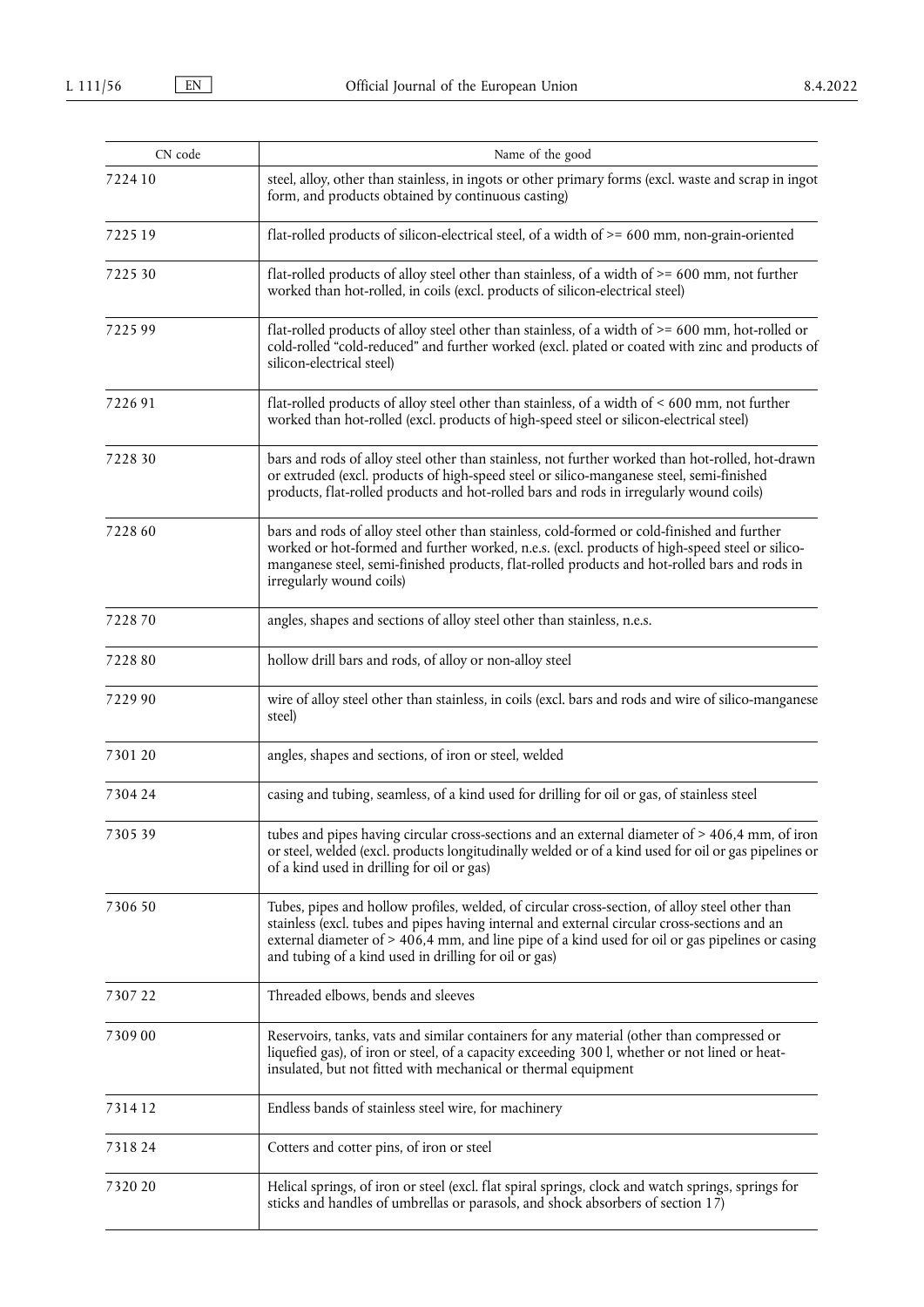| CN code | Name of the good                                                                                                                                                                                                                                                                                                                                 |
|---------|--------------------------------------------------------------------------------------------------------------------------------------------------------------------------------------------------------------------------------------------------------------------------------------------------------------------------------------------------|
| 732290  | Air heaters and hot-air distributors, incl. distributors which can also distribute fresh or<br>conditioned air, non-electrically heated, incorporating a motor-driven fan or blower, and parts<br>thereof, of iron or steel                                                                                                                      |
| 732429  | baths of steel sheet                                                                                                                                                                                                                                                                                                                             |
| 740710  | bars, rods and profiles, of refined copper                                                                                                                                                                                                                                                                                                       |
| 7408 11 | wire of refined copper, with a maximum cross-sectional dimension of $> 6$ mm                                                                                                                                                                                                                                                                     |
| 740819  | wire of refined copper, with a maximum cross-sectional dimension of $\leq 6$ mm                                                                                                                                                                                                                                                                  |
| 7409 11 | plates, sheets and strip, of refined copper, in coils, of a thickness of > 0,15 mm (excl. expanded<br>sheet and strip and electrically insulated strip)                                                                                                                                                                                          |
| 740919  | plates, sheets and strip, of refined copper, not in coils, of a thickness of > 0,15 mm (excl.<br>expanded sheet and strip and electrically insulated strip)                                                                                                                                                                                      |
| 740940  | plates, sheets and strip, of copper-nickel base alloys "cupro-nickel" or copper-nickel-zinc base<br>alloys "nickel silver", of a thickness of $> 0.15$ mm (excl. expanded sheet and strip and electrically<br>insulated strip)                                                                                                                   |
| 741129  | tubes and pipes of copper alloys (excl. copper-zinc base alloys "brass", copper-nickel base alloys<br>"cupro-nickel" and copper-nickel-zinc base alloys "nickel silver")                                                                                                                                                                         |
| 741521  | washers, "incl. spring washers and spring lock washers", of copper                                                                                                                                                                                                                                                                               |
| 750511  | bars, rods, profiles and wire, of non-alloy nickel, n.e.s. (excl. electrically insulated products)                                                                                                                                                                                                                                               |
| 750521  | wire of non-alloy nickel (excl. electrically insulated products)                                                                                                                                                                                                                                                                                 |
| 750610  | plates, sheets, strip and foil, of non-alloy nickel (excl. expanded plates, sheets or strip)                                                                                                                                                                                                                                                     |
| 750711  | tubes and pipes of non-alloy nickel                                                                                                                                                                                                                                                                                                              |
| 750890  | articles of nickel                                                                                                                                                                                                                                                                                                                               |
| 760519  | Wire of non-alloy aluminium, with a maximum cross-sectional dimension of $\leq$ 7 mm (other<br>than stranded wires, cables, ropes and other articles of heading 7614, electrically insulated<br>wires, strings for musical instruments)                                                                                                          |
| 760529  | Wire, of aluminium alloys, having a maximum cross-sectional dimension of $\leq$ 7 mm (other<br>than stranded wires, cables, ropes and other articles of heading 7614, electrically insulated<br>wires, strings for musical instruments)                                                                                                          |
| 760692  | Plates, sheets and strip, of aluminium alloys, of a thickness of $> 0.2$ mm (other than square or<br>rectangular)                                                                                                                                                                                                                                |
| 760720  | Aluminium foil, backed, of a thickness (excl. any backing) of $\leq$ 0.2 mm (excl. stamping foils of<br>heading 3212, and foil made up as christmas tree decorating material)                                                                                                                                                                    |
| 7611 00 | Reservoirs, tanks, vats and similar containers, of aluminium, for any material (other than<br>compressed or liquefied gas), of a capacity of $> 300$ l, not fitted with mechanical or thermal<br>equipment, whether or not lined or heat-insulated (excl. containers specifically constructed or<br>equipped for one or more types of transport) |
| 761290  | casks, drums, cans, boxes and similar containers, incl. rigid tubular containers, of aluminium,<br>for any material (other than compressed or liquefied gas), of a capacity of $\leq$ 300 l, n.e.s.                                                                                                                                              |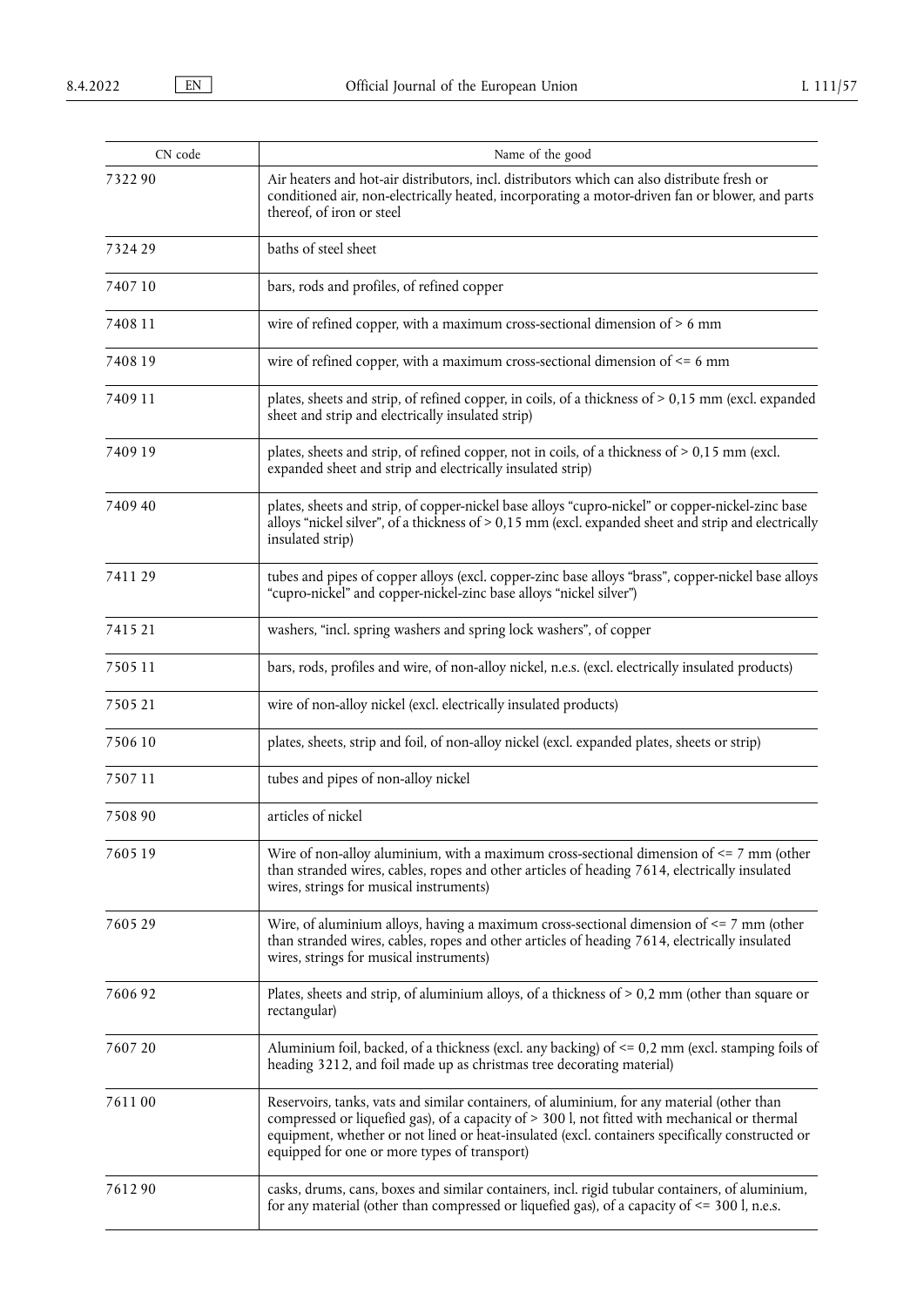| CN code | Name of the good                                                                                                                                                                           |
|---------|--------------------------------------------------------------------------------------------------------------------------------------------------------------------------------------------|
| 761300  | Aluminium containers for compressed or liquefied gas                                                                                                                                       |
| 761610  | Nails, tacks, staples (other than those of heading 8305), screws, bolts, nuts, screw hooks, rivets,<br>cotters, cotter pins, washers and similar articles                                  |
| 780411  | Lead plates, sheets, strip and foil; lead powders and flakes - Plates, sheets, strip and foil - Sheets,<br>strip and foil of a thickness (excluding any backing) not exceeding 0,2 mm      |
| 780419  | Lead plates, sheets, strip and foil; lead powders and flakes - Plates, sheets, strip and foil - Other                                                                                      |
| 790500  | zinc plates, sheets, strip and foil                                                                                                                                                        |
| 8001 20 | unwrought tin alloys                                                                                                                                                                       |
| 800300  | Tin bars, rods, profiles and wire                                                                                                                                                          |
| 800700  | Articles of tin                                                                                                                                                                            |
| 810110  | tungsten powders                                                                                                                                                                           |
| 810297  | Molybdenum waste and scrap (excl. ash and residues containing molybdenum)                                                                                                                  |
| 810590  | Articles of cobalt                                                                                                                                                                         |
| 810931  | Zirconium waste and scrap - Containing less than 1 part hafnium to 500 parts zirconium by<br>weight                                                                                        |
| 810939  | Zirconium waste and scrap - Other                                                                                                                                                          |
| 810991  | Articles of zirconium - Containing less than 1   part hafnium to   500   part zirconium by weight                                                                                          |
| 810999  | Articles of zirconium - Other                                                                                                                                                              |
| 8202 20 | Bandsaw blades of base metal                                                                                                                                                               |
| 820760  | Tools for boring or broaching                                                                                                                                                              |
| 820810  | Knives and cutting blades, for machines or for mechanical appliances - for metalworking                                                                                                    |
| 8208 20 | Knives and cutting blades, for machines or for mechanical appliances - for wood-working                                                                                                    |
| 820830  | Knives and cutting blades, for machines or for mechanical appliances - used by the food<br>industry                                                                                        |
| 8208 40 | Knives and cutting blades, for machines or for mechanical appliances - for agricultural,<br>horticultural or forestry machines                                                             |
| 820890  | Knives and cutting blades, for machines or for mechanical appliances - other                                                                                                               |
| 8301 20 | locks used for motor vehicles, of base metal                                                                                                                                               |
| 830170  | Keys presented separately                                                                                                                                                                  |
| 830230  | Other mountings, fittings and similar articles suitable for motor vehicles                                                                                                                 |
| 830710  | flexible tubing of iron or steel, with or without fittings                                                                                                                                 |
| 830990  | Stoppers, caps and lids, incl. screw caps and pouring stoppers, capsules for bottles, threaded<br>bungs, bung covers, seals and other packing accessories of base metal (excl. crow corks) |
| 840212  | Watertube boilers with a steam production not exceeding 45 tonnes per hour                                                                                                                 |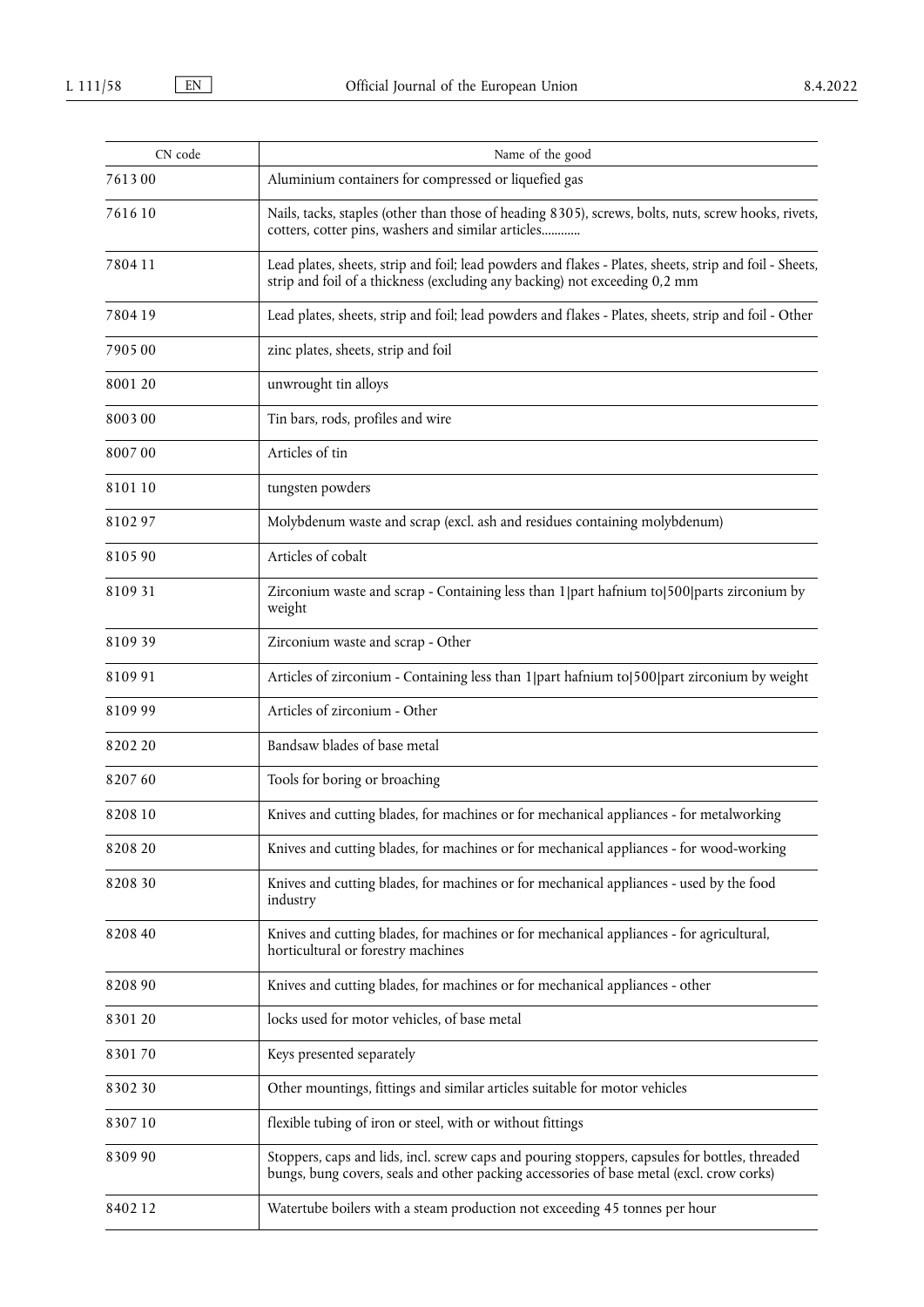| CN code | Name of the good                                                                                                                                                                                                                                                                |
|---------|---------------------------------------------------------------------------------------------------------------------------------------------------------------------------------------------------------------------------------------------------------------------------------|
| 840219  | Other vapour generating boilers, including hybrid boilers                                                                                                                                                                                                                       |
| 8402 20 | Superheated water boilers                                                                                                                                                                                                                                                       |
| 840290  | Steam or other vapour generating boilers (other than central heating hot water boilers capable<br>also of producing low pressure steam); superheated water boilers - Parts                                                                                                      |
| 840410  | Auxiliary plant for use with boilers of heading 8402 or 8403, e.g. economizers, superheaters,<br>soot removers and gas recoverers;                                                                                                                                              |
| 8404 20 | Condensers for steam or other vapour power units                                                                                                                                                                                                                                |
| 8404 90 | Producer gas or water gas generators, with or without their purifiers; acetylene gas generators<br>and similar water process gas generators, with or without their purifiers - Parts                                                                                            |
| 840590  | parts of producer gas or water gas generators and acetylene gas generators or similar water<br>process gas generators, n.e.s.                                                                                                                                                   |
| 840690  | Steam turbines and other vapour turbines - Parts                                                                                                                                                                                                                                |
| 841210  | Reaction engines other than turbojets                                                                                                                                                                                                                                           |
| 841221  | Engines and motors - linear acting (cylinders)                                                                                                                                                                                                                                  |
| 841229  | Hydraulic power engines and motors - Other                                                                                                                                                                                                                                      |
| 841239  | Pneumatic power engines and motors - Other                                                                                                                                                                                                                                      |
| 841490  | Air or vacuum pumps, air or other gas compressors and fans; ventilating or recycling hoods<br>incorporating a fan, whether or not fitted with filters; gas-tight biological safety cabinets,<br>whether or not fitted with filters - Parts                                      |
| 841583  | Other air-conditioning machines, comprising a motor-driven fan and elements for changing the<br>temperature and humidity, including those machines in which the humidity cannot be<br>separately regulated - not incorporating a refrigerating unit                             |
| 841610  | furnace burners for liquid fuel                                                                                                                                                                                                                                                 |
| 841620  | Furnace burners for pulverised solid fuel or gas, incl. combination burners                                                                                                                                                                                                     |
| 841630  | Mechanical stokers, incl. their mechanical grates, mechanical ash dischargers and similar<br>appliances (excl. burners)                                                                                                                                                         |
| 841690  | Parts of furnace burners such as mechanical stokers, incl. their mechanical grates, mechanical<br>ash dischargers and similar appliances                                                                                                                                        |
| 841720  | Bakery ovens, incl. biscuit ovens, non-electric                                                                                                                                                                                                                                 |
| 841919  | instantaneous or storage water heaters, non-electric (excl. instantaneous gas water heaters and<br>boilers or water heaters for central heating)                                                                                                                                |
| 842099  | Parts of calendering or other rolling machines, other than for metals or glass, and cylinders<br>therefor - Other                                                                                                                                                               |
| 842119  | Centrifuges, including centrifugal dryers - other                                                                                                                                                                                                                               |
| 842191  | Parts of centrifuges, incl. centrifugal dryers                                                                                                                                                                                                                                  |
| 842489  | Other appliances - Other                                                                                                                                                                                                                                                        |
| 8424 90 | Mechanical appliances (whether or not hand-operated) for projecting, dispersing or spraying<br>liquids or powders; fire extinguishers, whether or not charged; spray guns and similar<br>appliances; steam or sandblasting machines and similar jet projecting machines - Parts |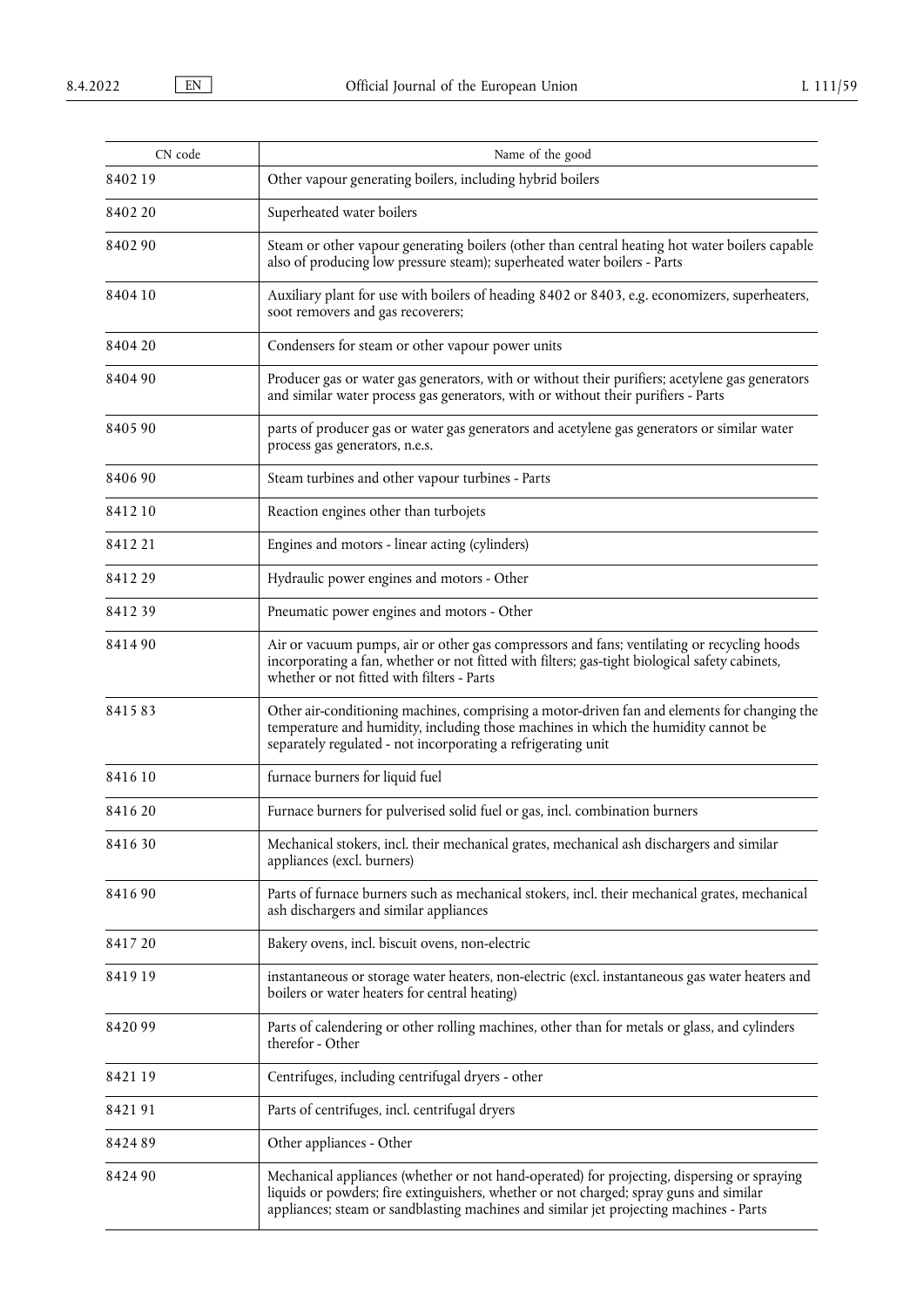| CN code | Name of the good                                                                                                                             |
|---------|----------------------------------------------------------------------------------------------------------------------------------------------|
| 842511  | Pulley tackle and hoists other than skip hoists or hoists of a kind used for raising vehicles<br>powered by electric motor                   |
| 842612  | Mobile lifting frames on tyres and straddle carriers                                                                                         |
| 842699  | Ships' derricks; cranes, including cable cranes; mobile lifting frames, straddle carriers and works<br>trucks fitted with a crane - Other    |
| 842820  | Pneumatic elevators and conveyors                                                                                                            |
| 842832  | Other continuous-action elevators and conveyors, for goods or materials - Other, bucket type                                                 |
| 842833  | Other continuous-action elevators and conveyors, for goods or materials - Other, belt type                                                   |
| 842890  | Other machinery                                                                                                                              |
| 842919  | Bulldozers and angledozers - Other                                                                                                           |
| 842959  | Mechanical shovels, excavators and shovel loaders - Other                                                                                    |
| 843010  | Piledrivers and pile extractors                                                                                                              |
| 843039  | Coal or rock cutters and tunnelling machinery - Other                                                                                        |
| 843910  | Machinery for making pulp of fibrous cellulosic material                                                                                     |
| 843930  | Machinery for finishing paper or paperboard                                                                                                  |
| 8440 90 | Bookbinding machinery, including book-sewing machines - Parts                                                                                |
| 844130  | Machines for making cartons, boxes, cases, tubes, drums or similar containers, other than by<br>moulding                                     |
| 844240  | Parts of the foregoing machinery, apparatus or equipment                                                                                     |
| 844313  | Other offset printing machinery                                                                                                              |
| 844315  | Letterpress printing machinery, other than reel fed, excluding flexographic printing                                                         |
| 844316  | Flexographic printing machinery                                                                                                              |
| 844317  | Gravure printing machinery                                                                                                                   |
| 844391  | Parts and accessories of printing machinery used for printing by means of plates, cylinders and<br>other printing components of heading 8442 |
| 844400  | Machines for extruding, drawing, texturing or cutting man-made textile materials                                                             |
| 844811  | Dobbies and jacquards; card-reducing, copying, punching or assembling machines for use<br>therewith                                          |
| 844819  | Auxiliary machinery for machines of heading 8444, 8445, 8446 or 8447 - Other                                                                 |
| 844833  | Spindles, spindle flyers, spinning rings and ring travellers                                                                                 |
| 844842  | Reeds for looms, healds and heald-frames                                                                                                     |
| 844849  | Parts and accessories of weaving machines (looms) or of their auxiliary machinery - Other                                                    |
| 8448 51 | Sinkers, needles and other articles used in forming stitches                                                                                 |
| 845110  | Dry-cleaning machines                                                                                                                        |
| 845129  | Drying machines - Other                                                                                                                      |
| 845130  | Ironing machines and presses (including fusing presses)                                                                                      |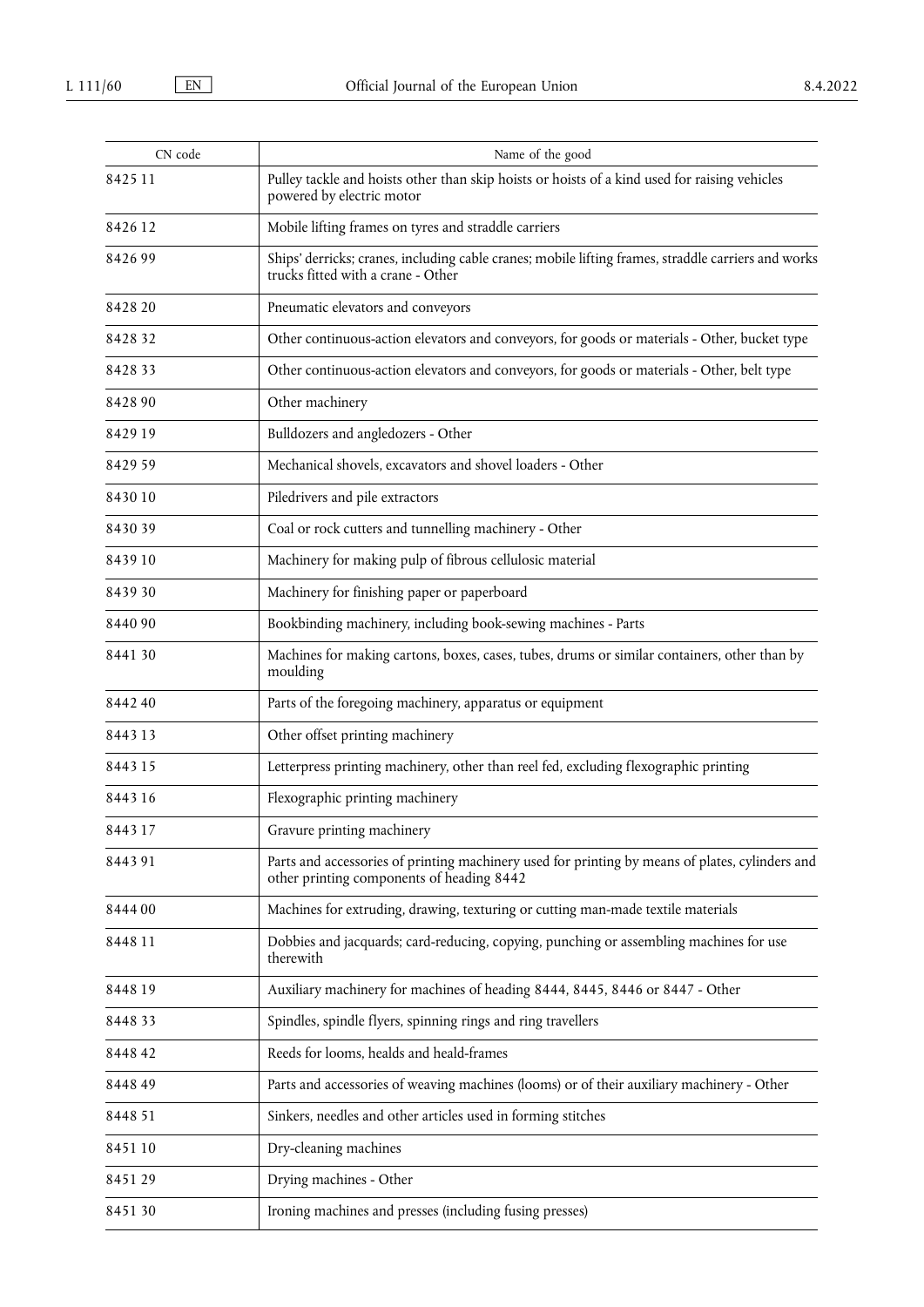| CN code | Name of the good                                                                                                                                                                                                                                                                                                                                                                                                                                                                                |
|---------|-------------------------------------------------------------------------------------------------------------------------------------------------------------------------------------------------------------------------------------------------------------------------------------------------------------------------------------------------------------------------------------------------------------------------------------------------------------------------------------------------|
| 845190  | Machinery (other than machines of heading 8450) for washing, cleaning, wringing, drying,<br>ironing, pressing (including fusing presses), bleaching, dyeing, dressing, finishing, coating or<br>impregnating textile yarns, fabrics or made-up textile articles and machines for applying the<br>paste to the base fabric or other support used in the manufacture of floor coverings such as<br>linoleum; machines for reeling, unreeling, folding, cutting or pinking textile fabrics - Parts |
| 845310  | Machinery for preparing, tanning or working hides, skins or leather                                                                                                                                                                                                                                                                                                                                                                                                                             |
| 845380  | Other machinery                                                                                                                                                                                                                                                                                                                                                                                                                                                                                 |
| 845390  | Machinery for preparing, tanning or working hides, skins or leather or for making or repairing<br>footwear or other articles of hides, skins or leather, other than sewing machines - Parts                                                                                                                                                                                                                                                                                                     |
| 845410  | Converters                                                                                                                                                                                                                                                                                                                                                                                                                                                                                      |
| 845910  | Way-type unit head machines                                                                                                                                                                                                                                                                                                                                                                                                                                                                     |
| 845970  | Other threading or tapping machines                                                                                                                                                                                                                                                                                                                                                                                                                                                             |
| 846120  | Shaping or slotting machines, for working metals, metal carbides or cermets                                                                                                                                                                                                                                                                                                                                                                                                                     |
| 846130  | Broaching machines, for working metals, metal carbides or cermets                                                                                                                                                                                                                                                                                                                                                                                                                               |
| 846140  | Gear-cutting, gear-grinding or gear-finishing machines                                                                                                                                                                                                                                                                                                                                                                                                                                          |
| 846190  | Machine tools for planing, shaping, slotting, broaching, gear cutting, gear grinding or gear<br>finishing, sawing, cutting-off and other machine tools working by removing metal or cermets,<br>not elsewhere specified or included - Other                                                                                                                                                                                                                                                     |
| 846520  | Machining centres                                                                                                                                                                                                                                                                                                                                                                                                                                                                               |
| 846593  | Grinding, sanding or polishing machines                                                                                                                                                                                                                                                                                                                                                                                                                                                         |
| 846594  | Bending or assembling machines                                                                                                                                                                                                                                                                                                                                                                                                                                                                  |
| 846610  | Tool holders and self-opening dieheads                                                                                                                                                                                                                                                                                                                                                                                                                                                          |
| 846692  | Other parts and accessories suitable for use solely or principally with the machines of<br>headings 8456 to 8465, including work or tool holders, self-opening dieheads, dividing heads<br>and other special attachments for the machines; tool holders for any type of tool for working in<br>the hand - For machines of heading 8464                                                                                                                                                          |
| 847210  | Duplicating machines                                                                                                                                                                                                                                                                                                                                                                                                                                                                            |
| 847230  | Machines for sorting or folding mail or for inserting mail in envelopes or bands, machines for<br>opening, closing or sealing mail and machines for affixing or cancelling postage stamps                                                                                                                                                                                                                                                                                                       |
| 847321  | Parts and accessories of the electronic calculating machines of subheading 8470 10, 8470 21<br>or 8470 29                                                                                                                                                                                                                                                                                                                                                                                       |
| 8474 10 | Sorting, screening, separating or washing machines                                                                                                                                                                                                                                                                                                                                                                                                                                              |
| 847439  | Mixing or kneading machines - Other                                                                                                                                                                                                                                                                                                                                                                                                                                                             |
| 847480  | Machinery for sorting, screening, separating, washing, crushing, grinding, mixing or kneading<br>earth, stone, ores or other mineral substances, in solid (including powder or paste) form;<br>machinery for agglomerating, shaping or moulding solid mineral fuels, ceramic paste,<br>unhardened cements, plastering materials or other mineral products in powder or paste form;<br>machines for forming foundry moulds of sand - Other machinery                                             |
| 847521  | Machines for making optical fibres and preforms thereof                                                                                                                                                                                                                                                                                                                                                                                                                                         |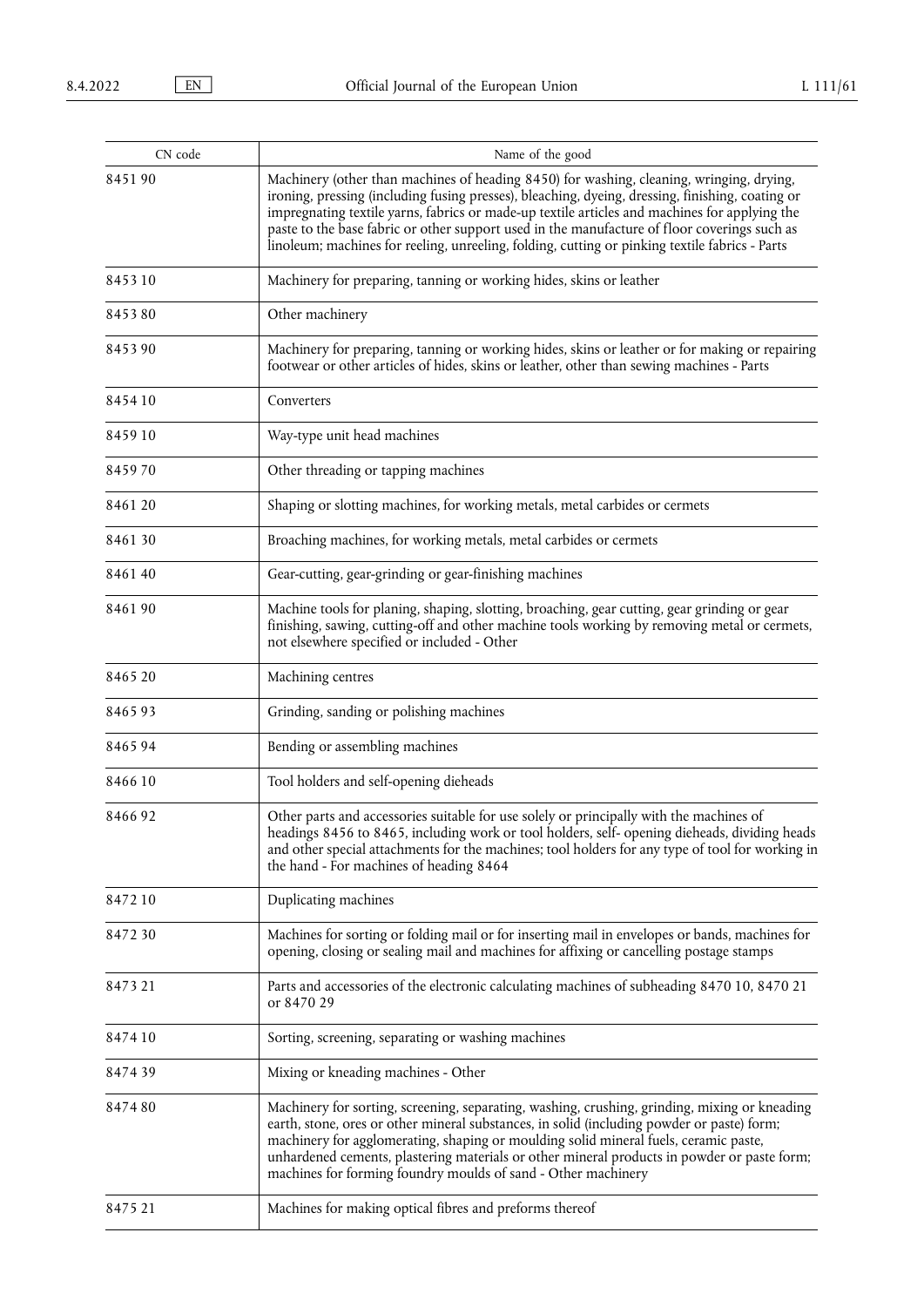| CN code | Name of the good                                                                                                                                                                                                                                                            |
|---------|-----------------------------------------------------------------------------------------------------------------------------------------------------------------------------------------------------------------------------------------------------------------------------|
| 847529  | Machines for manufacturing or hot working glass or glassware - Other                                                                                                                                                                                                        |
| 847590  | Machines for assembling electric or electronic lamps, tubes or valves or flashbulbs, in glass<br>envelopes; machines for manufacturing or hot working glass or glassware - Parts                                                                                            |
| 847740  | Vacuum-moulding machines and other thermoforming machines                                                                                                                                                                                                                   |
| 847751  | For moulding or retreading pneumatic tyres or for moulding or otherwise forming inner tubes                                                                                                                                                                                 |
| 847910  | Machinery for public works, building or the like                                                                                                                                                                                                                            |
| 847930  | Presses for the manufacture of particle board or fibre building board of wood or other ligneous<br>materials and other machinery for treating wood or cork                                                                                                                  |
| 847950  | Industrial robots, not elsewhere specified or included                                                                                                                                                                                                                      |
| 847990  | Machines and mechanical appliances having individual functions, not specified or included<br>elsewhere in Chapter 84 - Parts                                                                                                                                                |
| 848020  | Mould bases                                                                                                                                                                                                                                                                 |
| 848030  | Moulding patterns                                                                                                                                                                                                                                                           |
| 848060  | Moulds for mineral materials                                                                                                                                                                                                                                                |
| 848110  | Pressure-reducing valves                                                                                                                                                                                                                                                    |
| 848120  | Valves for oleohydraulic or pneumatic transmissions                                                                                                                                                                                                                         |
| 848140  | Safety or relief valves                                                                                                                                                                                                                                                     |
| 848240  | Tapered roller bearings, including cone and tapered roller assemblies                                                                                                                                                                                                       |
| 848291  | Balls, needles and rollers                                                                                                                                                                                                                                                  |
| 848299  | Other parts                                                                                                                                                                                                                                                                 |
| 848410  | Gaskets and similar joints of metal sheeting combined with other material or of two or more<br>layers of metal                                                                                                                                                              |
| 848420  | Mechanical seals                                                                                                                                                                                                                                                            |
| 848490  | Gaskets and similar joints of metal sheeting combined with other material or of two or more<br>layers of metal; sets or assortments of gaskets and similar joints, dissimilar in composition, put<br>up in pouches, envelopes or similar packings; mechanical seals - Other |
| 850133  | Other DC motors; DC generators, other than photovoltaic generators - of an output<br>exceeding 75 kW but not exceeding 375 kW                                                                                                                                               |
| 850162  | AC generators (alternators), other than photovoltaic generators of an output exceeding 75 kVA<br>but not exceeding 375 kVA                                                                                                                                                  |
| 850163  | AC generators (alternators), other than photovoltaic generators of an output exceeding 375 kVA<br>but not exceeding 750 kVA                                                                                                                                                 |
| 850164  | AC generators (alternators), other than photovoltaic generators of an output exceeding 750 kVA                                                                                                                                                                              |
| 850231  | Generating sets, wind-powered                                                                                                                                                                                                                                               |
| 850239  | Other generating sets - Other                                                                                                                                                                                                                                               |
| 850240  | Electric rotary converters                                                                                                                                                                                                                                                  |
| 850433  | Transformers having a power handling capacity exceeding 16 kVA but not exceeding 500 kVA                                                                                                                                                                                    |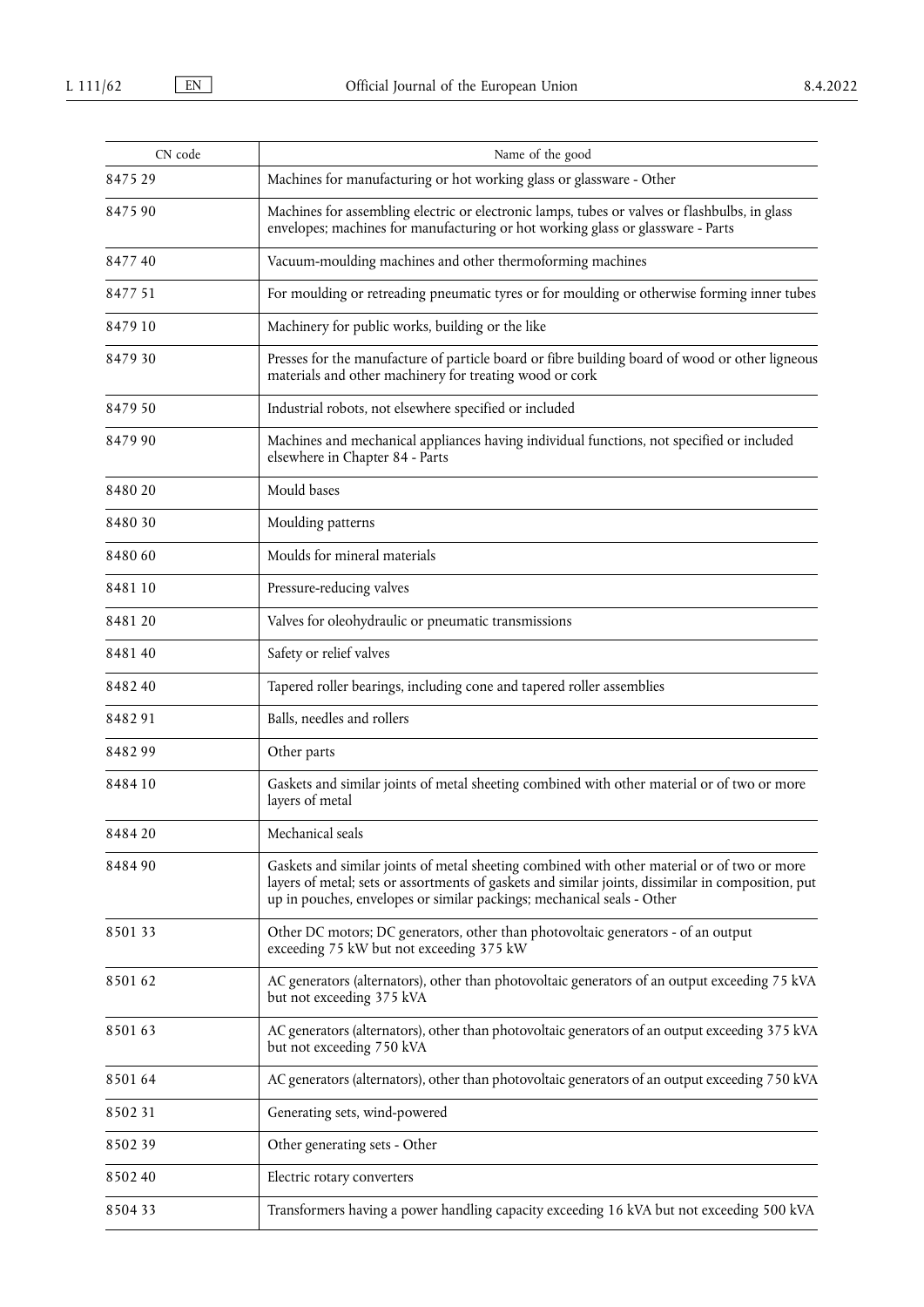| CN code | Name of the good                                                                                                                                                                                                                                                                                                                                                                                                 |
|---------|------------------------------------------------------------------------------------------------------------------------------------------------------------------------------------------------------------------------------------------------------------------------------------------------------------------------------------------------------------------------------------------------------------------|
| 850434  | Transformers having a power handling capacity exceeding 500 kVA                                                                                                                                                                                                                                                                                                                                                  |
| 850520  | Electromagnetic couplings, clutches and brakes                                                                                                                                                                                                                                                                                                                                                                   |
| 850690  | Primary cells and primary batteries - Parts                                                                                                                                                                                                                                                                                                                                                                      |
| 850730  | Electric accumulators, including separators therefor, whether or not rectangular (including<br>square) - Nickel-cadmium                                                                                                                                                                                                                                                                                          |
| 851431  | Electron beam furnaces                                                                                                                                                                                                                                                                                                                                                                                           |
| 852550  | Transmission apparatus                                                                                                                                                                                                                                                                                                                                                                                           |
| 853090  | Electrical signalling, safety or traffic control equipment for railways, tramways, roads, inland<br>waterways, parking facilities, port installations or airfields (other than those of heading 8608) -<br>Parts                                                                                                                                                                                                 |
| 853210  | Fixed capacitors designed for use in $50/60$ hz circuits and having a reactive power-handling<br>capacity of $> = 0.5$ kvar "power capacitors"                                                                                                                                                                                                                                                                   |
| 853329  | Other fixed resistors - Other                                                                                                                                                                                                                                                                                                                                                                                    |
| 853530  | Isolating switches and make-and-break switches                                                                                                                                                                                                                                                                                                                                                                   |
| 853590  | Electrical apparatus for switching or protecting electrical circuits, or for making connections to<br>or in electrical circuits (for example, switches, fuses, lightning arresters, voltage limiters, surge<br>suppressors, plugs and other connectors, junction boxes), for a voltage exceeding 1 000 V -<br>Other                                                                                              |
| 853941  | Arc lamps                                                                                                                                                                                                                                                                                                                                                                                                        |
| 854020  | Television camera tubes; image converters and intensifiers; other photocathode tubes                                                                                                                                                                                                                                                                                                                             |
| 854060  | Other cathode ray tubes                                                                                                                                                                                                                                                                                                                                                                                          |
| 854079  | Microwave tubes (for example, magnetrons, klystrons, travelling-wave tubes, carcinotrons),<br>excluding grid-controlled tubes - Other                                                                                                                                                                                                                                                                            |
| 854081  | Receiver or amplifier valves and tubes                                                                                                                                                                                                                                                                                                                                                                           |
| 854089  | Other valves and tubes - Other                                                                                                                                                                                                                                                                                                                                                                                   |
| 854091  | Parts of cathode ray tubes                                                                                                                                                                                                                                                                                                                                                                                       |
| 854099  | Other parts                                                                                                                                                                                                                                                                                                                                                                                                      |
| 854310  | Particle accelerators                                                                                                                                                                                                                                                                                                                                                                                            |
| 854790  | Insulating fittings for electrical machines, appliances or equipment, being fittings wholly of<br>insulating material apart from any minor components of metal (for example, threaded sockets)<br>incorporated during moulding solely for purposes of assembly, other than insulators of<br>heading 8546; electrical conduit tubing and joints therefor, of base metal lined with insulating<br>material - Other |
| 860290  | Rail locomotives powered by electric accumulators                                                                                                                                                                                                                                                                                                                                                                |
| 860400  | Railway or tramway maintenance or service vehicles, whether or not self-propelled (for<br>example, workshops, cranes, ballast tampers, trackliners, testing coaches and track inspection<br>vehicles)                                                                                                                                                                                                            |
| 860692  | Other railway or tramway goods vans and wagons, not self-propelled - Open, with non-<br>removable sides of a height exceeding 60 cm                                                                                                                                                                                                                                                                              |
| 870121  | Road tractors for semi-trailers - With only compression-ignition internal combustion piston<br>engine (diesel or semi-diesel)                                                                                                                                                                                                                                                                                    |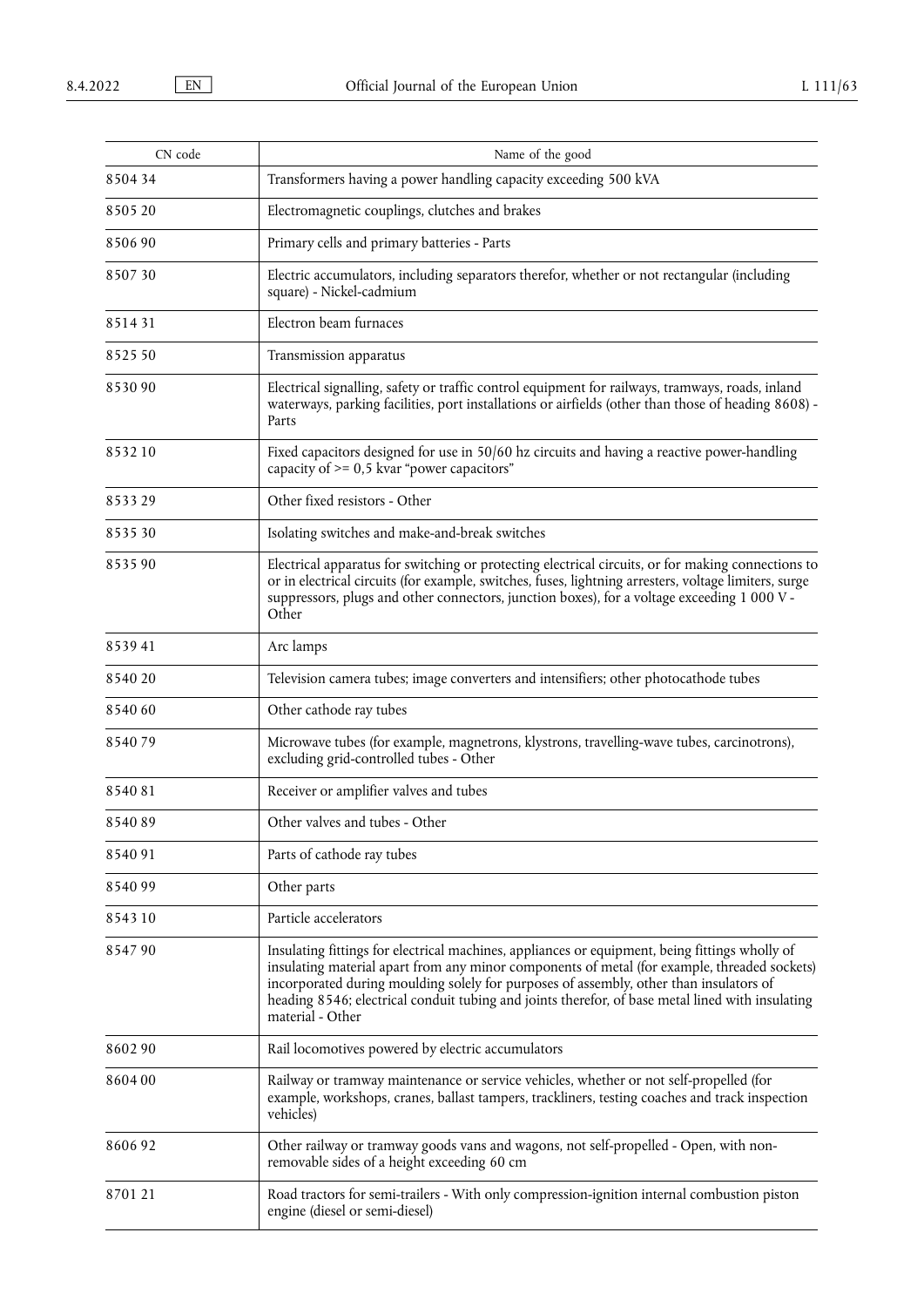| CN code | Name of the good                                                                                                                                                                                                                                                                                                   |
|---------|--------------------------------------------------------------------------------------------------------------------------------------------------------------------------------------------------------------------------------------------------------------------------------------------------------------------|
|         |                                                                                                                                                                                                                                                                                                                    |
| 870122  | Road tractors for semi-trailers - With both compression-ignition internal combustion piston<br>engine (diesel or semi-diesel) and electric motor as motors for propulsion                                                                                                                                          |
| 870123  | Road tractors for semi-trailers - With both spark-ignition internal combustion piston engine and<br>electric motor as motors for propulsion                                                                                                                                                                        |
| 870124  | Road tractors for semi-trailers - With only electric motor for propulsion                                                                                                                                                                                                                                          |
| 870130  | Track-laying tractors (excl. pedestrian-controlled)                                                                                                                                                                                                                                                                |
| 870410  | Dumpers designed for off-highway use                                                                                                                                                                                                                                                                               |
| 870422  | Other motor vehicles for the transport of goods - of a gross vehicle weight exceeding 5 tonnes<br>but not exceeding 20 tonnes:                                                                                                                                                                                     |
| 870432  | Other motor vehicles for the transport of goods - of a gross vehicle weight exceeding 5 tonnes                                                                                                                                                                                                                     |
| 870520  | Mobile drilling derricks                                                                                                                                                                                                                                                                                           |
| 870530  | Fire fighting vehicles                                                                                                                                                                                                                                                                                             |
| 870590  | Special purpose motor vehicles, other than those principally designed for the transport of<br>persons or goods (for example, breakdown lorries, crane lorries, fire fighting vehicles, concrete-<br>mixer lorries, road sweeper lorries, spraying lorries, mobile workshops, mobile radiological<br>units) - Other |
| 870990  | Works trucks, self-propelled, not fitted with lifting or handling equipment, of the type used in<br>factories, warehouses, dock areas or airports for short distance transport of goods; tractors of<br>the type used on railway station platforms; parts of the foregoing vehicles - Parts                        |
| 871620  | Self-loading or self-unloading trailers and semi-trailers for agricultural purposes                                                                                                                                                                                                                                |
| 871639  | Other trailers and semi-trailers for the transport of goods - Other                                                                                                                                                                                                                                                |
| 9010 10 | Apparatus and equipment for automatically developing photographic (including<br>cinematographic) film or paper in rolls or for automatically exposing developed film to rolls of<br>photographic paper                                                                                                             |
| 901540  | Photogrammetrical surveying instruments and appliances                                                                                                                                                                                                                                                             |
| 901580  | Other instruments and appliances                                                                                                                                                                                                                                                                                   |
| 901590  | Surveying (including photogrammetrical surveying), hydrographic, oceanographic,<br>hydrological, meteorological or geophysical instruments and appliances, excluding compasses;<br>rangefinders - Parts and accessories                                                                                            |
| 902910  | Revolution counters, production counters, taximeters, milometers, pedometers and the like                                                                                                                                                                                                                          |
| 9031 20 | Test benches                                                                                                                                                                                                                                                                                                       |
| 903281  | Other automatic regulating or controlling instruments and apparatus - Hydraulic or pneumatic<br>- Other                                                                                                                                                                                                            |
| 940110  | Seats for aircraft                                                                                                                                                                                                                                                                                                 |
| 9401 20 | Seats for motor vehicles                                                                                                                                                                                                                                                                                           |
| 940330  | Wooden furniture of a kind used in offices                                                                                                                                                                                                                                                                         |
| 940610  | Prefabricated buildings of wood                                                                                                                                                                                                                                                                                    |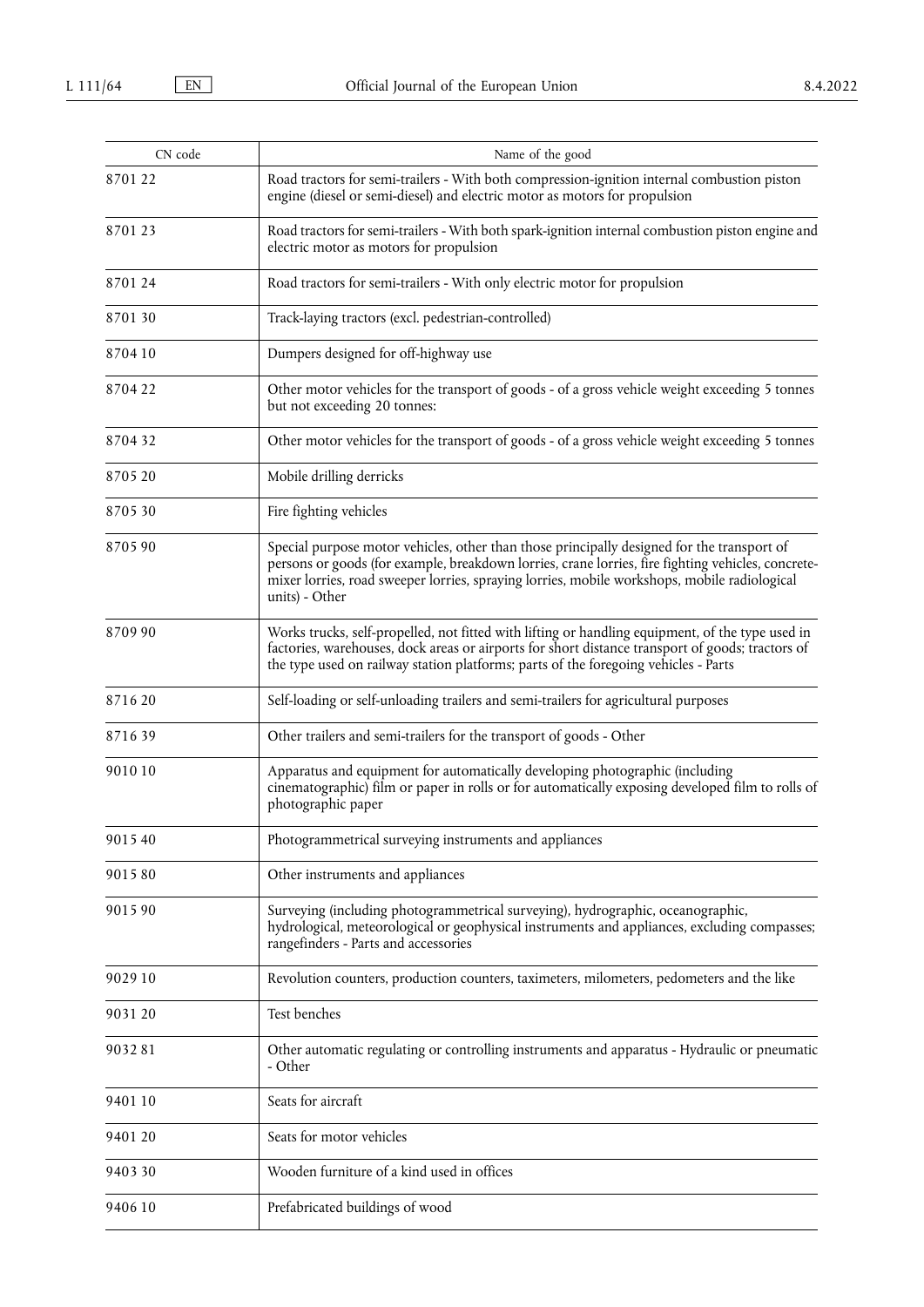| CN code | Name of the good                                                              |
|---------|-------------------------------------------------------------------------------|
| 9406 90 | Prefabricated buildings, whether or not complete or already assembled - Other |
| 960630  | Button moulds and other parts of buttons; button blanks                       |
| 9608 91 | Pen nibs and nib points                                                       |
| 9612 20 | Ink-pads, whether or not inked, with or without boxes                         |